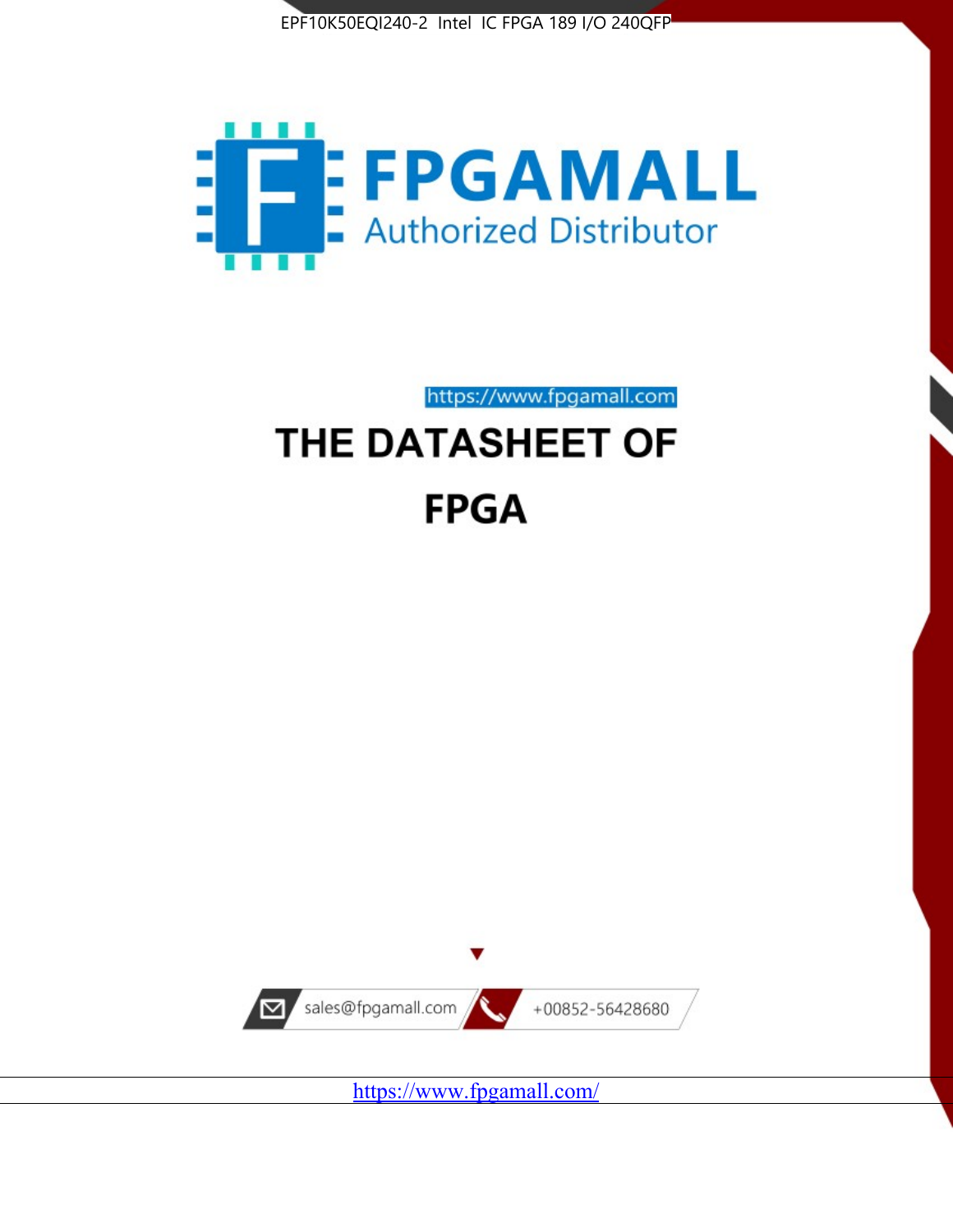

# **FLEX 10KE**

# **Embedded Programmable Logic Device**

**January 2003, ver. 2.5 Data Sheet**

**Features...** ■ Embedded programmable logic devices (PLDs), providing system-on-a-programmable-chip (SOPC) integration in a single device

- Enhanced embedded array for implementing megafunctions such as efficient memory and specialized logic functions
- Dual-port capability with up to 16-bit width per embedded array block (EAB)
- Logic array for general logic functions
- High density
	- 30,000 to 200,000 typical gates (see Tables 1 and 2)
	- Up to 98,304 RAM bits (4,096 bits per EAB), all of which can be used without reducing logic capacity
- System-level features
	- MultiVolt<sup>™</sup> I/O pins can drive or be driven by 2.5-V, 3.3-V, or 5.0-V devices
	- Low power consumption
	- Bidirectional I/O performance  $(t_{SI}$  and  $t_{CO}$ ) up to 212 MHz
	- Fully compliant with the PCI Special Interest Group (PCI SIG) *PCI Local Bus Specification, Revision 2.2* for 3.3-V operation at 33 MHz or 66 MHz
	- -1 speed grade devices are compliant with *PCI Local Bus Specification, Revision 2.2*, for 5.0-V operation
	- Built-in Joint Test Action Group (JTAG) boundary-scan test (BST) circuitry compliant with IEEE Std. 1149.1-1990, available without consuming additional device logic



For information on 5.0-V FLEX<sup>®</sup> 10K or 3.3-V FLEX 10KA devices, see the *FLEX 10K Embedded Programmable Logic Family Data Sheet*.

| iable 1.1 LLA TUNL DEVICET CAULES |           |                               |  |  |
|-----------------------------------|-----------|-------------------------------|--|--|
| Feature                           | EPF10K30E | EPF10K50E<br><b>EPF10K50S</b> |  |  |
| Typical gates (1)                 | 30,000    | 50,000                        |  |  |
| Maximum system gates              | 119,000   | 199,000                       |  |  |
| Logic elements (LEs)              | 1,728     | 2,880                         |  |  |
| EABs                              | 6         | 10                            |  |  |
| <b>Total RAM bits</b>             | 24,576    | 40,960                        |  |  |
| Maximum user I/O pins             | 220       | 254                           |  |  |

# *Table 1. FLEX 10KE Device Features*

#### **Altera Corporation 1**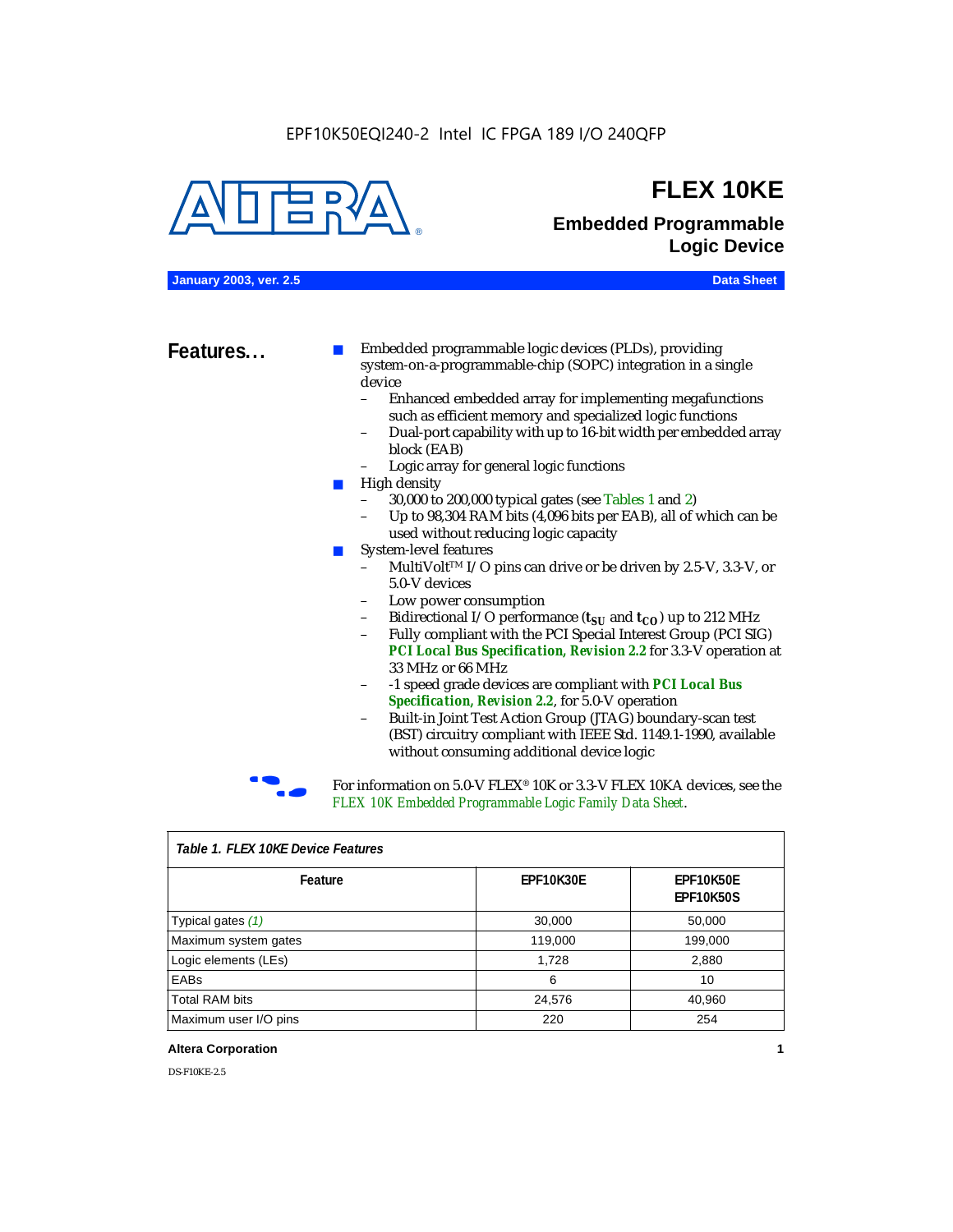# EPF10K50EQI240-2 Intel IC FPGA 189 I/O 240QFP

#### **FLEX 10KE Embedded Programmable Logic Devices Data Sheet**

| Table 2. FLEX 10KE Device Features |                |                   |                                        |  |
|------------------------------------|----------------|-------------------|----------------------------------------|--|
| Feature                            | EPF10K100E (2) | <b>EPF10K130E</b> | <b>EPF10K200E</b><br><b>EPF10K200S</b> |  |
| Typical gates (1)                  | 100,000        | 130,000           | 200.000                                |  |
| Maximum system gates               | 257,000        | 342,000           | 513,000                                |  |
| Logic elements (LEs)               | 4,992          | 6,656             | 9,984                                  |  |
| <b>EABs</b>                        | 12             | 16                | 24                                     |  |
| <b>Total RAM bits</b>              | 49,152         | 65,536            | 98,304                                 |  |
| Maximum user I/O pins              | 338            | 413               | 470                                    |  |

#### *Note to tables:*

- (1) The embedded IEEE Std. 1149.1 JTAG circuitry adds up to 31,250 gates in addition to the listed typical or maximum system gates.
- (2) New EPF10K100B designs should use EPF10K100E devices.

# **...and More**

- Fabricated on an advanced process and operate with a 2.5-V internal supply voltage
- In-circuit reconfigurability (ICR) via external configuration devices, intelligent controller, or JTAG port
- ClockLockTM and ClockBoostTM options for reduced clock delay/skew and clock multiplication
- Built-in low-skew clock distribution trees
- 100% functional testing of all devices; test vectors or scan chains are not required
- Pull-up on I/O pins before and during configuration
- Flexible interconnect
	- FastTrack<sup>®</sup> Interconnect continuous routing structure for fast, predictable interconnect delays
	- Dedicated carry chain that implements arithmetic functions such as fast adders, counters, and comparators (automatically used by software tools and megafunctions)
	- Dedicated cascade chain that implements high-speed, high-fan-in logic functions (automatically used by software tools and megafunctions)
	- Tri-state emulation that implements internal tri-state buses
	- Up to six global clock signals and four global clear signals
	- Powerful I/O pins
		- Individual tri-state output enable control for each pin
		- Open-drain option on each I/O pin
		- Programmable output slew-rate control to reduce switching noise
		- Clamp to  $V_{\text{CCIO}}$  user-selectable on a pin-by-pin basis
		- Supports hot-socketing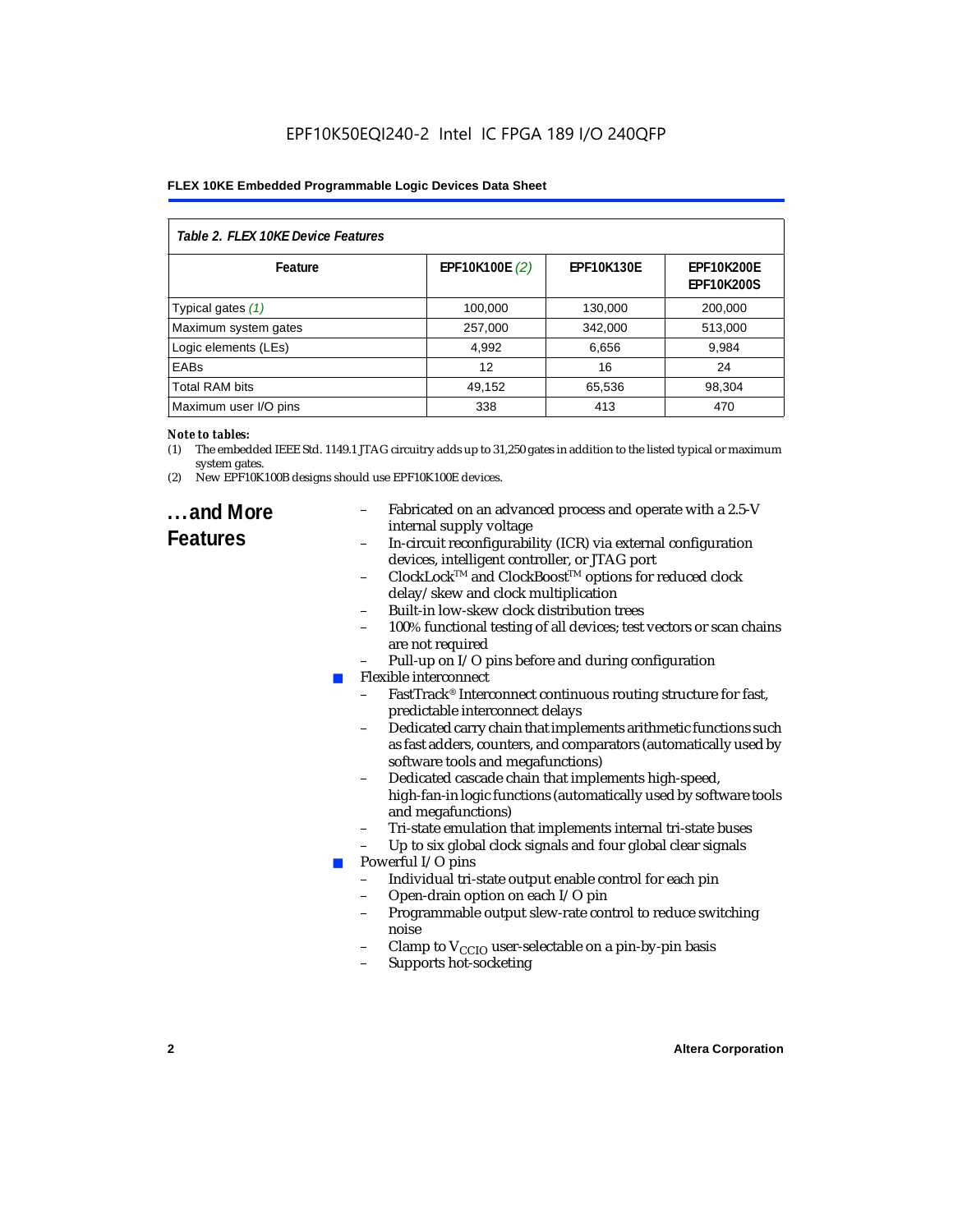- Software design support and automatic place-and-route provided by Altera's development systems for Windows-based PCs and Sun SPARCstation, and HP 9000 Series 700/800
- Flexible package options
	- Available in a variety of packages with 144 to 672 pins, including the innovative FineLine BGA<sup>TM</sup> packages (see Tables 3 and 4)
	- SameFrame™ pin-out compatibility between FLEX 10KA and FLEX 10KE devices across a range of device densities and pin counts
- Additional design entry and simulation support provided by EDIF 2 0 0 and 3 0 0 netlist files, library of parameterized modules (LPM), DesignWare components, Verilog HDL, VHDL, and other interfaces to popular EDA tools from manufacturers such as Cadence, Exemplar Logic, Mentor Graphics, OrCAD, Synopsys, Synplicity, VeriBest, and Viewlogic

| Table 3. FLEX 10KE Package Options & I/O Pin Count<br><i>Notes <math>(1)</math>, <math>(2)</math></i> |                        |                        |                                       |                                   |                |                                   |                |                       |                                   |
|-------------------------------------------------------------------------------------------------------|------------------------|------------------------|---------------------------------------|-----------------------------------|----------------|-----------------------------------|----------------|-----------------------|-----------------------------------|
| <b>Device</b>                                                                                         | 144-Pin<br><b>TOFP</b> | 208-Pin<br><b>POFP</b> | 240-Pin<br><b>POFP</b><br><b>ROFP</b> | 256-Pin<br>FineLine<br><b>BGA</b> | 356-Pin<br>BGA | 484-Pin<br>FineLine<br><b>BGA</b> | 599-Pin<br>PGA | 600-Pin<br><b>BGA</b> | 672-Pin<br>FineLine<br><b>BGA</b> |
| EPF10K30E                                                                                             | 102                    | 147                    |                                       | 176                               |                | 220                               |                |                       | 220(3)                            |
| EPF10K50E                                                                                             | 102                    | 147                    | 189                                   | 191                               |                | 254                               |                |                       | 254(3)                            |
| <b>EPF10K50S</b>                                                                                      | 102                    | 147                    | 189                                   | 191                               | 220            | 254                               |                |                       | 254(3)                            |
| EPF10K100E                                                                                            |                        | 147                    | 189                                   | 191                               | 274            | 338                               |                |                       | 338(3)                            |
| EPF10K130E                                                                                            |                        |                        | 186                                   |                                   | 274            | 369                               |                | 424                   | 413                               |
| EPF10K200E                                                                                            |                        |                        |                                       |                                   |                |                                   | 470            | 470                   | 470                               |
| EPF10K200S                                                                                            |                        |                        | 182                                   |                                   | 274            | 369                               | 470            | 470                   | 470                               |

#### *Notes:*

- (1) FLEX 10KE device package types include thin quad flat pack (TQFP), plastic quad flat pack (PQFP), power quad flat pack (RQFP), pin-grid array (PGA), and ball-grid array (BGA) packages.
- (2) Devices in the same package are pin-compatible, although some devices have more I/O pins than others. When planning device migration, use the I/O pins that are common to all devices.
- (3) This option is supported with a 484-pin FineLine BGA package. By using SameFrame pin migration, all FineLine BGA packages are pin-compatible. For example, a board can be designed to support 256-pin, 484-pin, and 672-pin FineLine BGA packages. The Altera software automatically avoids conflicting pins when future migration is set.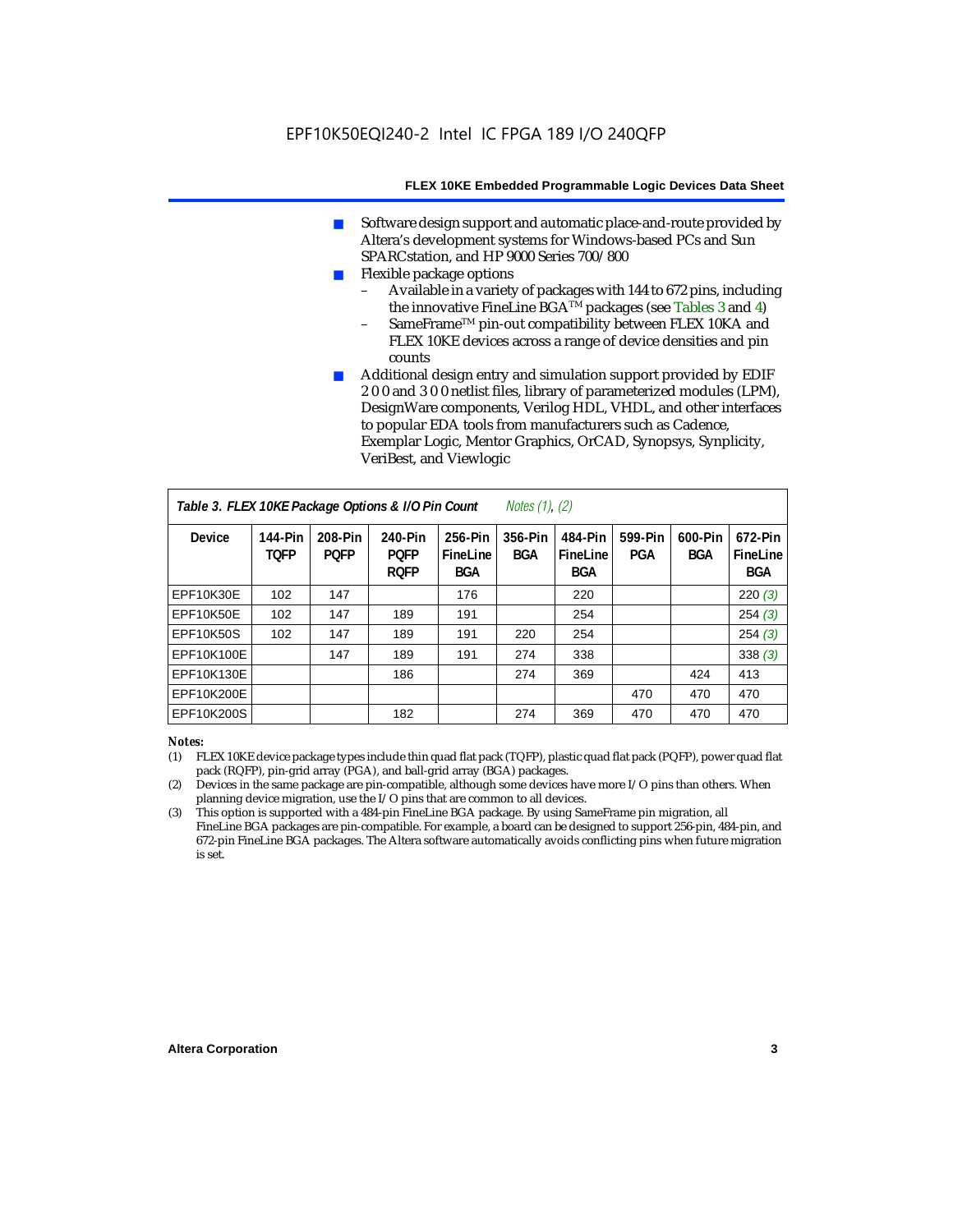| Table 4. FLEX 10KE Package Sizes          |                            |                                                      |                                       |                                   |                       |                            |                                     |                       |                                   |
|-------------------------------------------|----------------------------|------------------------------------------------------|---------------------------------------|-----------------------------------|-----------------------|----------------------------|-------------------------------------|-----------------------|-----------------------------------|
| <b>Device</b>                             | 144-<br>Pin<br><b>TOFP</b> | 208-Pin<br><b>POFP</b>                               | 240-Pin<br><b>POFP</b><br><b>ROFP</b> | 256-Pin<br>FineLine<br><b>BGA</b> | $356 -$<br>Pin<br>BGA | 484-Pin<br>FineLine<br>BGA | 599-Pin<br>PGA                      | $600 -$<br>Pin<br>BGA | 672-Pin<br>FineLine<br><b>BGA</b> |
| Pitch (mm)                                | 0.50                       | 0.50                                                 | 0.50                                  | 1.0                               | 1.27                  | 1.0                        |                                     | 1.27                  | 1.0                               |
| Area ( $mm2$ )                            | 484                        | 936                                                  | 1.197                                 | 289                               | 1.225                 | 529                        | 3.904                               | 2,025                 | 729                               |
| Length $\times$ width<br>$(mm \times mm)$ |                            | $22 \times 22$ 30.6 $\times$ 30.6 34.6 $\times$ 34.6 |                                       | $17 \times 17$                    | $35 \times 35$        | $23 \times 23$             | $62.5 \times 62.5$   45 $\times$ 45 |                       | $27 \times 27$                    |

# **General Description**

Altera FLEX 10KE devices are enhanced versions of FLEX 10K devices. Based on reconfigurable CMOS SRAM elements, the FLEX architecture incorporates all features necessary to implement common gate array megafunctions. With up to 200,000 typical gates, FLEX 10KE devices provide the density, speed, and features to integrate entire systems, including multiple 32-bit buses, into a single device.

The ability to reconfigure FLEX 10KE devices enables 100% testing prior to shipment and allows the designer to focus on simulation and design verification. FLEX 10KE reconfigurability eliminates inventory management for gate array designs and generation of test vectors for fault coverage.

Table 5 shows FLEX 10KE performance for some common designs. All performance values were obtained with Synopsys DesignWare or LPM functions. Special design techniques are not required to implement the applications; the designer simply infers or instantiates a function in a Verilog HDL, VHDL, Altera Hardware Description Language (AHDL), or schematic design file.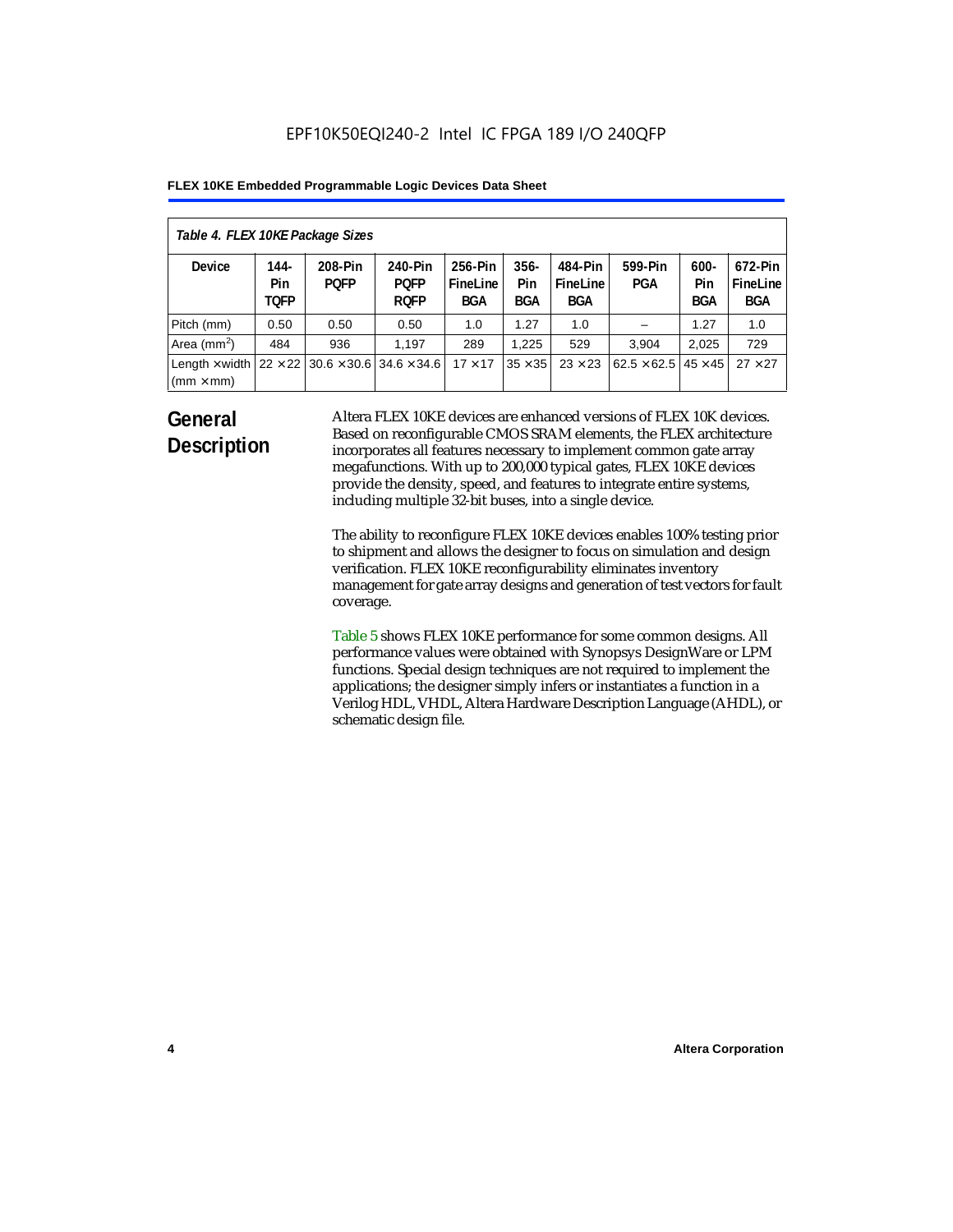| Table 5. FLEX 10KE Performance                   |                       |             |                |                |                |            |  |
|--------------------------------------------------|-----------------------|-------------|----------------|----------------|----------------|------------|--|
| Application                                      | <b>Resources Used</b> |             |                | Performance    |                |            |  |
|                                                  | <b>LEs</b>            | <b>EABs</b> | -1 Speed Grade | -2 Speed Grade | -3 Speed Grade |            |  |
| 16-bit loadable counter                          | 16                    | $\Omega$    | 285            | 250            | 200            | <b>MHz</b> |  |
| 16-bit accumulator                               | 16                    | $\Omega$    | 285            | 250            | 200            | <b>MHz</b> |  |
| 16-to-1 multiplexer $(1)$                        | 10                    | $\Omega$    | 3.5            | 4.9            | 7.0            | ns         |  |
| 16-bit multiplier with 3-stage<br>pipeline $(2)$ | 592                   | $\Omega$    | 156            | 131            | 93             | <b>MHz</b> |  |
| $256 \times 16$ RAM read cycle<br>speed $(2)$    | $\Omega$              | 1           | 196            | 154            | 118            | <b>MHz</b> |  |
| $256 \times 16$ RAM write cycle<br>speed $(2)$   | $\Omega$              | 1           | 185            | 143            | 106            | <b>MHz</b> |  |

#### *Notes:*

(1) This application uses combinatorial inputs and outputs.

This application uses registered inputs and outputs.

Table 6 shows FLEX 10KE performance for more complex designs. These designs are available as Altera MegaCore® functions.

| Table 6. FLEX 10KE Performance for Complex Designs             |          |                |                |                |              |
|----------------------------------------------------------------|----------|----------------|----------------|----------------|--------------|
| Application                                                    | LEs Used | Performance    |                |                | <b>Units</b> |
|                                                                |          | -1 Speed Grade | -2 Speed Grade | -3 Speed Grade |              |
| 8-bit, 16-tap parallel finite impulse<br>response (FIR) filter | 597      | 192            | 156            | 116            | <b>MSPS</b>  |
| 8-bit, 512-point fast Fourier                                  | 1,854    | 23.4           | 28.7           | 38.9           | $\mu s(1)$   |
| transform (FFT) function                                       |          | 113            | 92             | 68             | <b>MHz</b>   |
| a16450 universal asynchronous<br>receiver/transmitter (UART)   | 342      | 36             | 28             | 20.5           | <b>MHz</b>   |

# *Note:*<br>(1) 1

These values are for calculation time. Calculation time = number of clocks required/ $f_{max}$ . Number of clocks required = ceiling [log 2 (points)/2]  $\times$  [points +14 + ceiling]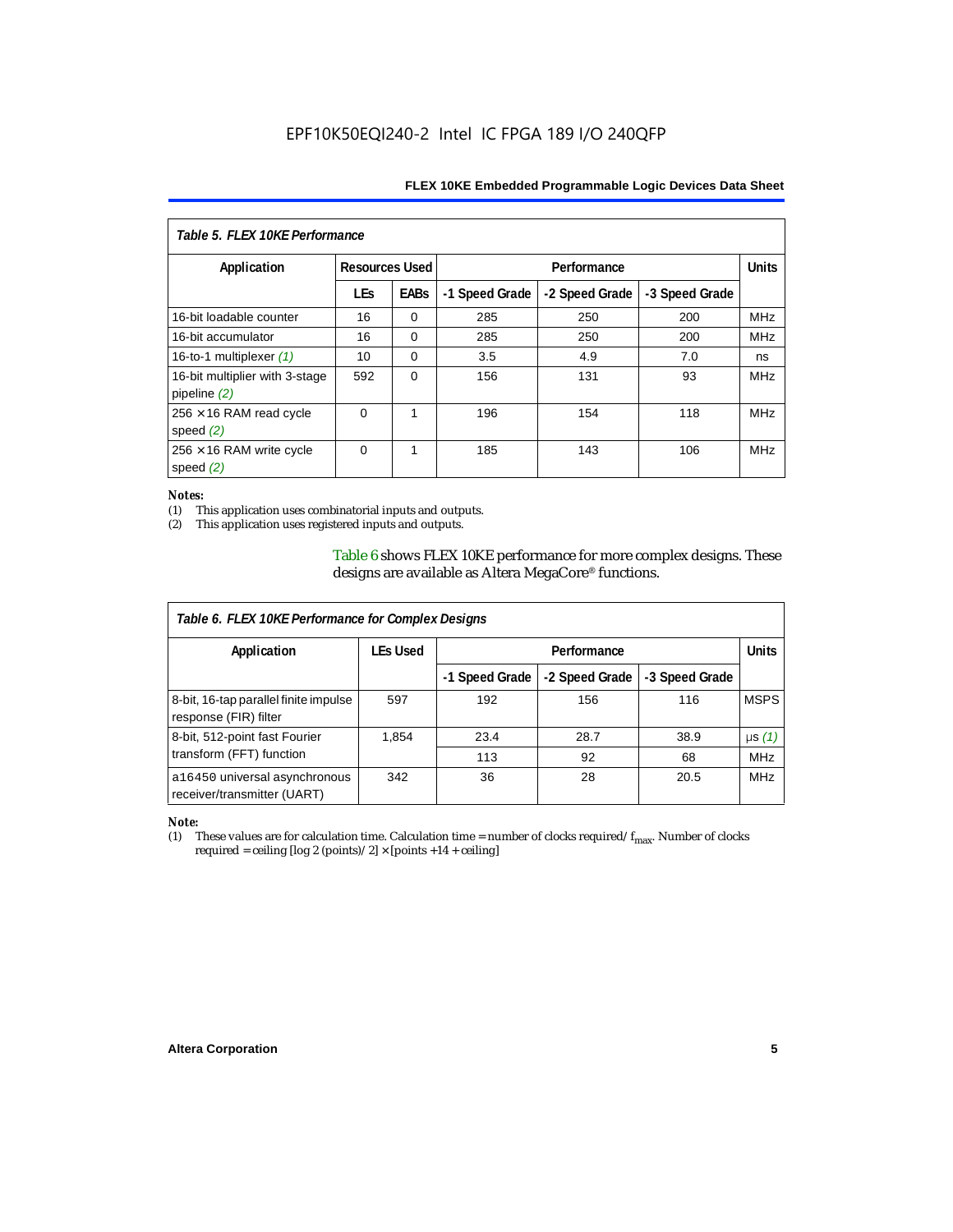Similar to the FLEX 10KE architecture, embedded gate arrays are the fastest-growing segment of the gate array market. As with standard gate arrays, embedded gate arrays implement general logic in a conventional "sea-of-gates" architecture. Additionally, embedded gate arrays have dedicated die areas for implementing large, specialized functions. By embedding functions in silicon, embedded gate arrays reduce die area and increase speed when compared to standard gate arrays. While embedded megafunctions typically cannot be customized, FLEX 10KE devices are programmable, providing the designer with full control over embedded megafunctions and general logic, while facilitating iterative design changes during debugging.

Each FLEX 10KE device contains an embedded array and a logic array. The embedded array is used to implement a variety of memory functions or complex logic functions, such as digital signal processing (DSP), wide data-path manipulation, microcontroller applications, and datatransformation functions. The logic array performs the same function as the sea-of-gates in the gate array and is used to implement general logic such as counters, adders, state machines, and multiplexers. The combination of embedded and logic arrays provides the high performance and high density of embedded gate arrays, enabling designers to implement an entire system on a single device.

FLEX 10KE devices are configured at system power-up with data stored in an Altera serial configuration device or provided by a system controller. Altera offers the EPC1, EPC2, and EPC16 configuration devices, which configure FLEX 10KE devices via a serial data stream. Configuration data can also be downloaded from system RAM or via the Altera BitBlaster™, ByteBlasterMV™, or MasterBlaster download cables. After a FLEX 10KE device has been configured, it can be reconfigured in-circuit by resetting the device and loading new data. Because reconfiguration requires less than 85 ms, real-time changes can be made during system operation.

FLEX 10KE devices contain an interface that permits microprocessors to configure FLEX 10KE devices serially or in-parallel, and synchronously or asynchronously. The interface also enables microprocessors to treat a FLEX 10KE device as memory and configure it by writing to a virtual memory location, making it easy to reconfigure the device.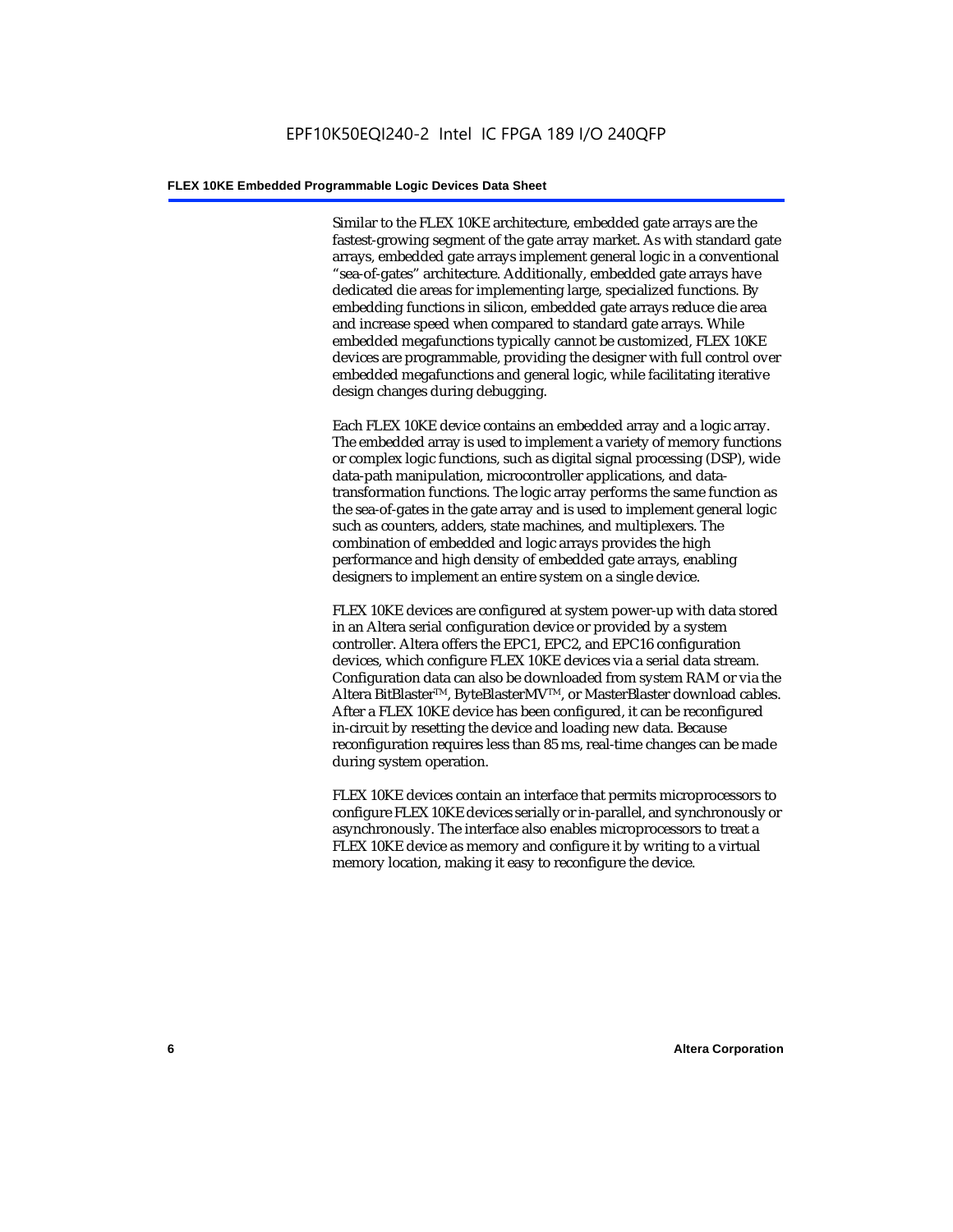For more information on FLEX device configuration, see the following documents:

- *Configuration Devices for APEX & FLEX Devices Data Sheet*
- *BitBlaster Serial Download Cable Data Sheet*
- *ByteBlasterMV Parallel Port Download Cable Data Sheet*
- *MasterBlaster Download Cable Data Sheet*
- *Application Note 116 (Configuring APEX 20K, FLEX 10K, & FLEX 6000 Devices)*

FLEX 10KE devices are supported by the Altera development systems, which are integrated packages that offer schematic, text (including AHDL), and waveform design entry, compilation and logic synthesis, full simulation and worst-case timing analysis, and device configuration. The Altera software provides EDIF 2 0 0 and 3 0 0, LPM, VHDL, Verilog HDL, and other interfaces for additional design entry and simulation support from other industry-standard PC- and UNIX workstation-based EDA tools.

The Altera software works easily with common gate array EDA tools for synthesis and simulation. For example, the Altera software can generate Verilog HDL files for simulation with tools such as Cadence Verilog-XL. Additionally, the Altera software contains EDA libraries that use devicespecific features such as carry chains, which are used for fast counter and arithmetic functions. For instance, the Synopsys Design Compiler library supplied with the Altera development system includes DesignWare functions that are optimized for the FLEX 10KE architecture.

The Altera development system runs on Windows-based PCs and Sun SPARCstation, and HP 9000 Series 700/800.



See the *MAX+PLUS II Programmable Logic Development System & Software Data Sheet* and the *Quartus Programmable Logic Development System & Software Data Sheet* for more information.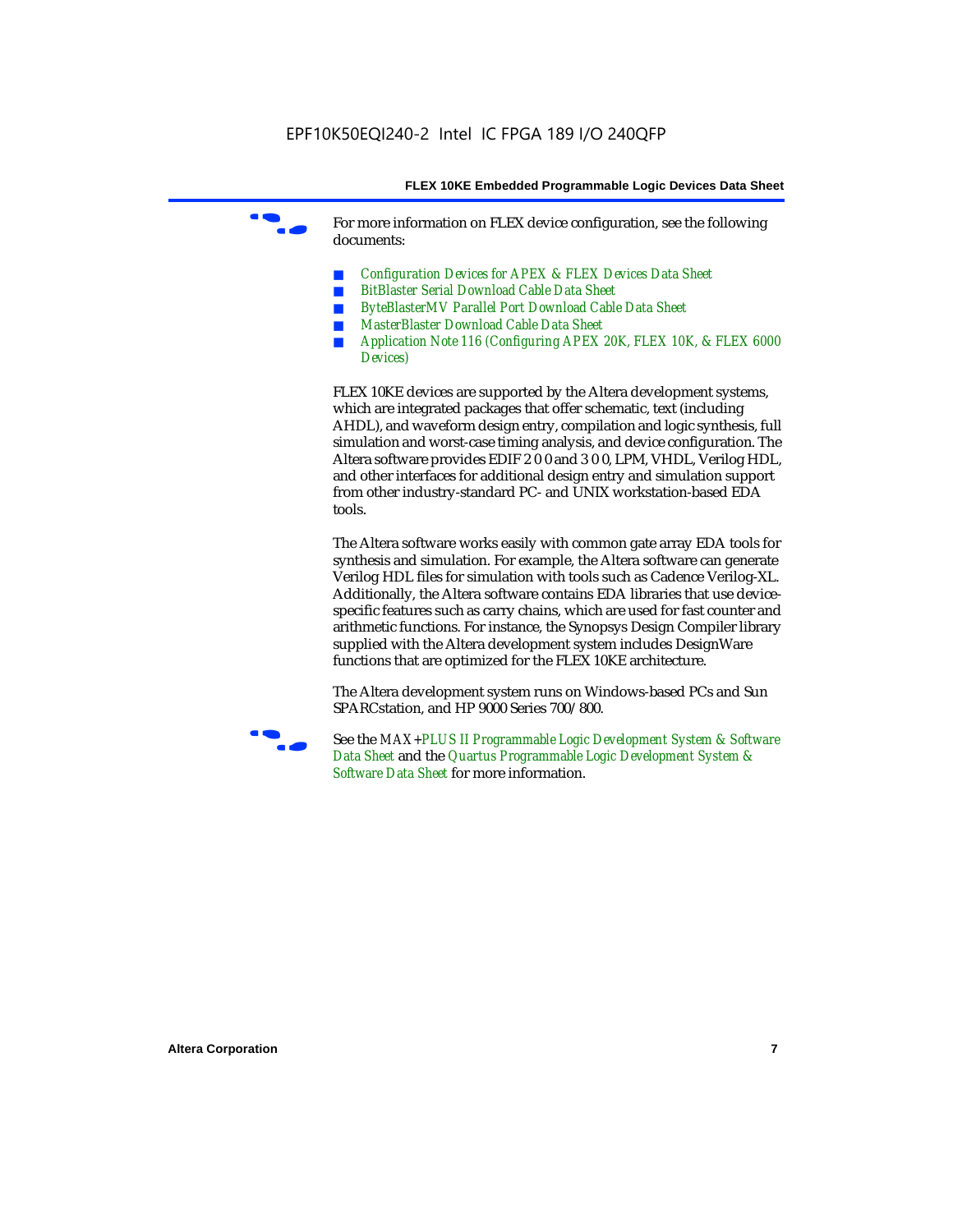| <b>Functional</b><br><b>Description</b> | Each FLEX 10KE device contains an enhanced embedded array to<br>implement memory and specialized logic functions, and a logic array to<br>implement general logic.                                                                                                                                                                                                                                                                                                                                                                                                                                                                                                                                             |
|-----------------------------------------|----------------------------------------------------------------------------------------------------------------------------------------------------------------------------------------------------------------------------------------------------------------------------------------------------------------------------------------------------------------------------------------------------------------------------------------------------------------------------------------------------------------------------------------------------------------------------------------------------------------------------------------------------------------------------------------------------------------|
|                                         | The embedded array consists of a series of EABs. When implementing<br>memory functions, each EAB provides 4,096 bits, which can be used to<br>create RAM, ROM, dual-port RAM, or first-in first-out (FIFO) functions.<br>When implementing logic, each EAB can contribute 100 to 600 gates<br>towards complex logic functions, such as multipliers, microcontrollers,<br>state machines, and DSP functions. EABs can be used independently, or<br>multiple EABs can be combined to implement larger functions.                                                                                                                                                                                                 |
|                                         | The logic array consists of logic array blocks (LABs). Each LAB contains<br>eight LEs and a local interconnect. An LE consists of a four-input look-up<br>table (LUT), a programmable flipflop, and dedicated signal paths for carry<br>and cascade functions. The eight LEs can be used to create medium-sized<br>blocks of logic-such as 8-bit counters, address decoders, or state<br>machines-or combined across LABs to create larger logic blocks. Each<br>LAB represents about 96 usable gates of logic.                                                                                                                                                                                                |
|                                         | Signal interconnections within FLEX 10KE devices (as well as to and from<br>device pins) are provided by the FastTrack Interconnect routing structure,<br>which is a series of fast, continuous row and column channels that run the<br>entire length and width of the device.                                                                                                                                                                                                                                                                                                                                                                                                                                 |
|                                         | Each I/O pin is fed by an I/O element (IOE) located at the end of each row<br>and column of the FastTrack Interconnect routing structure. Each IOE<br>contains a bidirectional I/O buffer and a flipflop that can be used as either<br>an output or input register to feed input, output, or bidirectional signals.<br>When used with a dedicated clock pin, these registers provide exceptional<br>performance. As inputs, they provide setup times as low as 0.9 ns and<br>hold times of 0 ns. As outputs, these registers provide clock-to-output<br>times as low as 3.0 ns. IOEs provide a variety of features, such as JTAG<br>BST support, slew-rate control, tri-state buffers, and open-drain outputs. |
|                                         |                                                                                                                                                                                                                                                                                                                                                                                                                                                                                                                                                                                                                                                                                                                |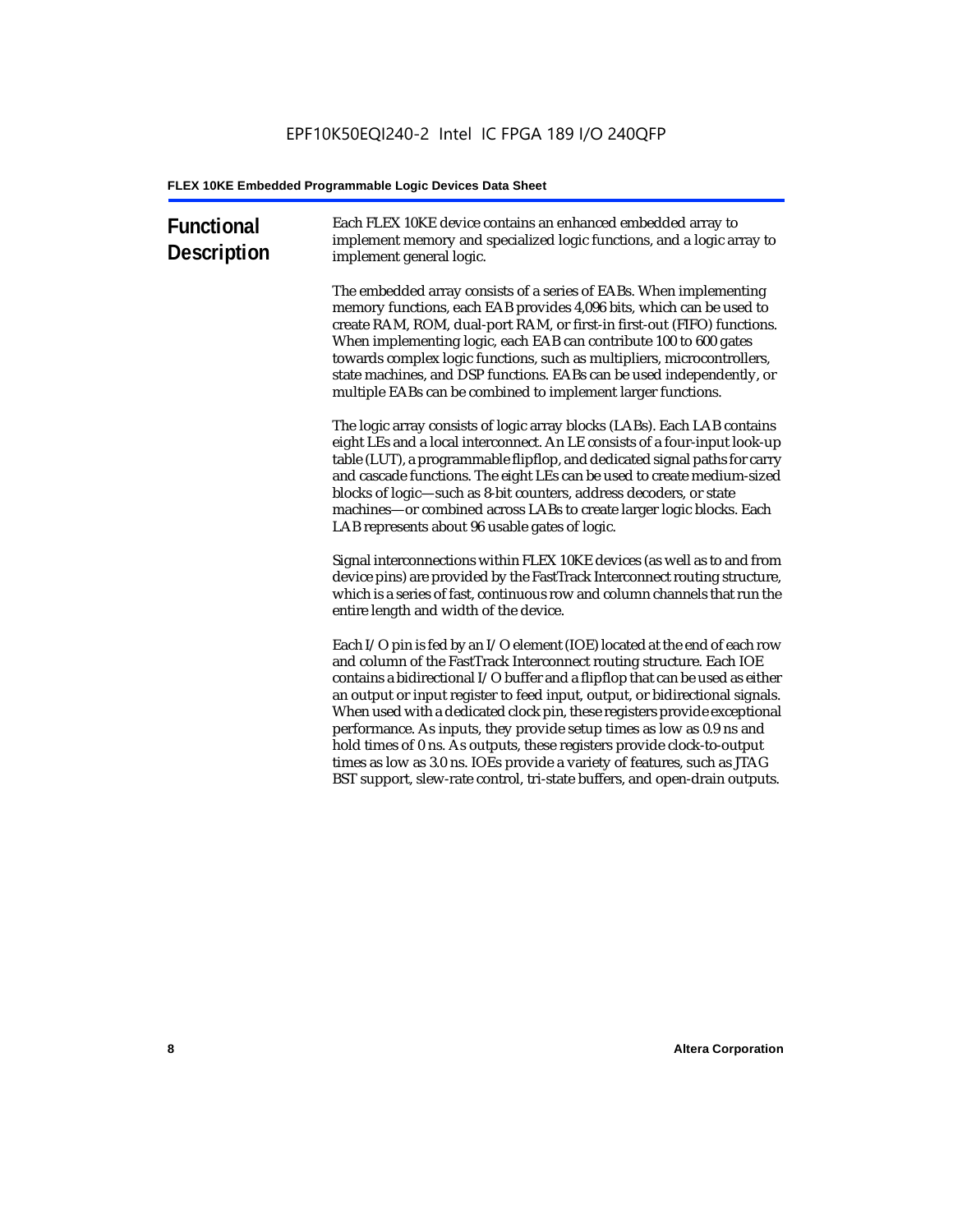Figure 1 shows a block diagram of the FLEX 10KE architecture. Each group of LEs is combined into an LAB; groups of LABs are arranged into rows and columns. Each row also contains a single EAB. The LABs and EABs are interconnected by the FastTrack Interconnect routing structure. IOEs are located at the end of each row and column of the FastTrack Interconnect routing structure.



FLEX 10KE devices provide six dedicated inputs that drive the flipflops' control inputs and ensure the efficient distribution of high-speed, lowskew (less than 1.5 ns) control signals. These signals use dedicated routing channels that provide shorter delays and lower skews than the FastTrack Interconnect routing structure. Four of the dedicated inputs drive four global signals. These four global signals can also be driven by internal logic, providing an ideal solution for a clock divider or an internally generated asynchronous clear signal that clears many registers in the device.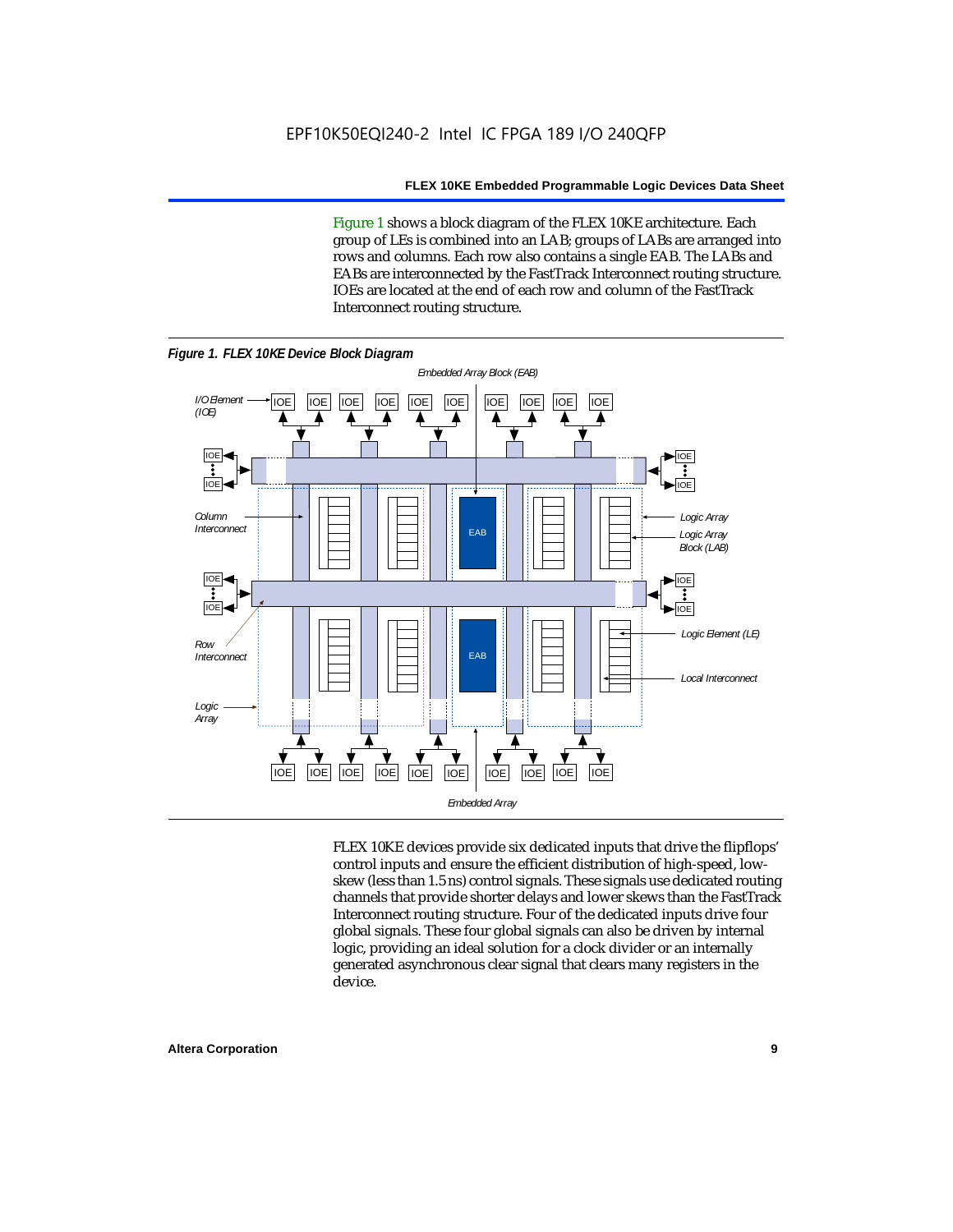# **Embedded Array Block**

The EAB is a flexible block of RAM, with registers on the input and output ports, that is used to implement common gate array megafunctions. Because it is large and flexible, the EAB is suitable for functions such as multipliers, vector scalars, and error correction circuits. These functions can be combined in applications such as digital filters and microcontrollers.

Logic functions are implemented by programming the EAB with a readonly pattern during configuration, thereby creating a large LUT. With LUTs, combinatorial functions are implemented by looking up the results, rather than by computing them. This implementation of combinatorial functions can be faster than using algorithms implemented in general logic, a performance advantage that is further enhanced by the fast access times of EABs. The large capacity of EABs enables designers to implement complex functions in one logic level without the routing delays associated with linked LEs or field-programmable gate array (FPGA) RAM blocks. For example, a single EAB can implement any function with 8 inputs and 16 outputs. Parameterized functions such as LPM functions can take advantage of the EAB automatically.

The FLEX 10KE EAB provides advantages over FPGAs, which implement on-board RAM as arrays of small, distributed RAM blocks. These small FPGA RAM blocks must be connected together to make RAM blocks of manageable size. The RAM blocks are connected together using multiplexers implemented with more logic blocks. These extra multiplexers cause extra delay, which slows down the RAM block. FPGA RAM blocks are also prone to routing problems because small blocks of RAM must be connected together to make larger blocks. In contrast, EABs can be used to implement large, dedicated blocks of RAM that eliminate these timing and routing concerns.

The FLEX 10KE enhanced EAB adds dual-port capability to the existing EAB structure. The dual-port structure is ideal for FIFO buffers with one or two clocks. The FLEX 10KE EAB can also support up to 16-bit-wide RAM blocks and is backward-compatible with any design containing FLEX 10K EABs. The FLEX 10KE EAB can act in dual-port or single-port mode. When in dual-port mode, separate clocks may be used for EAB read and write sections, which allows the EAB to be written and read at different rates. It also has separate synchronous clock enable signals for the EAB read and write sections, which allow independent control of these sections.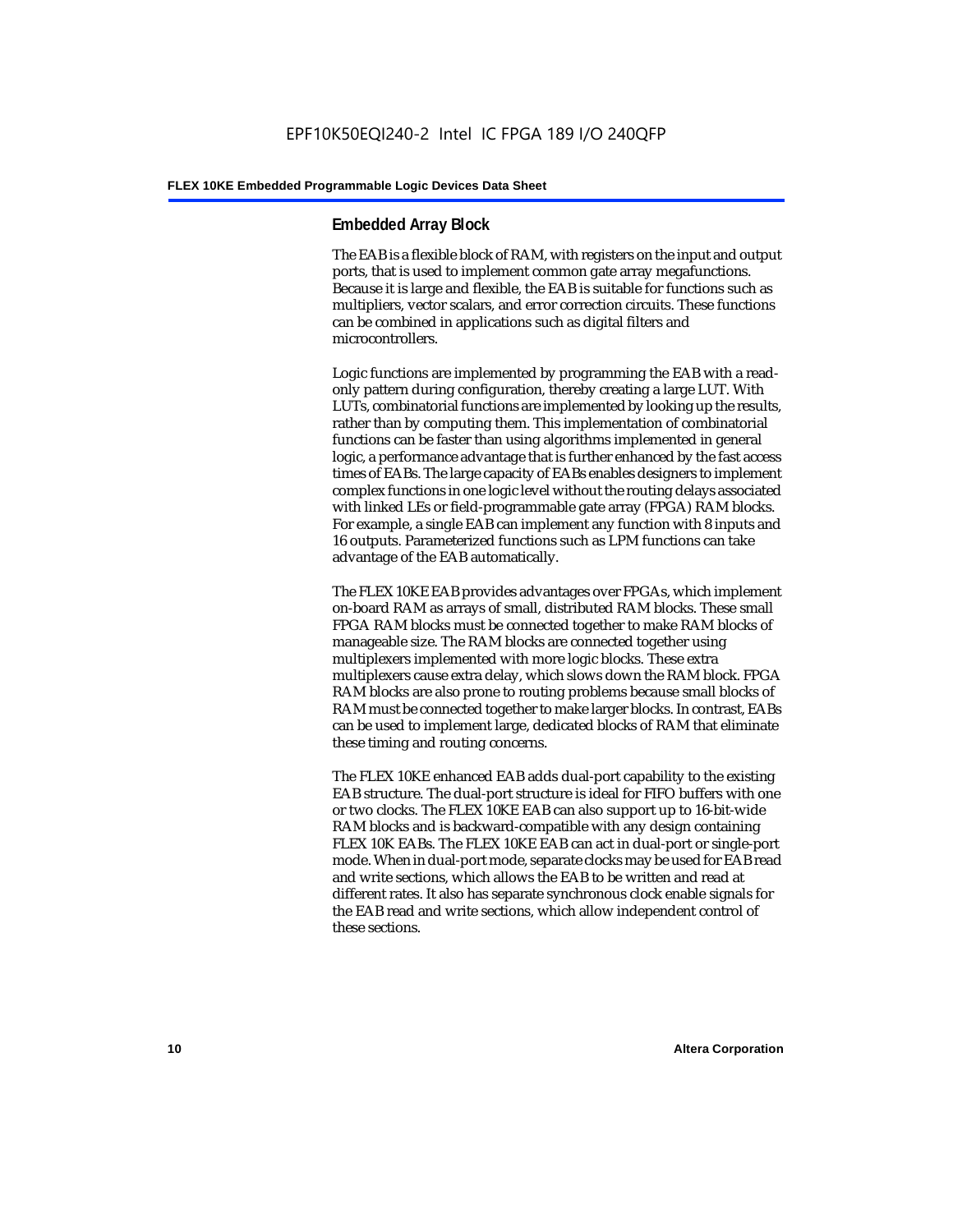The EAB can also be used for bidirectional, dual-port memory applications where two ports read or write simultaneously. To implement this type of dual-port memory, two EABs are used to support two simultaneous read or writes.

Alternatively, one clock and clock enable can be used to control the input registers of the EAB, while a different clock and clock enable control the output registers (see Figure 2).



#### *Notes:*

- (1) All registers can be asynchronously cleared by EAB local interconnect signals, global signals, or the chip-wide reset.
- (2) EPF10K30E and EPF10K50E devices have 88 EAB local interconnect channels; EPF10K100E, EPF10K130E, and EPF10K200E devices have 104 EAB local interconnect channels.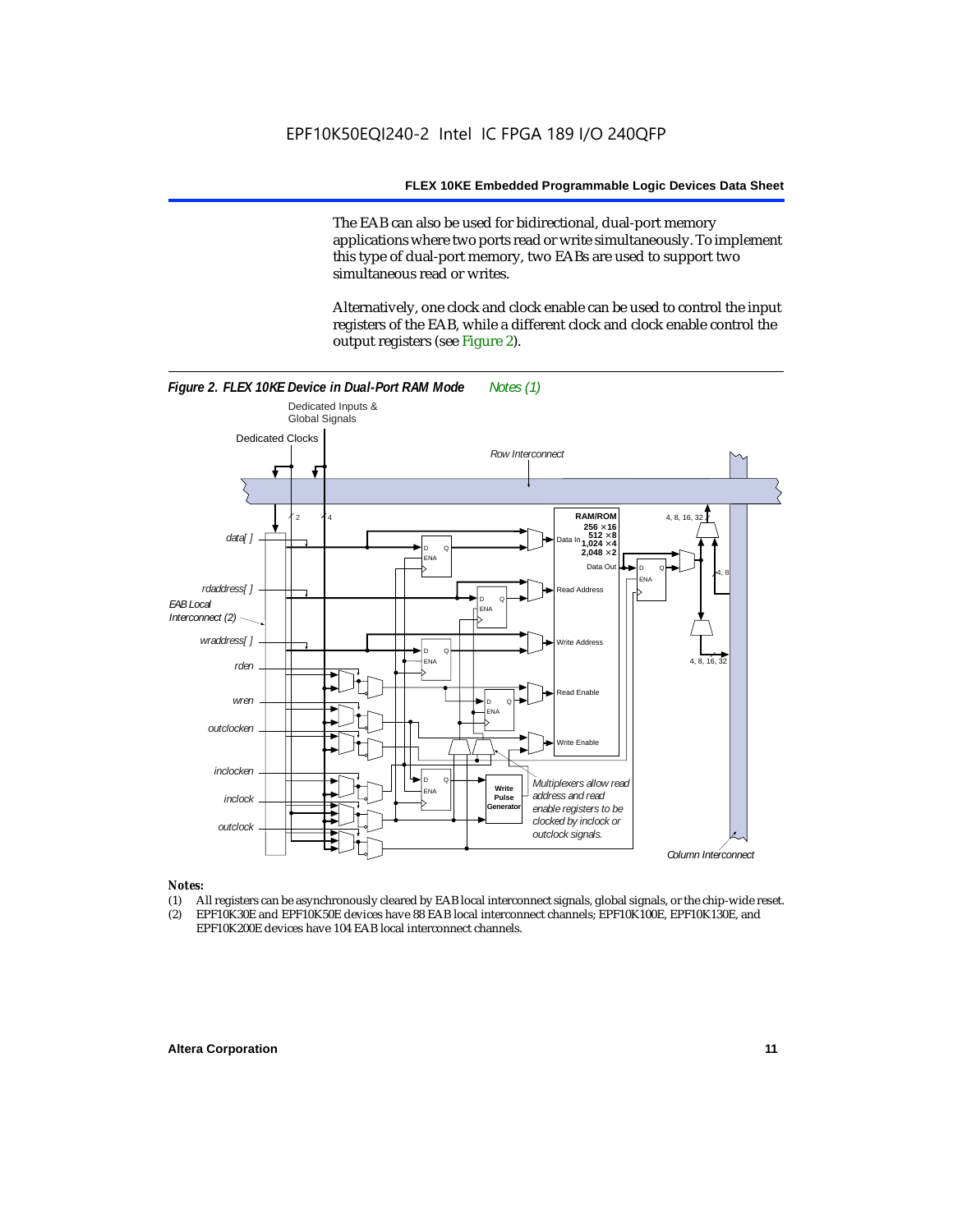The EAB can also use Altera megafunctions to implement dual-port RAM applications where both ports can read or write, as shown in Figure 3.



The FLEX 10KE EAB can be used in a single-port mode, which is useful for backward-compatibility with FLEX 10K designs (see Figure 4).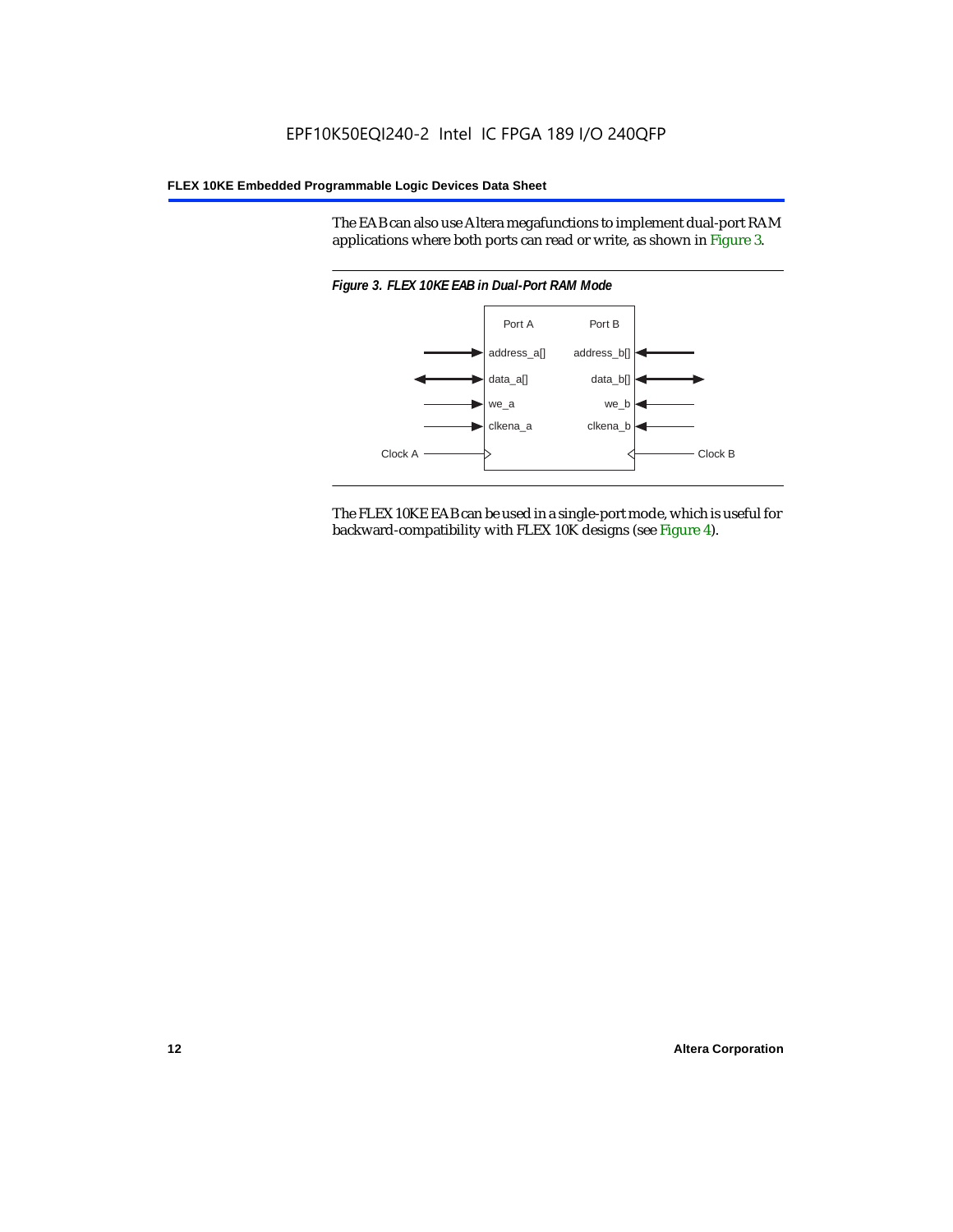

#### *Figure 4. FLEX 10KE Device in Single-Port RAM Mode*

# *Note:*<br>(1) **F**

(1) EPF10K30E, EPF10K50E, and EPF10K50S devices have 88 EAB local interconnect channels; EPF10K100E, EPF10K130E, EPF10K200E, and EPF10K200S devices have 104 EAB local interconnect channels.

> EABs can be used to implement synchronous RAM, which is easier to use than asynchronous RAM. A circuit using asynchronous RAM must generate the RAM write enable signal, while ensuring that its data and address signals meet setup and hold time specifications relative to the write enable signal. In contrast, the EAB's synchronous RAM generates its own write enable signal and is self-timed with respect to the input or write clock. A circuit using the EAB's self-timed RAM must only meet the setup and hold time specifications of the global clock.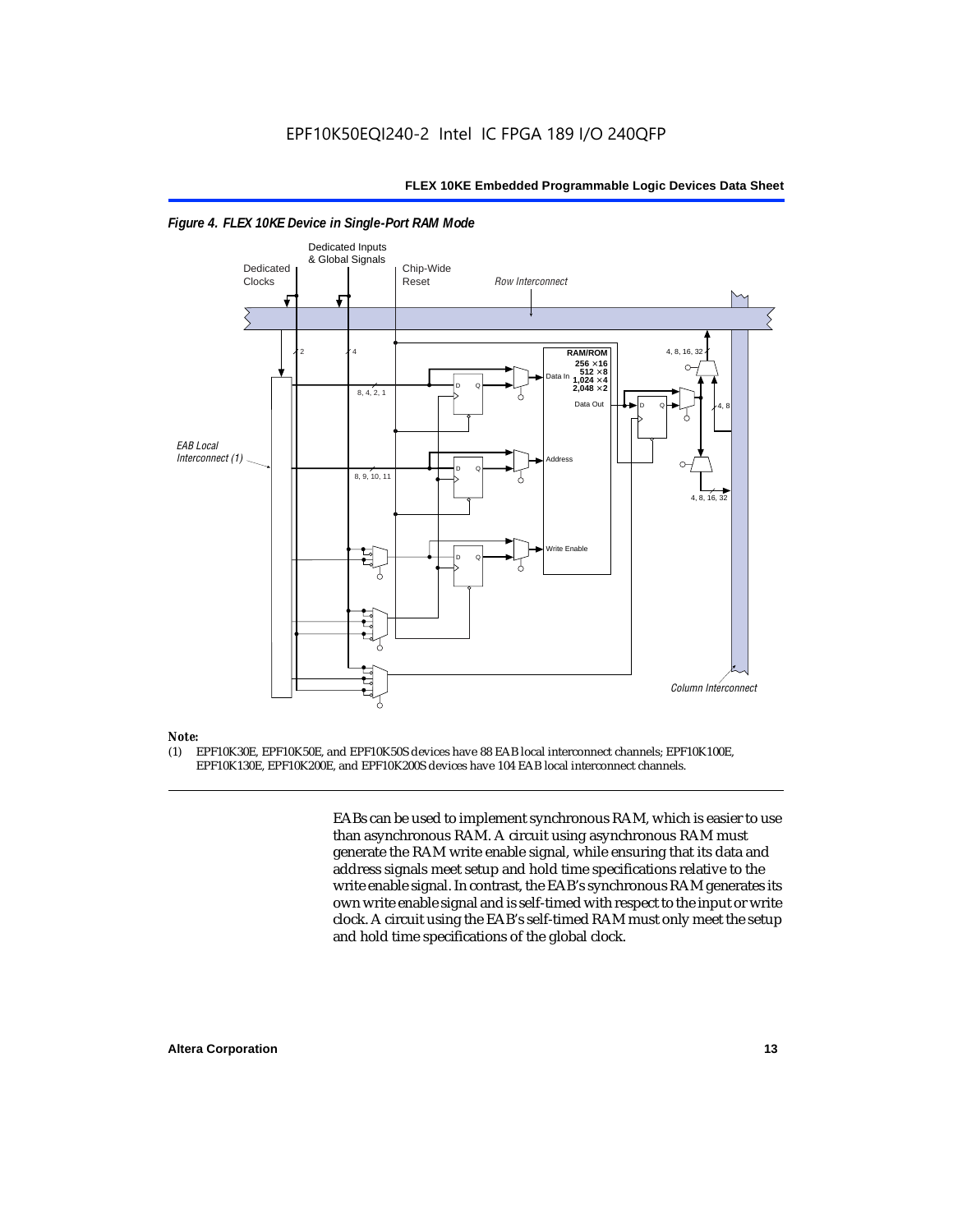When used as RAM, each EAB can be configured in any of the following sizes:  $256 \times 16$ ,  $512 \times 8$ ,  $1,024 \times 4$ , or  $2,048 \times 2$  (see Figure 5).



Larger blocks of RAM are created by combining multiple EABs. For example, two  $256 \times 16$  RAM blocks can be combined to form a  $256 \times 32$ block; two  $512 \times 8$  RAM blocks can be combined to form a  $512 \times 16$  block (see Figure 6).





If necessary, all EABs in a device can be cascaded to form a single RAM block. EABs can be cascaded to form RAM blocks of up to 2,048 words without impacting timing. The Altera software automatically combines EABs to meet a designer's RAM specifications.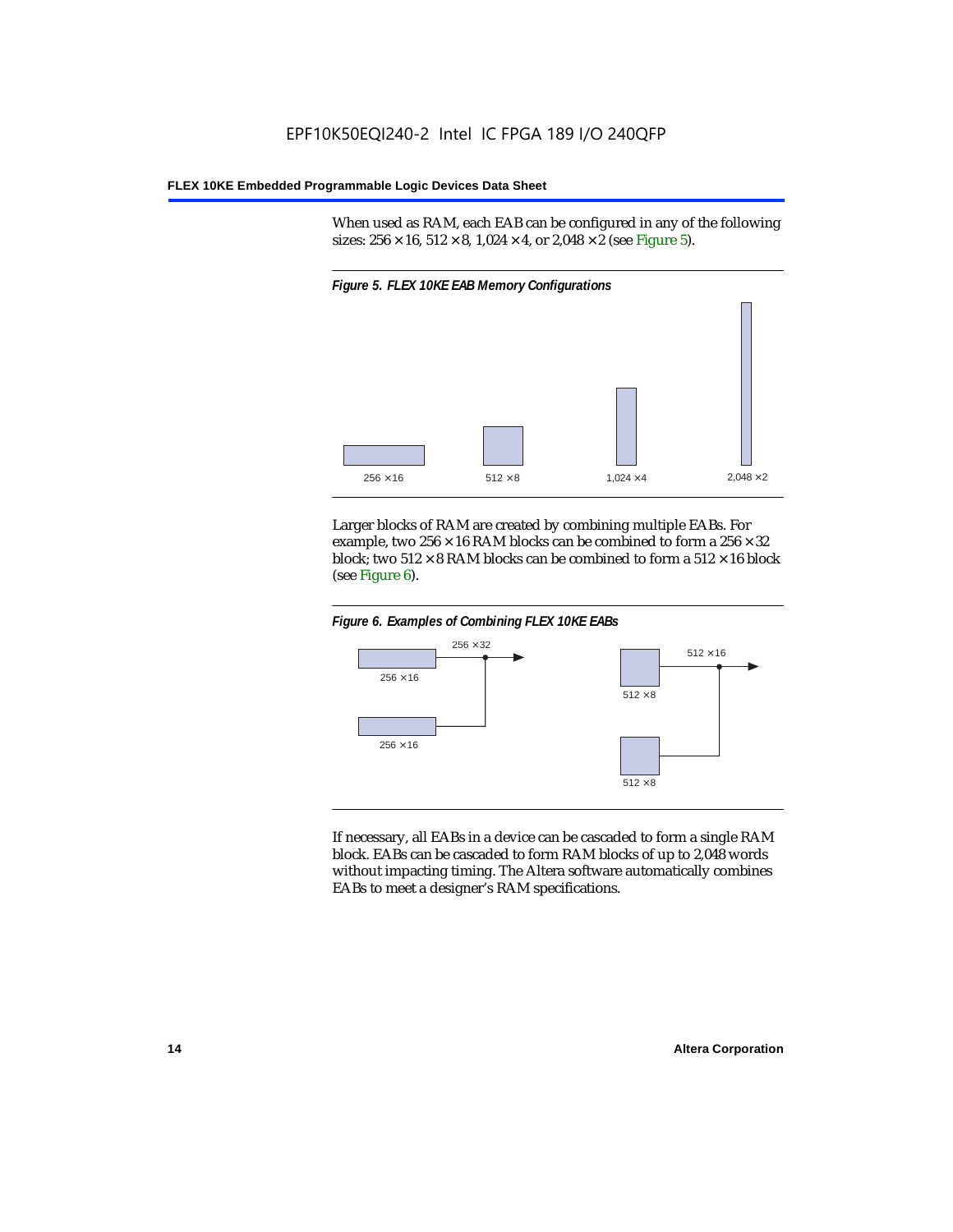EABs provide flexible options for driving and controlling clock signals. Different clocks and clock enables can be used for reading and writing to the EAB. Registers can be independently inserted on the data input, EAB output, write address, write enable signals, read address, and read enable signals. The global signals and the EAB local interconnect can drive write enable, read enable, and clock enable signals. The global signals, dedicated clock pins, and EAB local interconnect can drive the EAB clock signals. Because the LEs drive the EAB local interconnect, the LEs can control write enable, read enable, clear, clock, and clock enable signals.

An EAB is fed by a row interconnect and can drive out to row and column interconnects. Each EAB output can drive up to two row channels and up to two column channels; the unused row channel can be driven by other LEs. This feature increases the routing resources available for EAB outputs (see Figures 2 and 4). The column interconnect, which is adjacent to the EAB, has twice as many channels as other columns in the device.

# **Logic Array Block**

An LAB consists of eight LEs, their associated carry and cascade chains, LAB control signals, and the LAB local interconnect. The LAB provides the coarse-grained structure to the FLEX 10KE architecture, facilitating efficient routing with optimum device utilization and high performance (see Figure 7).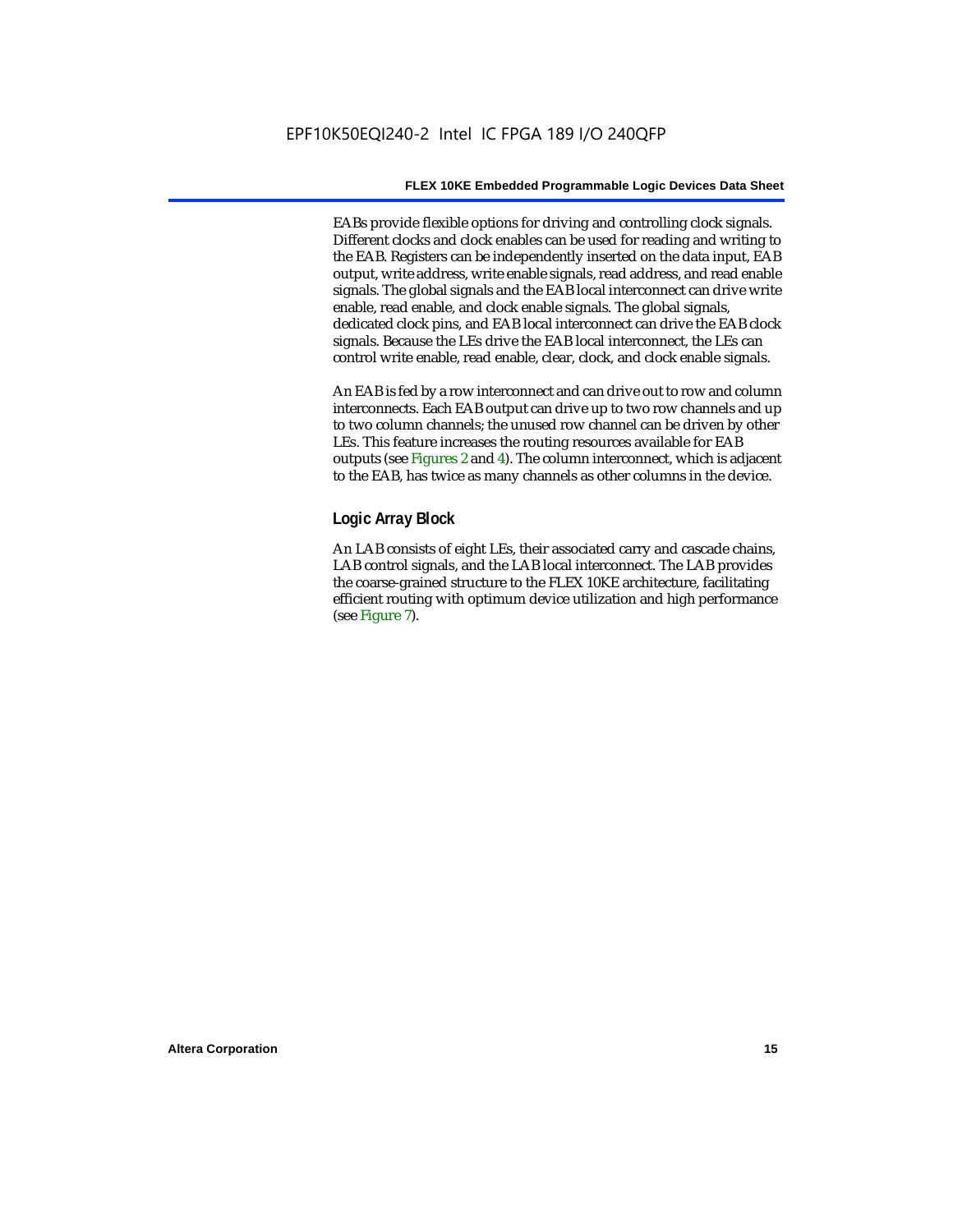# *Figure 7. FLEX 10KE LAB*



#### *Notes:*

- (1) EPF10K30E, EPF10K50E, and EPF10K50S devices have 22 inputs to the LAB local interconnect channel from the row; EPF10K100E, EPF10K130E, EPF10K200E, and EPF10K200S devices have 26.
- (2) EPF10K30E, EPF10K50E, and EPF10K50S devices have 30 LAB local interconnect channels; EPF10K100E, EPF10K130E, EPF10K200E, and EPF10K200S devices have 34.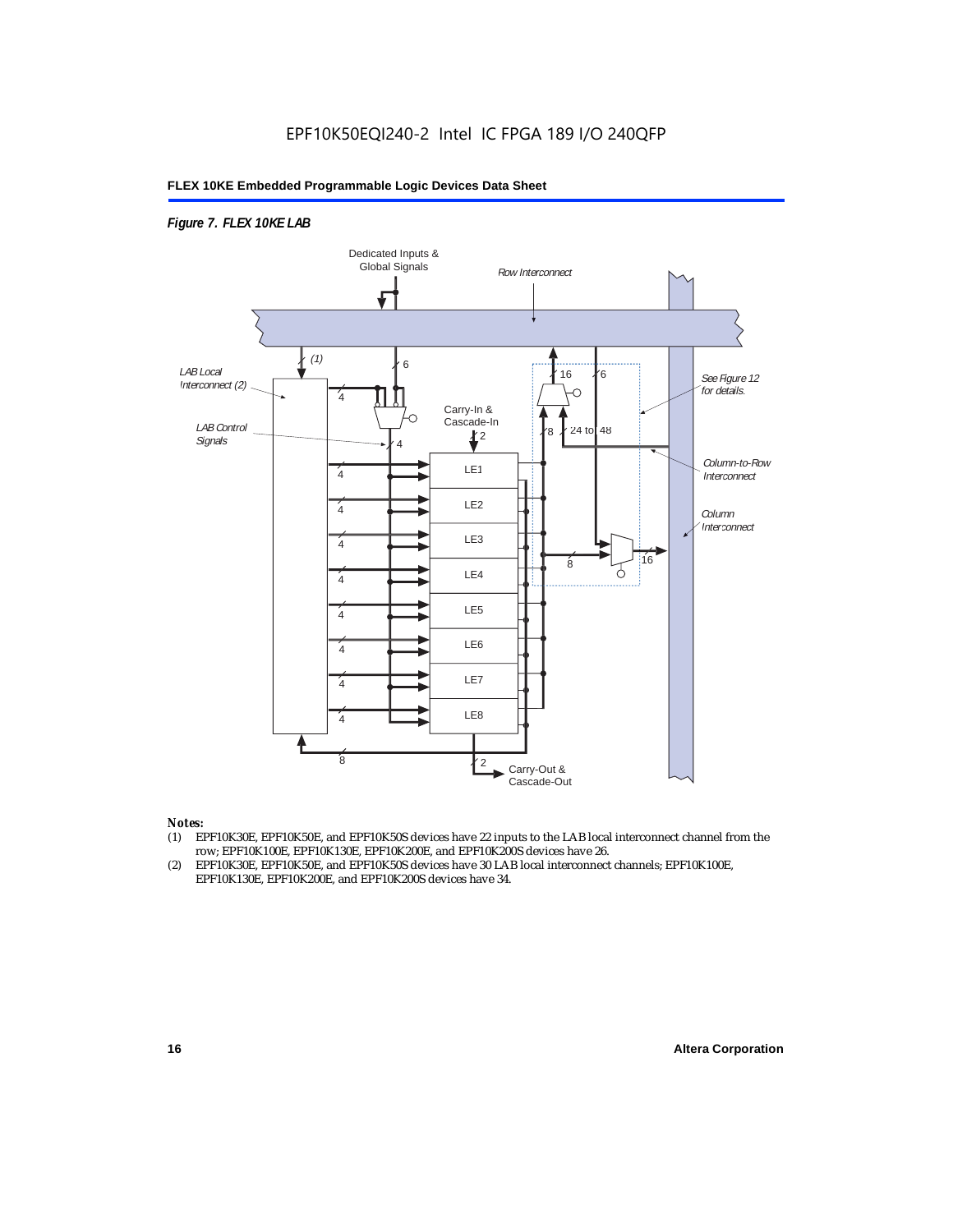Each LAB provides four control signals with programmable inversion that can be used in all eight LEs. Two of these signals can be used as clocks, the other two can be used for clear/preset control. The LAB clocks can be driven by the dedicated clock input pins, global signals, I/O signals, or internal signals via the LAB local interconnect. The LAB preset and clear control signals can be driven by the global signals, I/O signals, or internal signals via the LAB local interconnect. The global control signals are typically used for global clock, clear, or preset signals because they provide asynchronous control with very low skew across the device. If logic is required on a control signal, it can be generated in one or more LE in any LAB and driven into the local interconnect of the target LAB. In addition, the global control signals can be generated from LE outputs.

# **Logic Element**

The LE, the smallest unit of logic in the FLEX 10KE architecture, has a compact size that provides efficient logic utilization. Each LE contains a four-input LUT, which is a function generator that can quickly compute any function of four variables. In addition, each LE contains a programmable flipflop with a synchronous clock enable, a carry chain, and a cascade chain. Each LE drives both the local and the FastTrack Interconnect routing structure (see Figure 8).

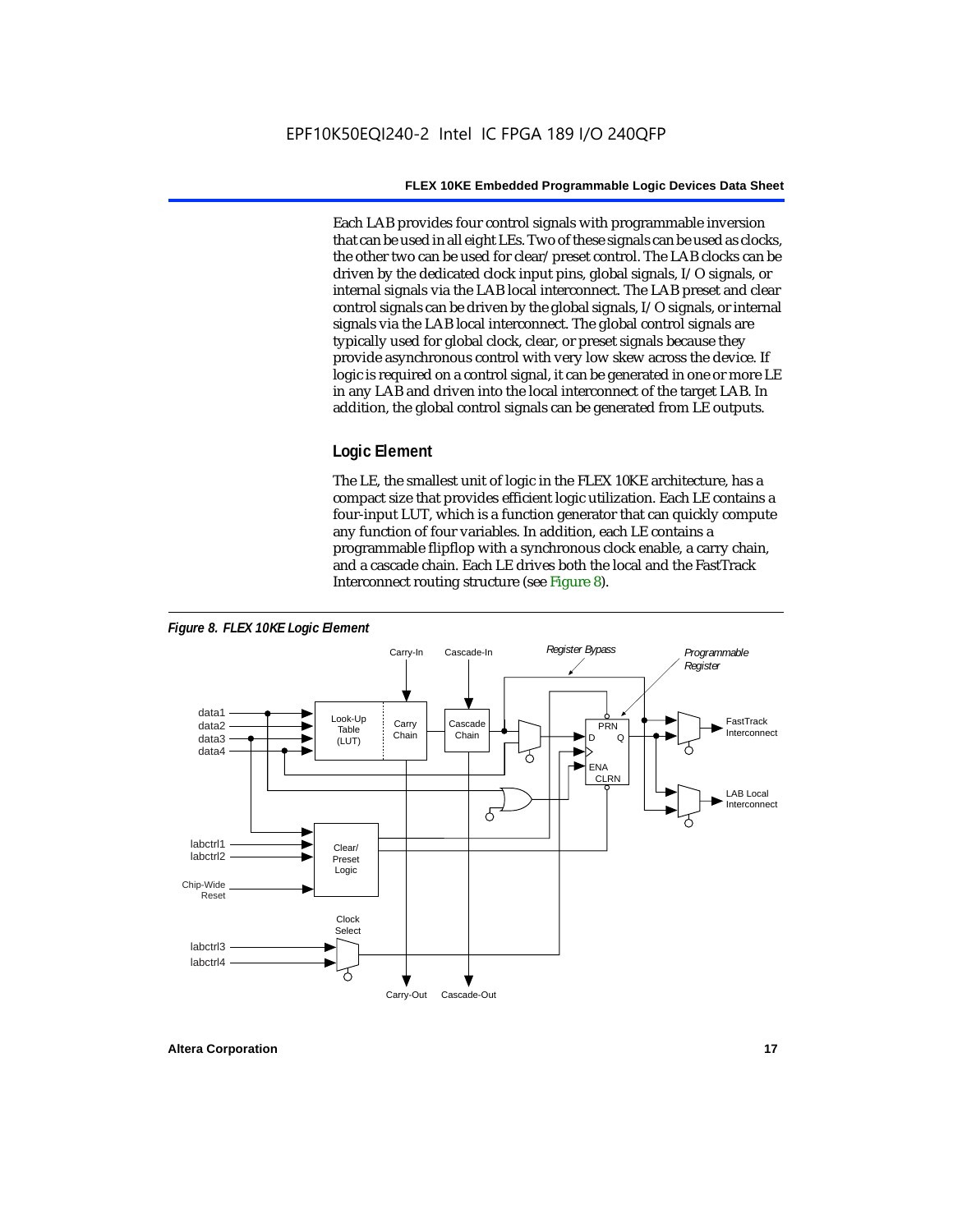The programmable flipflop in the LE can be configured for D, T, JK, or SR operation. The clock, clear, and preset control signals on the flipflop can be driven by global signals, general-purpose I/O pins, or any internal logic. For combinatorial functions, the flipflop is bypassed and the output of the LUT drives the output of the LE.

The LE has two outputs that drive the interconnect: one drives the local interconnect and the other drives either the row or column FastTrack Interconnect routing structure. The two outputs can be controlled independently. For example, the LUT can drive one output while the register drives the other output. This feature, called register packing, can improve LE utilization because the register and the LUT can be used for unrelated functions.

The FLEX 10KE architecture provides two types of dedicated high-speed data paths that connect adjacent LEs without using local interconnect paths: carry chains and cascade chains. The carry chain supports high-speed counters and adders and the cascade chain implements wide-input functions with minimum delay. Carry and cascade chains connect all LEs in a LAB as well as all LABs in the same row. Intensive use of carry and cascade chains can reduce routing flexibility. Therefore, the use of these chains should be limited to speed-critical portions of a design.

# *Carry Chain*

The carry chain provides a very fast (as low as 0.2 ns) carry-forward function between LEs. The carry-in signal from a lower-order bit drives forward into the higher-order bit via the carry chain, and feeds into both the LUT and the next portion of the carry chain. This feature allows the FLEX 10KE architecture to implement high-speed counters, adders, and comparators of arbitrary width efficiently. Carry chain logic can be created automatically by the Altera Compiler during design processing, or manually by the designer during design entry. Parameterized functions such as LPM and DesignWare functions automatically take advantage of carry chains.

Carry chains longer than eight LEs are automatically implemented by linking LABs together. For enhanced fitting, a long carry chain skips alternate LABs in a row. A carry chain longer than one LAB skips either from even-numbered LAB to even-numbered LAB, or from oddnumbered LAB to odd-numbered LAB. For example, the last LE of the first LAB in a row carries to the first LE of the third LAB in the row. The carry chain does not cross the EAB at the middle of the row. For instance, in the EPF10K50E device, the carry chain stops at the eighteenth LAB and a new one begins at the nineteenth LAB.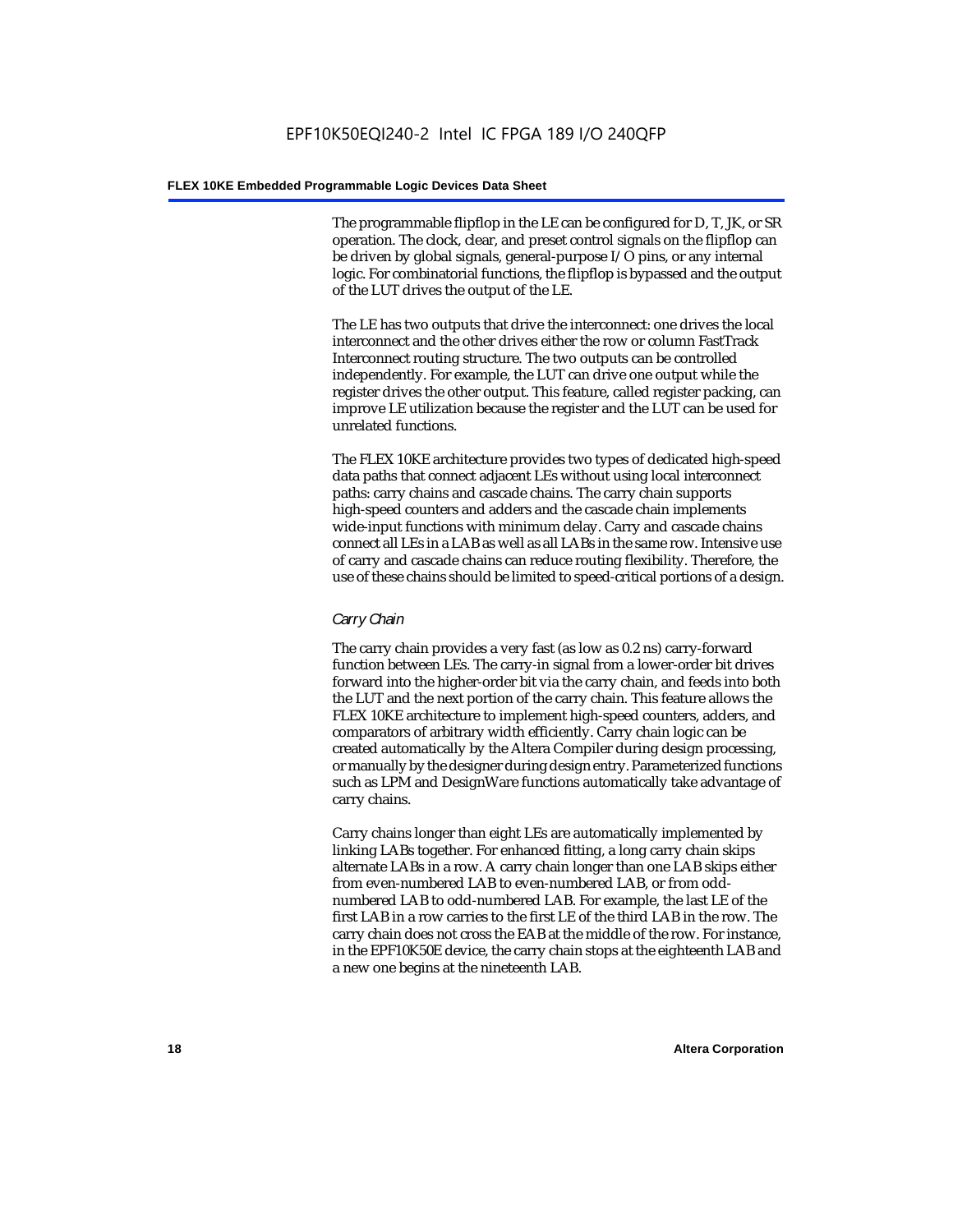Figure 9 shows how an *n*-bit full adder can be implemented in *n* + 1 LEs with the carry chain. One portion of the LUT generates the sum of two bits using the input signals and the carry-in signal; the sum is routed to the output of the LE. The register can be bypassed for simple adders or used for an accumulator function. Another portion of the LUT and the carry chain logic generates the carry-out signal, which is routed directly to the carry-in signal of the next-higher-order bit. The final carry-out signal is routed to an LE, where it can be used as a general-purpose signal.



*Figure 9. FLEX 10KE Carry Chain Operation (n-Bit Full Adder)*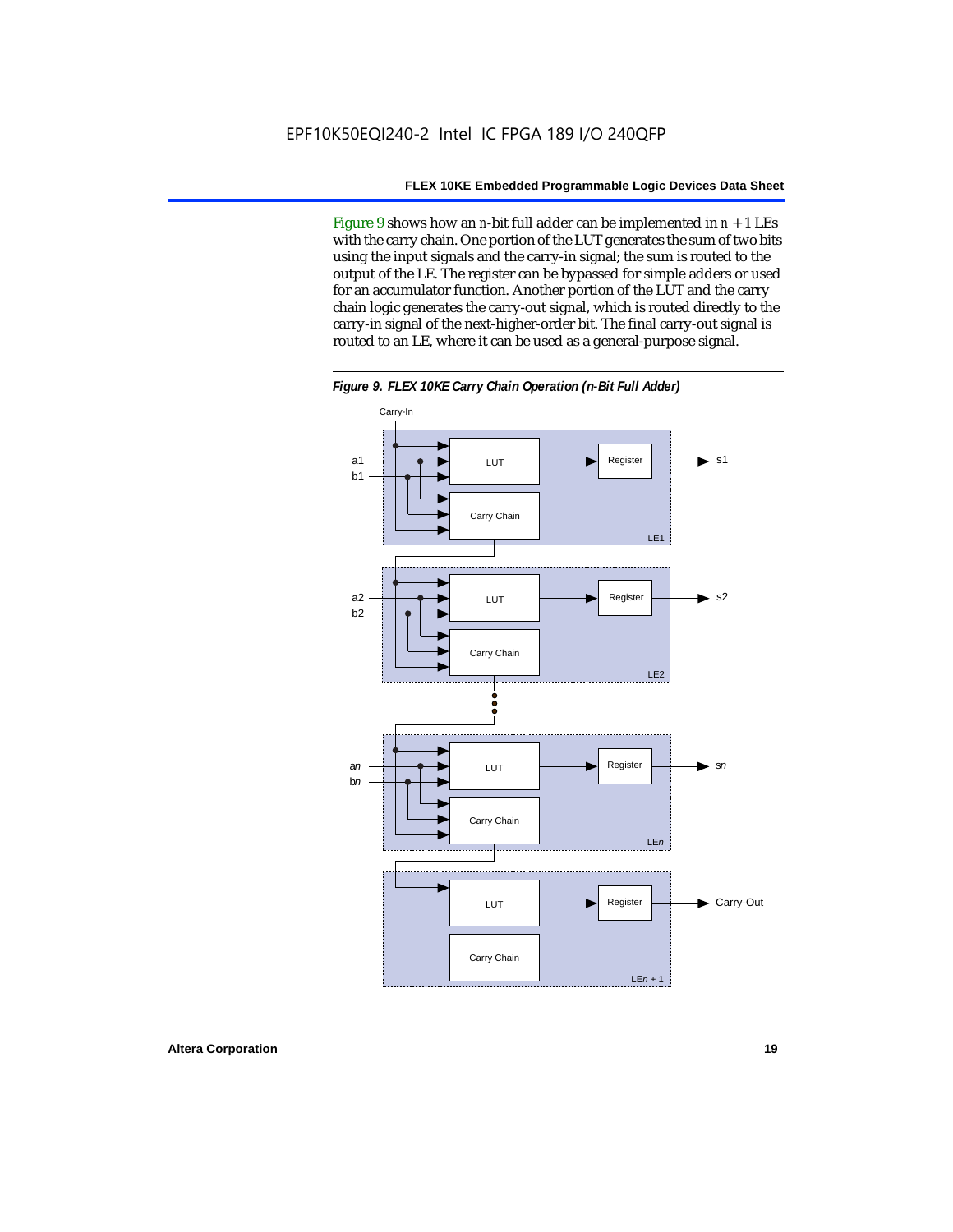#### *Cascade Chain*

With the cascade chain, the FLEX 10KE architecture can implement functions that have a very wide fan-in. Adjacent LUTs can be used to compute portions of the function in parallel; the cascade chain serially connects the intermediate values. The cascade chain can use a logical AND or logical OR (via De Morgan's inversion) to connect the outputs of adjacent LEs. An a delay as low as 0.6 ns per LE, each additional LE provides four more inputs to the effective width of a function. Cascade chain logic can be created automatically by the Altera Compiler during design processing, or manually by the designer during design entry.

Cascade chains longer than eight bits are implemented automatically by linking several LABs together. For easier routing, a long cascade chain skips every other LAB in a row. A cascade chain longer than one LAB skips either from even-numbered LAB to even-numbered LAB, or from odd-numbered LAB to odd-numbered LAB (e.g., the last LE of the first LAB in a row cascades to the first LE of the third LAB). The cascade chain does not cross the center of the row (e.g., in the EPF10K50E device, the cascade chain stops at the eighteenth LAB and a new one begins at the nineteenth LAB). This break is due to the EAB's placement in the middle of the row.

Figure 10 shows how the cascade function can connect adjacent LEs to form functions with a wide fan-in. These examples show functions of 4*n* variables implemented with *n* LEs. The LE delay is 0.9 ns; the cascade chain delay is 0.6 ns. With the cascade chain, 2.7 ns are needed to decode a 16-bit address.



*Figure 10. FLEX 10KE Cascade Chain Operation*

**20 Altera Corporation**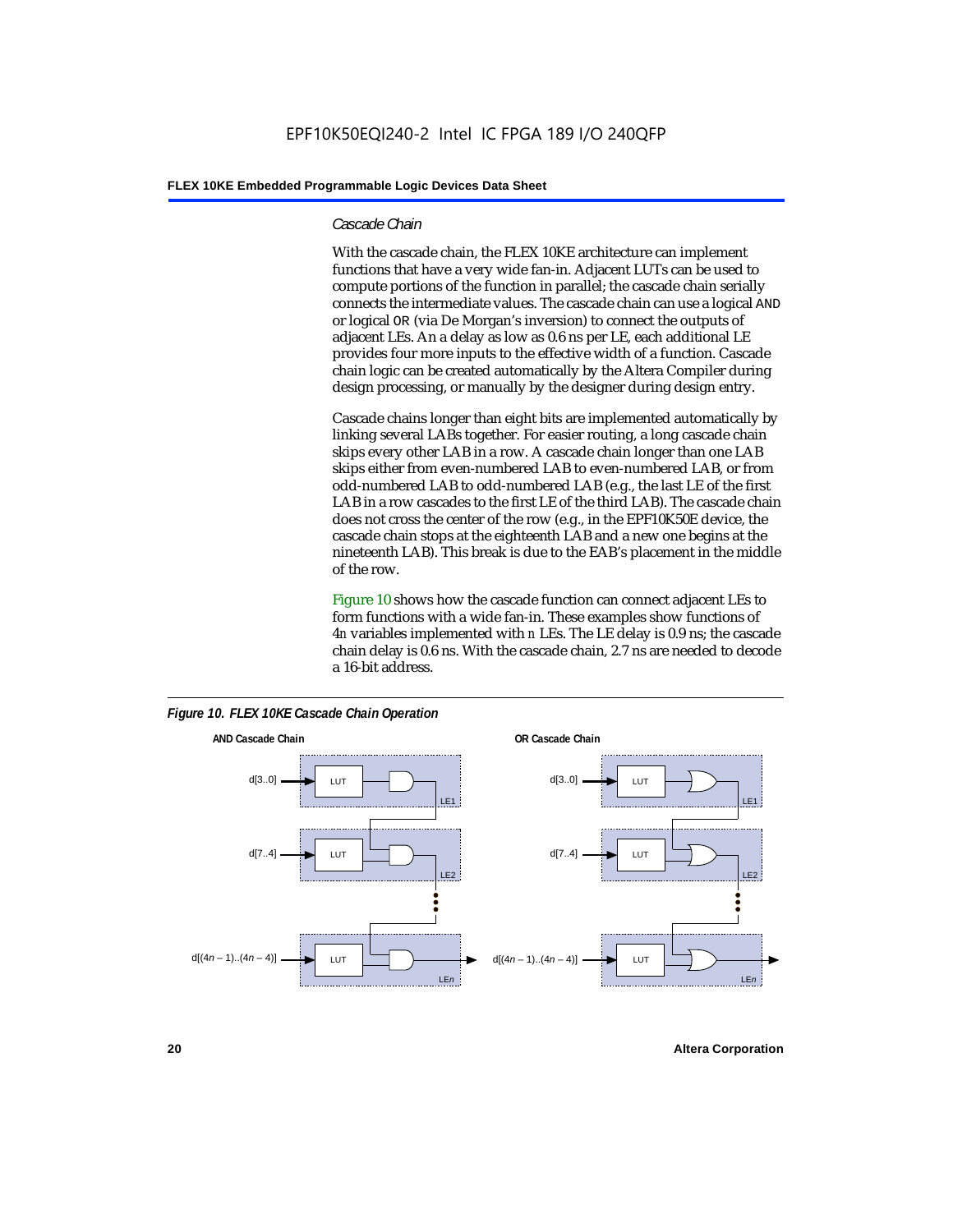# *LE Operating Modes*

The FLEX 10KE LE can operate in the following four modes:

- Normal mode
- Arithmetic mode
- Up/down counter mode
- Clearable counter mode

Each of these modes uses LE resources differently. In each mode, seven available inputs to the LE—the four data inputs from the LAB local interconnect, the feedback from the programmable register, and the carry-in and cascade-in from the previous LE—are directed to different destinations to implement the desired logic function. Three inputs to the LE provide clock, clear, and preset control for the register. The Altera software, in conjunction with parameterized functions such as LPM and DesignWare functions, automatically chooses the appropriate mode for common functions such as counters, adders, and multipliers. If required, the designer can also create special-purpose functions that use a specific LE operating mode for optimal performance.

The architecture provides a synchronous clock enable to the register in all four modes. The Altera software can set DATA1 to enable the register synchronously, providing easy implementation of fully synchronous designs.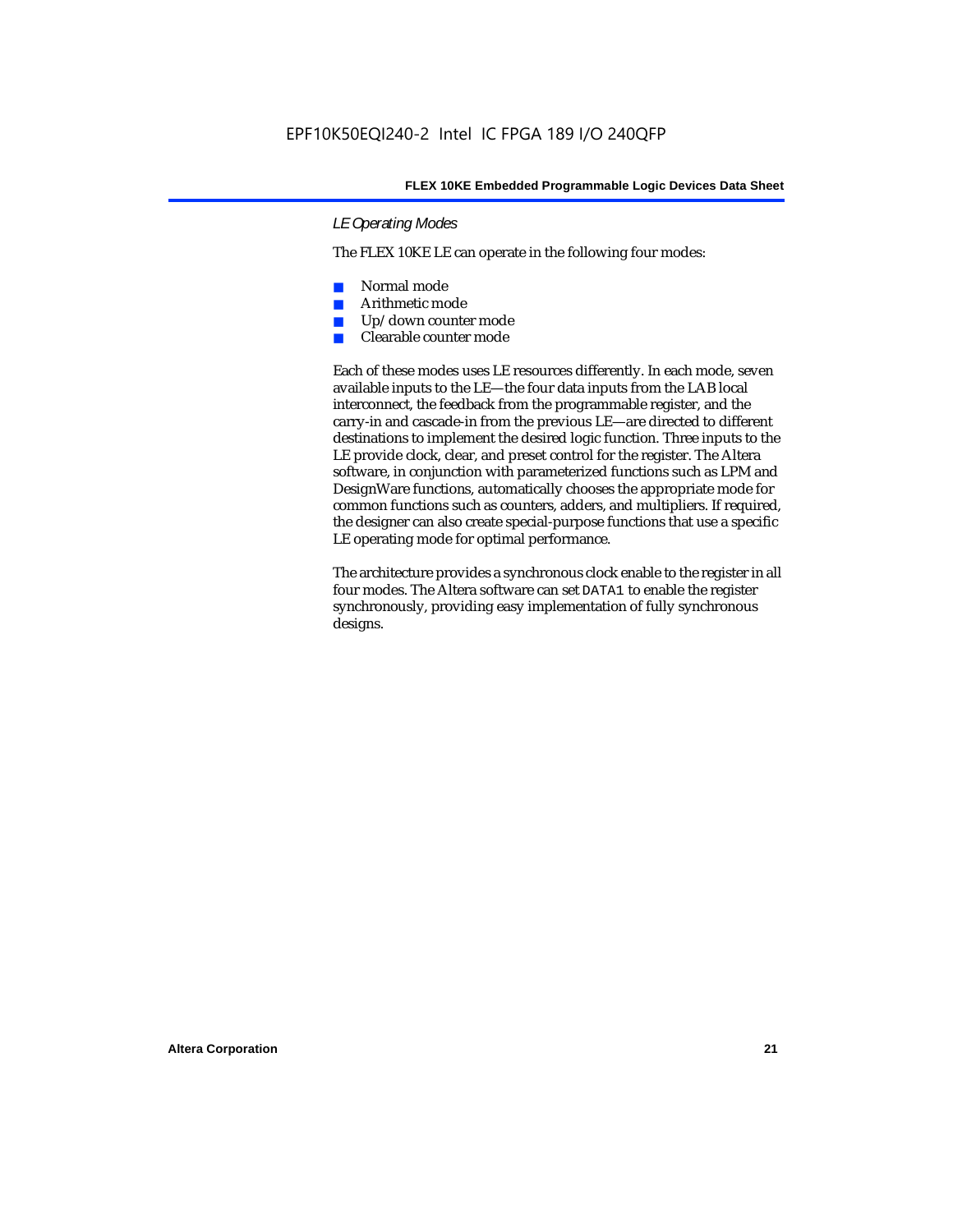# Figure 11 shows the LE operating modes.

# *Figure 11. FLEX 10KE LE Operating Modes*









#### **Clearable Counter Mode**

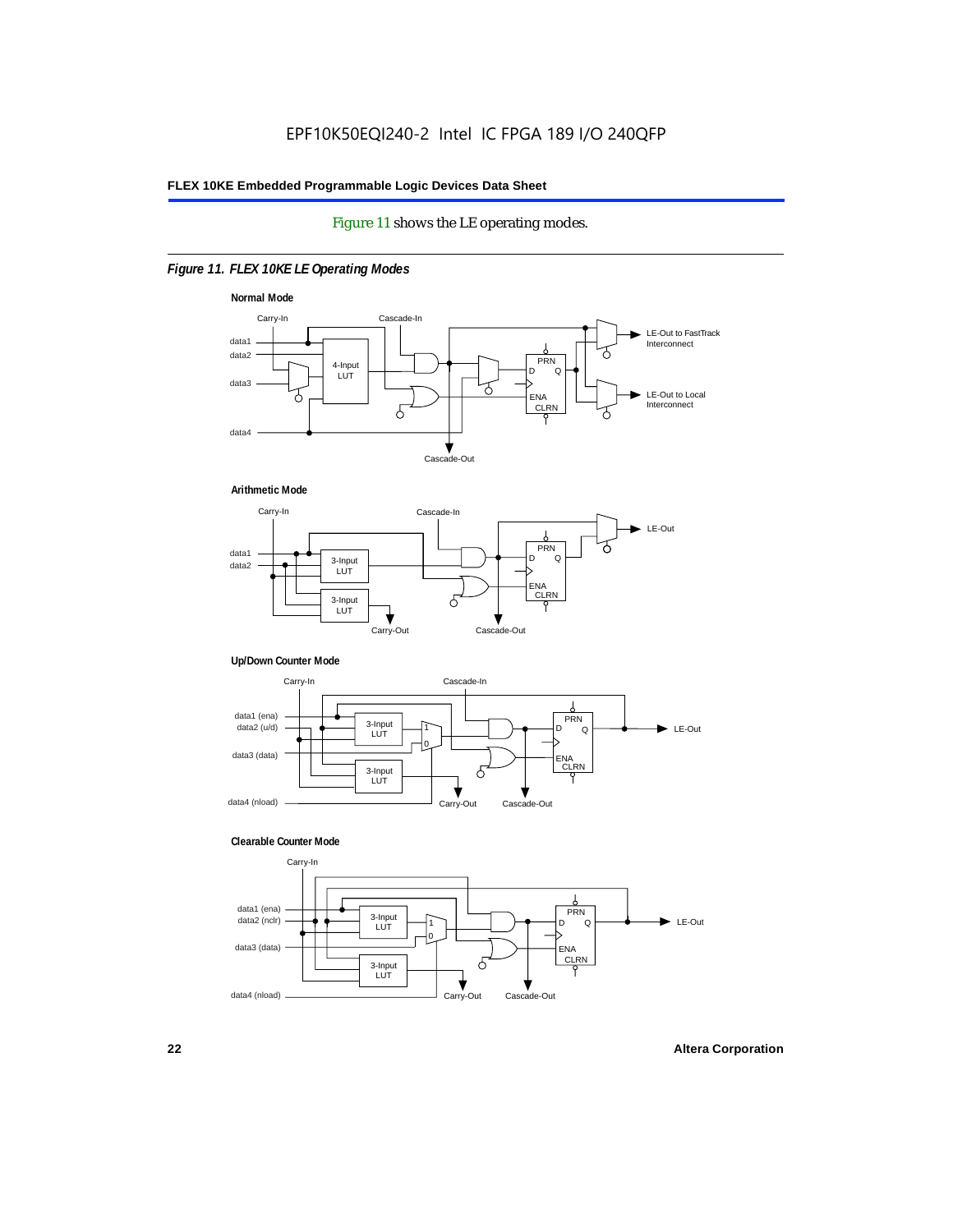#### **Normal Mode**

The normal mode is suitable for general logic applications and wide decoding functions that can take advantage of a cascade chain. In normal mode, four data inputs from the LAB local interconnect and the carry-in are inputs to a four-input LUT. The Altera Compiler automatically selects the carry-in or the DATA3 signal as one of the inputs to the LUT. The LUT output can be combined with the cascade-in signal to form a cascade chain through the cascade-out signal. Either the register or the LUT can be used to drive both the local interconnect and the FastTrack Interconnect routing structure at the same time.

The LUT and the register in the LE can be used independently (register packing). To support register packing, the LE has two outputs; one drives the local interconnect, and the other drives the FastTrack Interconnect routing structure. The DATA4 signal can drive the register directly, allowing the LUT to compute a function that is independent of the registered signal; a three-input function can be computed in the LUT, and a fourth independent signal can be registered. Alternatively, a four-input function can be generated, and one of the inputs to this function can be used to drive the register. The register in a packed LE can still use the clock enable, clear, and preset signals in the LE. In a packed LE, the register can drive the FastTrack Interconnect routing structure while the LUT drives the local interconnect, or vice versa.

#### **Arithmetic Mode**

The arithmetic mode offers 2 three-input LUTs that are ideal for implementing adders, accumulators, and comparators. One LUT computes a three-input function; the other generates a carry output. As shown in Figure 11 on page 22, the first LUT uses the carry-in signal and two data inputs from the LAB local interconnect to generate a combinatorial or registered output. For example, in an adder, this output is the sum of three signals: a, b, and carry-in. The second LUT uses the same three signals to generate a carry-out signal, thereby creating a carry chain. The arithmetic mode also supports simultaneous use of the cascade chain.

# **Up/Down Counter Mode**

The up/down counter mode offers counter enable, clock enable, synchronous up/down control, and data loading options. These control signals are generated by the data inputs from the LAB local interconnect, the carry-in signal, and output feedback from the programmable register. Use 2 three-input LUTs: one generates the counter data, and the other generates the fast carry bit. A 2-to-1 multiplexer provides synchronous loading. Data can also be loaded asynchronously with the clear and preset register control signals without using the LUT resources.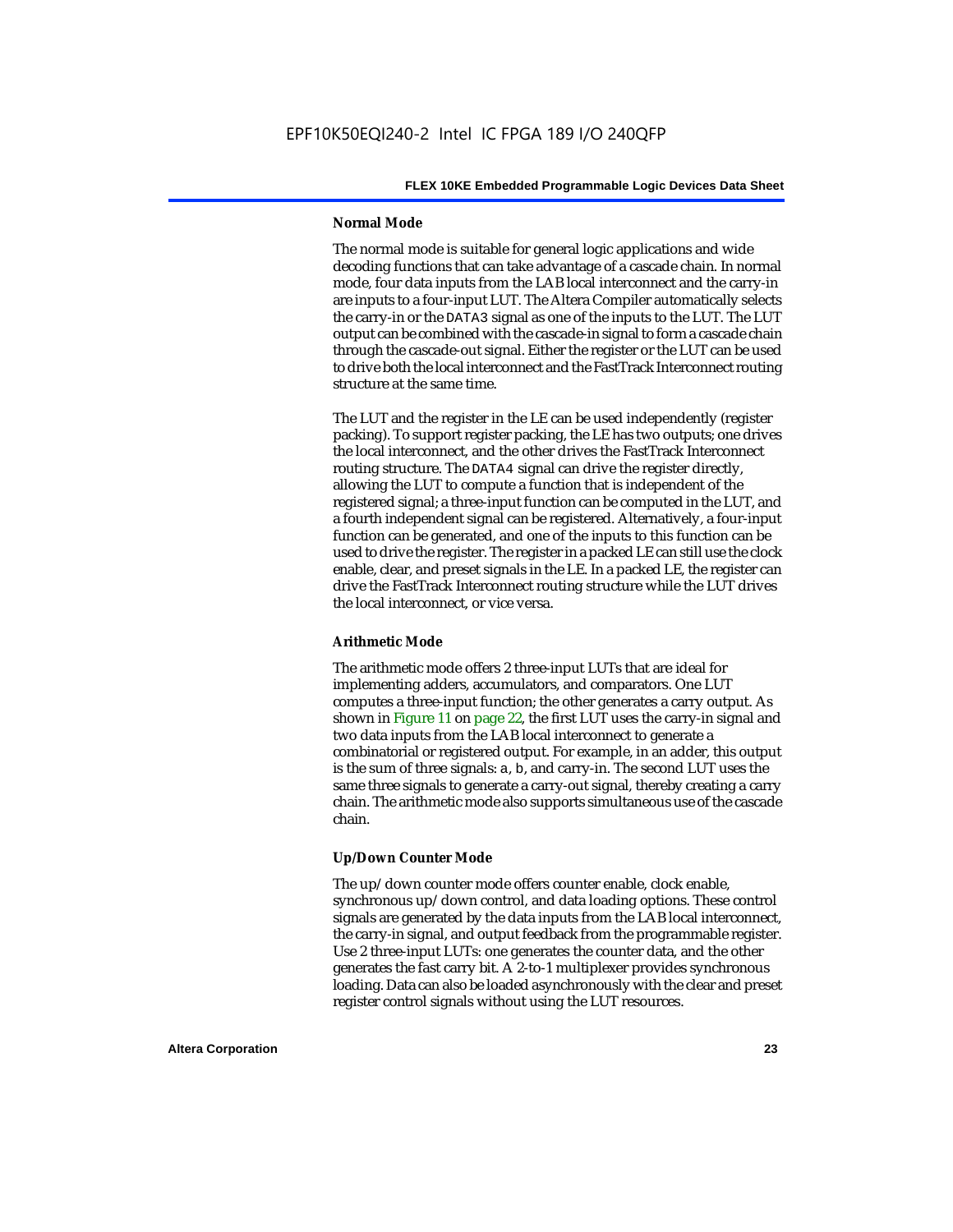#### **Clearable Counter Mode**

The clearable counter mode is similar to the up/down counter mode, but supports a synchronous clear instead of the up/down control. The clear function is substituted for the cascade-in signal in the up/down counter mode. Use 2 three-input LUTs: one generates the counter data, and the other generates the fast carry bit. Synchronous loading is provided by a 2-to-1 multiplexer. The output of this multiplexer is ANDed with a synchronous clear signal.

# *Internal Tri-State Emulation*

Internal tri-state emulation provides internal tri-states without the limitations of a physical tri-state bus. In a physical tri-state bus, the tri-state buffers' output enable (OE) signals select which signal drives the bus. However, if multiple OE signals are active, contending signals can be driven onto the bus. Conversely, if no OE signals are active, the bus will float. Internal tri-state emulation resolves contending tri-state buffers to a low value and floating buses to a high value, thereby eliminating these problems. The Altera software automatically implements tri-state bus functionality with a multiplexer.

# *Clear & Preset Logic Control*

Logic for the programmable register's clear and preset functions is controlled by the DATA3, LABCTRL1, and LABCTRL2 inputs to the LE. The clear and preset control structure of the LE asynchronously loads signals into a register. Either LABCTRL1 or LABCTRL2 can control the asynchronous clear. Alternatively, the register can be set up so that LABCTRL1 implements an asynchronous load. The data to be loaded is driven to DATA3; when LABCTRL1 is asserted, DATA3 is loaded into the register.

During compilation, the Altera Compiler automatically selects the best control signal implementation. Because the clear and preset functions are active-low, the Compiler automatically assigns a logic high to an unused clear or preset.

The clear and preset logic is implemented in one of the following six modes chosen during design entry:

- Asynchronous clear
- Asynchronous preset
- Asynchronous clear and preset
- Asynchronous load with clear
- Asynchronous load with preset
- Asynchronous load without clear or preset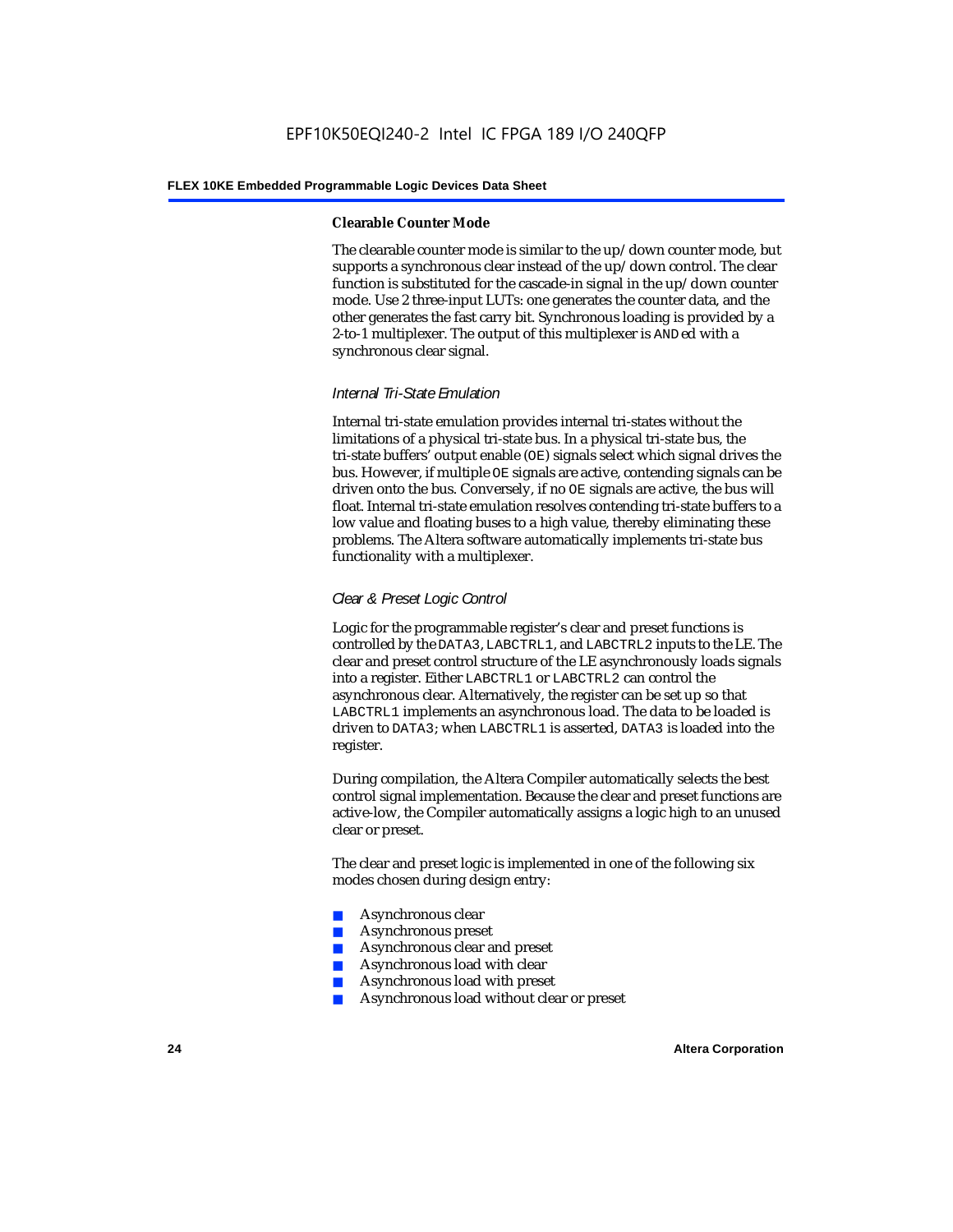In addition to the six clear and preset modes, FLEX 10KE devices provide a chip-wide reset pin that can reset all registers in the device. Use of this feature is set during design entry. In any of the clear and preset modes, the chip-wide reset overrides all other signals. Registers with asynchronous presets may be preset when the chip-wide reset is asserted. Inversion can be used to implement the asynchronous preset. Figure 12 shows examples of how to setup the preset and clear inputs for the desired functionality.



*Figure 12. FLEX 10KE LE Clear & Preset Modes*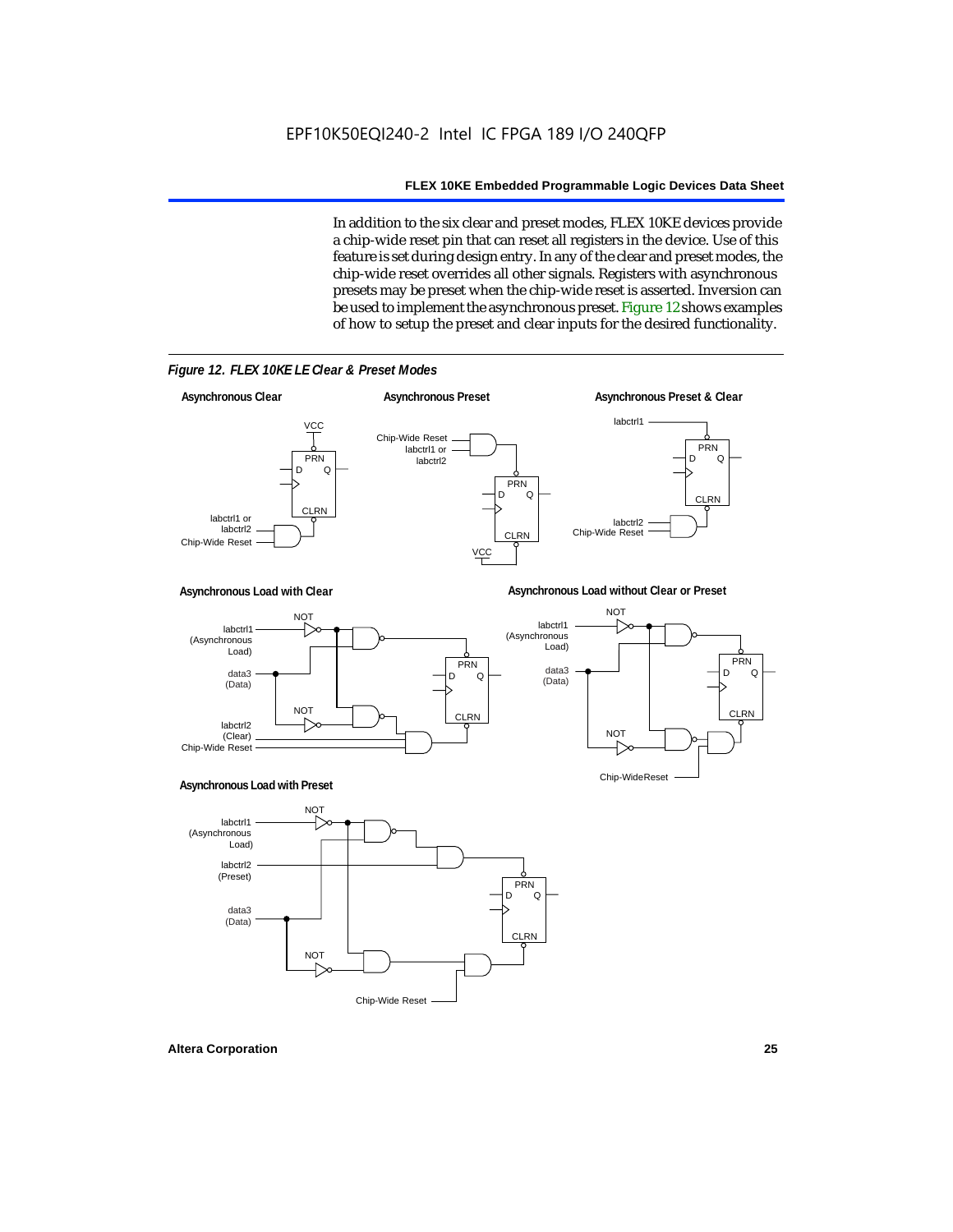#### **Asynchronous Clear**

The flipflop can be cleared by either LABCTRL1 or LABCTRL2. In this mode, the preset signal is tied to VCC to deactivate it.

## **Asynchronous Preset**

An asynchronous preset is implemented as an asynchronous load, or with an asynchronous clear. If DATA3 is tied to VCC, asserting LABCTRL1 asynchronously loads a one into the register. Alternatively, the Altera software can provide preset control by using the clear and inverting the input and output of the register. Inversion control is available for the inputs to both LEs and IOEs. Therefore, if a register is preset by only one of the two LABCTRL signals, the DATA3 input is not needed and can be used for one of the LE operating modes.

# **Asynchronous Preset & Clear**

When implementing asynchronous clear and preset, LABCTRL1 controls the preset and LABCTRL2 controls the clear. DATA3 is tied to VCC, so that asserting LABCTRL1 asynchronously loads a one into the register, effectively presetting the register. Asserting LABCTRL2 clears the register.

## **Asynchronous Load with Clear**

When implementing an asynchronous load in conjunction with the clear, LABCTRL1 implements the asynchronous load of DATA3 by controlling the register preset and clear. LABCTRL2 implements the clear by controlling the register clear; LABCTRL2 does not have to feed the preset circuits.

# **Asynchronous Load with Preset**

When implementing an asynchronous load in conjunction with preset, the Altera software provides preset control by using the clear and inverting the input and output of the register. Asserting LABCTRL2 presets the register, while asserting LABCTRL1 loads the register. The Altera software inverts the signal that drives DATA3 to account for the inversion of the register's output.

#### **Asynchronous Load without Preset or Clear**

When implementing an asynchronous load without preset or clear, LABCTRL1 implements the asynchronous load of DATA3 by controlling the register preset and clear.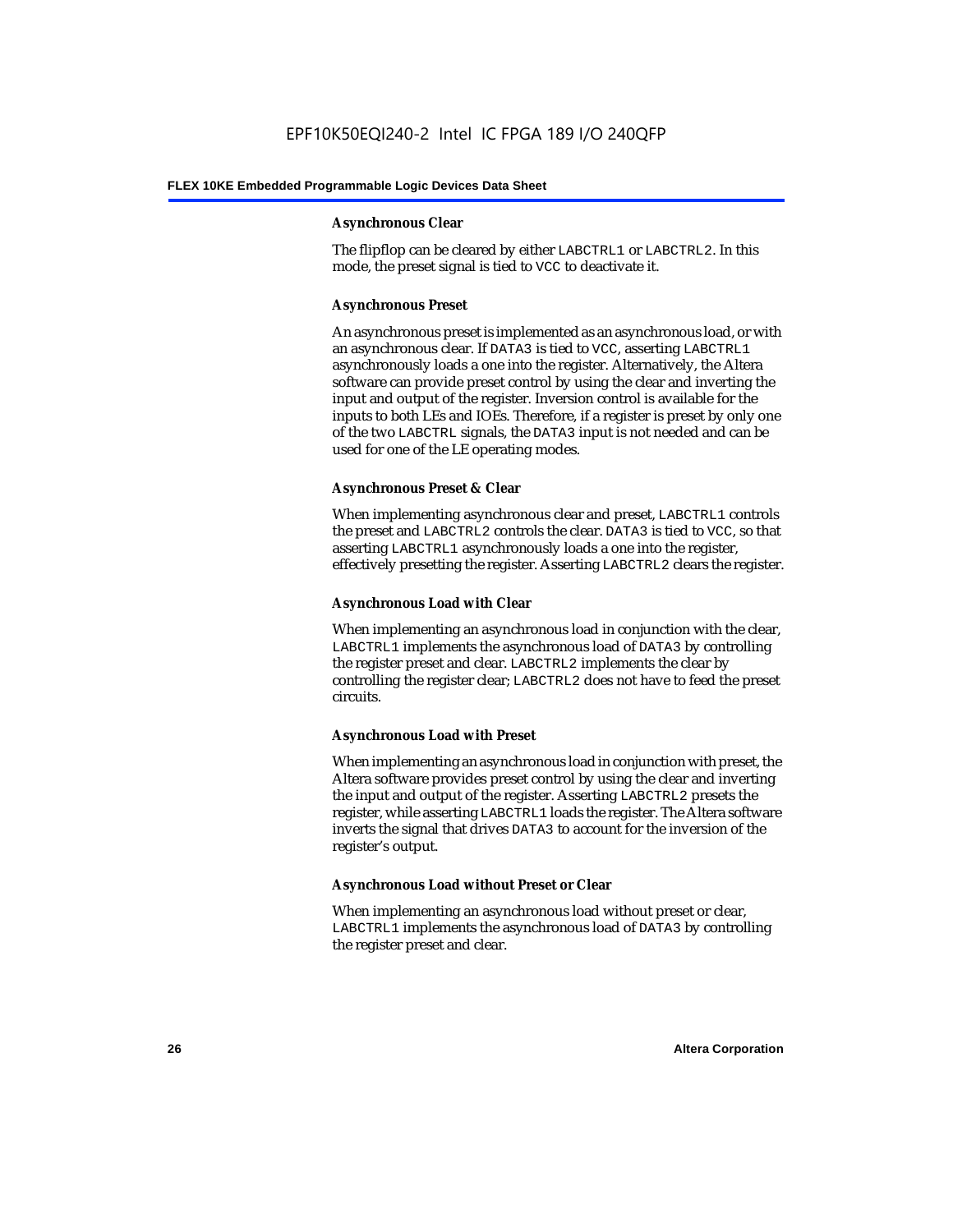# **FastTrack Interconnect Routing Structure**

In the FLEX 10KE architecture, connections between LEs, EABs, and device I/O pins are provided by the FastTrack Interconnect routing structure, which is a series of continuous horizontal and vertical routing channels that traverses the device. This global routing structure provides predictable performance, even in complex designs. In contrast, the segmented routing in FPGAs requires switch matrices to connect a variable number of routing paths, increasing the delays between logic resources and reducing performance.

The FastTrack Interconnect routing structure consists of row and column interconnect channels that span the entire device. Each row of LABs is served by a dedicated row interconnect. The row interconnect can drive I/O pins and feed other LABs in the row. The column interconnect routes signals between rows and can drive I/O pins.

Row channels drive into the LAB or EAB local interconnect. The row signal is buffered at every LAB or EAB to reduce the effect of fan-out on delay. A row channel can be driven by an LE or by one of three column channels. These four signals feed dual 4-to-1 multiplexers that connect to two specific row channels. These multiplexers, which are connected to each LE, allow column channels to drive row channels even when all eight LEs in a LAB drive the row interconnect.

Each column of LABs or EABs is served by a dedicated column interconnect. The column interconnect that serves the EABs has twice as many channels as other column interconnects. The column interconnect can then drive I/O pins or another row's interconnect to route the signals to other LABs or EABs in the device. A signal from the column interconnect, which can be either the output of a LE or an input from an I/O pin, must be routed to the row interconnect before it can enter a LAB or EAB. Each row channel that is driven by an IOE or EAB can drive one specific column channel.

Access to row and column channels can be switched between LEs in adjacent pairs of LABs. For example, a LE in one LAB can drive the row and column channels normally driven by a particular LE in the adjacent LAB in the same row, and vice versa. This flexibility enables routing resources to be used more efficiently (see Figure 13).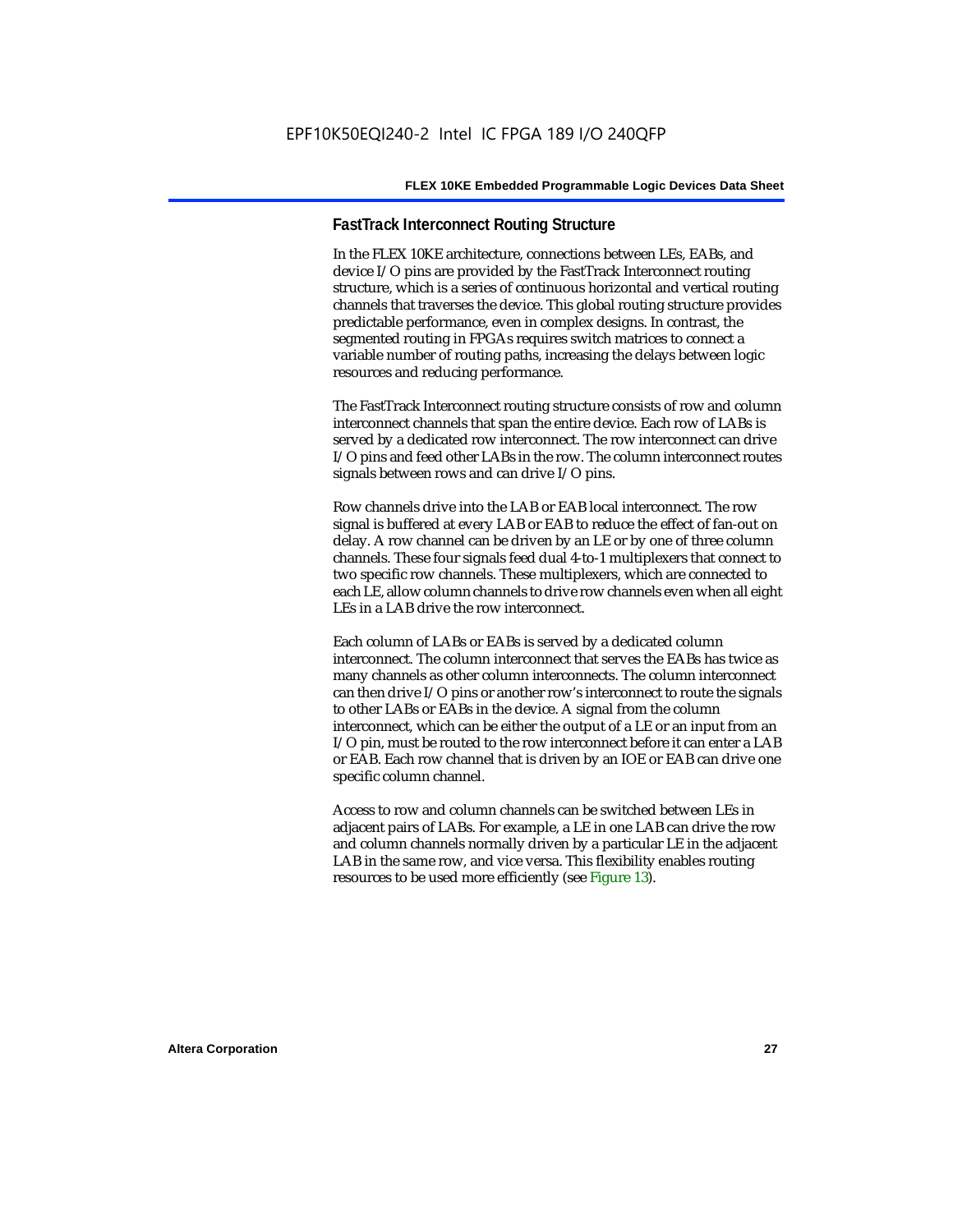# *Figure 13. FLEX 10KE LAB Connections to Row & Column Interconnect*

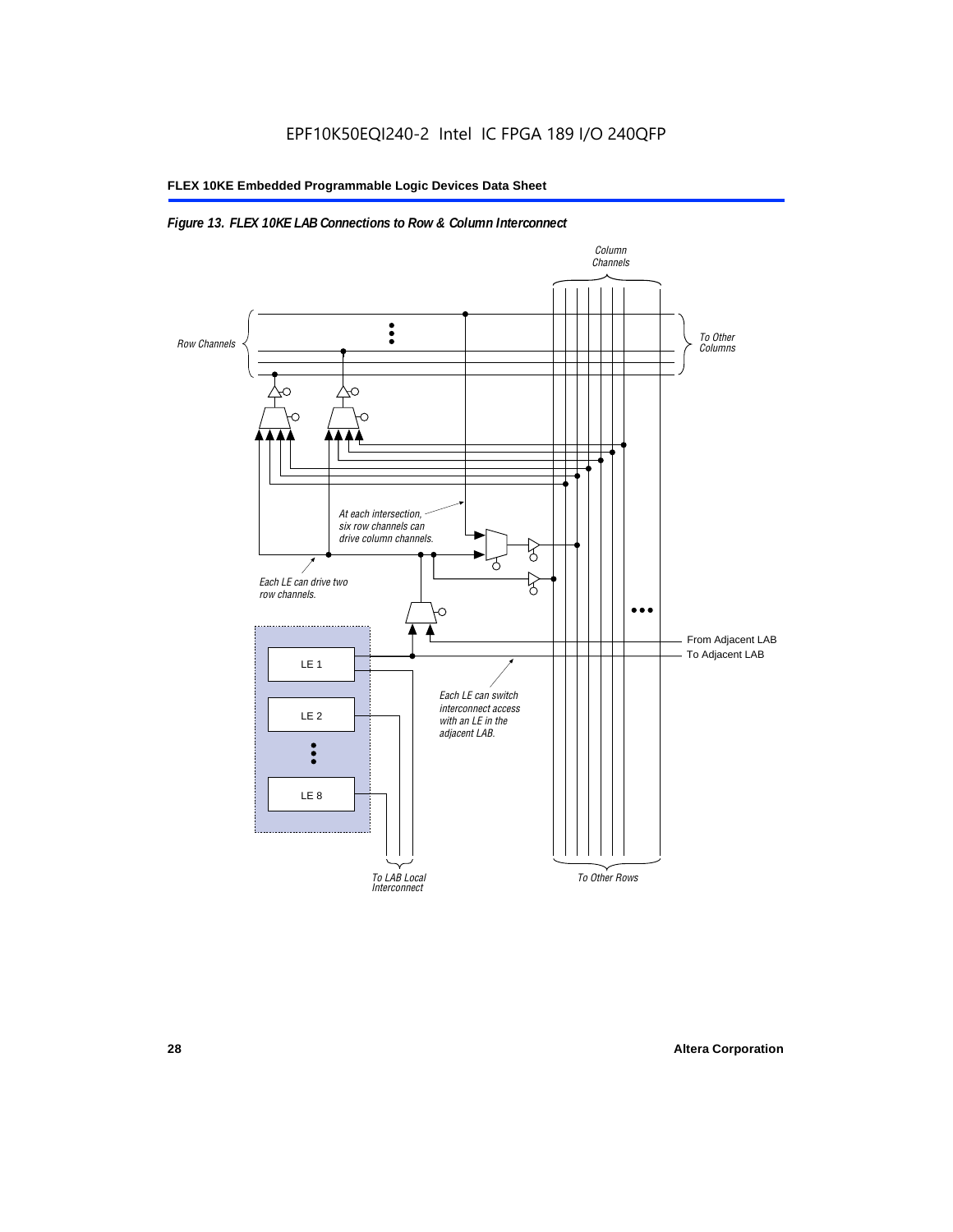For improved routing, the row interconnect consists of a combination of full-length and half-length channels. The full-length channels connect to all LABs in a row; the half-length channels connect to the LABs in half of the row. The EAB can be driven by the half-length channels in the left half of the row and by the full-length channels. The EAB drives out to the fulllength channels. In addition to providing a predictable, row-wide interconnect, this architecture provides increased routing resources. Two neighboring LABs can be connected using a half-row channel, thereby saving the other half of the channel for the other half of the row.

Table 7 summarizes the FastTrack Interconnect routing structure resources available in each FLEX 10KE device.

| Table 7. FLEX 10KE FastTrack Interconnect Resources |             |                     |         |                        |
|-----------------------------------------------------|-------------|---------------------|---------|------------------------|
| Device                                              | <b>Rows</b> | Channels per<br>Row | Columns | Channels per<br>Column |
| <b>EPF10K30E</b>                                    | 6           | 216                 | 36      | 24                     |
| EPF10K50E<br>EPF10K50S                              | 10          | 216                 | 36      | 24                     |
| EPF10K100E                                          | 12          | 312                 | 52      | 24                     |
| EPF10K130E                                          | 16          | 312                 | 52      | 32                     |
| EPF10K200E<br>EPF10K200S                            | 24          | 312                 | 52      | 48                     |

In addition to general-purpose I/O pins, FLEX 10KE devices have six dedicated input pins that provide low-skew signal distribution across the device. These six inputs can be used for global clock, clear, preset, and peripheral output enable and clock enable control signals. These signals are available as control signals for all LABs and IOEs in the device. The dedicated inputs can also be used as general-purpose data inputs because they can feed the local interconnect of each LAB in the device.

Figure 14 shows the interconnection of adjacent LABs and EABs, with row, column, and local interconnects, as well as the associated cascade and carry chains. Each LAB is labeled according to its location: a letter represents the row and a number represents the column. For example, LAB B3 is in row B, column 3.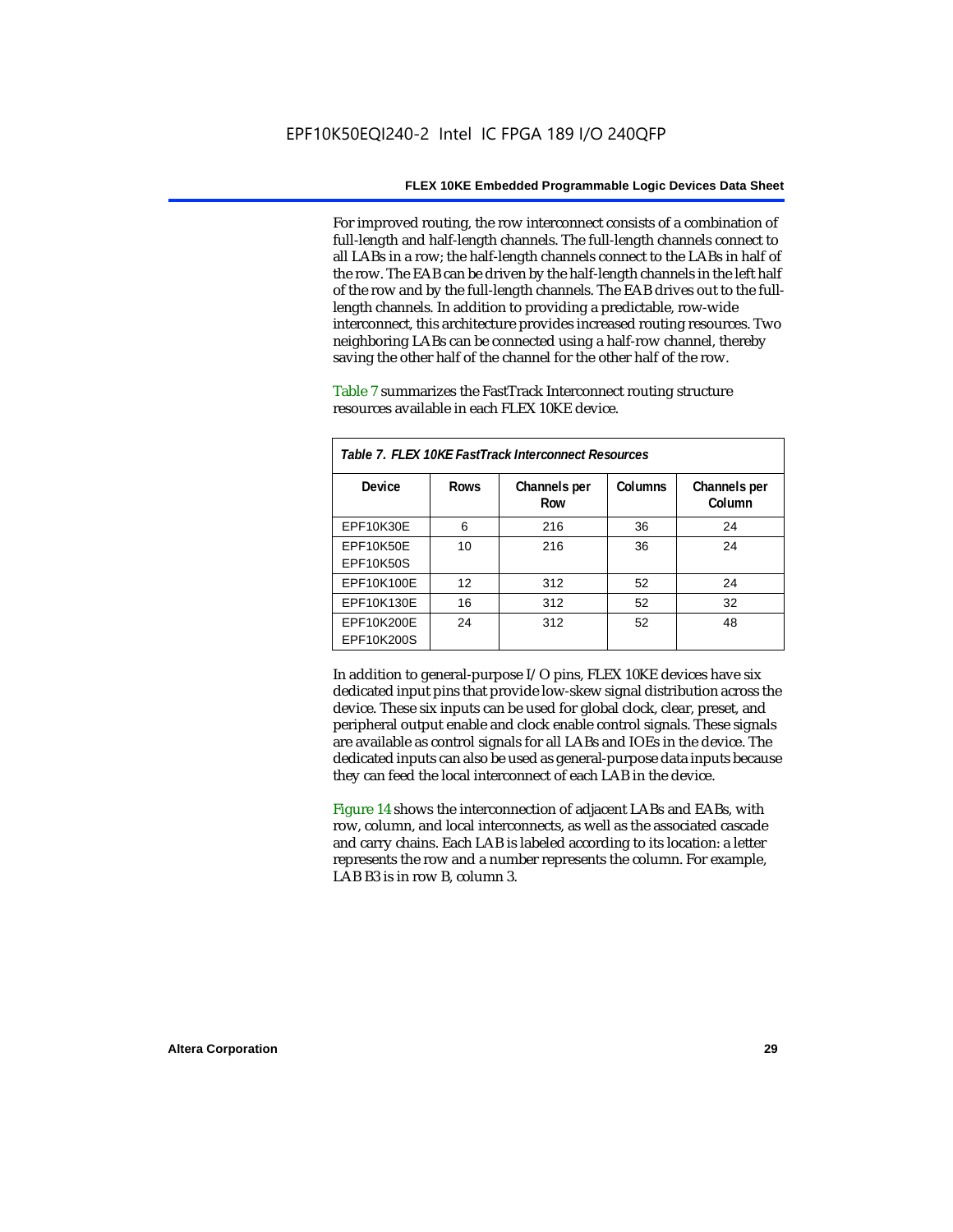



# **I/O Element**

An IOE contains a bidirectional I/O buffer and a register that can be used either as an input register for external data that requires a fast setup time, or as an output register for data that requires fast clock-to-output performance. In some cases, using an LE register for an input register will result in a faster setup time than using an IOE register. IOEs can be used as input, output, or bidirectional pins. For bidirectional registered I/O implementation, the output register should be in the IOE, and the data input and output enable registers should be LE registers placed adjacent to the bidirectional pin. The Altera Compiler uses the programmable inversion option to invert signals from the row and column interconnect automatically where appropriate. Figure 15 shows the bidirectional I/O registers.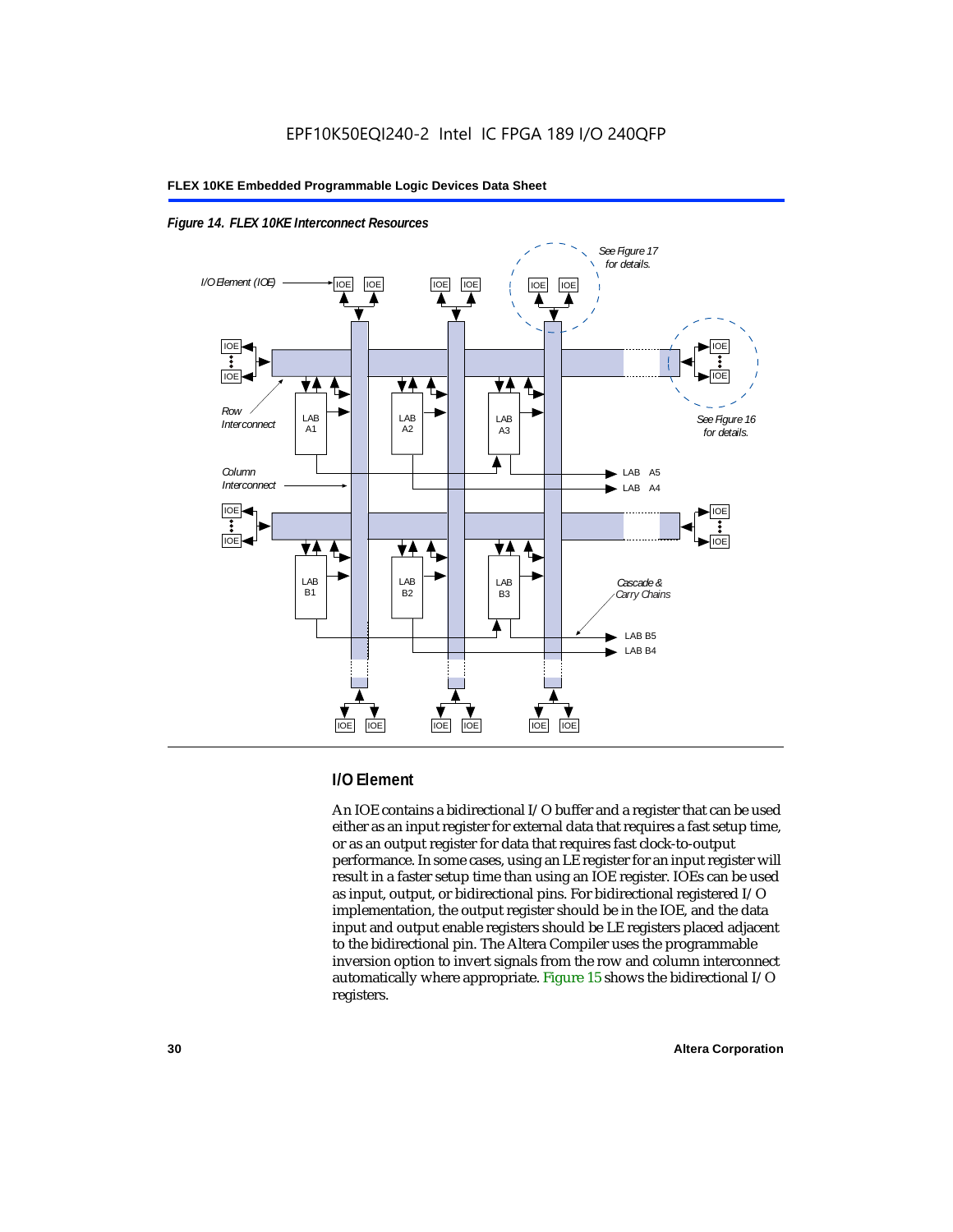



# *Note:*<br>(1) *A*

(1) All FLEX 10KE devices (except the EPF10K50E and EPF10K200E devices) have a programmable input delay buffer on the input path.

## **Altera Corporation 31**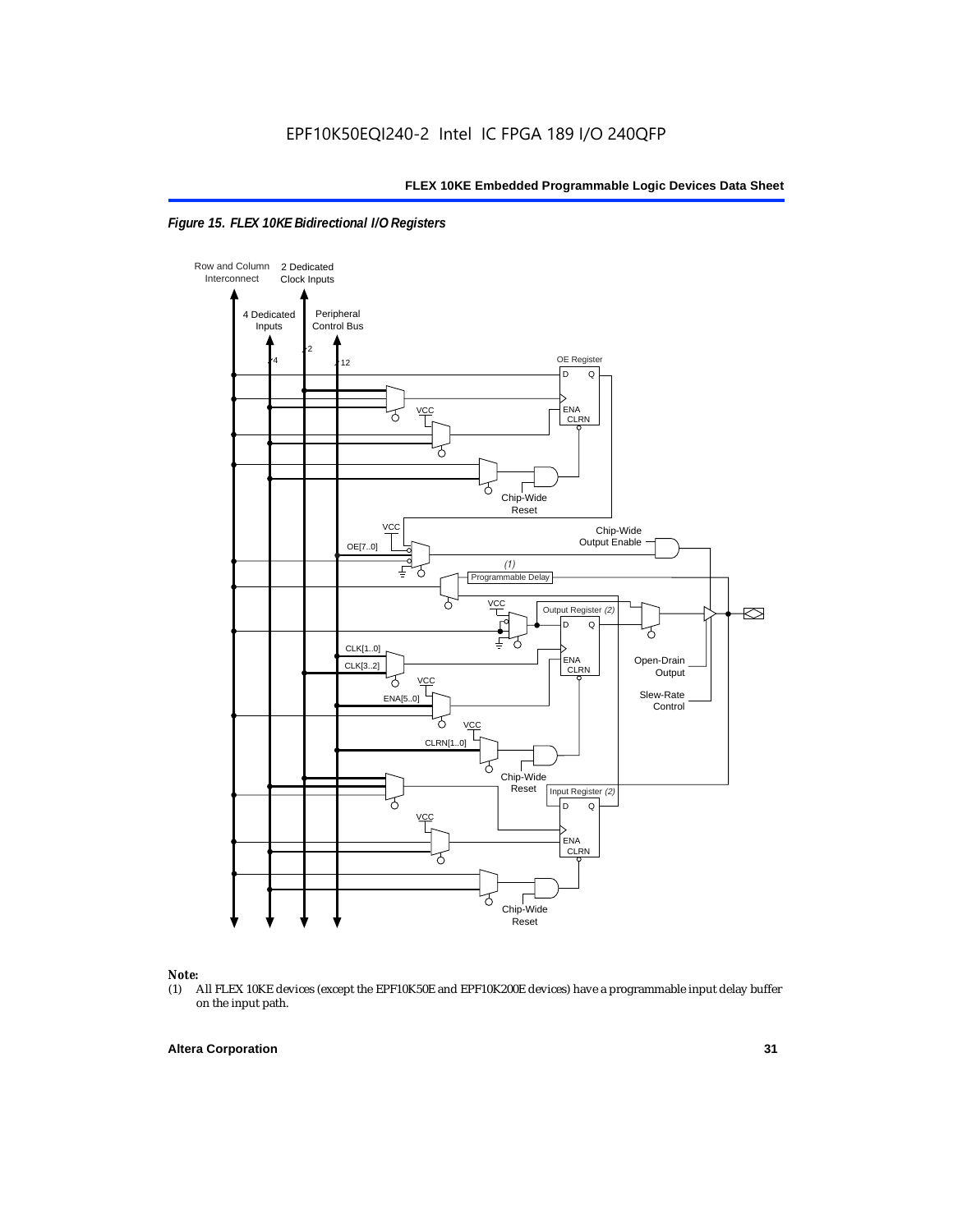On all FLEX 10KE devices (except EPF10K50E and EPF10K200E devices), the input path from the I/O pad to the FastTrack Interconnect has a programmable delay element that can be used to guarantee a zero hold time. EPF10K50S and EPF10K200S devices also support this feature. Depending on the placement of the IOE relative to what it is driving, the designer may choose to turn on the programmable delay to ensure a zero hold time or turn it off to minimize setup time. This feature is used to reduce setup time for complex pin-to-register paths (e.g., PCI designs).

Each IOE selects the clock, clear, clock enable, and output enable controls from a network of I/O control signals called the peripheral control bus. The peripheral control bus uses high-speed drivers to minimize signal skew across the device and provides up to 12 peripheral control signals that can be allocated as follows:

- Up to eight output enable signals
- Up to six clock enable signals
- Up to two clock signals
- Up to two clear signals

If more than six clock enable or eight output enable signals are required, each IOE on the device can be controlled by clock enable and output enable signals driven by specific LEs. In addition to the two clock signals available on the peripheral control bus, each IOE can use one of two dedicated clock pins. Each peripheral control signal can be driven by any of the dedicated input pins or the first LE of each LAB in a particular row. In addition, a LE in a different row can drive a column interconnect, which causes a row interconnect to drive the peripheral control signal. The chipwide reset signal resets all IOE registers, overriding any other control signals.

When a dedicated clock pin drives IOE registers, it can be inverted for all IOEs in the device. All IOEs must use the same sense of the clock. For example, if any IOE uses the inverted clock, all IOEs must use the inverted clock and no IOE can use the non-inverted clock. However, LEs can still use the true or complement of the clock on a LAB-by-LAB basis.

The incoming signal may be inverted at the dedicated clock pin and will drive all IOEs. For the true and complement of a clock to be used to drive IOEs, drive it into both global clock pins. One global clock pin will supply the true, and the other will supply the complement.

When the true and complement of a dedicated input drives IOE clocks, two signals on the peripheral control bus are consumed, one for each sense of the clock.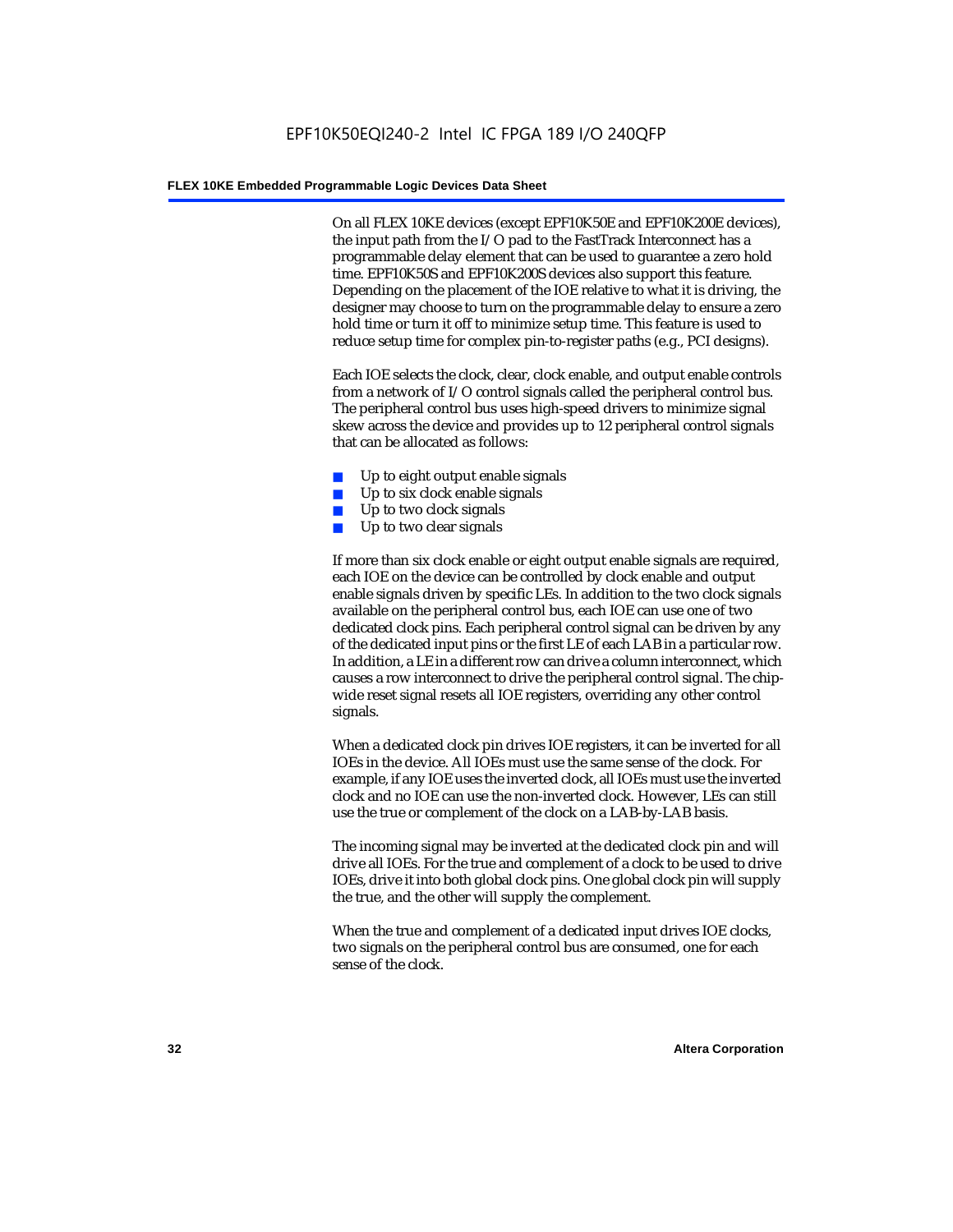When dedicated inputs drive non-inverted and inverted peripheral clears, clock enables, and output enables, two signals on the peripheral control bus will be used.

Tables 8 and 9 list the sources for each peripheral control signal, and show how the output enable, clock enable, clock, and clear signals share 12 peripheral control signals. The tables also show the rows that can drive global signals.

| Table 8. Peripheral Bus Sources for EPF10K30E, EPF10K50E & EPF10K50S Devices |                  |                               |  |  |
|------------------------------------------------------------------------------|------------------|-------------------------------|--|--|
| Peripheral<br><b>Control Signal</b>                                          | <b>EPF10K30E</b> | EPF10K50E<br><b>EPF10K50S</b> |  |  |
| OE0                                                                          | Row A            | Row A                         |  |  |
| OE1                                                                          | Row B            | Row B                         |  |  |
| OE2                                                                          | Row C            | Row D                         |  |  |
| OE3                                                                          | Row D            | Row F                         |  |  |
| OE4                                                                          | Row E            | Row H                         |  |  |
| OE5                                                                          | Row F            | Row J                         |  |  |
| CLKENA0/CLK0/GLOBAL0                                                         | Row A            | Row A                         |  |  |
| CLKENA1/OE6/GLOBAL1                                                          | Row B            | Row C                         |  |  |
| CLKENA2/CLR0                                                                 | Row C            | Row E                         |  |  |
| CLKENA3/OE7/GLOBAL2                                                          | Row D            | Row G                         |  |  |
| CLKENA4/CLR1                                                                 | Row E            | Row I                         |  |  |
| CLKENA5/CLK1/GLOBAL3                                                         | Row F            | Row J                         |  |  |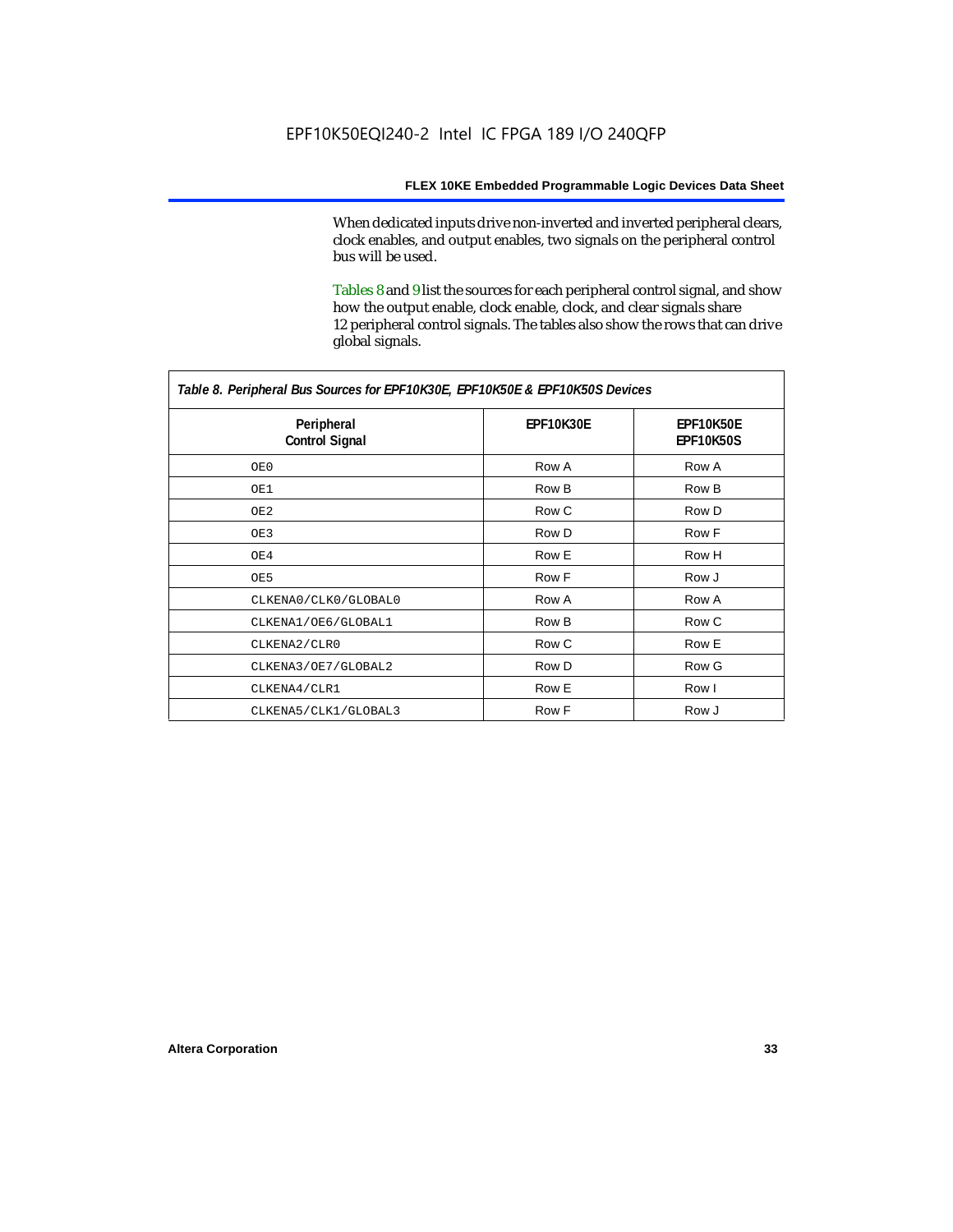| Table 9. Peripheral Bus Sources for EPF10K100E, EPF10K130E, EPF10K200E & EPF10K200S Devices |                   |                   |                                        |  |
|---------------------------------------------------------------------------------------------|-------------------|-------------------|----------------------------------------|--|
| Peripheral<br><b>Control Signal</b>                                                         | <b>EPF10K100E</b> | <b>EPF10K130E</b> | <b>EPF10K200E</b><br><b>EPF10K200S</b> |  |
| OE0                                                                                         | Row A             | Row C             | Row G                                  |  |
| OE1                                                                                         | Row C             | Row E             | Row I                                  |  |
| OE <sub>2</sub>                                                                             | Row E             | Row G             | Row K                                  |  |
| OE3                                                                                         | Row L             | Row N             | Row <sub>R</sub>                       |  |
| OE4                                                                                         | Row I             | Row K             | Row O                                  |  |
| OE5                                                                                         | Row K             | Row M             | Row Q                                  |  |
| CLKENA0/CLK0/GLOBAL0                                                                        | Row F             | Row H             | Row L                                  |  |
| CLKENA1/OE6/GLOBAL1                                                                         | Row D             | Row F             | Row J                                  |  |
| CLKENA2/CLR0                                                                                | Row B             | Row D             | Row H                                  |  |
| CLKENA3/OE7/GLOBAL2                                                                         | Row H             | Row J             | Row N                                  |  |
| CLKENA4/CLR1                                                                                | Row J             | Row L             | Row P                                  |  |
| CLKENA5/CLK1/GLOBAL3                                                                        | Row G             | Row I             | Row M                                  |  |

Signals on the peripheral control bus can also drive the four global signals, referred to as GLOBAL0 through GLOBAL3 in Tables 8 and 9. An internally generated signal can drive a global signal, providing the same low-skew, low-delay characteristics as a signal driven by an input pin. An LE drives the global signal by driving a row line that drives the peripheral bus, which then drives the global signal. This feature is ideal for internally generated clear or clock signals with high fan-out. However, internally driven global signals offer no advantage over the general-purpose interconnect for routing data signals. The dedicated input pin should be driven to a known logic state (such as ground) and not be allowed to float.

The chip-wide output enable pin is an active-high pin (DEV\_OE) that can be used to tri-state all pins on the device. This option can be set in the Altera software. On EPF10K50E and EPF10K200E devices, the built-in I/O pin pull-up resistors (which are active during configuration) are active when the chip-wide output enable pin is asserted. The registers in the IOE can also be reset by the chip-wide reset pin.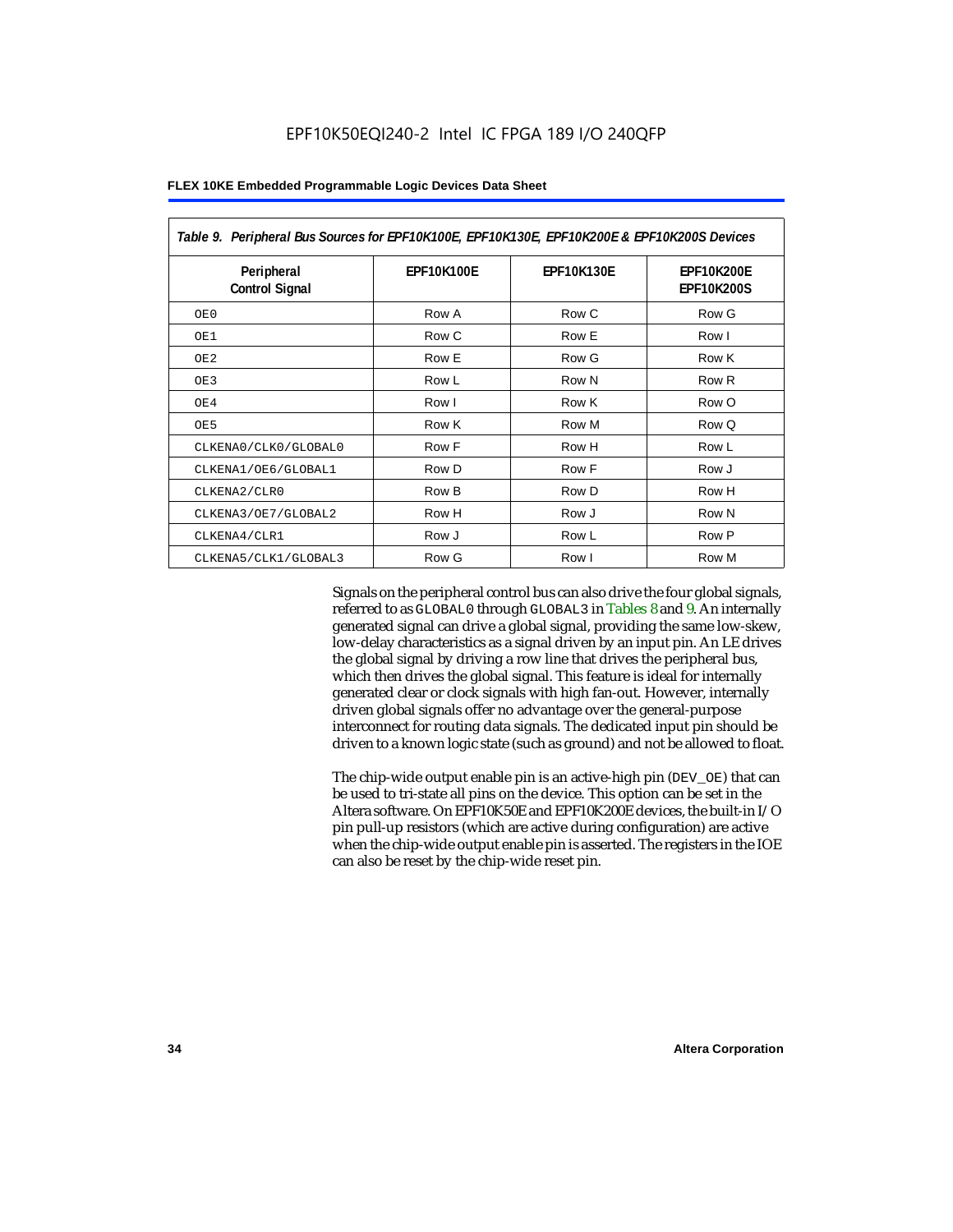*Row-to-IOE Connections*

When an IOE is used as an input signal, it can drive two separate row channels. The signal is accessible by all LEs within that row. When an IOE is used as an output, the signal is driven by a multiplexer that selects a signal from the row channels. Up to eight IOEs connect to each side of each row channel (see Figure 16).



*The values for m and n are provided in Table 10.*





| Table 10. FLEX 10KE Row-to-IOE Interconnect Resources |                      |                          |  |  |  |
|-------------------------------------------------------|----------------------|--------------------------|--|--|--|
| <b>Device</b>                                         | Channels per Row (n) | Row Channels per Pin (m) |  |  |  |
| <b>EPF10K30E</b>                                      | 216                  | 27                       |  |  |  |
| <b>EPF10K50E</b>                                      | 216                  | 27                       |  |  |  |
| <b>EPF10K50S</b>                                      |                      |                          |  |  |  |
| EPF10K100E                                            | 312                  | 39                       |  |  |  |
| EPF10K130E                                            | 312                  | 39                       |  |  |  |
| EPF10K200E<br>EPF10K200S                              | 312                  | 39                       |  |  |  |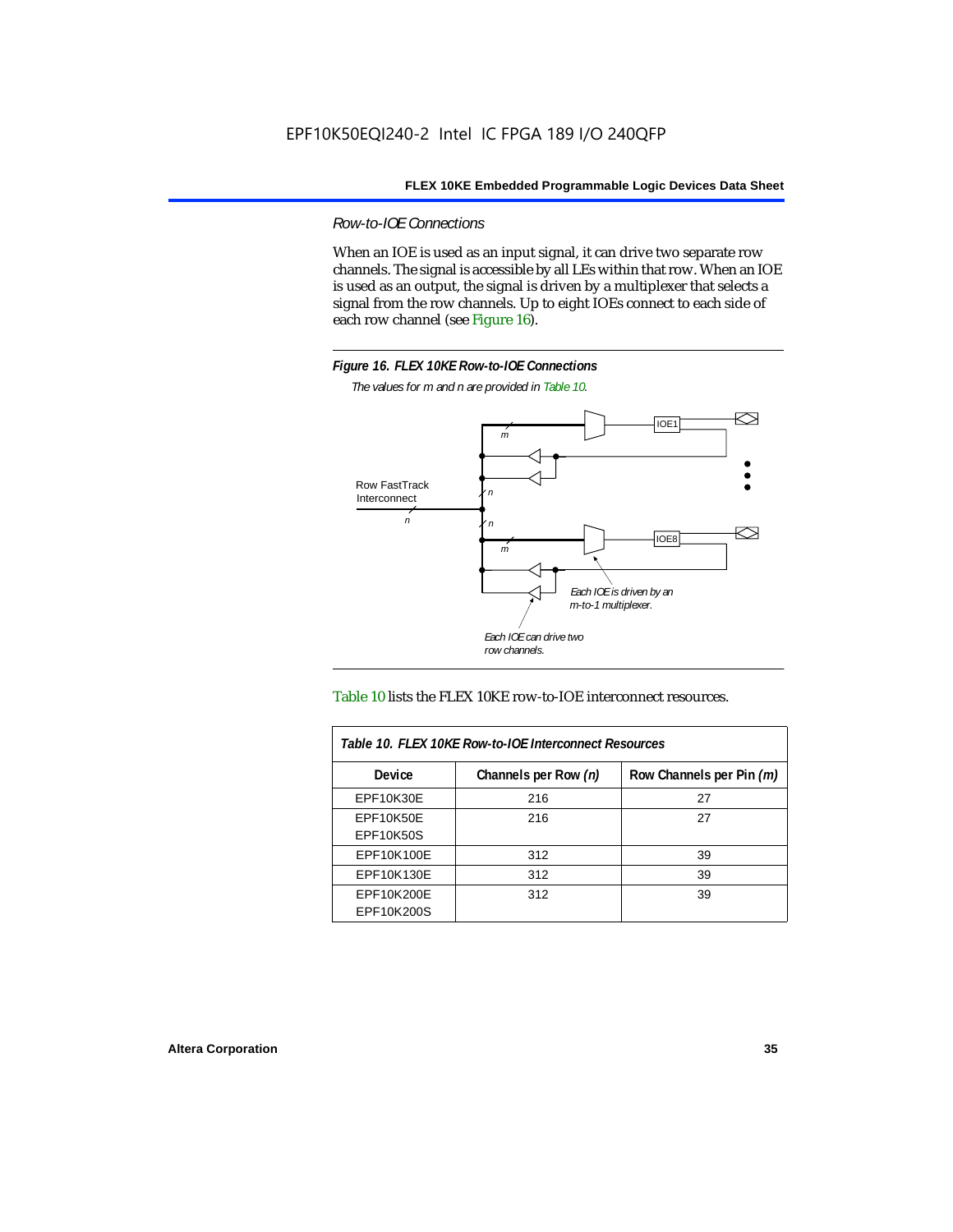*Column-to-IOE Connections*

When an IOE is used as an input, it can drive up to two separate column channels. When an IOE is used as an output, the signal is driven by a multiplexer that selects a signal from the column channels. Two IOEs connect to each side of the column channels. Each IOE can be driven by column channels via a multiplexer. The set of column channels is different for each IOE (see Figure 17).



*The values for m and n are provided in Table 11.*



### Table 11 lists the FLEX 10KE column-to-IOE interconnect resources.

| Table 11. FLEX 10KE Column-to-IOE Interconnect Resources                |    |    |  |  |  |
|-------------------------------------------------------------------------|----|----|--|--|--|
| Column Channels per Pin (m)<br>Channels per Column (n)<br><b>Device</b> |    |    |  |  |  |
| EPF10K30E                                                               | 24 | 16 |  |  |  |
| <b>EPF10K50E</b><br><b>EPF10K50S</b>                                    | 24 | 16 |  |  |  |
| EPF10K100E                                                              | 24 | 16 |  |  |  |
| EPF10K130E                                                              | 32 | 24 |  |  |  |
| EPF10K200E<br>EPF10K200S                                                | 48 | 40 |  |  |  |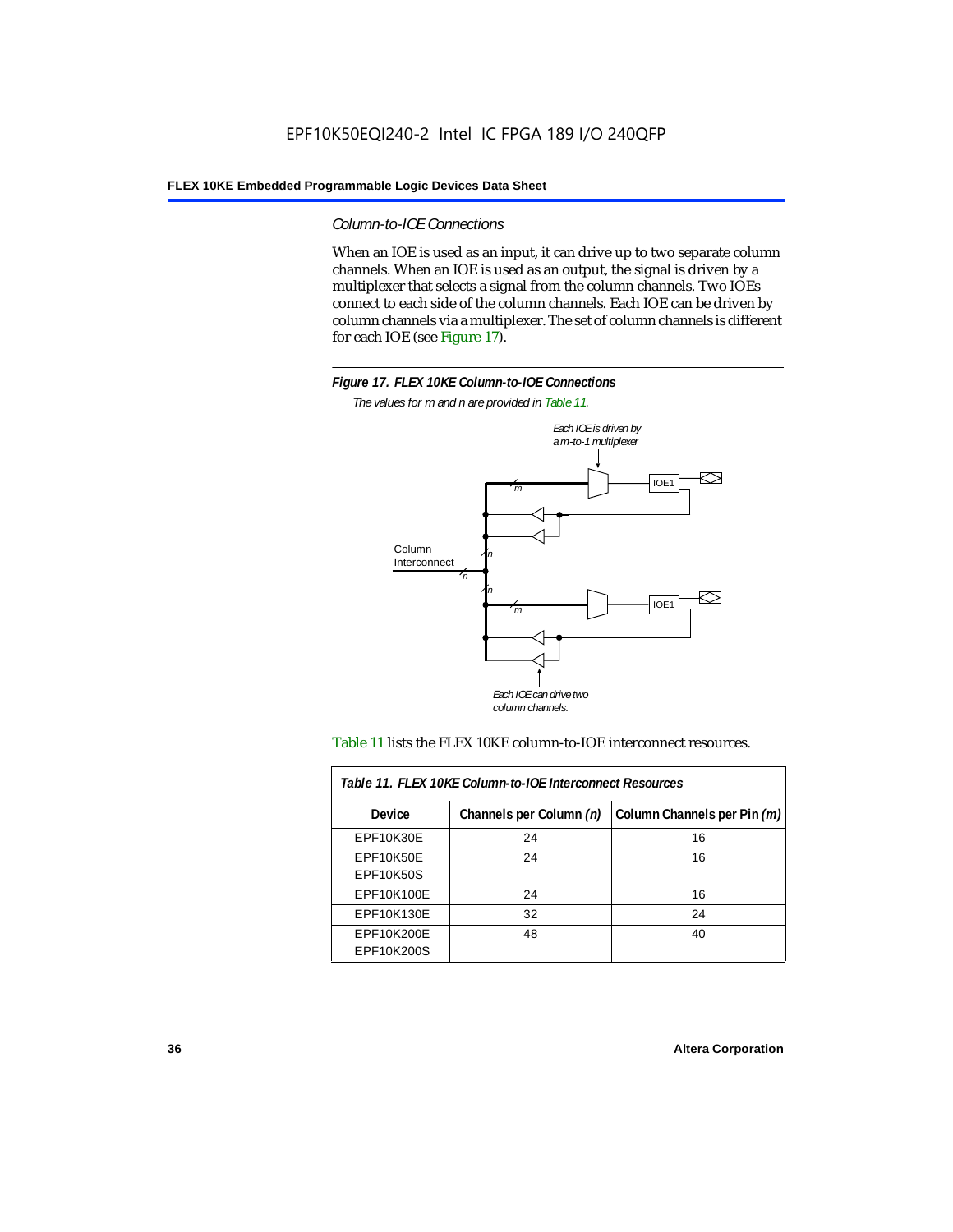**SameFrame Pin-Outs** FLEX 10KE devices support the SameFrame pin-out feature for FineLine BGA packages. The SameFrame pin-out feature is the arrangement of balls on FineLine BGA packages such that the lower-ballcount packages form a subset of the higher-ball-count packages. SameFrame pin-outs provide the flexibility to migrate not only from device to device within the same package, but also from one package to another. A given printed circuit board (PCB) layout can support multiple device density/package combinations. For example, a single board layout can support a range of devices from an EPF10K30E device in a 256-pin FineLine BGA package to an EPF10K200S device in a 672-pin FineLine BGA package.

> The Altera software provides support to design PCBs with SameFrame pin-out devices. Devices can be defined for present and future use. The Altera software generates pin-outs describing how to lay out a board to take advantage of this migration (see Figure 18).





Designed for 672-Pin FineLine BGA Package Printed Circuit Board



256-Pin FineLine BGA Package (Reduced I/O Count or Logic Requirements) 672-Pin FineLine BGA Package (Increased I/O Count or Logic Requirements)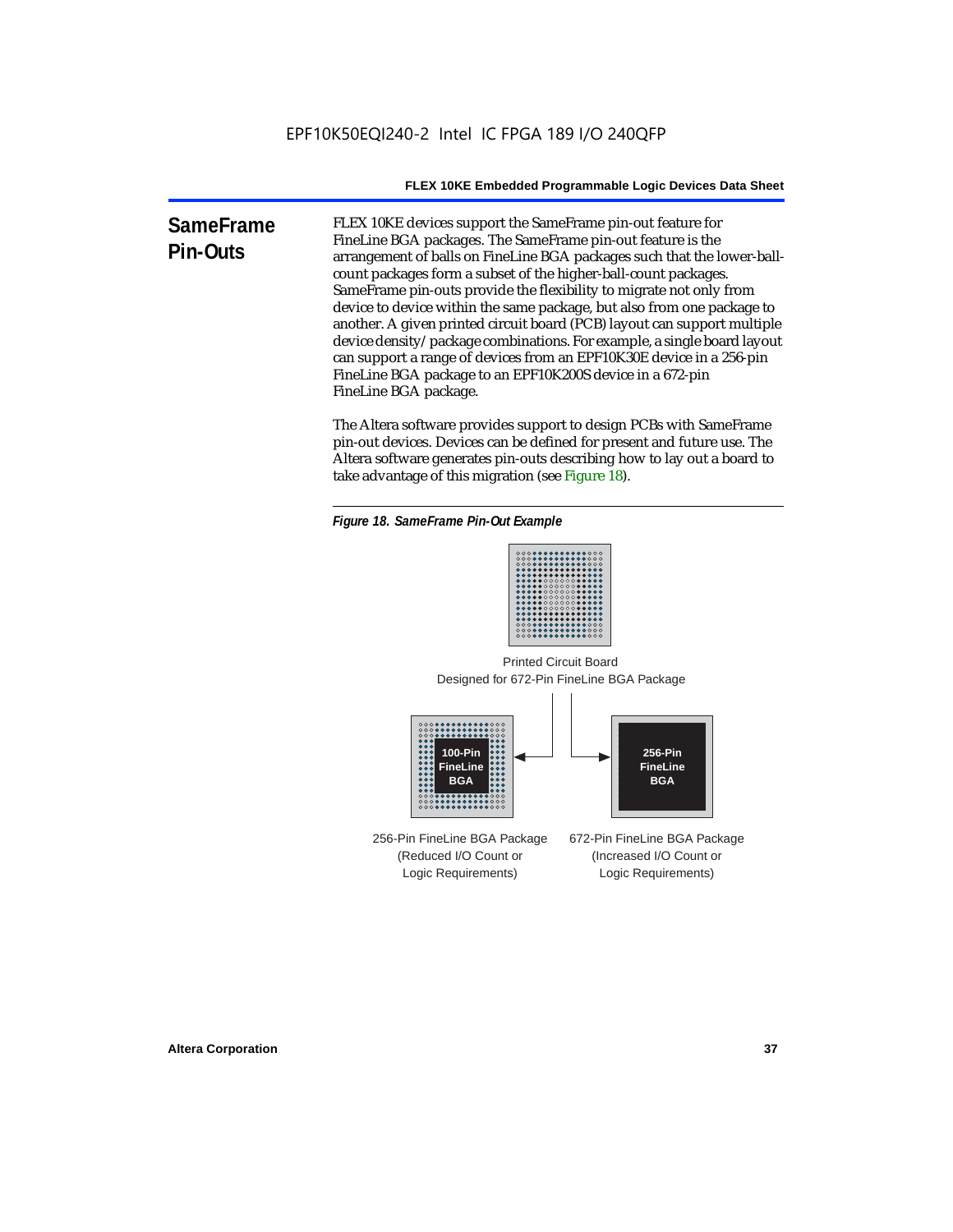# **ClockLock & ClockBoost Features**

To support high-speed designs, FLEX 10KE devices offer optional ClockLock and ClockBoost circuitry containing a phase-locked loop (PLL) used to increase design speed and reduce resource usage. The ClockLock circuitry uses a synchronizing PLL that reduces the clock delay and skew within a device. This reduction minimizes clock-to-output and setup times while maintaining zero hold times. The ClockBoost circuitry, which provides a clock multiplier, allows the designer to enhance device area efficiency by resource sharing within the device. The ClockBoost feature allows the designer to distribute a low-speed clock and multiply that clock on-device. Combined, the ClockLock and ClockBoost features provide significant improvements in system performance and bandwidth.

All FLEX 10KE devices, except EPF10K50E and EPF10K200E devices, support ClockLock and ClockBoost circuitry. EPF10K50S and EPF10K200S devices support this circuitry. Devices that support Clock-Lock and ClockBoost circuitry are distinguished with an "X" suffix in the ordering code; for instance, the EPF10K200SFC672-1X device supports this circuit.

The ClockLock and ClockBoost features in FLEX 10KE devices are enabled through the Altera software. External devices are not required to use these features. The output of the ClockLock and ClockBoost circuits is not available at any of the device pins.

The ClockLock and ClockBoost circuitry locks onto the rising edge of the incoming clock. The circuit output can drive the clock inputs of registers only; the generated clock cannot be gated or inverted.

The dedicated clock pin (GCLK1) supplies the clock to the ClockLock and ClockBoost circuitry. When the dedicated clock pin is driving the ClockLock or ClockBoost circuitry, it cannot drive elsewhere in the device.

For designs that require both a multiplied and non-multiplied clock, the clock trace on the board can be connected to the GCLK1 pin. In the Altera software, the GCLK1 pin can feed both the ClockLock and ClockBoost circuitry in the FLEX 10KE device. However, when both circuits are used, the other clock pin cannot be used.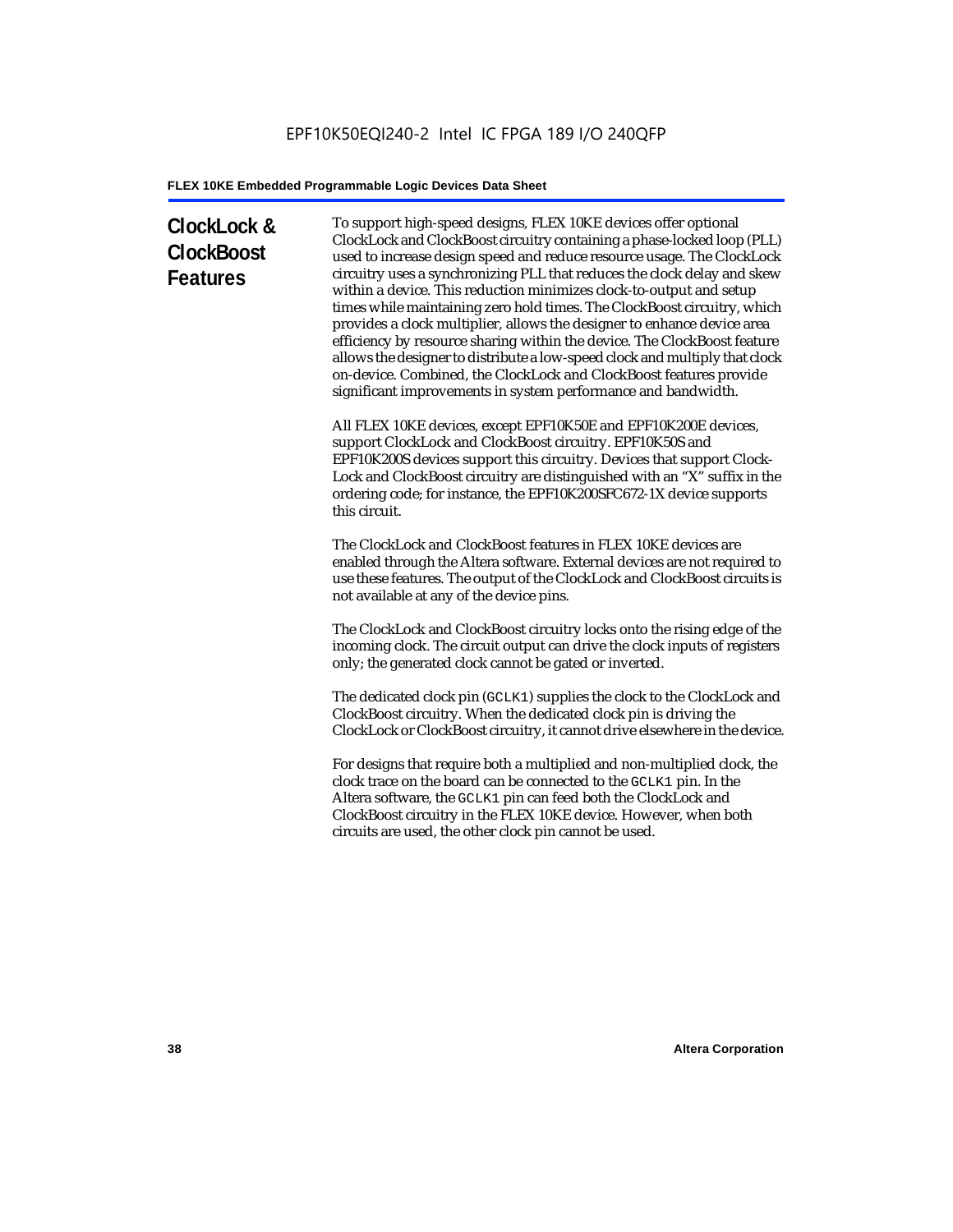# **ClockLock & ClockBoost Timing Parameters**

For the ClockLock and ClockBoost circuitry to function properly, the incoming clock must meet certain requirements. If these specifications are not met, the circuitry may not lock onto the incoming clock, which generates an erroneous clock within the device. The clock generated by the ClockLock and ClockBoost circuitry must also meet certain specifications. If the incoming clock meets these requirements during configuration, the ClockLock and ClockBoost circuitry will lock onto the clock during configuration. The circuit will be ready for use immediately after configuration. Figure 19 shows the incoming and generated clock specifications.

#### *Figure 19. Specifications for Incoming & Generated Clocks*

*The t<sub>I</sub> parameter refers to the nominal input clock period; the t<sub>0</sub> parameter refers to the nominal output clock period.*

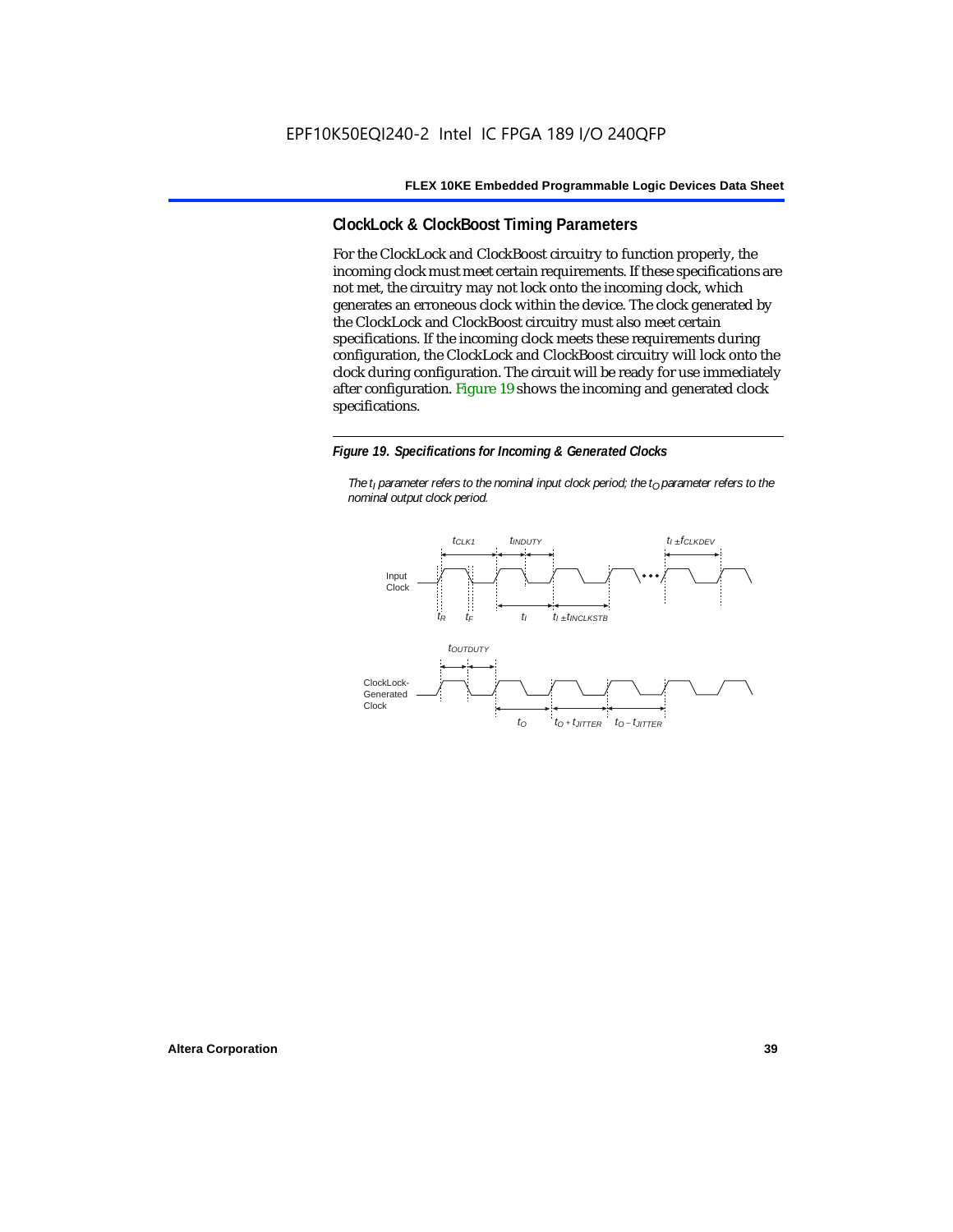# **FLEX 10KE Embedded Programmable Logic Devices Data Sheet**

Tables 12 and 13 summarize the ClockLock and ClockBoost parameters for -1 and -2 speed-grade devices, respectively.

| Table 12. ClockLock & ClockBoost Parameters for -1 Speed-Grade Devices |                                                                               |                      |     |     |           |               |
|------------------------------------------------------------------------|-------------------------------------------------------------------------------|----------------------|-----|-----|-----------|---------------|
| Symbol                                                                 | Parameter                                                                     | Condition            | Min | Typ | Max       | Unit          |
| $t_R$                                                                  | Input rise time                                                               |                      |     |     | 5         | ns            |
| $t_F$                                                                  | Input fall time                                                               |                      |     |     | 5         | ns            |
| $t$ <sub>INDUTY</sub>                                                  | Input duty cycle                                                              |                      | 40  |     | 60        | $\%$          |
| $f_{CLK1}$                                                             | Input clock frequency (ClockBoost<br>clock multiplication factor equals 1)    |                      | 25  |     | 180       | <b>MHz</b>    |
| $f_{CLK2}$                                                             | Input clock frequency (ClockBoost<br>clock multiplication factor equals 2)    |                      | 16  |     | 90        | <b>MHz</b>    |
| $f_{CLKDFV}$                                                           | Input deviation from user<br>specification in the MAX+PLUS II<br>software (1) |                      |     |     | 25,000(2) | <b>PPM</b>    |
| $t_{INCLKSTB}$                                                         | Input clock stability (measured<br>between adjacent clocks)                   |                      |     |     | 100       | ps            |
| $t_{LOCK}$                                                             | Time required for ClockLock or<br>ClockBoost to acquire lock $(3)$            |                      |     |     | 10        | <b>US</b>     |
| $t_{JITTER}$                                                           | Jitter on ClockLock or ClockBoost-                                            | $t_{INCLKSTB} < 100$ |     |     | 250       | ps            |
|                                                                        | generated clock $(4)$                                                         | $t_{INCLKSTB}$ < 50  |     |     | 200(4)    | ps            |
| <i>toutbuty</i>                                                        | Duty cycle for ClockLock or<br>ClockBoost-generated clock                     |                      | 40  | 50  | 60        | $\frac{9}{6}$ |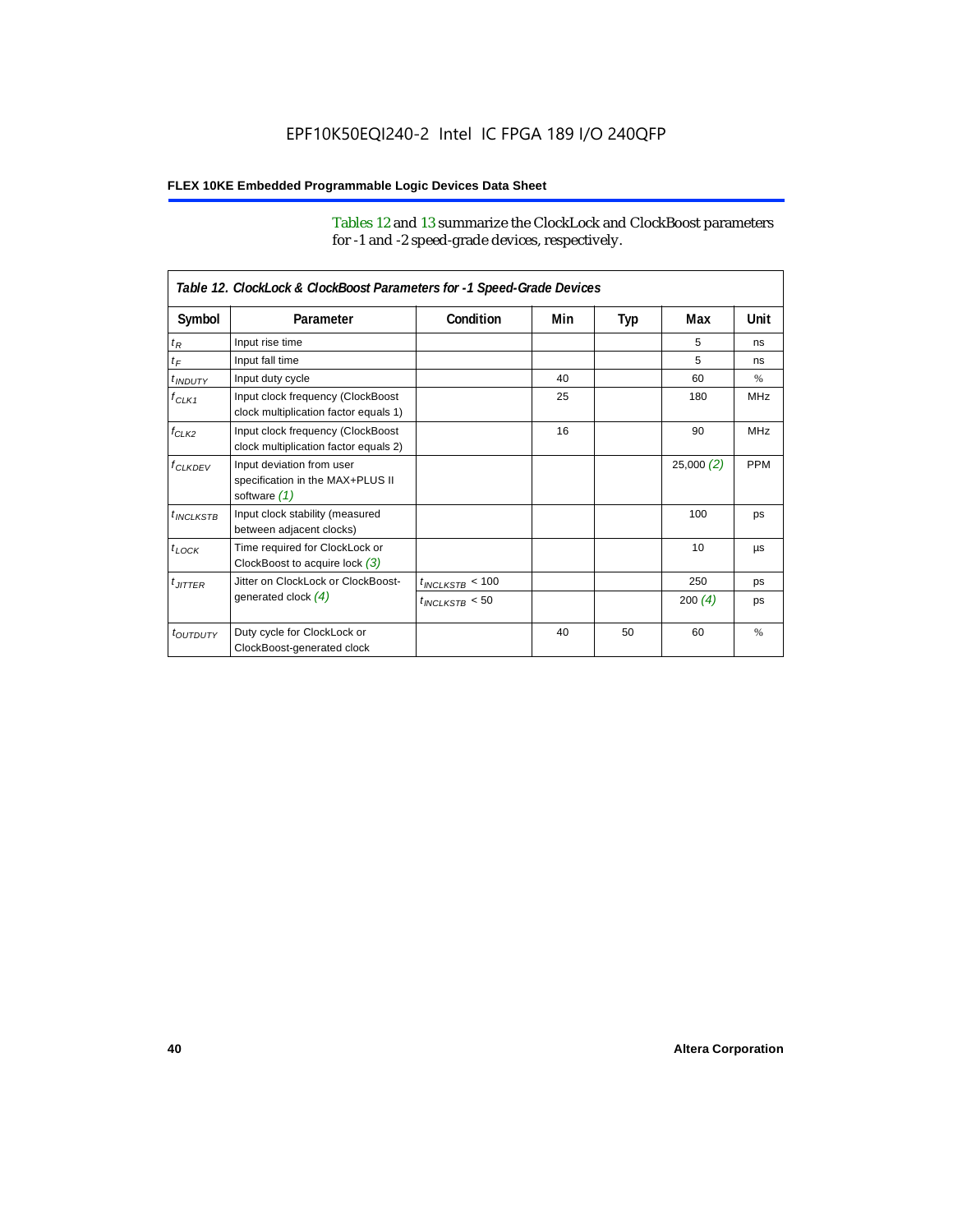| Table 13. ClockLock & ClockBoost Parameters for -2 Speed-Grade Devices |                                                                                 |                      |     |     |           |               |  |
|------------------------------------------------------------------------|---------------------------------------------------------------------------------|----------------------|-----|-----|-----------|---------------|--|
| Symbol                                                                 | Parameter                                                                       | Condition            | Min | Typ | Max       | Unit          |  |
| $t_{R}$                                                                | Input rise time                                                                 |                      |     |     | 5         | ns            |  |
| $t_F$                                                                  | Input fall time                                                                 |                      |     |     | 5         | ns            |  |
| $t$ <sub>INDUTY</sub>                                                  | Input duty cycle                                                                |                      | 40  |     | 60        | $\frac{0}{0}$ |  |
| $f_{CLK1}$                                                             | Input clock frequency (ClockBoost<br>clock multiplication factor equals 1)      |                      | 25  |     | 75        | <b>MHz</b>    |  |
| $f_{CLK2}$                                                             | Input clock frequency (ClockBoost<br>clock multiplication factor equals 2)      |                      | 16  |     | 37.5      | <b>MHz</b>    |  |
| <b>f<sub>CLKDEV</sub></b>                                              | Input deviation from user<br>specification in the MAX+PLUS II<br>software $(1)$ |                      |     |     | 25,000(2) | <b>PPM</b>    |  |
| $t_{INCLKSTB}$                                                         | Input clock stability (measured<br>between adjacent clocks)                     |                      |     |     | 100       | ps            |  |
| $t_{LOCK}$                                                             | Time required for ClockLock or<br>ClockBoost to acquire lock $(3)$              |                      |     |     | 10        | μs            |  |
| $t_{JITTER}$                                                           | Jitter on ClockLock or ClockBoost-                                              | $t_{INCLKSTB}$ < 100 |     |     | 250       | ps            |  |
|                                                                        | generated clock $(4)$                                                           | $t_{INCLKSTB}$ < 50  |     |     | 200 $(4)$ | ps            |  |
| t <sub>OUTDUTY</sub>                                                   | Duty cycle for ClockLock or<br>ClockBoost-generated clock                       |                      | 40  | 50  | 60        | $\%$          |  |

#### *Notes to tables:*

- (1) To implement the ClockLock and ClockBoost circuitry with the MAX+PLUS II software, designers must specify the input frequency. The Altera software tunes the PLL in the ClockLock and ClockBoost circuitry to this frequency. The *f<sub>CLKDEV</sub>* parameter specifies how much the incoming clock can differ from the specified frequency during device operation. Simulation does not reflect this parameter.
- (2) Twenty-five thousand parts per million (PPM) equates to 2.5% of input clock period.<br>(3) During device configuration, the ClockLock and ClockBoost circuitry is configured b
- (3) During device configuration, the ClockLock and ClockBoost circuitry is configured before the rest of the device. If the incoming clock is supplied during configuration, the ClockLock and ClockBoost circuitry locks during configuration because the  $t_{LOCK}$  value is less than the time required for configuration.
- (4) The *tJITTER* specification is measured under long-term observation. The maximum value for *tJITTER* is 200 ps if  $t_{INCI KSTB}$  is lower than 50 ps.

# **I/O Configuration**

This section discusses the peripheral component interconnect (PCI) pull-up clamping diode option, slew-rate control, open-drain output option, and MultiVolt I/O interface for FLEX 10KE devices. The PCI pull-up clamping diode, slew-rate control, and open-drain output options are controlled pin-by-pin via Altera software logic options. The MultiVolt I/O interface is controlled by connecting  $V_{CCIO}$  to a different voltage than V<sub>CCINT</sub>. Its effect can be simulated in the Altera software via the Global **Project Device Options** dialog box (Assign menu).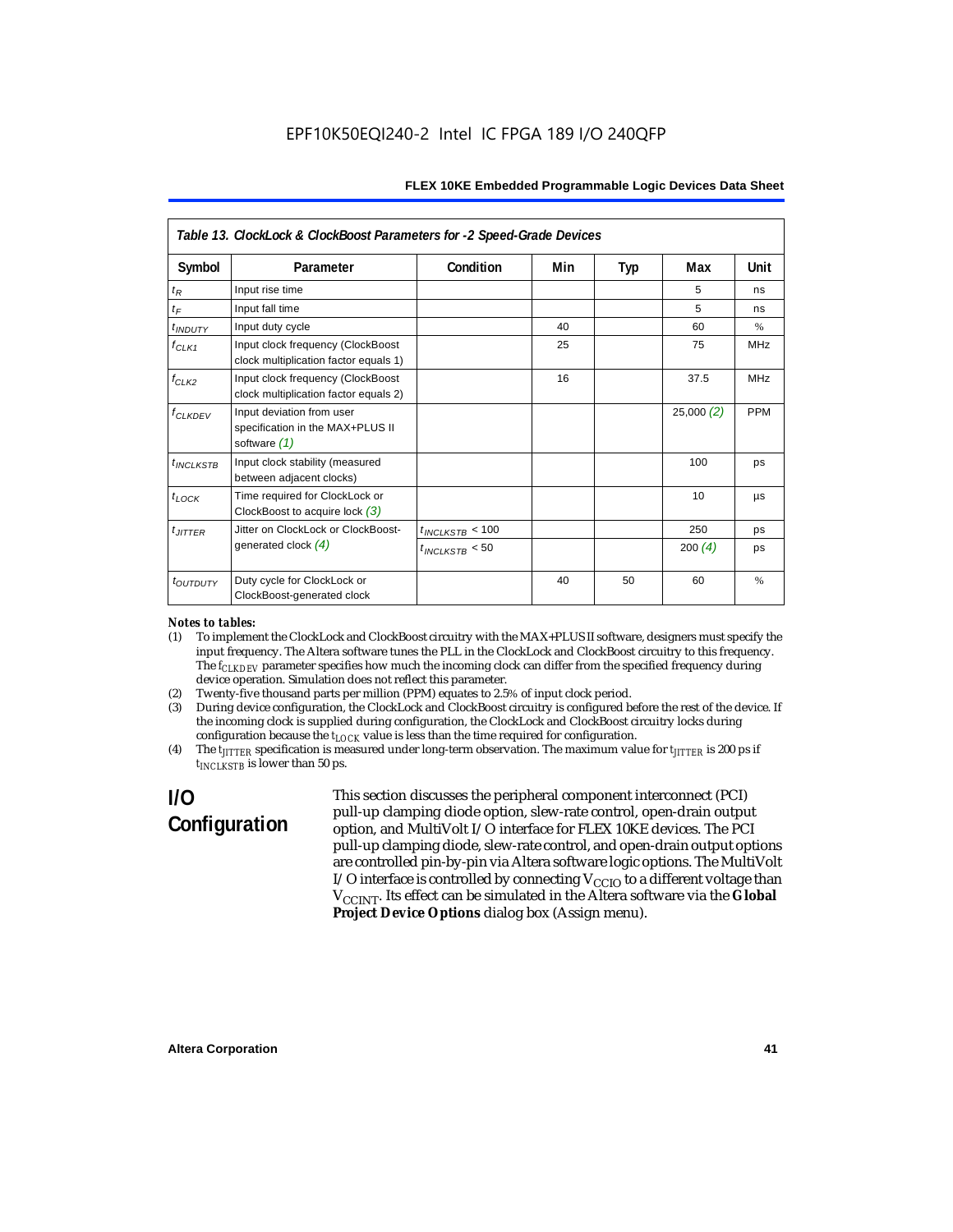# **PCI Pull-Up Clamping Diode Option**

FLEX 10KE devices have a pull-up clamping diode on every I/O, dedicated input, and dedicated clock pin. PCI clamping diodes clamp the signal to the  $V_{\text{CCIO}}$  value and are required for 3.3-V PCI compliance. Clamping diodes can also be used to limit overshoot in other systems.

Clamping diodes are controlled on a pin-by-pin basis. When  $V_{CCIO}$  is 3.3 V, a pin that has the clamping diode option turned on can be driven by a 2.5-V or 3.3-V signal, but not a 5.0-V signal. When  $V_{CCIO}$  is 2.5 V, a pin that has the clamping diode option turned on can be driven by a 2.5-V signal, but not a 3.3-V or 5.0-V signal. Additionally, a clamping diode can be activated for a subset of pins, which would allow a device to bridge between a 3.3-V PCI bus and a 5.0-V device.

# **Slew-Rate Control**

The output buffer in each IOE has an adjustable output slew rate that can be configured for low-noise or high-speed performance. A slower slew rate reduces system noise and adds a maximum delay of 4.3 ns. The fast slew rate should be used for speed-critical outputs in systems that are adequately protected against noise. Designers can specify the slew rate pin-by-pin or assign a default slew rate to all pins on a device-wide basis. The slow slew rate setting affects the falling edge of the output.

# **Open-Drain Output Option**

FLEX 10KE devices provide an optional open-drain output (electrically equivalent to open-collector output) for each I/O pin. This open-drain output enables the device to provide system-level control signals (e.g., interrupt and write enable signals) that can be asserted by any of several devices. It can also provide an additional wired-OR plane.

# **MultiVolt I/O Interface**

The FLEX 10KE device architecture supports the MultiVolt I/O interface feature, which allows FLEX 10KE devices in all packages to interface with systems of differing supply voltages. These devices have one set of  $V_{CC}$ pins for internal operation and input buffers (VCCINT), and another set for I/O output drivers (VCCIO).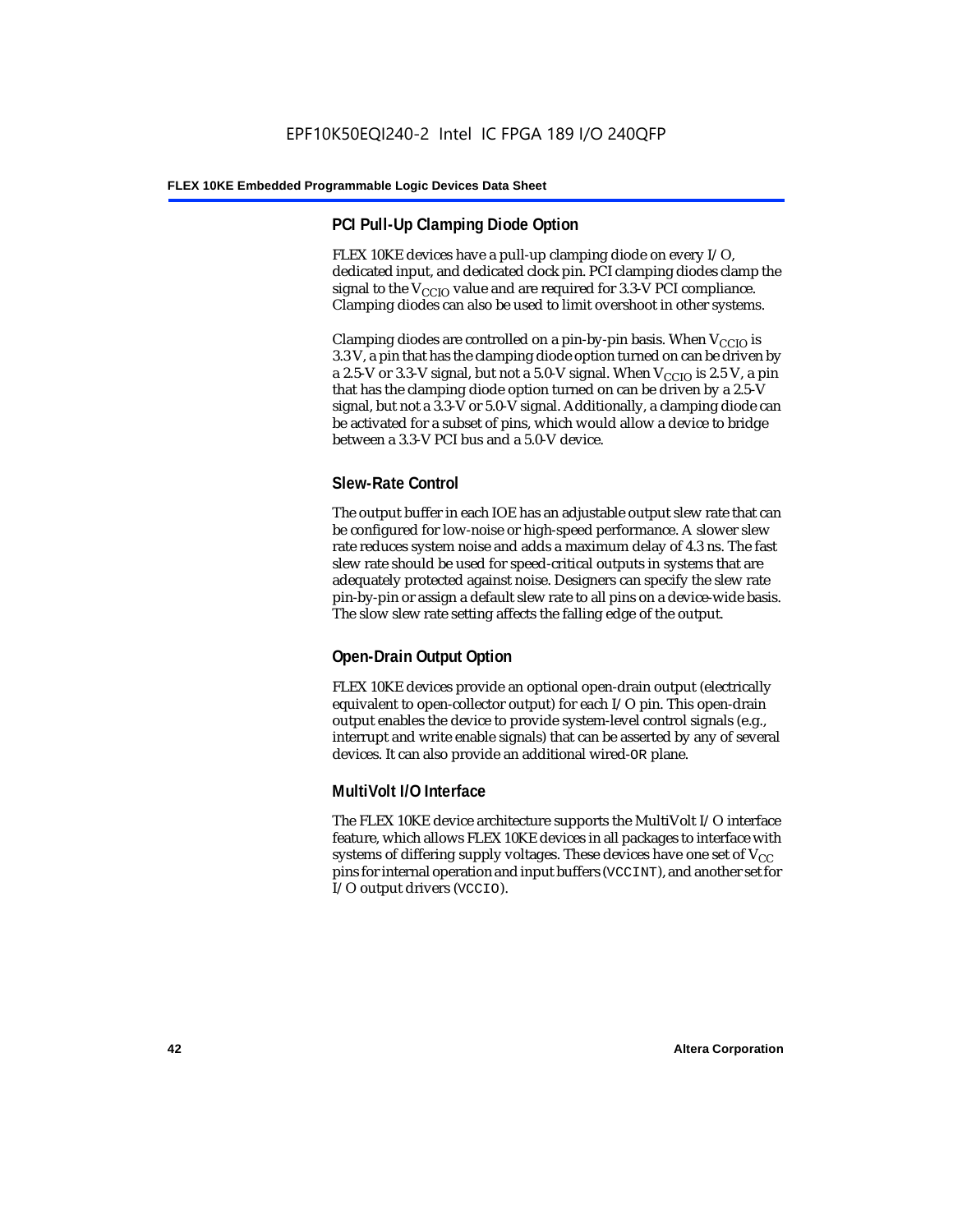The VCCINT pins must always be connected to a 2.5-V power supply. With a 2.5-V  $V_{CCMT}$  level, input voltages are compatible with 2.5-V, 3.3-V, and 5.0-V inputs. The VCCIO pins can be connected to either a 2.5-V or 3.3-V power supply, depending on the output requirements. When the VCCIO pins are connected to a 2.5-V power supply, the output levels are compatible with 2.5-V systems. When the VCCIO pins are connected to a 3.3-V power supply, the output high is at 3.3 V and is therefore compatible with 3.3-V or 5.0-V systems. Devices operating with  $V_{CCIO}$  levels higher than 3.0 V achieve a faster timing delay of  $t_{OD2}$  instead of  $t_{OD1}$ .

| Table 14. FLEX 10KE MultiVolt I/O Support |                                       |     |     |     |     |     |
|-------------------------------------------|---------------------------------------|-----|-----|-----|-----|-----|
| $V_{\text{CCIO}}(V)$                      | Input Signal (V)<br>Output Signal (V) |     |     |     |     |     |
|                                           | 2.5                                   | 3.3 | 5.0 | 2.5 | 3.3 | 5.0 |
| 2.5                                       |                                       |     |     |     |     |     |
| 3.3                                       |                                       |     |     |     |     |     |

Table 14 summarizes FLEX 10KE MultiVolt I/O support.

#### *Notes:*

(1) The PCI clamping diode must be disabled to drive an input with voltages higher than  $V_{CCIO}$ .

(2) When  $V_{\text{CCIO}} = 3.3$  V, a FLEX 10KE device can drive a 2.5-V device that has 3.3-V tolerant inputs.

Open-drain output pins on FLEX 10KE devices (with a pull-up resistor to the 5.0-V supply) can drive 5.0-V CMOS input pins that require a  $V_{\text{H}}$  of 3.5 V. When the open-drain pin is active, it will drive low. When the pin is inactive, the trace will be pulled up to 5.0 V by the resistor. The open-drain pin will only drive low or tri-state; it will never drive high. The rise time is dependent on the value of the pull-up resistor and load impedance. The  $I_{\text{OL}}$  current specification should be considered when selecting a pull-up resistor.

### **Power Sequencing & Hot-Socketing**

Because FLEX 10KE devices can be used in a mixed-voltage environment, they have been designed specifically to tolerate any possible power-up sequence. The  $V_{\text{CCIO}}$  and  $V_{\text{CCINT}}$  power planes can be powered in any order.

Signals can be driven into FLEX 10KE devices before and during power up without damaging the device. Additionally, FLEX 10KE devices do not drive out during power up. Once operating conditions are reached, FLEX 10KE devices operate as specified by the user.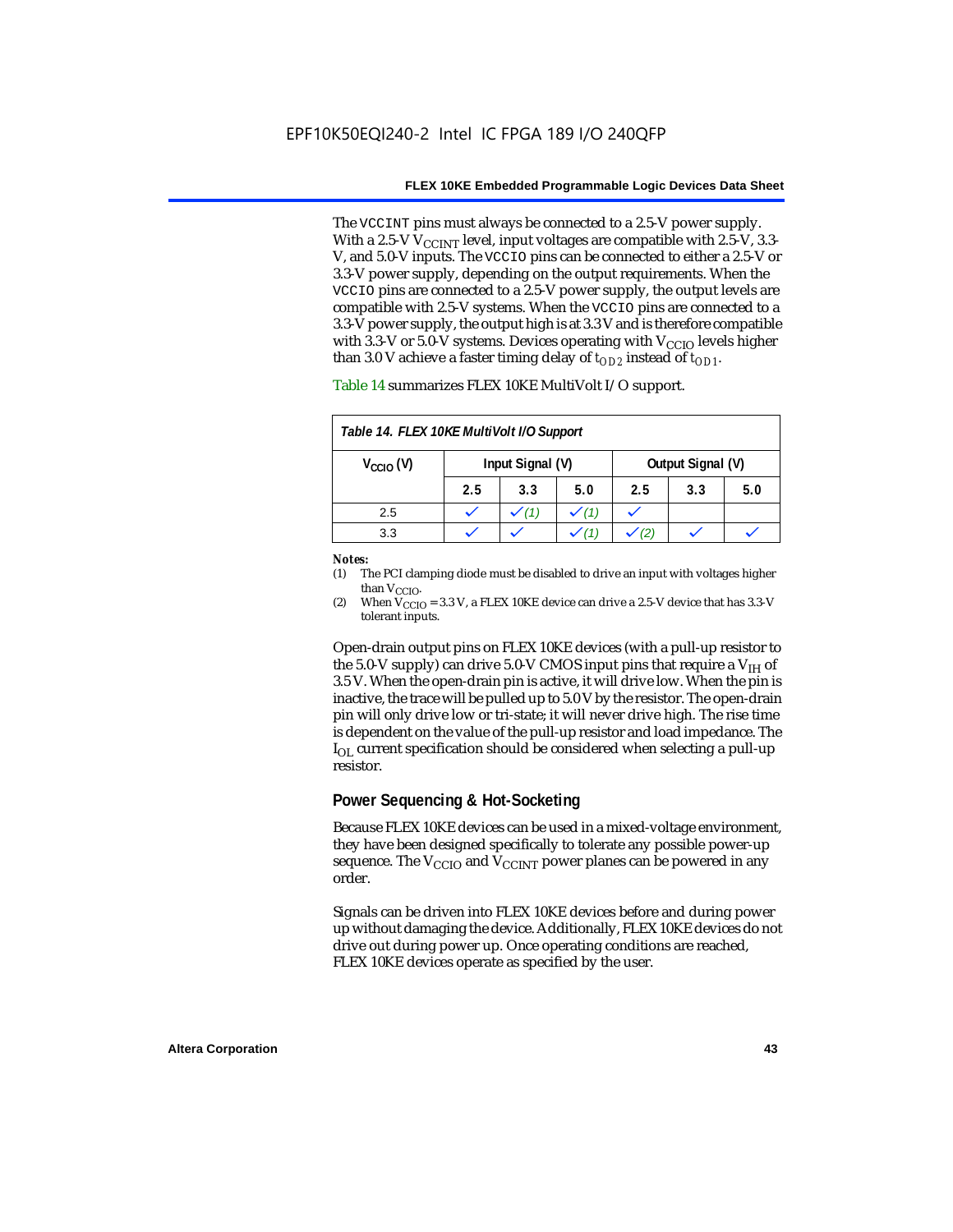# **IEEE Std. 1149.1 (JTAG) Boundary-Scan Support**

All FLEX 10KE devices provide JTAG BST circuitry that complies with the IEEE Std. 1149.1-1990 specification. FLEX 10KE devices can also be configured using the JTAG pins through the BitBlaster or ByteBlasterMV download cable, or via hardware that uses the Jam™ STAPL programming and test language. JTAG boundary-scan testing can be performed before or after configuration, but not during configuration. FLEX 10KE devices support the JTAG instructions shown in Table 15.

| Table 15. FLEX 10KE JTAG Instructions |                                                                                                                                                                                                                            |  |  |  |
|---------------------------------------|----------------------------------------------------------------------------------------------------------------------------------------------------------------------------------------------------------------------------|--|--|--|
| <b>JTAG Instruction</b>               | <b>Description</b>                                                                                                                                                                                                         |  |  |  |
| SAMPLE/PRELOAD                        | Allows a snapshot of signals at the device pins to be captured and examined during<br>normal device operation, and permits an initial data pattern to be output at the device<br>pins.                                     |  |  |  |
| <b>EXTEST</b>                         | Allows the external circuitry and board-level interconnections to be tested by forcing a<br>test pattern at the output pins and capturing test results at the input pins.                                                  |  |  |  |
| <b>BYPASS</b>                         | Places the 1-bit bypass register between the TDI and TDO pins, which allows the BST<br>data to pass synchronously through a selected device to adjacent devices during normal<br>device operation.                         |  |  |  |
| <b>USERCODE</b>                       | Selects the user electronic signature (USERCODE) register and places it between the<br>TDI and TDO pins, allowing the USERCODE to be serially shifted out of TDO.                                                          |  |  |  |
| <b>IDCODE</b>                         | Selects the IDCODE register and places it between TDI and TDO, allowing the IDCODE<br>to be serially shifted out of TDO.                                                                                                   |  |  |  |
| <b>ICR Instructions</b>               | These instructions are used when configuring a FLEX 10KE device via JTAG ports with<br>a BitBlaster or ByteBlasterMV download cable, or using a Jam File (.jam) or<br>Jam Byte-Code File (.jbc) via an embedded processor. |  |  |  |

The instruction register length of FLEX 10KE devices is 10 bits. The USERCODE register length in FLEX 10KE devices is 32 bits; 7 bits are determined by the user, and 25 bits are pre-determined. Tables 16 and 17 show the boundary-scan register length and device IDCODE information for FLEX 10KE devices.

| Table 16. FLEX 10KE Boundary-Scan Register Length |                               |  |  |  |
|---------------------------------------------------|-------------------------------|--|--|--|
| Device                                            | Boundary-Scan Register Length |  |  |  |
| EPF10K30E                                         | 690                           |  |  |  |
| EPF10K50E                                         | 798                           |  |  |  |
| <b>EPF10K50S</b>                                  |                               |  |  |  |
| EPF10K100E                                        | 1,050                         |  |  |  |
| EPF10K130E                                        | 1,308                         |  |  |  |
| EPF10K200E                                        | 1.446                         |  |  |  |
| EPF10K200S                                        |                               |  |  |  |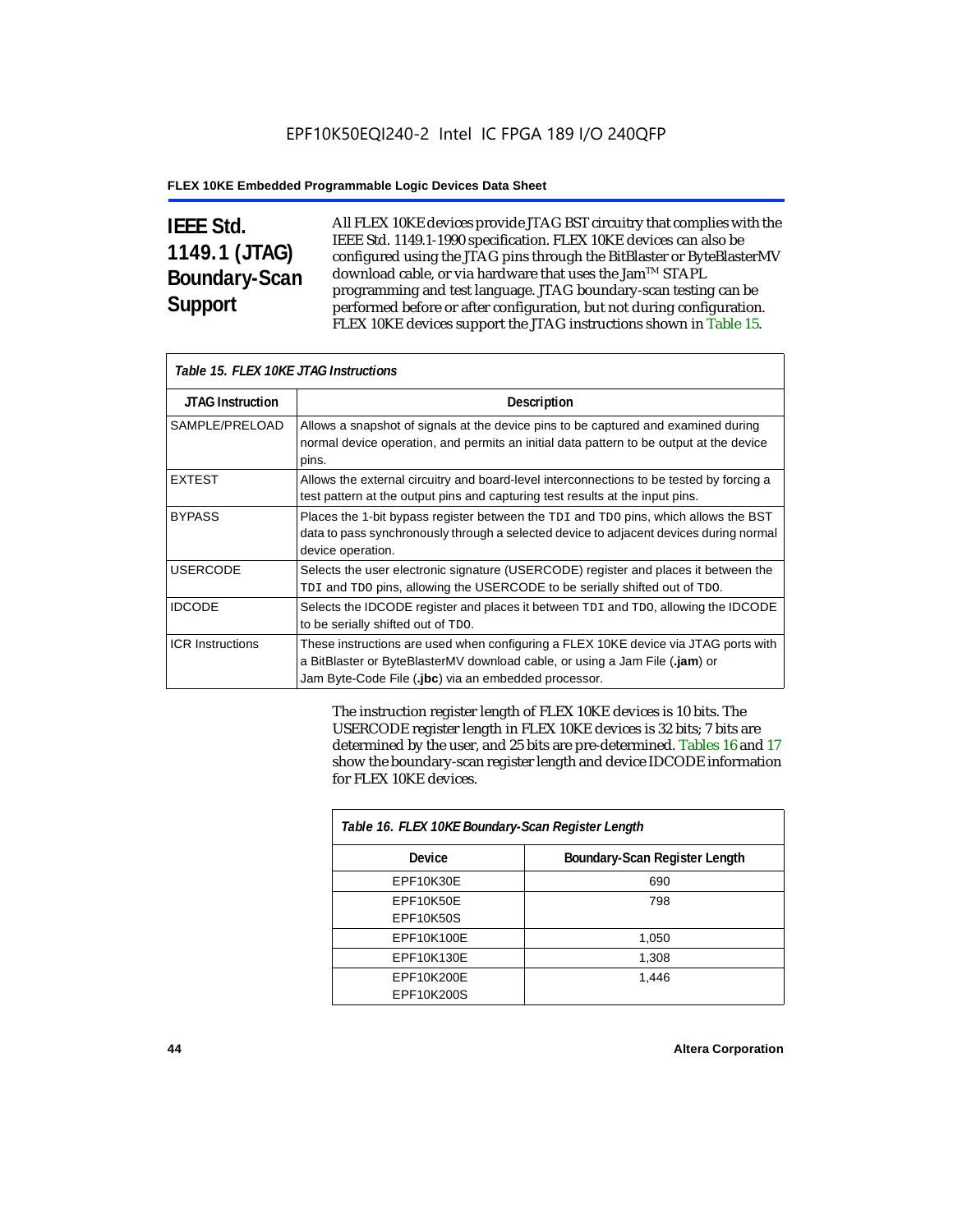|  | FLEX 10KE Embedded Programmable Logic Devices Data Sheet |
|--|----------------------------------------------------------|
|--|----------------------------------------------------------|

| Table 17, 32-Bit IDCODE for FLEX 10KE Devices<br>Note $(1)$ |                                      |                              |                                      |                  |  |  |  |
|-------------------------------------------------------------|--------------------------------------|------------------------------|--------------------------------------|------------------|--|--|--|
| Device                                                      |                                      | IDCODE (32 Bits)             |                                      |                  |  |  |  |
|                                                             | <b>Version</b><br>$(4 \text{ Bits})$ | Part Number (16 Bits)        | Manufacturer's<br>Identity (11 Bits) | 1 (1 Bit)<br>(2) |  |  |  |
| <b>EPF10K30E</b>                                            | 0001                                 | 0000<br>0011<br>0001<br>0000 | 00001101110                          | $\mathbf{1}$     |  |  |  |
| EPF10K50E<br>EPF10K50S                                      | 0001                                 | 0101<br>0000<br>0001<br>0000 | 00001101110                          | $\mathbf{1}$     |  |  |  |
| EPF10K100E                                                  | 0010                                 | 0000 0001 0000 0000          | 00001101110                          | $\mathbf{1}$     |  |  |  |
| EPF10K130E                                                  | 0001                                 | 0011<br>0001<br>0000<br>0000 | 00001101110                          | $\mathbf{1}$     |  |  |  |
| EPF10K200E<br>EPF10K200S                                    | 0001                                 | 0010<br>0000<br>0000<br>0000 | 00001101110                          | 1                |  |  |  |

#### *Notes:*

(1) The most significant bit (MSB) is on the left.

(2) The least significant bit (LSB) for all JTAG IDCODEs is 1.

FLEX 10KE devices include weak pull-up resistors on the JTAG pins.



For more information, see the following documents:

- *Application Note 39 (IEEE Std. 1149.1 (JTAG) Boundary-Scan Testing in Altera Devices)*
- *BitBlaster Serial Download Cable Data Sheet*
- *ByteBlasterMV Parallel Port Download Cable Data Sheet*
- *Jam Programming & Test Language Specification*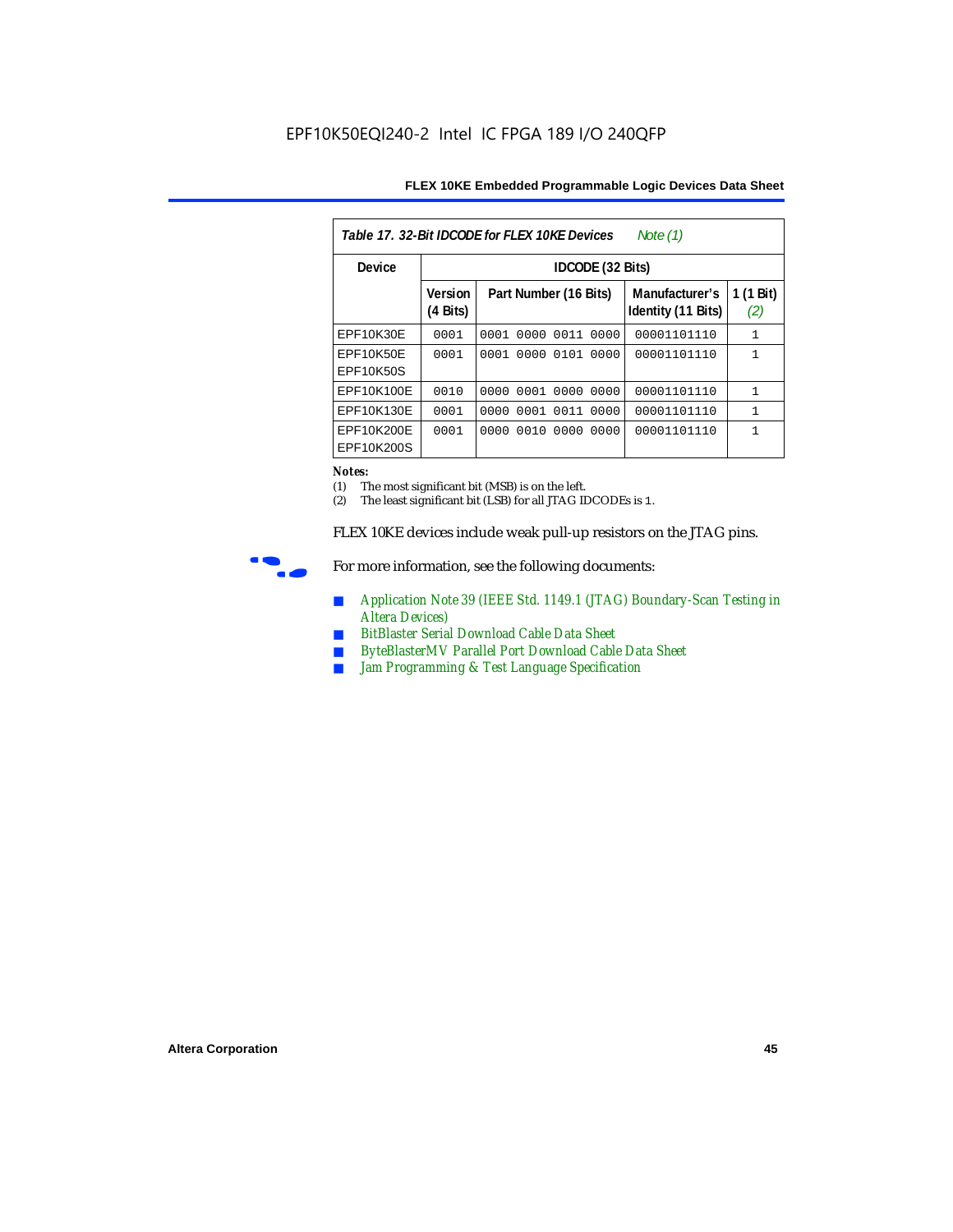Figure 20 shows the timing requirements for the JTAG signals.



*Figure 20. FLEX 10KE JTAG Waveforms*

### Table 18 shows the timing parameters and values for FLEX 10KE devices.

| Table 18. FLEX 10KE JTAG Timing Parameters & Values |                                                |     |     |      |  |
|-----------------------------------------------------|------------------------------------------------|-----|-----|------|--|
| Symbol                                              | Parameter                                      | Min | Max | Unit |  |
| t <sub>JCP</sub>                                    | <b>TCK clock period</b>                        | 100 |     | ns   |  |
| $t_{JCH}$                                           | TCK clock high time                            | 50  |     | ns   |  |
| $t_{JCL}$                                           | TCK clock low time                             | 50  |     | ns   |  |
| tjpsu                                               | JTAG port setup time                           | 20  |     | ns   |  |
| t <sub>JPH</sub>                                    | JTAG port hold time                            | 45  |     | ns   |  |
| t <sub>JPCO</sub>                                   | JTAG port clock to output                      |     | 25  | ns   |  |
| t <sub>.IPZX</sub>                                  | JTAG port high impedance to valid output       |     | 25  | ns   |  |
| t <sub>JPXZ</sub>                                   | JTAG port valid output to high impedance       |     | 25  | ns   |  |
| tjssu                                               | Capture register setup time                    | 20  |     | ns   |  |
| $t_{JSH}$                                           | Capture register hold time                     | 45  |     | ns   |  |
| tjsco                                               | Update register clock to output                |     | 35  | ns   |  |
| t <sub>JSZX</sub>                                   | Update register high impedance to valid output |     | 35  | ns   |  |
| t <sub>JSXZ</sub>                                   | Update register valid output to high impedance |     | 35  | ns   |  |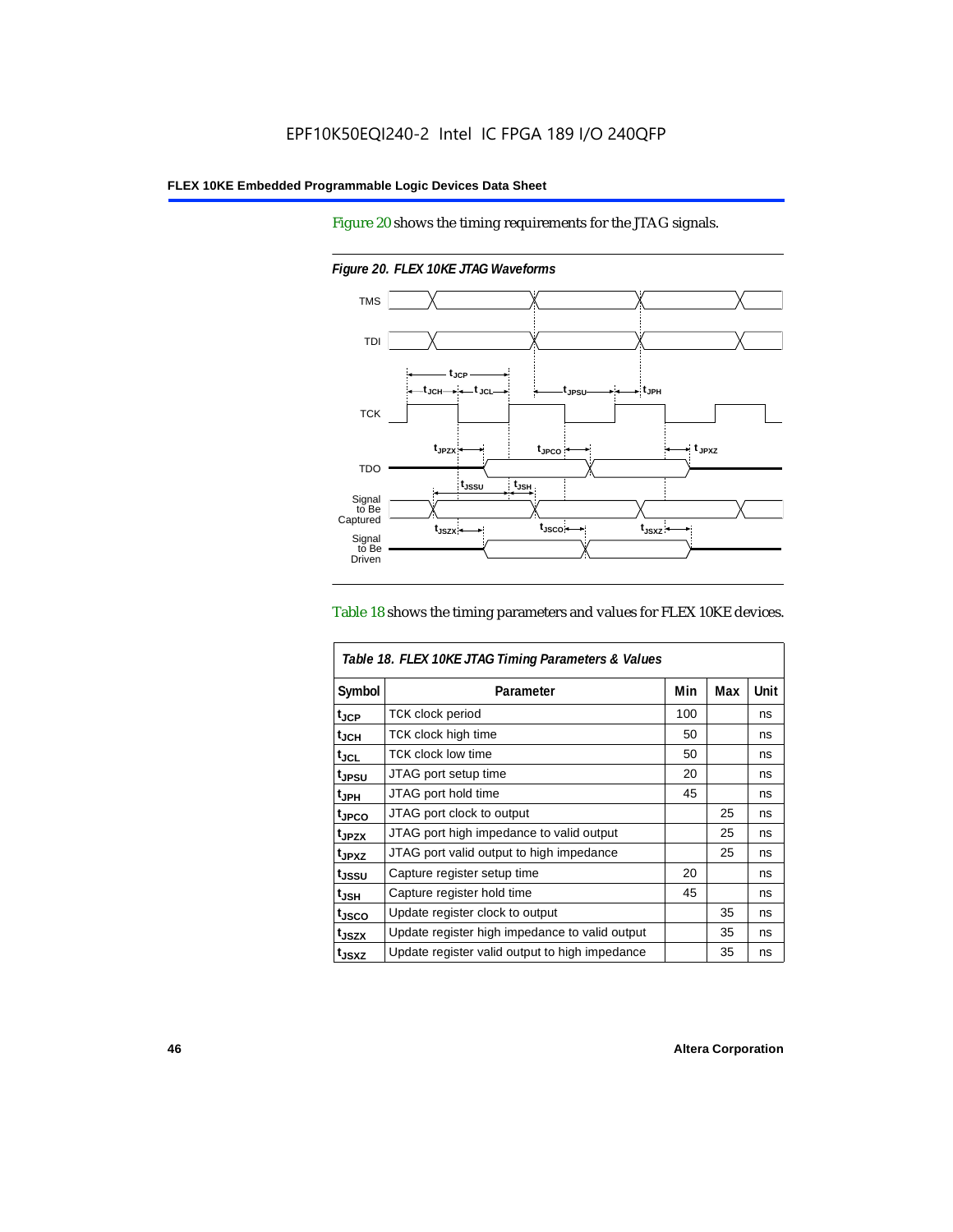703 Ω

[481 $\Omega$ ]

8.06 kΩ [481 $\Omega$ ]

**Generic Testing** Each FLEX 10KE device is functionally tested. Complete testing of each configurable static random access memory (SRAM) bit and all logic functionality ensures 100% yield. AC test measurements for FLEX 10KE devices are made under conditions equivalent to those shown in Figure 21. Multiple test patterns can be used to configure devices during all stages of the production flow.

### *Figure 21. FLEX 10KE AC Test Conditions*

Power supply transients can affect AC *Power supply transients can affect AC measurements. Simultaneous transitions of multiple outputs should be avoided for accurate measurement. Threshold tests must not be performed under AC*  Device *conditions. Large-amplitude, fast-ground-***Output** *current transients normally occur as the*   $\Box$ *device outputs discharge the load capacitances. When these transients flow through the parasitic inductance between the device ground pin and the test system*  Device input *ground, significant reductions in*  rise and fall *observable noise immunity can result.*  times < 3 ns *Numbers in brackets are for 2.5-V devices or outputs. Numbers without brackets are for 3.3-V. devices or outputs.*



Tables 19 through 23 provide information on absolute maximum ratings, recommended operating conditions, DC operating conditions, and capacitance for 2.5-V FLEX 10KE devices.

| Note $(1)$<br>Table 19. FLEX 10KE 2.5-V Device Absolute Maximum Ratings |                            |                                                           |        |      |              |  |  |
|-------------------------------------------------------------------------|----------------------------|-----------------------------------------------------------|--------|------|--------------|--|--|
| Symbol                                                                  | Parameter                  | <b>Conditions</b>                                         | Min    | Max  | Unit         |  |  |
| $V_{\text{CCINT}}$                                                      | Supply voltage             | With respect to ground (2)                                | $-0.5$ | 3.6  | V            |  |  |
| V <sub>CCIO</sub>                                                       |                            |                                                           | $-0.5$ | 4.6  | $\vee$       |  |  |
| $V_{I}$                                                                 | DC input voltage           |                                                           | $-2.0$ | 5.75 | V            |  |  |
| $I_{\text{OUT}}$                                                        | DC output current, per pin |                                                           | $-25$  | 25   | mA           |  |  |
| $\mathsf{T}_{\text{STG}}$                                               | Storage temperature        | No bias                                                   | $-65$  | 150  | ° C          |  |  |
| $T_{AMB}$                                                               | Ambient temperature        | Under bias                                                | $-65$  | 135  | $^{\circ}$ C |  |  |
| $T_{\rm J}$                                                             | Junction temperature       | PQFP, TQFP, BGA, and FineLine BGA<br>packages, under bias |        | 135  | ° C          |  |  |
|                                                                         |                            | Ceramic PGA packages, under bias                          |        | 150  | ° C          |  |  |

Test System

C1 (includes JIG capacitance)

╧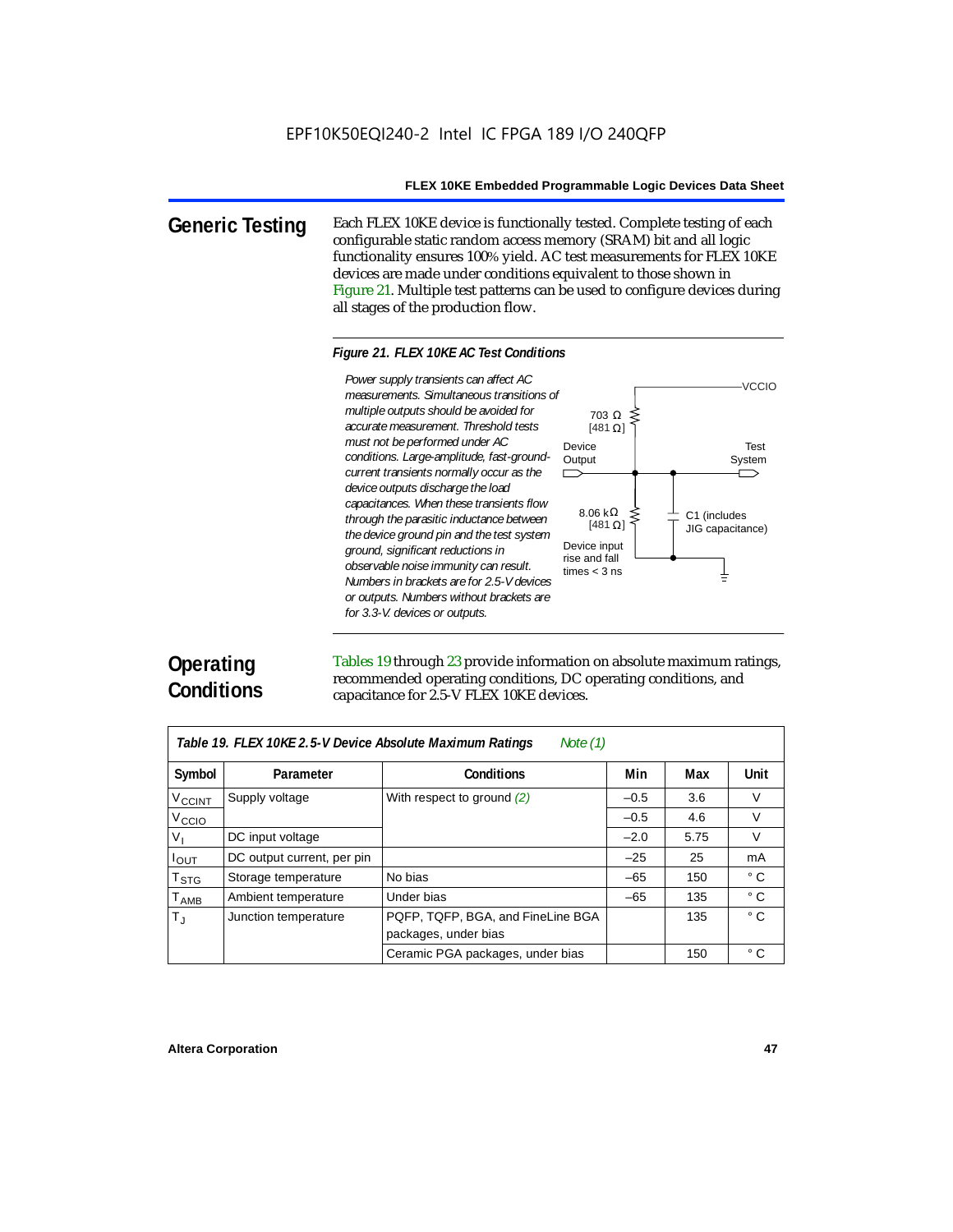### **FLEX 10KE Embedded Programmable Logic Devices Data Sheet**

| Table 20. 2.5-V EPF10K50E & EPF10K200E Device Recommended Operating Conditions |                                                        |                    |            |                   |              |  |
|--------------------------------------------------------------------------------|--------------------------------------------------------|--------------------|------------|-------------------|--------------|--|
| Symbol                                                                         | Parameter                                              | <b>Conditions</b>  | Min        | Max               | Unit         |  |
| <b>V<sub>CCINT</sub></b>                                                       | Supply voltage for internal logic<br>and input buffers | (3), (4)           | 2.30(2.30) | 2.70(2.70)        | $\vee$       |  |
| V <sub>CCIO</sub>                                                              | Supply voltage for output buffers,<br>3.3-V operation  | (3), (4)           | 3.00(3.00) | 3.60(3.60)        | $\vee$       |  |
|                                                                                | Supply voltage for output buffers,<br>2.5-V operation  | (3), (4)           | 2.30(2.30) | 2.70(2.70)        | $\vee$       |  |
| $V_{1}$                                                                        | Input voltage                                          | (5)                | $-0.5$     | 5.75              | $\vee$       |  |
| $V_{\rm O}$                                                                    | Output voltage                                         |                    | 0          | V <sub>CCIO</sub> | $\vee$       |  |
| Т <sub>А</sub>                                                                 | Ambient temperature                                    | For commercial use | $\Omega$   | 70                | $^{\circ}$ C |  |
|                                                                                |                                                        | For industrial use | $-40$      | 85                | $^{\circ}$ C |  |
| $T_{\rm J}$                                                                    | Operating temperature                                  | For commercial use | $\Omega$   | 85                | $^{\circ}$ C |  |
|                                                                                |                                                        | For industrial use | $-40$      | 100               | $^{\circ}$ C |  |
| $t_{R}$                                                                        | Input rise time                                        |                    |            | 40                | ns           |  |
| $t_F$                                                                          | Input fall time                                        |                    |            | 40                | ns           |  |

# *Table 21. 2.5-V EPF10K30E, EPF10K50S, EPF10K100E, EPF10K130E & EPF10K200S Device Recommended Operating Conditions*

| Symbol                   | Parameter                                              | <b>Conditions</b>  | Min              | Max               | Unit         |
|--------------------------|--------------------------------------------------------|--------------------|------------------|-------------------|--------------|
| <b>V<sub>CCINT</sub></b> | Supply voltage for internal logic<br>and input buffers | (3), (4)           | 2.375<br>(2.375) | 2.625<br>(2.625)  | $\vee$       |
| V <sub>CCIO</sub>        | Supply voltage for output buffers,<br>3.3-V operation  | (3), (4)           | 3.00(3.00)       | 3.60(3.60)        | $\vee$       |
|                          | Supply voltage for output buffers,<br>2.5-V operation  | (3), (4)           | 2.375<br>(2.375) | 2.625<br>(2.625)  | $\vee$       |
| $V_{1}$                  | Input voltage                                          | (5)                | $-0.5$           | 5.75              | $\vee$       |
| $V_{\rm O}$              | Output voltage                                         |                    | 0                | V <sub>CCIO</sub> | $\vee$       |
| $T_A$                    | Ambient temperature                                    | For commercial use | $\mathbf 0$      | 70                | ° C          |
|                          |                                                        | For industrial use | $-40$            | 85                | $^{\circ}$ C |
| $T_{\rm J}$              | Operating temperature                                  | For commercial use | $\mathbf 0$      | 85                | $^{\circ}$ C |
|                          |                                                        | For industrial use | $-40$            | 100               | $^{\circ}$ C |
| $t_{R}$                  | Input rise time                                        |                    |                  | 40                | ns           |
| $t_F$                    | Input fall time                                        |                    |                  | 40                | ns           |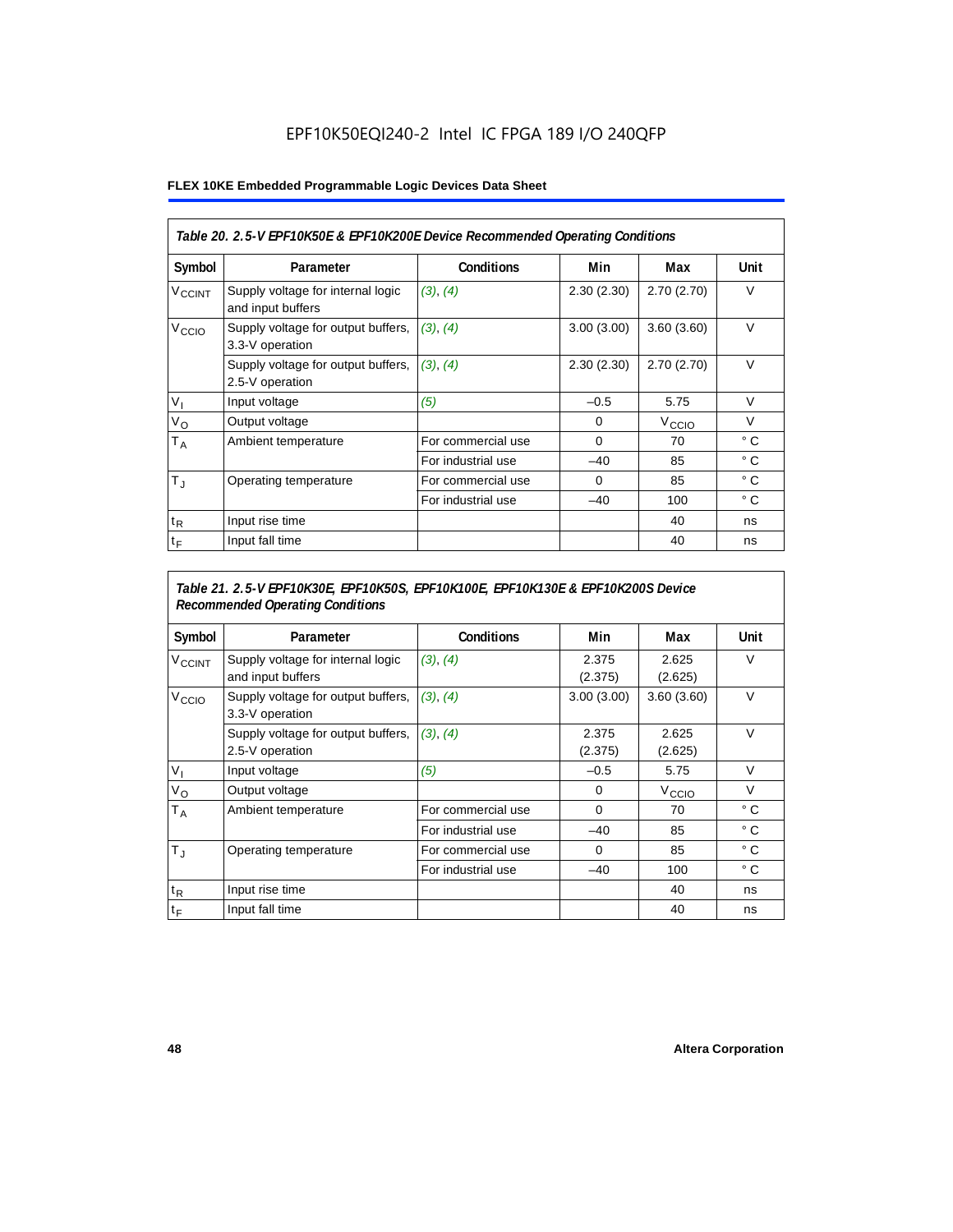| Symbol            | Parameter                                      | Conditions                                                                      | Min                                   | Typ | Max                                      | Unit           |
|-------------------|------------------------------------------------|---------------------------------------------------------------------------------|---------------------------------------|-----|------------------------------------------|----------------|
| $V_{\text{IH}}$   | High-level input<br>voltage                    |                                                                                 | 1.7, $0.5 \times V_{\text{CCIO}}$ (8) |     | 5.75                                     | V              |
| $V_{IL}$          | Low-level input<br>voltage                     |                                                                                 | $-0.5$                                |     | 0.8.<br>$0.3 \times V_{\text{CCIO}}$ (8) | V              |
| V <sub>OH</sub>   | 3.3-V high-level TTL<br>output voltage         | $I_{OH} = -8$ mA DC,<br>$V_{\text{CCIO}} = 3.00 V(9)$                           | 2.4                                   |     |                                          | V              |
|                   | 3.3-V high-level<br>CMOS output voltage        | $I_{OH} = -0.1$ mA DC,<br>$V_{\text{CCIO}} = 3.00 V(9)$                         | $V_{\text{CCIO}} - 0.2$               |     |                                          | V              |
|                   | 3.3-V high-level PCI<br>output voltage         | $I_{OH} = -0.5$ mA DC,<br>$V_{\text{CCIO}} = 3.00$ to 3.60 V (9)                | $0.9 \times V_{\text{CCIO}}$          |     |                                          | $\vee$         |
|                   | 2.5-V high-level output<br>voltage             | $I_{OH} = -0.1$ mA DC,<br>$V_{\text{CCIO}} = 2.30 \text{ V} (9)$                | 2.1                                   |     |                                          | $\vee$         |
|                   |                                                | $I_{OH} = -1$ mA DC,<br>$V_{\text{CCIO}} = 2.30 \text{ V } (9)$                 | 2.0                                   |     |                                          | V              |
|                   |                                                | $I_{OH} = -2$ mA DC,<br>$V_{\text{CCIO}} = 2.30 \text{ V} (9)$                  | 1.7                                   |     |                                          | V              |
| $V_{OL}$          | 3.3-V low-level TTL<br>output voltage          | $I_{OL}$ = 12 mA DC,<br>$V_{\text{CCIO}} = 3.00 \text{ V} (10)$                 |                                       |     | 0.45                                     | V              |
|                   | 3.3-V low-level CMOS<br>output voltage         | $I_{\text{OI}} = 0.1 \text{ mA} \text{ DC},$<br>$V_{\text{CCIO}} = 3.00 V (10)$ |                                       |     | 0.2                                      | V              |
|                   | 3.3-V low-level PCI<br>output voltage          | $I_{\Omega}$ = 1.5 mA DC,<br>$V_{\text{CCIO}} = 3.00$ to 3.60 V<br>(10)         |                                       |     | $0.1 \times V_{\text{CCIO}}$             | V              |
|                   | 2.5-V low-level output<br>voltage              | $I_{OL} = 0.1$ mA DC,<br>$V_{\text{CCIO}} = 2.30 V (10)$                        |                                       |     | 0.2                                      | $\vee$         |
|                   |                                                | $I_{OL}$ = 1 mA DC,<br>$V_{\text{CCIO}} = 2.30 V (10)$                          |                                       |     | 0.4                                      | $\vee$         |
|                   |                                                | $I_{\text{OI}} = 2 \text{ mA DC}$ ,<br>$V_{\text{CCIO}} = 2.30 V (10)$          |                                       |     | 0.7                                      | $\vee$         |
| $I_1$             | Input pin leakage<br>current                   | $V_1 = V_{\text{CCIOMax}}$ to 0 V (11)                                          | $-10$                                 |     | 10                                       | μA             |
| $I_{OZ}$          | Tri-stated I/O pin<br>leakage current          | $V_{\rm O}$ = $V_{\rm CClOmax}$ to 0 V (11)                                     | $-10$                                 |     | 10                                       | μA             |
| ICCO              | V <sub>CC</sub> supply current<br>(standby)    | $V_1$ = ground, no load, no<br>toggling inputs                                  |                                       | 5   |                                          | mA             |
|                   |                                                | $V_1$ = ground, no load, no<br>toggling inputs (12)                             |                                       | 10  |                                          | mA             |
| R <sub>CONF</sub> | Value of I/O pin pull-                         | $V_{\text{CCIO}} = 3.0 V (13)$                                                  | 20                                    |     | 50                                       | $k\frac{3}{4}$ |
|                   | up resistor before and<br>during configuration | $V_{\text{CCIO}} = 2.3 V (13)$                                                  | 30                                    |     | 80                                       | $k\frac{3}{4}$ |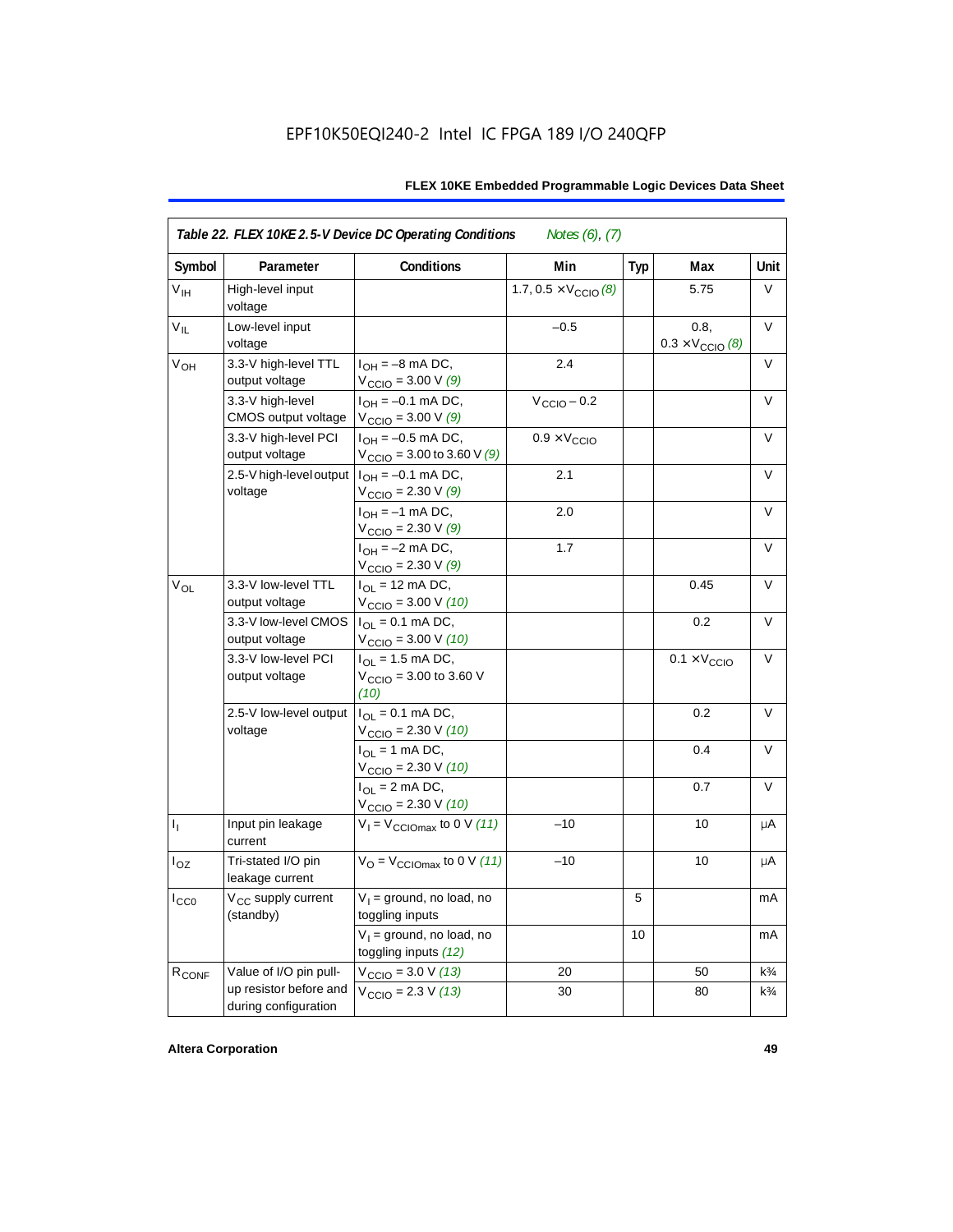| Table 23. FLEX 10KE Device Capacitance<br>Note (14) |                                                      |                              |  |    |    |  |  |  |
|-----------------------------------------------------|------------------------------------------------------|------------------------------|--|----|----|--|--|--|
| Symbol                                              | Min<br>Unit<br><b>Conditions</b><br>Max<br>Parameter |                              |  |    |    |  |  |  |
| $C_{IN}$                                            | Input capacitance                                    | $V_{IN} = 0 V$ , f = 1.0 MHz |  | 10 | pF |  |  |  |
| $C_{\text{INCLK}}$                                  | Input capacitance on<br>dedicated clock pin          | $V_{IN} = 0 V$ , f = 1.0 MHz |  | 12 | pF |  |  |  |
| $C_{OUT}$                                           | Output capacitance                                   | $V_{OUT} = 0 V, f = 1.0 MHz$ |  | 10 | рF |  |  |  |

#### *Notes to tables:*

- (1) See the *Operating Requirements for Altera Devices Data Sheet*.
- (2) Minimum DC input voltage is –0.5 V. During transitions, the inputs may undershoot to –2.0 V for input currents less than 100 mA and periods shorter than 20 ns.
- (3) Numbers in parentheses are for industrial-temperature-range devices.
- (4) Maximum  $V_{CC}$  rise time is 100 ms, and  $V_{CC}$  must rise monotonically.<br>(5) All pins, including dedicated inputs, clock, I/O, and JTAG pins, may
- All pins, including dedicated inputs, clock, I/O, and JTAG pins, may be driven before  $V_{CCTNT}$  and  $V_{CCTO}$  are powered.
- (6) Typical values are for  $T_A = 25^\circ$  C,  $V_{CClNT} = 2.5$  V, and  $V_{CClO} = 2.5$  V or 3.3 V.<br>(7) These values are specified under the FLEX 10KE Recommended Operating Co
- (7) These values are specified under the FLEX 10KE Recommended Operating Conditions shown in Tables 20 and 21.<br>(8) The FLEX 10KE input buffers are compatible with 2.5-V. 3.3-V (LVTTL and LVCMOS), and 5.0-V TTL and CMOS (8) The FLEX 10KE input buffers are compatible with 2.5-V, 3.3-V (LVTTL and LVCMOS), and 5.0-V TTL and CMOS
- signals. Additionally, the input buffers are 3.3-V PCI compliant when  $V_{\rm CCD}$  and  $V_{\rm CCINT}$  meet the relationship shown in Figure 22.
- (9) The  $I<sub>OH</sub>$  parameter refers to high-level TTL, PCI, or CMOS output current.
- (10) The IOL parameter refers to low-level TTL, PCI, or CMOS output current. This parameter applies to open-drain pins as well as output pins.
- (11) This value is specified for normal device operation. The value may vary during power-up.
- (12) This parameter applies to -1 speed-grade commercial-temperature devices and -2 speed-grade-industrial temperature devices.
- (13) Pin pull-up resistance values will be lower if the pin is driven higher than  $V_{CCIO}$  by an external source.
- (14) Capacitance is sample-tested only.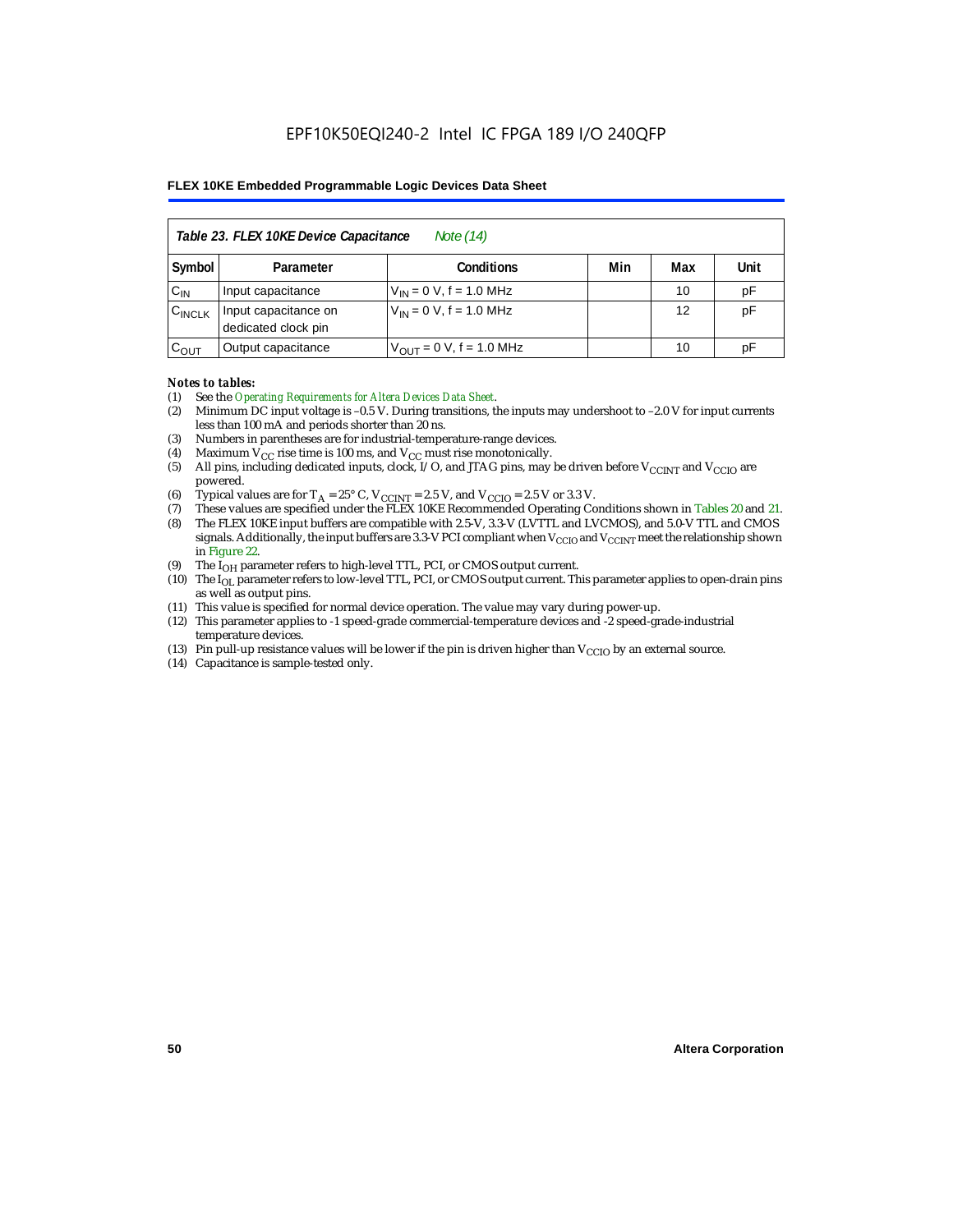Figure 22 shows the required relationship between  $V_{\text{CCIO}}$  and  $V_{\text{CCINT}}$  for 3.3-V PCI compliance.



Figure 23 shows the typical output drive characteristics of FLEX 10KE devices with 3.3-V and 2.5-V  $V_{\text{CCIO}}$ . The output driver is compliant to the 3.3-V *PCI Local Bus Specification*, *Revision 2.2* (when VCCIO pins are connected to 3.3 V). FLEX 10KE devices with a -1 speed grade also comply with the drive strength requirements of the *PCI Local Bus Specification*, *Revision 2.2* (when VCCINT pins are powered with a minimum supply of 2.375 V, and VCCIO pins are connected to 3.3 V). Therefore, these devices can be used in open 5.0-V PCI systems.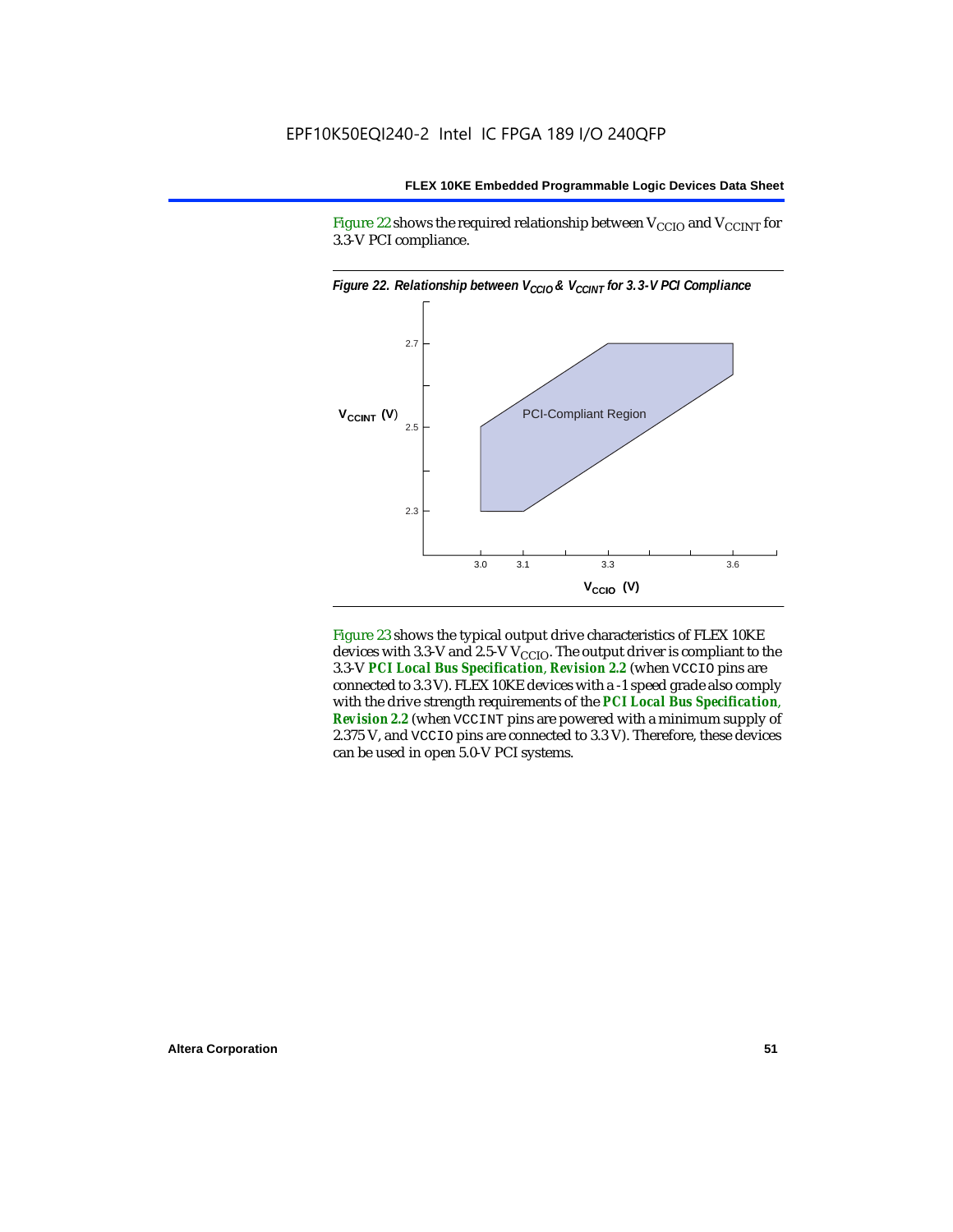#### $V_{O}$  Output Voltage (V)  $I_{OL}$  $I_{OH}$  $I_{OH}$  $\rm V_{\rm CCINT}$  = 2.5 V V<sub>CCIO</sub> = 2.5 V Room Temperature  $\rm V_{\rm CCINT}$  = 2.5 V V<sub>CCIO</sub> = 3.3 V Room Temperature 123 10 20 30 50 60 40 **70** 80 90  $V_{\Omega}$  Output Voltage (V) 123 10  $20$ 30 50 60 40 70 80 90 IOL Typical I<sub>O</sub> **Output** Current (mA) Typical I<sub>O</sub> **Output** Current (mA)

#### **FLEX 10KE Embedded Programmable Logic Devices Data Sheet**



#### *Note:*

(1) These are transient (AC) currents.

**Timing Model** The continuous, high-performance FastTrack Interconnect routing resources ensure predictable performance and accurate simulation and timing analysis. This predictable performance contrasts with that of FPGAs, which use a segmented connection scheme and therefore have unpredictable performance.

> Device performance can be estimated by following the signal path from a source, through the interconnect, to the destination. For example, the registered performance between two LEs on the same row can be calculated by adding the following parameters:

- LE register clock-to-output delay  $(t_{CO})$
- **■** Interconnect delay  $(t_{SAMEROW})$ <br> **■** I.E look-up table delay  $(t_{LUT})$
- LE look-up table delay  $(t_{LUT})$
- LE register setup time  $(t_{SI})$

The routing delay depends on the placement of the source and destination LEs. A more complex registered path may involve multiple combinatorial LEs between the source and destination LEs.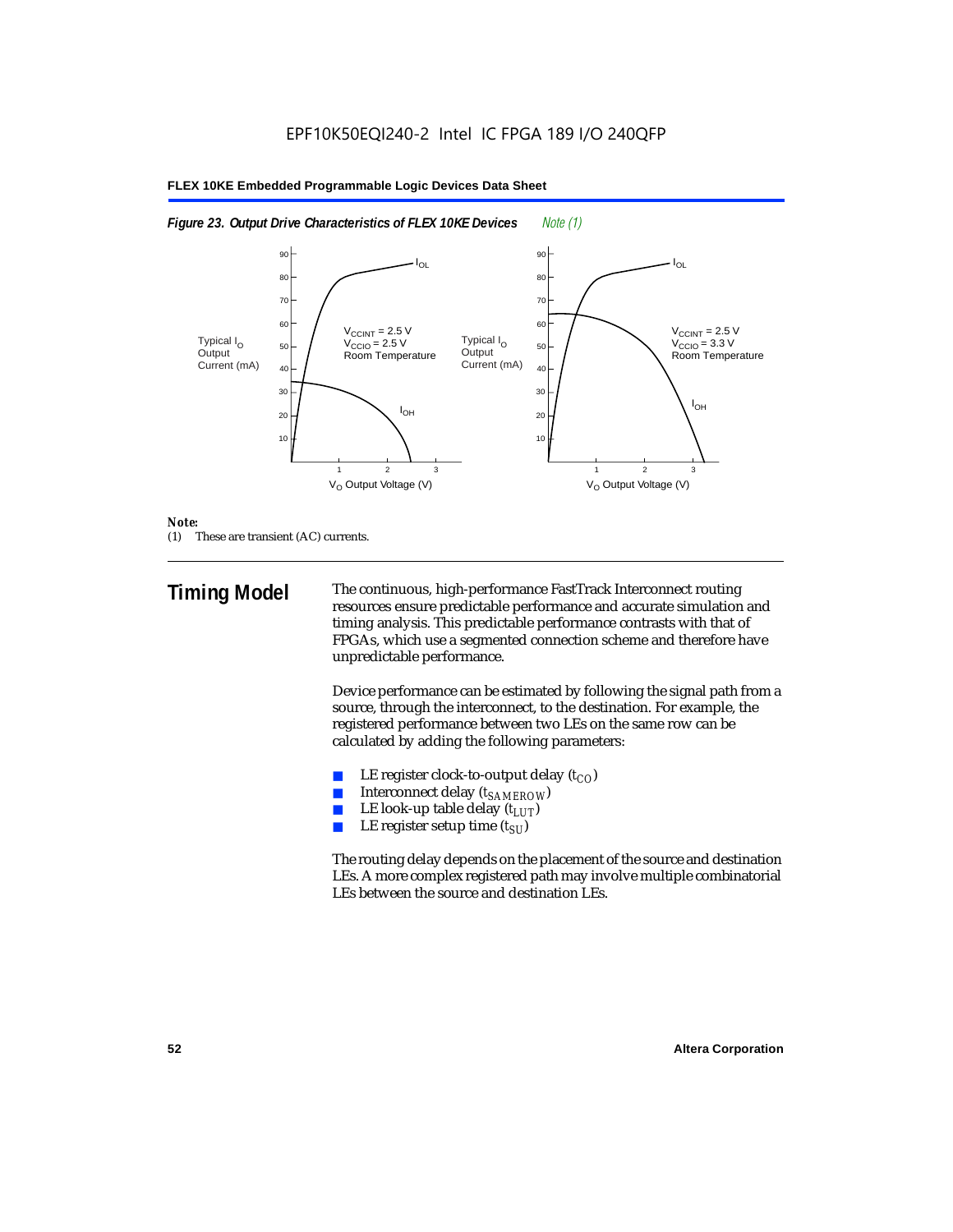Timing simulation and delay prediction are available with the Altera Simulator and Timing Analyzer, or with industry-standard EDA tools. The Simulator offers both pre-synthesis functional simulation to evaluate logic design accuracy and post-synthesis timing simulation with 0.1-ns resolution. The Timing Analyzer provides point-to-point timing delay information, setup and hold time analysis, and device-wide performance analysis.

Figure 24 shows the overall timing model, which maps the possible paths to and from the various elements of the FLEX 10KE device.

*Figure 24. FLEX 10KE Device Timing Model*



Figures 25 through 28 show the delays that correspond to various paths and functions within the LE, IOE, EAB, and bidirectional timing models.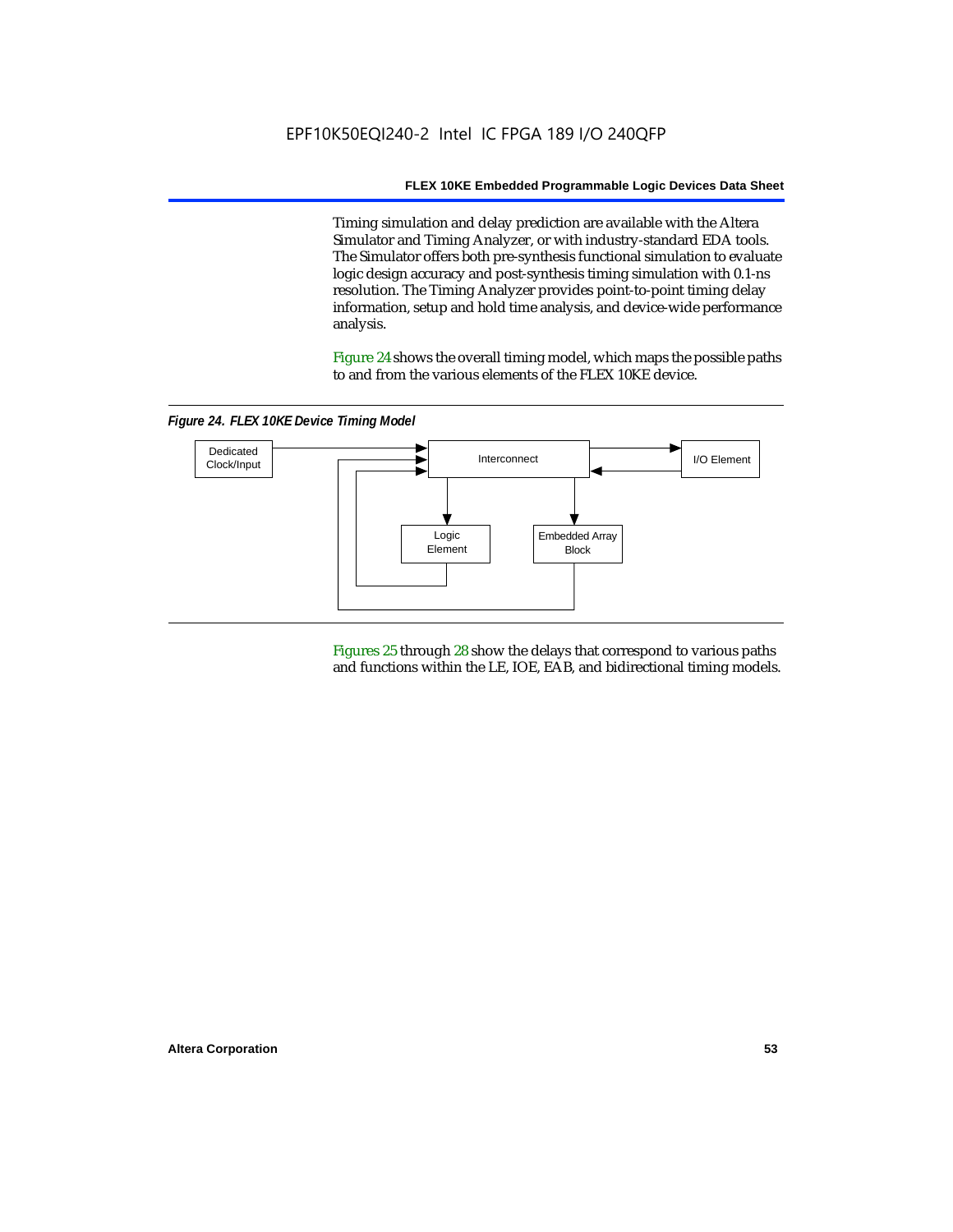# *Figure 25. FLEX 10KE Device LE Timing Model*

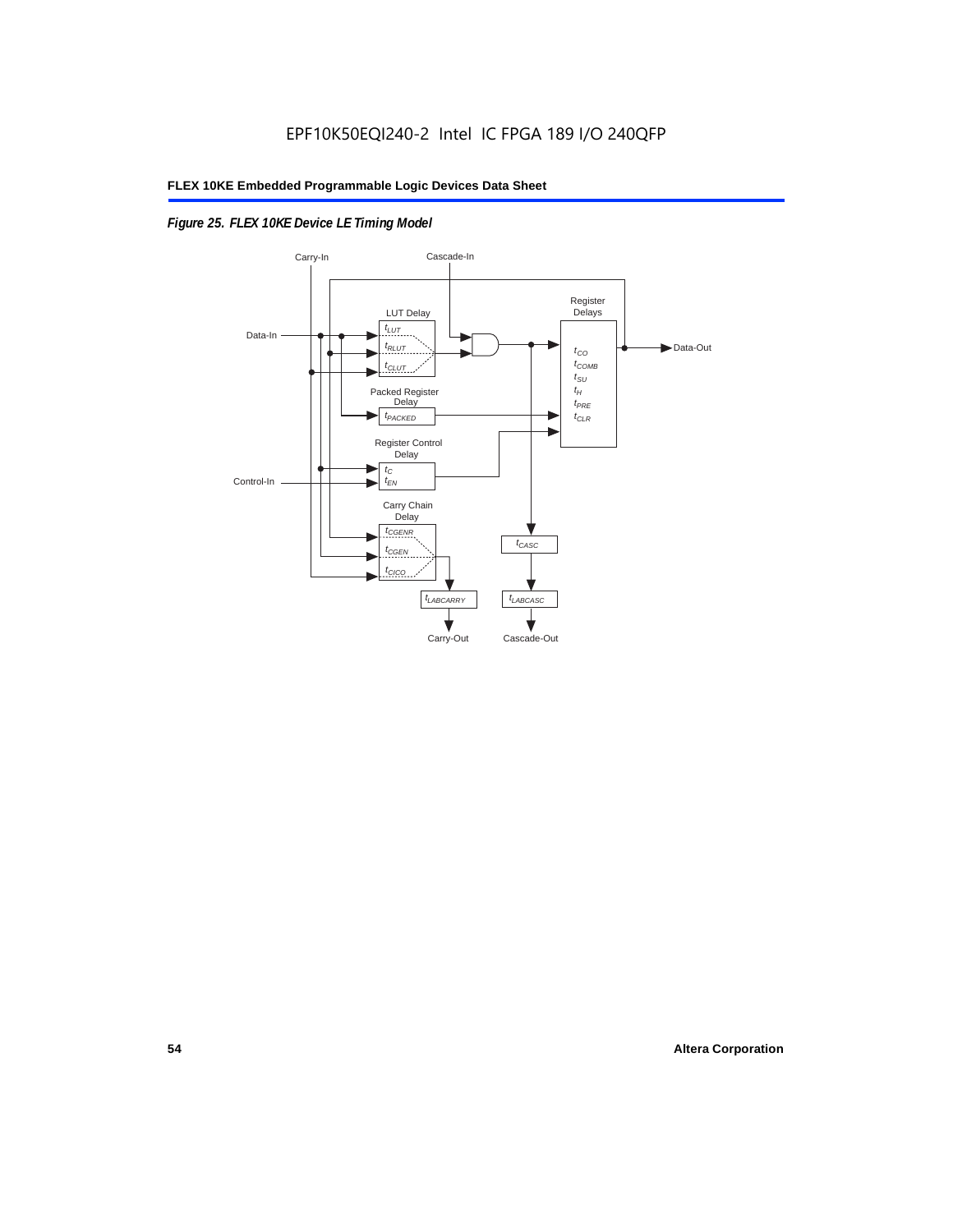

*Figure 27. FLEX 10KE Device EAB Timing Model*

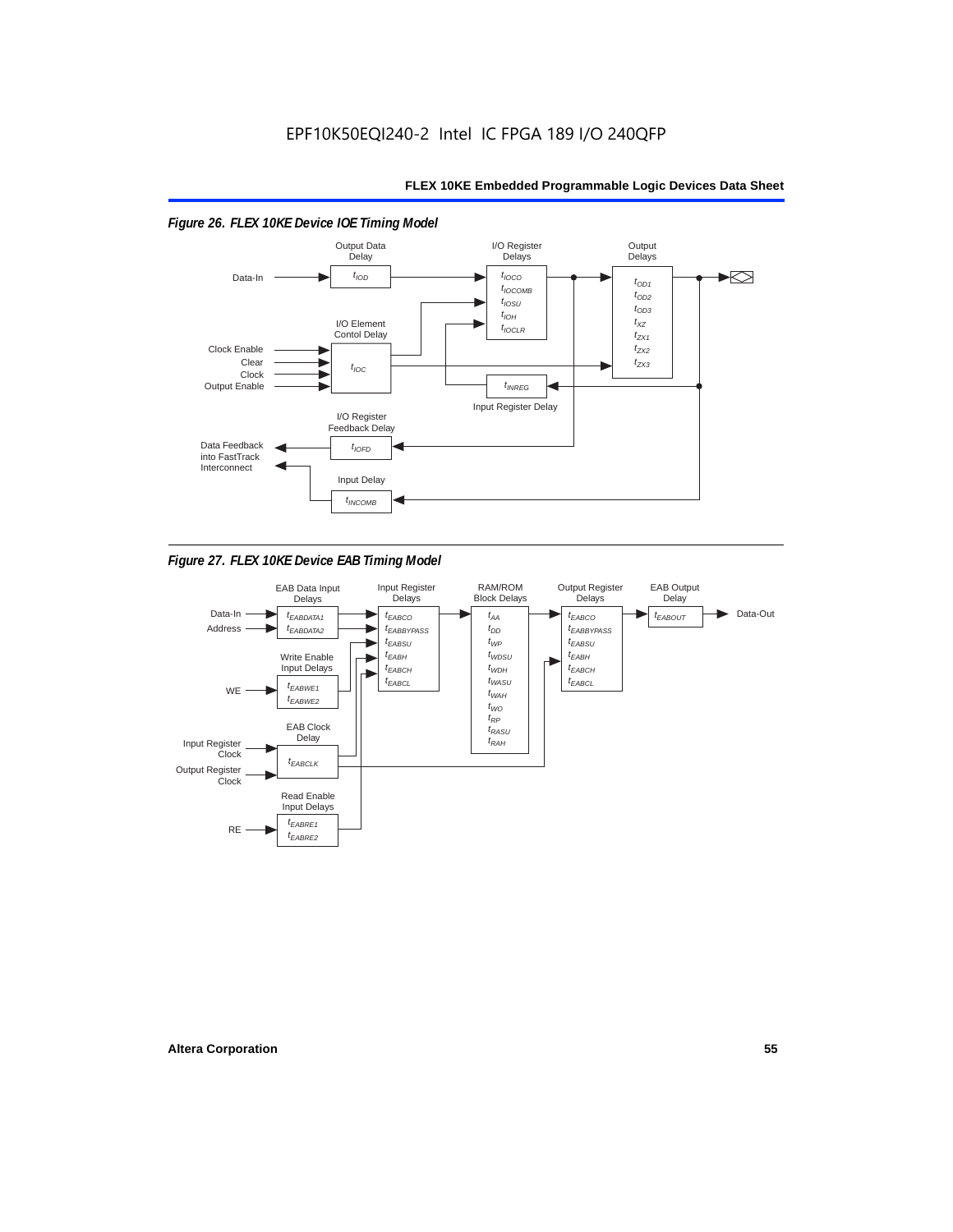

*Figure 28. Synchronous Bidirectional Pin External Timing Model*

Tables 24 through 28 describe the FLEX 10KE device internal timing parameters. Tables 29 through 30 describe the FLEX 10KE external timing parameters and their symbols.

| Table 24. LE Timing Microparameters (Part 1 of 2)<br>Note $(1)$ |                                                                                                                                         |           |  |  |  |  |
|-----------------------------------------------------------------|-----------------------------------------------------------------------------------------------------------------------------------------|-----------|--|--|--|--|
| Symbol                                                          | Parameter                                                                                                                               | Condition |  |  |  |  |
| $t_{LUT}$                                                       | LUT delay for data-in                                                                                                                   |           |  |  |  |  |
| $t_{CLUT}$                                                      | LUT delay for carry-in                                                                                                                  |           |  |  |  |  |
| $t_{RLUT}$                                                      | LUT delay for LE register feedback                                                                                                      |           |  |  |  |  |
| <sup>t</sup> PACKED                                             | Data-in to packed register delay                                                                                                        |           |  |  |  |  |
| $t_{EN}$                                                        | LE register enable delay                                                                                                                |           |  |  |  |  |
| $t_{CICO}$                                                      | Carry-in to carry-out delay                                                                                                             |           |  |  |  |  |
| $t_{GEN}$                                                       | Data-in to carry-out delay                                                                                                              |           |  |  |  |  |
| ${}^t$ CGENR                                                    | LE register feedback to carry-out delay                                                                                                 |           |  |  |  |  |
| $t_{CASC}$                                                      | Cascade-in to cascade-out delay                                                                                                         |           |  |  |  |  |
| $t_C$                                                           | LE register control signal delay                                                                                                        |           |  |  |  |  |
| $t_{CO}$                                                        | LE register clock-to-output delay                                                                                                       |           |  |  |  |  |
| $t_{COMB}$                                                      | Combinatorial delay                                                                                                                     |           |  |  |  |  |
| $t_{\rm SU}$                                                    | LE register setup time for data and enable signals before clock; LE register<br>recovery time after asynchronous clear, preset, or load |           |  |  |  |  |
| $t_H$                                                           | LE register hold time for data and enable signals after clock                                                                           |           |  |  |  |  |
| $t_{PRE}$                                                       | LE register preset delay                                                                                                                |           |  |  |  |  |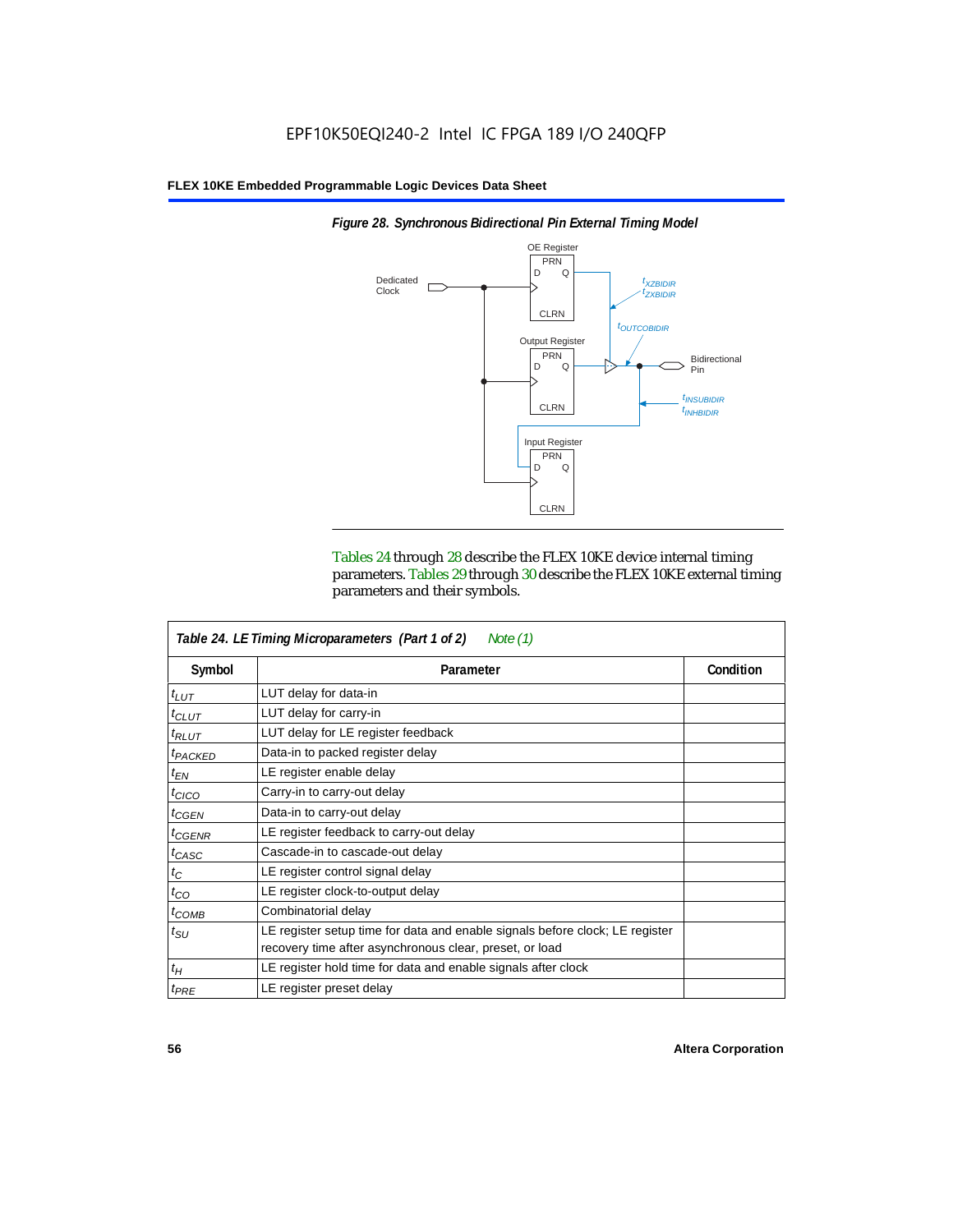| Table 24. LE Timing Microparameters (Part 2 of 2)<br>Note (1) |                                        |           |  |  |  |  |
|---------------------------------------------------------------|----------------------------------------|-----------|--|--|--|--|
| Symbol                                                        | Parameter                              | Condition |  |  |  |  |
| $t_{CLR}$                                                     | LE register clear delay                |           |  |  |  |  |
| $t_{CH}$                                                      | Minimum clock high time from clock pin |           |  |  |  |  |
| $t_{CL}$                                                      | Minimum clock low time from clock pin  |           |  |  |  |  |

|                     | Table 25. IOE Timing Microparameters<br>Note (1)                                                                         |                    |
|---------------------|--------------------------------------------------------------------------------------------------------------------------|--------------------|
| Symbol              | Parameter                                                                                                                | <b>Conditions</b>  |
| $t$ <sub>IOD</sub>  | IOE data delay                                                                                                           |                    |
| $t_{\text{IOC}}$    | IOE register control signal delay                                                                                        |                    |
| $t_{\text{IOCO}}$   | IOE register clock-to-output delay                                                                                       |                    |
| <sup>t</sup> іОСОМВ | IOE combinatorial delay                                                                                                  |                    |
| $t_{IOSU}$          | IOE register setup time for data and enable signals before clock; IOE register<br>recovery time after asynchronous clear |                    |
| $t_{IOH}$           | IOE register hold time for data and enable signals after clock                                                           |                    |
| $t_{IOCLR}$         | IOE register clear time                                                                                                  |                    |
| $t_{OD1}$           | Output buffer and pad delay, slow slew rate = off, $V_{\text{CCIO}} = 3.3 \text{ V}$                                     | $C1 = 35$ pF $(2)$ |
| $t_{OD2}$           | Output buffer and pad delay, slow slew rate = off, $V_{\text{CCIO}} = 2.5$ V                                             | $C1 = 35$ pF $(3)$ |
| $t_{OD3}$           | Output buffer and pad delay, slow slew rate = on                                                                         | $C1 = 35$ pF $(4)$ |
| $t_{XZ}$            | IOE output buffer disable delay                                                                                          |                    |
| $t_{ZX1}$           | IOE output buffer enable delay, slow slew rate = off, $V_{\text{CCIO}} = 3.3$ V                                          | $C1 = 35$ pF $(2)$ |
| t <sub>ZX2</sub>    | IOE output buffer enable delay, slow slew rate = off, $V_{\text{CCIO}} = 2.5 V$                                          | $C1 = 35$ pF $(3)$ |
| $t_{ZX3}$           | IOE output buffer enable delay, slow slew rate = on                                                                      | $C1 = 35$ pF $(4)$ |
| <sup>t</sup> INREG  | IOE input pad and buffer to IOE register delay                                                                           |                    |
| $t_{IOFD}$          | IOE register feedback delay                                                                                              |                    |
| <sup>t</sup> INCOMB | IOE input pad and buffer to FastTrack Interconnect delay                                                                 |                    |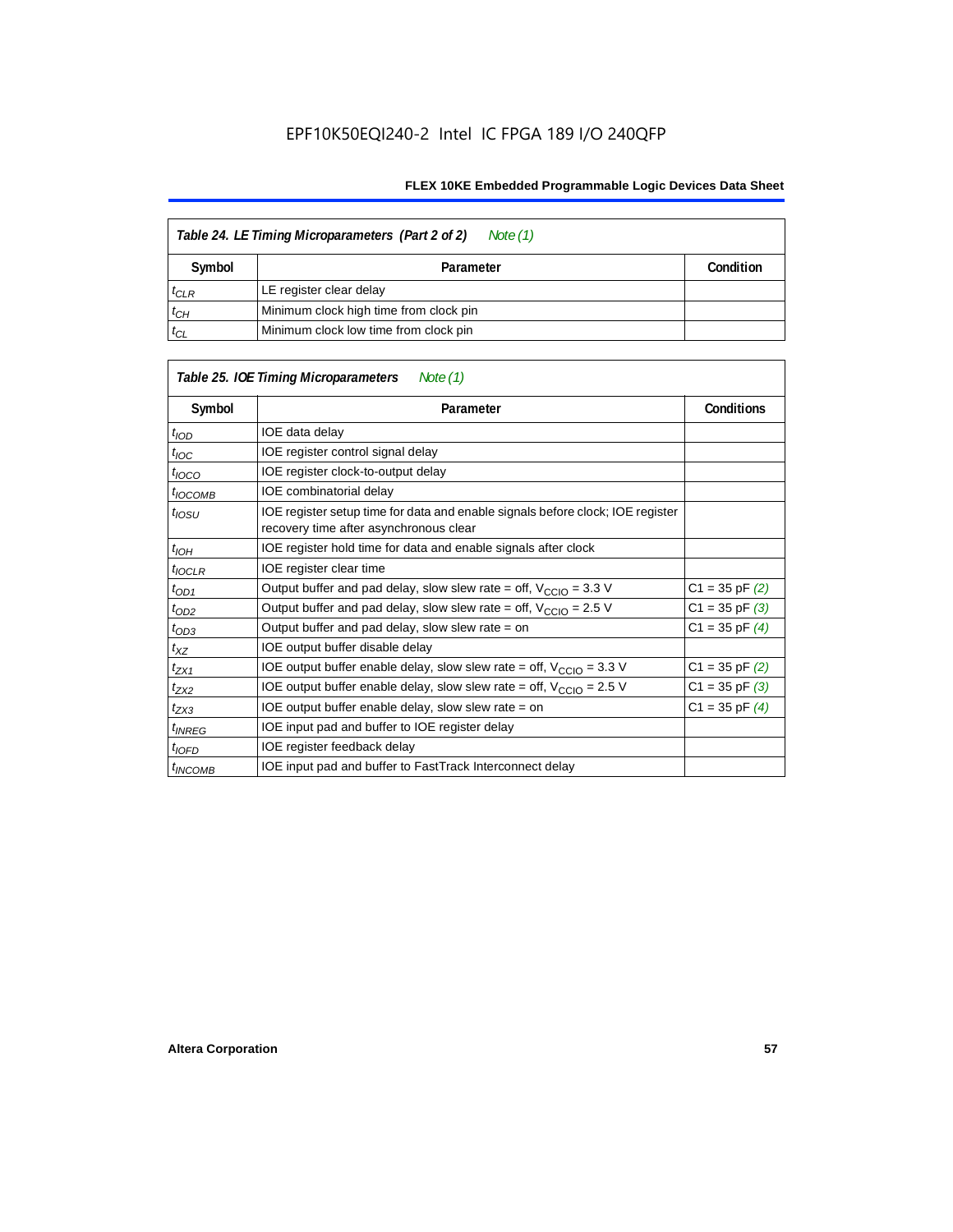| Table 26. EAB Timing Microparameters<br>Note $(1)$ |                                                                        |                   |  |  |  |  |
|----------------------------------------------------|------------------------------------------------------------------------|-------------------|--|--|--|--|
| Symbol                                             | Parameter                                                              | <b>Conditions</b> |  |  |  |  |
| $t_{EABDATA1}$                                     | Data or address delay to EAB for combinatorial input                   |                   |  |  |  |  |
| <sup>t</sup> EABDATA2                              | Data or address delay to EAB for registered input                      |                   |  |  |  |  |
| t <sub>EABWE1</sub>                                | Write enable delay to EAB for combinatorial input                      |                   |  |  |  |  |
| t <sub>EABWE2</sub>                                | Write enable delay to EAB for registered input                         |                   |  |  |  |  |
| <sup>t</sup> EABRE1                                | Read enable delay to EAB for combinatorial input                       |                   |  |  |  |  |
| t <sub>EABRE2</sub>                                | Read enable delay to EAB for registered input                          |                   |  |  |  |  |
| $t_{EABCLK}$                                       | EAB register clock delay                                               |                   |  |  |  |  |
| $t_{EABCO}$                                        | EAB register clock-to-output delay                                     |                   |  |  |  |  |
| <sup>t</sup> EABBYPASS                             | Bypass register delay                                                  |                   |  |  |  |  |
| <sup>t</sup> EABSU                                 | EAB register setup time before clock                                   |                   |  |  |  |  |
| <sup>t</sup> EABH                                  | EAB register hold time after clock                                     |                   |  |  |  |  |
| $t_{EABCLR}$                                       | EAB register asynchronous clear time to output delay                   |                   |  |  |  |  |
| $t_{AA}$                                           | Address access delay (including the read enable to output delay)       |                   |  |  |  |  |
| $t_{WP}$                                           | Write pulse width                                                      |                   |  |  |  |  |
| $t_{RP}$                                           | Read pulse width                                                       |                   |  |  |  |  |
| $t_{WDSU}$                                         | Data setup time before falling edge of write pulse                     | (5)               |  |  |  |  |
| $t_{WDH}$                                          | Data hold time after falling edge of write pulse                       | (5)               |  |  |  |  |
| $t_{WASU}$                                         | Address setup time before rising edge of write pulse                   | (5)               |  |  |  |  |
| $t_{WAH}$                                          | Address hold time after falling edge of write pulse                    | (5)               |  |  |  |  |
| t <sub>RASU</sub>                                  | Address setup time with respect to the falling edge of the read enable |                   |  |  |  |  |
| $t_{RAH}$                                          | Address hold time with respect to the falling edge of the read enable  |                   |  |  |  |  |
| $t_{WO}$                                           | Write enable to data output valid delay                                |                   |  |  |  |  |
| $t_{DD}$                                           | Data-in to data-out valid delay                                        |                   |  |  |  |  |
| <sup>t</sup> EABOUT                                | Data-out delay                                                         |                   |  |  |  |  |
| <sup>t</sup> EABCH                                 | Clock high time                                                        |                   |  |  |  |  |
| <sup>t</sup> EABCL                                 | Clock low time                                                         |                   |  |  |  |  |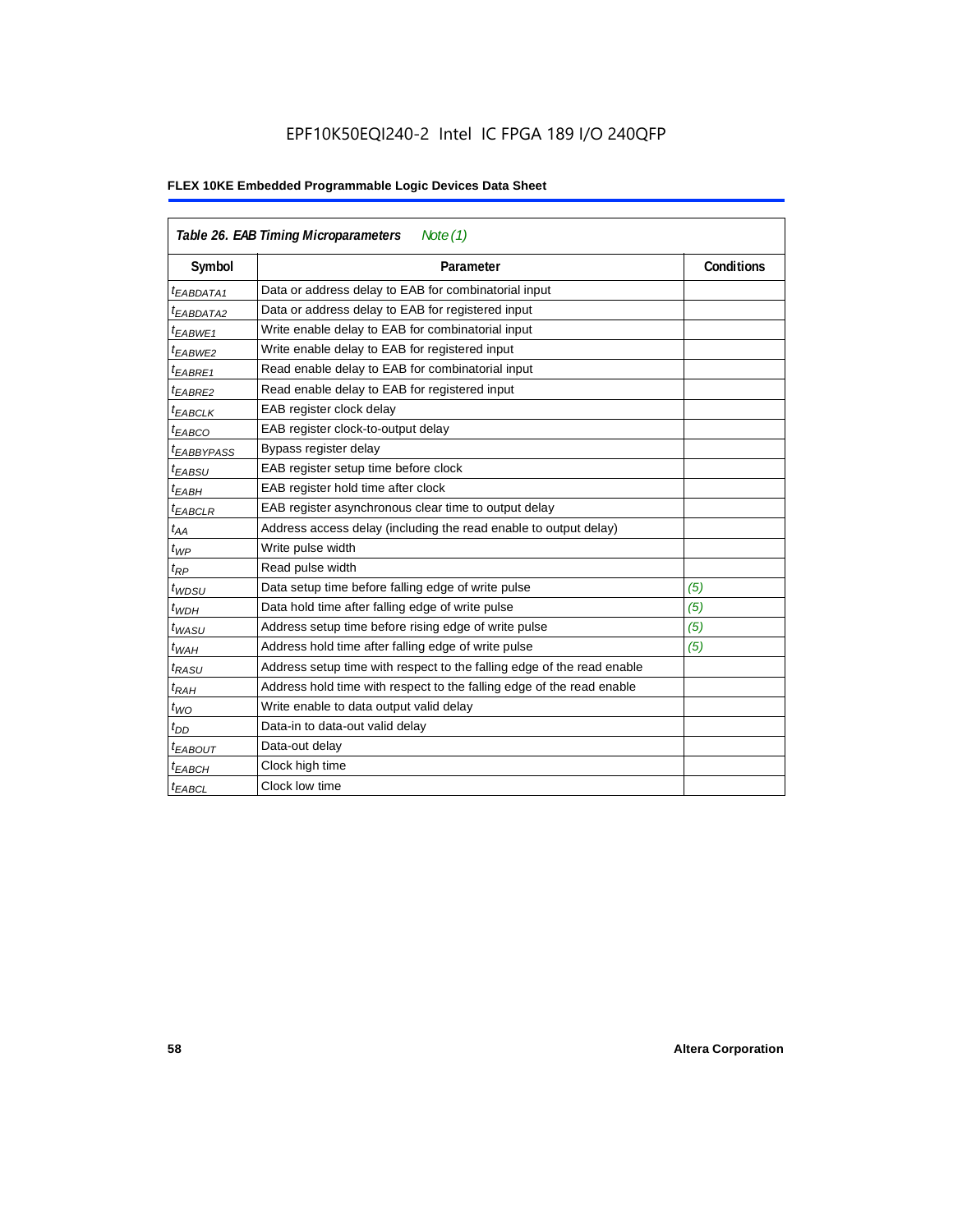| Table 27. EAB Timing Macroparameters<br>Note $(1)$ , $(6)$ |                                                                              |  |  |  |  |
|------------------------------------------------------------|------------------------------------------------------------------------------|--|--|--|--|
| Symbol                                                     | <b>Conditions</b><br>Parameter                                               |  |  |  |  |
| <sup>t</sup> EABAA                                         | EAB address access delay                                                     |  |  |  |  |
| <sup>t</sup> EABRCCOMB                                     | EAB asynchronous read cycle time                                             |  |  |  |  |
| <sup>t</sup> EABRCREG                                      | EAB synchronous read cycle time                                              |  |  |  |  |
| <sup>t</sup> EABWP                                         | EAB write pulse width                                                        |  |  |  |  |
| <sup>t</sup> ЕАВWССОМВ                                     | EAB asynchronous write cycle time                                            |  |  |  |  |
| <sup>t</sup> EABWCREG                                      | EAB synchronous write cycle time                                             |  |  |  |  |
| <sup>t</sup> EABDD                                         | EAB data-in to data-out valid delay                                          |  |  |  |  |
| <sup>t</sup> EABDATACO                                     | EAB clock-to-output delay when using output registers                        |  |  |  |  |
| <sup>I</sup> EABDATASU                                     | EAB data/address setup time before clock when using input register           |  |  |  |  |
| <sup>t</sup> EABDATAH                                      | EAB data/address hold time after clock when using input register             |  |  |  |  |
| <sup>t</sup> EABWESU                                       | EAB WE setup time before clock when using input register                     |  |  |  |  |
| t <sub>EABWEH</sub>                                        | EAB WE hold time after clock when using input register                       |  |  |  |  |
| <sup>t</sup> EABWDSU                                       | EAB data setup time before falling edge of write pulse when not using input  |  |  |  |  |
|                                                            | registers                                                                    |  |  |  |  |
| <sup>t</sup> EABWDH                                        | EAB data hold time after falling edge of write pulse when not using input    |  |  |  |  |
|                                                            | registers                                                                    |  |  |  |  |
| <sup>t</sup> EABWASU                                       | EAB address setup time before rising edge of write pulse when not using      |  |  |  |  |
|                                                            | input registers                                                              |  |  |  |  |
| t <sub>FARWAH</sub>                                        | EAB address hold time after falling edge of write pulse when not using input |  |  |  |  |
|                                                            | registers                                                                    |  |  |  |  |
| <sup>t</sup> EABWO                                         | EAB write enable to data output valid delay                                  |  |  |  |  |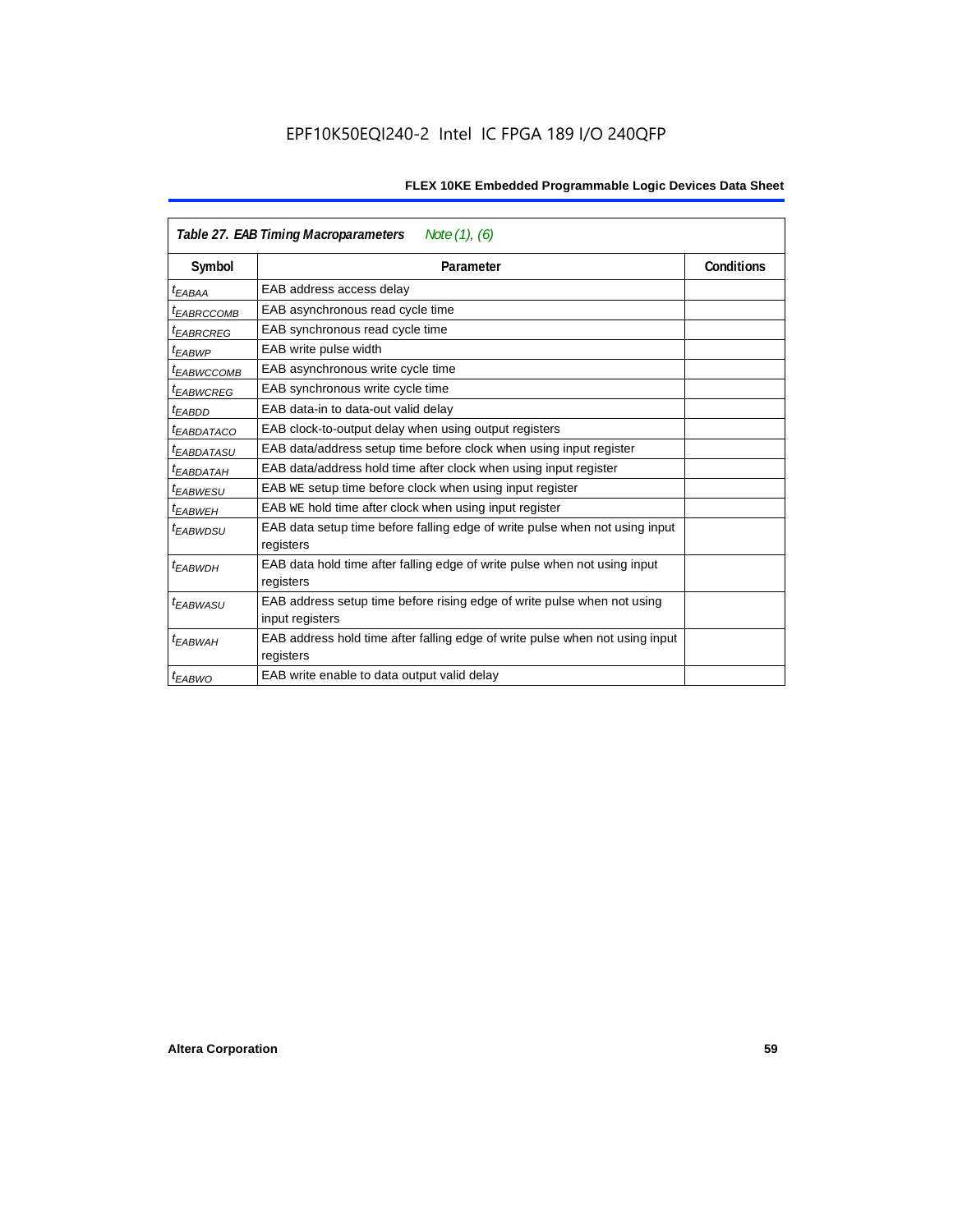| Table 28. Interconnect Timing Microparameters<br>Note $(1)$ |                                                                                                                         |                   |  |  |  |  |
|-------------------------------------------------------------|-------------------------------------------------------------------------------------------------------------------------|-------------------|--|--|--|--|
| Symbol                                                      | Parameter                                                                                                               | <b>Conditions</b> |  |  |  |  |
| <sup>t</sup> DIN2IOE                                        | Delay from dedicated input pin to IOE control input                                                                     | (7)               |  |  |  |  |
| <sup>t</sup> DIN2LE                                         | Delay from dedicated input pin to LE or EAB control input                                                               | (7)               |  |  |  |  |
| <b><i>IDCLK2IOE</i></b>                                     | Delay from dedicated clock pin to IOE clock                                                                             | (7)               |  |  |  |  |
| <sup>t</sup> DCLK2LE                                        | Delay from dedicated clock pin to LE or EAB clock                                                                       | (7)               |  |  |  |  |
| <sup>I</sup> DIN2DATA                                       | Delay from dedicated input or clock to LE or EAB data                                                                   | (7)               |  |  |  |  |
| <sup>t</sup> SAMELAB                                        | Routing delay for an LE driving another LE in the same LAB                                                              |                   |  |  |  |  |
| <sup>t</sup> SAMEROW                                        | Routing delay for a row IOE, LE, or EAB driving a row IOE, LE, or EAB in the<br>same row                                | (7)               |  |  |  |  |
| <sup>t</sup> SAMECOLUMN                                     | Routing delay for an LE driving an IOE in the same column                                                               | (7)               |  |  |  |  |
| <i><b>IDIFFROW</b></i>                                      | Routing delay for a column IOE, LE, or EAB driving an LE or EAB in a different<br>row                                   | (7)               |  |  |  |  |
| <sup>t</sup> TWOROWS                                        | Routing delay for a row IOE or EAB driving an LE or EAB in a different row                                              | (7)               |  |  |  |  |
| <sup>t</sup> LEPERIPH                                       | Routing delay for an LE driving a control signal of an IOE via the peripheral<br>control bus                            | (7)               |  |  |  |  |
| $t_{LABCARRY}$                                              | Routing delay for the carry-out signal of an LE driving the carry-in signal of a<br>different LE in a different LAB     |                   |  |  |  |  |
| t <sub>LABCASC</sub>                                        | Routing delay for the cascade-out signal of an LE driving the cascade-in<br>signal of a different LE in a different LAB |                   |  |  |  |  |

| Table 29. External Timing Parameters |                                                                                                   |                   |  |  |  |  |  |
|--------------------------------------|---------------------------------------------------------------------------------------------------|-------------------|--|--|--|--|--|
| Symbol                               | Parameter                                                                                         | <b>Conditions</b> |  |  |  |  |  |
| <sup>t</sup> DRR                     | Register-to-register delay via four LEs, three row interconnects, and four local<br>interconnects | (8)               |  |  |  |  |  |
| t <sub>insu</sub>                    | Setup time with global clock at IOE register                                                      | (9)               |  |  |  |  |  |
| $t_{\rm INH}$                        | Hold time with global clock at IOE register                                                       | (9)               |  |  |  |  |  |
| toutco                               | Clock-to-output delay with global clock at IOE register                                           | (9)               |  |  |  |  |  |
| t <sub>PCISU</sub>                   | Setup time with global clock for registers used in PCI designs                                    | $(9)$ , $(10)$    |  |  |  |  |  |
| <sup>t</sup> PCIH                    | Hold time with global clock for registers used in PCI designs                                     | $(9)$ , $(10)$    |  |  |  |  |  |
| <sup>T</sup> PCICO                   | Clock-to-output delay with global clock for registers used in PCI designs                         | $(9)$ , $(10)$    |  |  |  |  |  |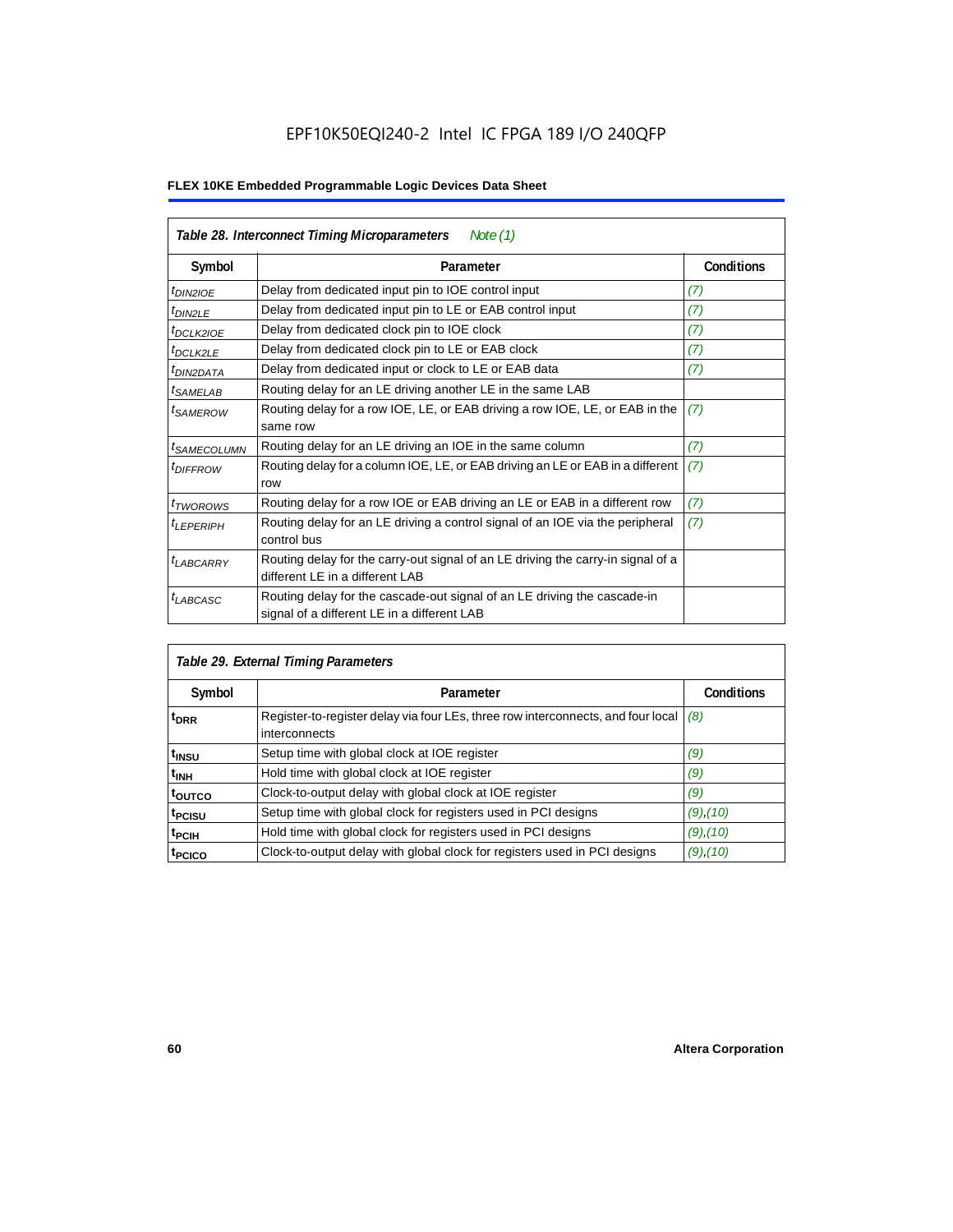|                           | Table 30. External Bidirectional Timing Parameters<br>Note $(9)$                                |                   |
|---------------------------|-------------------------------------------------------------------------------------------------|-------------------|
| Symbol                    | Parameter                                                                                       | <b>Conditions</b> |
| <sup>t</sup> INSUBIDIR    | Setup time for bi-directional pins with global clock at same-row or same-<br>column LE register |                   |
| <sup>t</sup> INHBIDIR     | Hold time for bidirectional pins with global clock at same-row or same-column<br>LE register    |                   |
| <sup>t</sup> INH          | Hold time with global clock at IOE register                                                     |                   |
| <b><i>LOUTCOBIDIR</i></b> | Clock-to-output delay for bidirectional pins with global clock at IOE register                  | $C1 = 35 pF$      |
| <sup>t</sup> xzbidir      | Synchronous IOE output buffer disable delay                                                     | $C1 = 35 pF$      |
| <sup>T</sup> ZXBIDIR      | Synchronous IOE output buffer enable delay, slow slew rate= off                                 | $C1 = 35 pF$      |

#### *Notes to tables:*

- (1) Microparameters are timing delays contributed by individual architectural elements. These parameters cannot be measured explicitly.
- (2) Operating conditions:  $VCCIO = 3.3 V ±10%$  for commercial or industrial use.<br>(3) Operating conditions:  $VCCIO = 2.5 V ±5%$  for commercial or industrial use in
- Operating conditions: VCCIO =  $2.5$  V  $\pm 5$ % for commercial or industrial use in EPF10K30E, EPF10K50S, EPF10K100E, EPF10K130E, and EPF10K200S devices.
- (4) Operating conditions: VCCIO = 3.3 V.
- (5) Because the RAM in the EAB is self-timed, this parameter can be ignored when the WE signal is registered.<br>(6) EAB macroparameters are internal parameters that can simplify predicting the behavior of an EAB at its bor
- EAB macroparameters are internal parameters that can simplify predicting the behavior of an EAB at its boundary; these parameters are calculated by summing selected microparameters.
- (7) These parameters are worst-case values for typical applications. Post-compilation timing simulation and timing analysis are required to determine actual worst-case performance.
- (8) Contact Altera Applications for test circuit specifications and test conditions.
- (9) This timing parameter is sample-tested only.
- (10) This parameter is measured with the measurement and test conditions, including load, specified in the PCI Local Bus Specification, revision 2.2.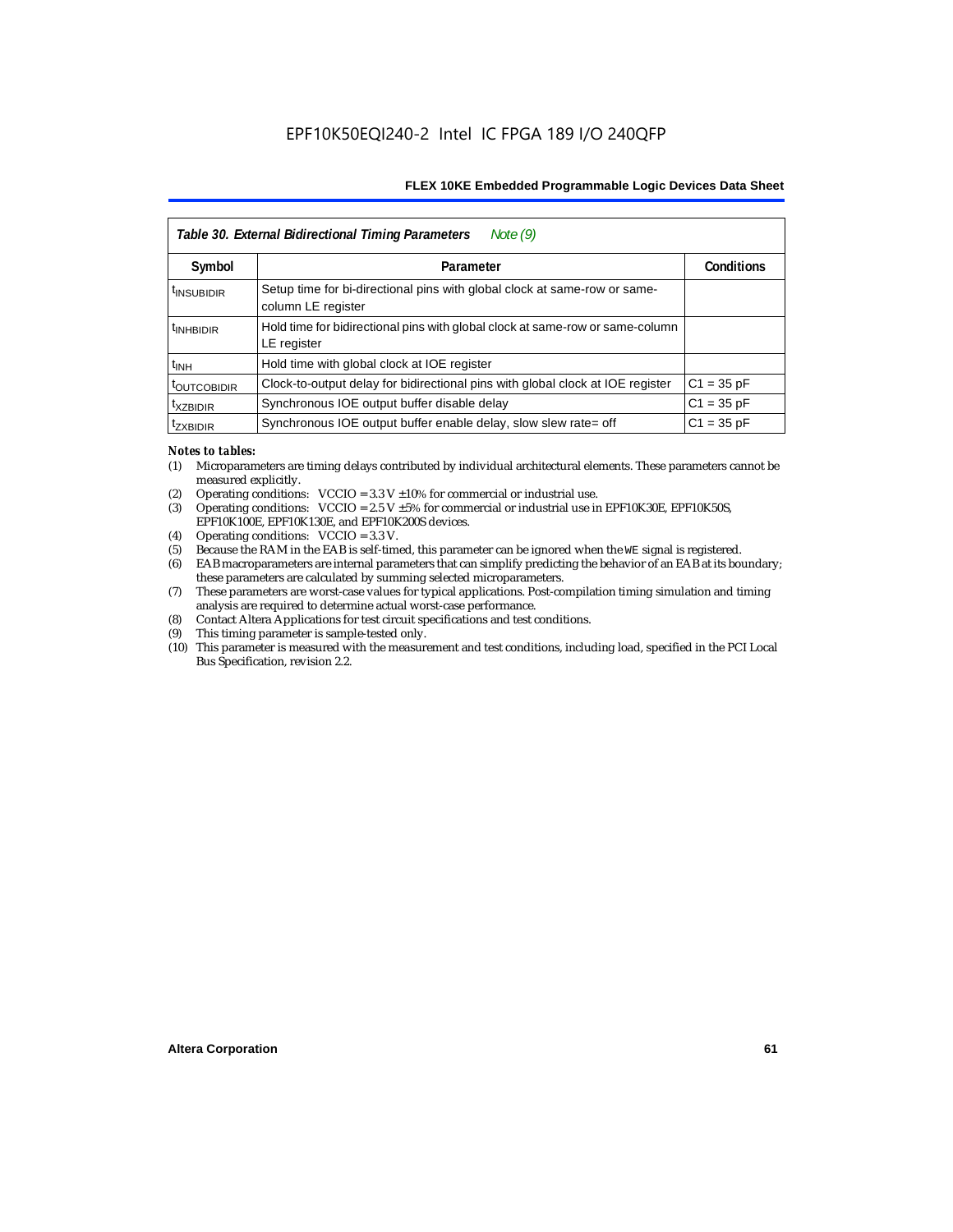Figures 29 and 30 show the asynchronous and synchronous timing waveforms, respectively, or the EAB macroparameters in Tables 26 and 27.

**EAB Asynchronous Write EAB Asynchronous Read** WE. a0 d0 d3  $t_{EABRCCOMB}$ a1 *《*、 a2 *《*、 a3 d2  $t_{FABAA}$ d1 Address Data-Out WE a0 din1  $\chi$  dout2  $t_{EABDD}$ a1 a2 din1 din0  $t_{EABWCCOMB}$  $t_{EABWASU}$   $\longrightarrow$  $t_{EABWDSU}$  +  $\longrightarrow$   $t_{EABWDH}$  $t_{EABWP}$ Data-In din0 Address Data-Out

#### *Figure 29. EAB Asynchronous Timing Waveforms*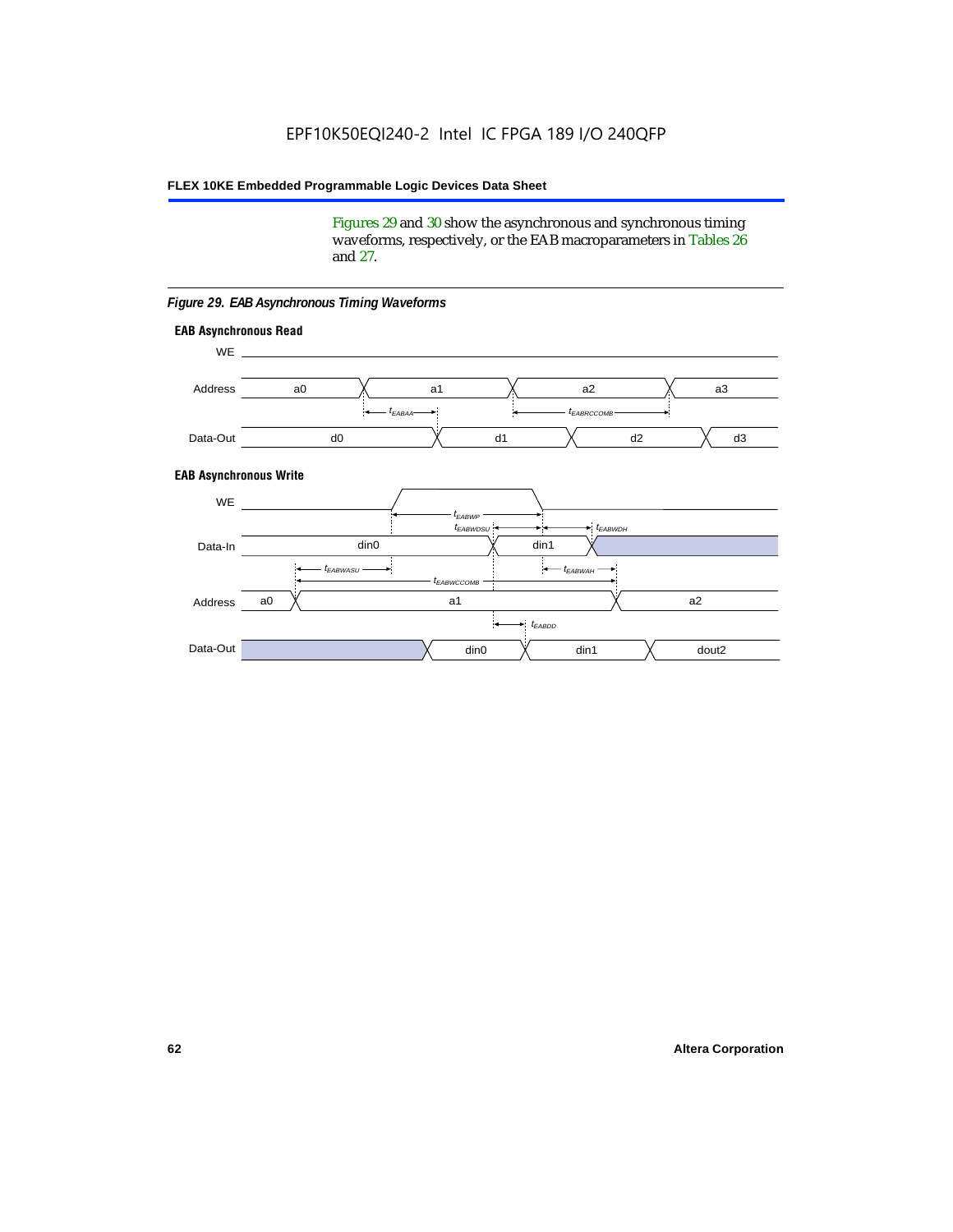

# *Figure 30. EAB Synchronous Timing Waveforms*

### **EAB Synchronous Write (EAB Output Registers Used)**



Tables 31 through 37 show EPF10K30E device internal and external timing parameters.

| Table 31. EPF10K30E Device LE Timing Microparameters (Part 1 of 2)<br>Note $(1)$ |     |     |     |                |     |                |    |                |      |
|----------------------------------------------------------------------------------|-----|-----|-----|----------------|-----|----------------|----|----------------|------|
| Symbol                                                                           |     |     |     | -1 Speed Grade |     | -2 Speed Grade |    | -3 Speed Grade | Unit |
|                                                                                  | Min | Max | Min | Max            | Min | Max            |    |                |      |
| $t_{LUT}$                                                                        |     | 0.7 |     | 0.8            |     | 1.1            | ns |                |      |
| $t_{CLUT}$                                                                       |     | 0.5 |     | 0.6            |     | 0.8            | ns |                |      |
| $t_{RLUT}$                                                                       |     | 0.6 |     | 0.7            |     | 1.0            | ns |                |      |
| $t_{PACKED}$                                                                     |     | 0.3 |     | 0.4            |     | 0.5            | ns |                |      |
| $t_{EN}$                                                                         |     | 0.6 |     | 0.8            |     | 1.0            | ns |                |      |
| $t_{CICO}$                                                                       |     | 0.1 |     | 0.1            |     | 0.2            | ns |                |      |
| $t_{GEN}$                                                                        |     | 0.4 |     | 0.5            |     | 0.7            | ns |                |      |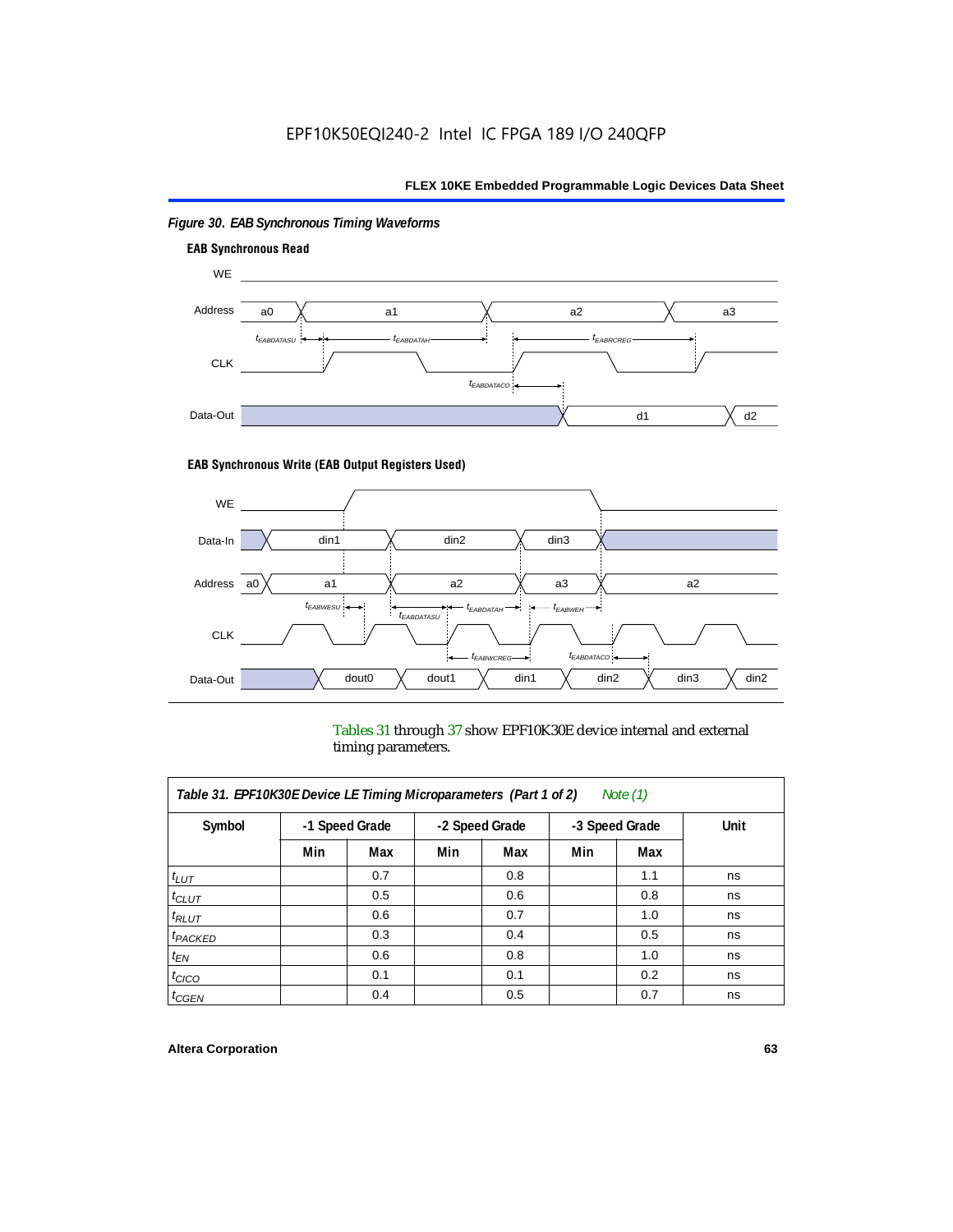|  |  |  | FLEX 10KE Embedded Programmable Logic Devices Data Sheet |  |  |  |
|--|--|--|----------------------------------------------------------|--|--|--|
|--|--|--|----------------------------------------------------------|--|--|--|

| Table 31. EPF10K30E Device LE Timing Microparameters (Part 2 of 2)<br>Note $(1)$ |     |                |     |                |     |                |      |  |  |
|----------------------------------------------------------------------------------|-----|----------------|-----|----------------|-----|----------------|------|--|--|
| Symbol                                                                           |     | -1 Speed Grade |     | -2 Speed Grade |     | -3 Speed Grade | Unit |  |  |
|                                                                                  | Min | Max            | Min | Max            | Min | Max            |      |  |  |
| $t_{GENR}$                                                                       |     | 0.1            |     | 0.1            |     | 0.2            | ns   |  |  |
| $t_{CASC}$                                                                       |     | 0.6            |     | 0.8            |     | 1.0            | ns   |  |  |
| $t_C$                                                                            |     | 0.0            |     | 0.0            |     | 0.0            | ns   |  |  |
| $t_{CO}$                                                                         |     | 0.3            |     | 0.4            |     | 0.5            | ns   |  |  |
| $t_{\text{COMB}}$                                                                |     | 0.4            |     | 0.4            |     | 0.6            | ns   |  |  |
| $t_{\rm SU}$                                                                     | 0.4 |                | 0.6 |                | 0.6 |                | ns   |  |  |
| $t_H$                                                                            | 0.7 |                | 1.0 |                | 1.3 |                | ns   |  |  |
| $t_{PRE}$                                                                        |     | 0.8            |     | 0.9            |     | 1.2            | ns   |  |  |
| $t_{CLR}$                                                                        |     | 0.8            |     | 0.9            |     | 1.2            | ns   |  |  |
| $t_{CH}$                                                                         | 2.0 |                | 2.5 |                | 2.5 |                | ns   |  |  |
| $t_{CL}$                                                                         | 2.0 |                | 2.5 |                | 2.5 |                | ns   |  |  |

| Table 32. EPF10K30E Device IOE Timing Microparameters<br>Note (1) |                |     |                |     |                |     |      |  |  |
|-------------------------------------------------------------------|----------------|-----|----------------|-----|----------------|-----|------|--|--|
| Symbol                                                            | -1 Speed Grade |     | -2 Speed Grade |     | -3 Speed Grade |     | Unit |  |  |
|                                                                   | Min            | Max | Min            | Max | Min            | Max |      |  |  |
| t <sub>IOD</sub>                                                  |                | 2.4 |                | 2.8 |                | 3.8 | ns   |  |  |
| $t_{\text{IOC}}$                                                  |                | 0.3 |                | 0.4 |                | 0.5 | ns   |  |  |
| $t_{IOCO}$                                                        |                | 1.0 |                | 1.1 |                | 1.6 | ns   |  |  |
| $t_{IOCOMB}$                                                      |                | 0.0 |                | 0.0 |                | 0.0 | ns   |  |  |
| $t_{IOSU}$                                                        | 1.2            |     | 1.4            |     | 1.9            |     | ns   |  |  |
| $t_{IOH}$                                                         | 0.3            |     | 0.4            |     | 0.5            |     | ns   |  |  |
| $t_{IOCLR}$                                                       |                | 1.0 |                | 1.1 |                | 1.6 | ns   |  |  |
| $t_{OD1}$                                                         |                | 1.9 |                | 2.3 |                | 3.0 | ns   |  |  |
| $t_{OD2}$                                                         |                | 1.4 |                | 1.8 |                | 2.5 | ns   |  |  |
| $t_{OD3}$                                                         |                | 4.4 |                | 5.2 |                | 7.0 | ns   |  |  |
| $t_{XZ}$                                                          |                | 2.7 |                | 3.1 |                | 4.3 | ns   |  |  |
| $t_{ZX1}$                                                         |                | 2.7 |                | 3.1 |                | 4.3 | ns   |  |  |
| $t_{ZX2}$                                                         |                | 2.2 |                | 2.6 |                | 3.8 | ns   |  |  |
| $t_{ZX3}$                                                         |                | 5.2 |                | 6.0 |                | 8.3 | ns   |  |  |
| $t_{INREG}$                                                       |                | 3.4 |                | 4.1 |                | 5.5 | ns   |  |  |
| $t_{IOFD}$                                                        |                | 0.8 |                | 1.3 |                | 2.4 | ns   |  |  |
| $t_{INCOMB}$                                                      |                | 0.8 |                | 1.3 |                | 2.4 | ns   |  |  |

 $\overline{1}$ 

 $\mathbf{r}$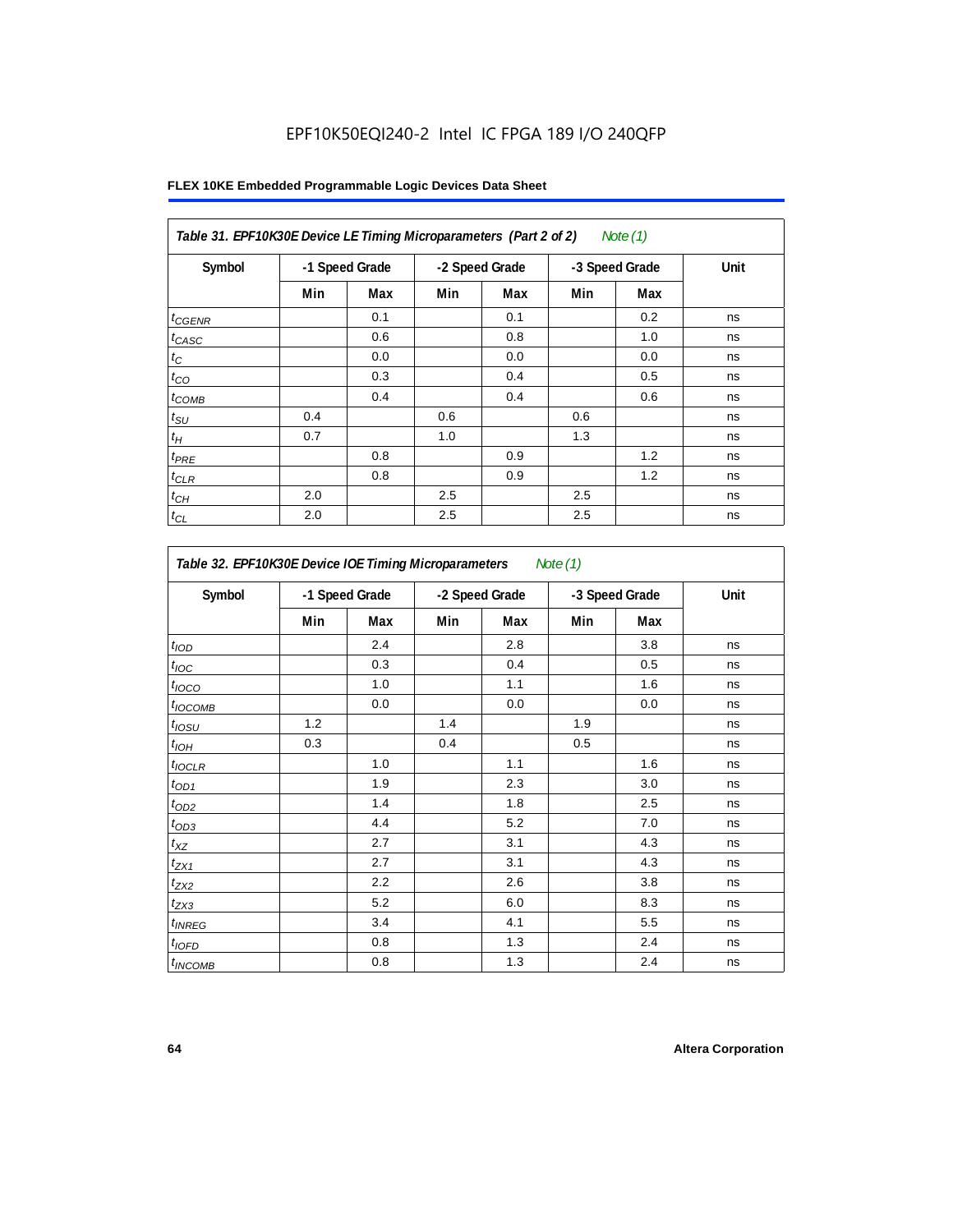|                         | Table 33. EPF10K30E Device EAB Internal Microparameters<br>Note $(1)$ |                |     |                |     |                |      |  |  |
|-------------------------|-----------------------------------------------------------------------|----------------|-----|----------------|-----|----------------|------|--|--|
| Symbol                  |                                                                       | -1 Speed Grade |     | -2 Speed Grade |     | -3 Speed Grade | Unit |  |  |
|                         | Min                                                                   | Max            | Min | Max            | Min | Max            |      |  |  |
| t <sub>EABDATA1</sub>   |                                                                       | 1.7            |     | 2.0            |     | 2.3            | ns   |  |  |
| t <sub>EABDATA1</sub>   |                                                                       | 0.6            |     | 0.7            |     | 0.8            | ns   |  |  |
| t <sub>EABWE1</sub>     |                                                                       | 1.1            |     | 1.3            |     | 1.4            | ns   |  |  |
| t <sub>EABWE2</sub>     |                                                                       | 0.4            |     | 0.4            |     | 0.5            | ns   |  |  |
| $t_{EABRE1}$            |                                                                       | 0.8            |     | 0.9            |     | 1.0            | ns   |  |  |
| t <sub>EABRE2</sub>     |                                                                       | 0.4            |     | 0.4            |     | 0.5            | ns   |  |  |
| <sup>t</sup> EABCLK     |                                                                       | 0.0            |     | 0.0            |     | 0.0            | ns   |  |  |
| t <sub>EABCO</sub>      |                                                                       | 0.3            |     | 0.3            |     | 0.4            | ns   |  |  |
| <b><i>EABBYPASS</i></b> |                                                                       | 0.5            |     | 0.6            |     | 0.7            | ns   |  |  |
| $t_{EABSU}$             | 0.9                                                                   |                | 1.0 |                | 1.2 |                | ns   |  |  |
| $t_{EABH}$              | 0.4                                                                   |                | 0.4 |                | 0.5 |                | ns   |  |  |
| $t_{EABCLR}$            | 0.3                                                                   |                | 0.3 |                | 0.3 |                | ns   |  |  |
| $t_{\mathit{AA}}$       |                                                                       | 3.2            |     | 3.8            |     | 4.4            | ns   |  |  |
| $t_{WP}$                | 2.5                                                                   |                | 2.9 |                | 3.3 |                | ns   |  |  |
| $t_{\!R\!P}$            | 0.9                                                                   |                | 1.1 |                | 1.2 |                | ns   |  |  |
| $t_{WDSU}$              | 0.9                                                                   |                | 1.0 |                | 1.1 |                | ns   |  |  |
| $t_{WDH}$               | 0.1                                                                   |                | 0.1 |                | 0.1 |                | ns   |  |  |
| $t_{WASU}$              | 1.7                                                                   |                | 2.0 |                | 2.3 |                | ns   |  |  |
| $t_{W\!AH}$             | 1.8                                                                   |                | 2.1 |                | 2.4 |                | ns   |  |  |
| $t_{RASU}$              | 3.1                                                                   |                | 3.7 |                | 4.2 |                | ns   |  |  |
| $t_{RAH}$               | 0.2                                                                   |                | 0.2 |                | 0.2 |                | ns   |  |  |
| $t_{WO}$                |                                                                       | 2.5            |     | 2.9            |     | 3.3            | ns   |  |  |
| $t_{DD}$                |                                                                       | 2.5            |     | 2.9            |     | 3.3            | ns   |  |  |
| $t_{EABOUT}$            |                                                                       | 0.5            |     | $0.6\,$        |     | 0.7            | ns   |  |  |
| $t_{EABCH}$             | 1.5                                                                   |                | 2.0 |                | 2.3 |                | ns   |  |  |
| $t_{EABCL}$             | 2.5                                                                   |                | 2.9 |                | 3.3 |                | ns   |  |  |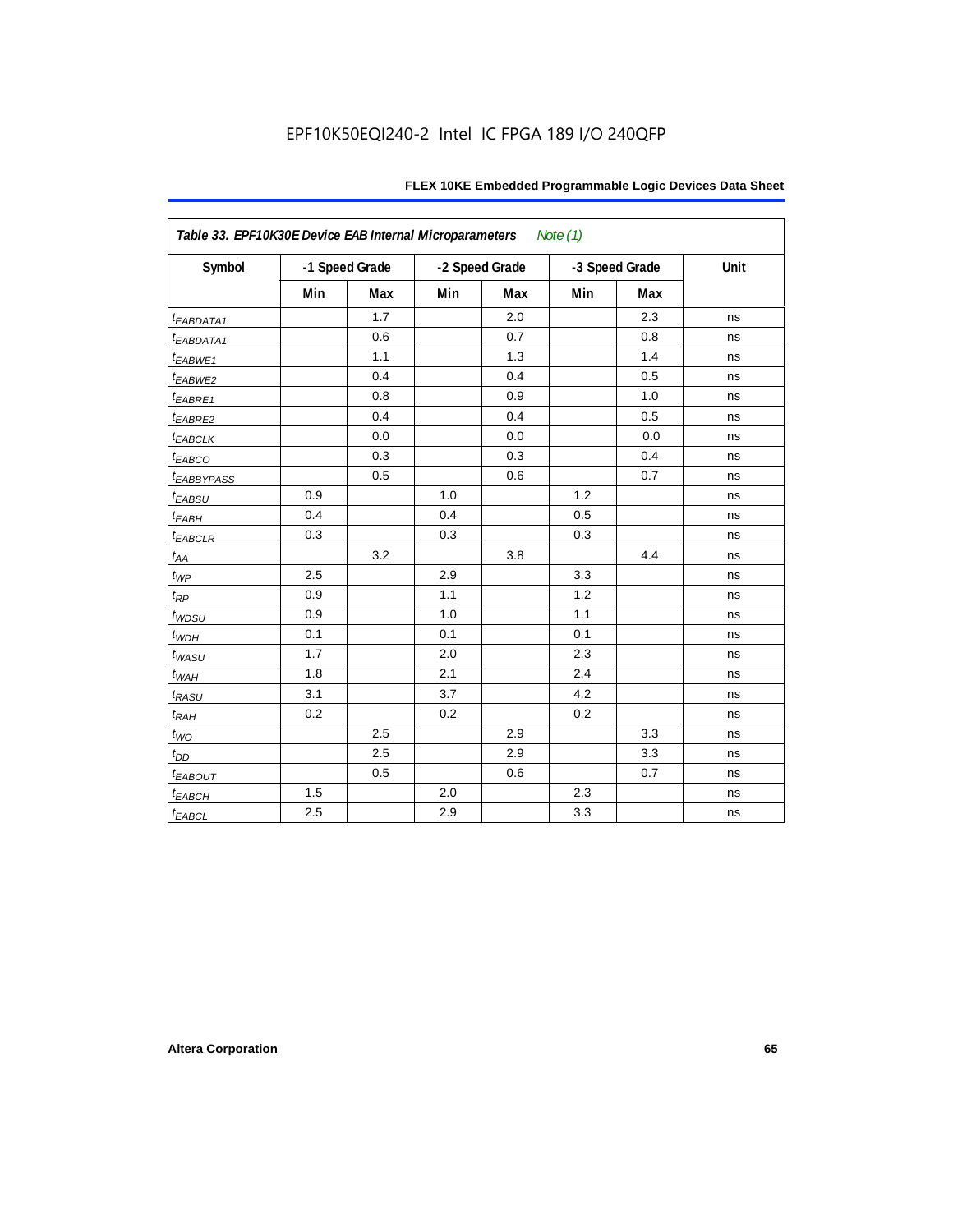| Table 34. EPF10K30E Device EAB Internal Timing Macroparameters |                |     |                |     | Note $(1)$ |                |      |
|----------------------------------------------------------------|----------------|-----|----------------|-----|------------|----------------|------|
| Symbol                                                         | -1 Speed Grade |     | -2 Speed Grade |     |            | -3 Speed Grade | Unit |
|                                                                | Min            | Max | Min            | Max | Min        | Max            |      |
| $t_{EABA}$                                                     |                | 6.4 |                | 7.6 |            | 8.8            | ns   |
| <sup>t</sup> EABRCOMB                                          | 6.4            |     | 7.6            |     | 8.8        |                | ns   |
| <i><b>tEABRCREG</b></i>                                        | 4.4            |     | 5.1            |     | 6.0        |                | ns   |
| t <sub>EABWP</sub>                                             | 2.5            |     | 2.9            |     | 3.3        |                | ns   |
| <sup>t</sup> EABWCOMB                                          | 6.0            |     | 7.0            |     | 8.0        |                | ns   |
| <sup>t</sup> EABWCREG                                          | 6.8            |     | 7.8            |     | 9.0        |                | ns   |
| $t_{EABDD}$                                                    |                | 5.7 |                | 6.7 |            | 7.7            | ns   |
| <sup>t</sup> EABDATACO                                         |                | 0.8 |                | 0.9 |            | 1.1            | ns   |
| <sup>t</sup> EABDATASU                                         | 1.5            |     | 1.7            |     | 2.0        |                | ns   |
| <sup>t</sup> EABDATAH                                          | 0.0            |     | 0.0            |     | 0.0        |                | ns   |
| <sup>t</sup> EABWESU                                           | 1.3            |     | 1.4            |     | 1.7        |                | ns   |
| <sup>t</sup> EABWEH                                            | 0.0            |     | 0.0            |     | 0.0        |                | ns   |
| <sup>t</sup> EABWDSU                                           | 1.5            |     | 1.7            |     | 2.0        |                | ns   |
| <sup>t</sup> EABWDH                                            | 0.0            |     | 0.0            |     | 0.0        |                | ns   |
| t <sub>EABWASU</sub>                                           | 3.0            |     | 3.6            |     | 4.3        |                | ns   |
| <sup>t</sup> EABWAH                                            | 0.5            |     | 0.5            |     | 0.4        |                | ns   |
| $t_{EABWO}$                                                    |                | 5.1 |                | 6.0 |            | 6.8            | ns   |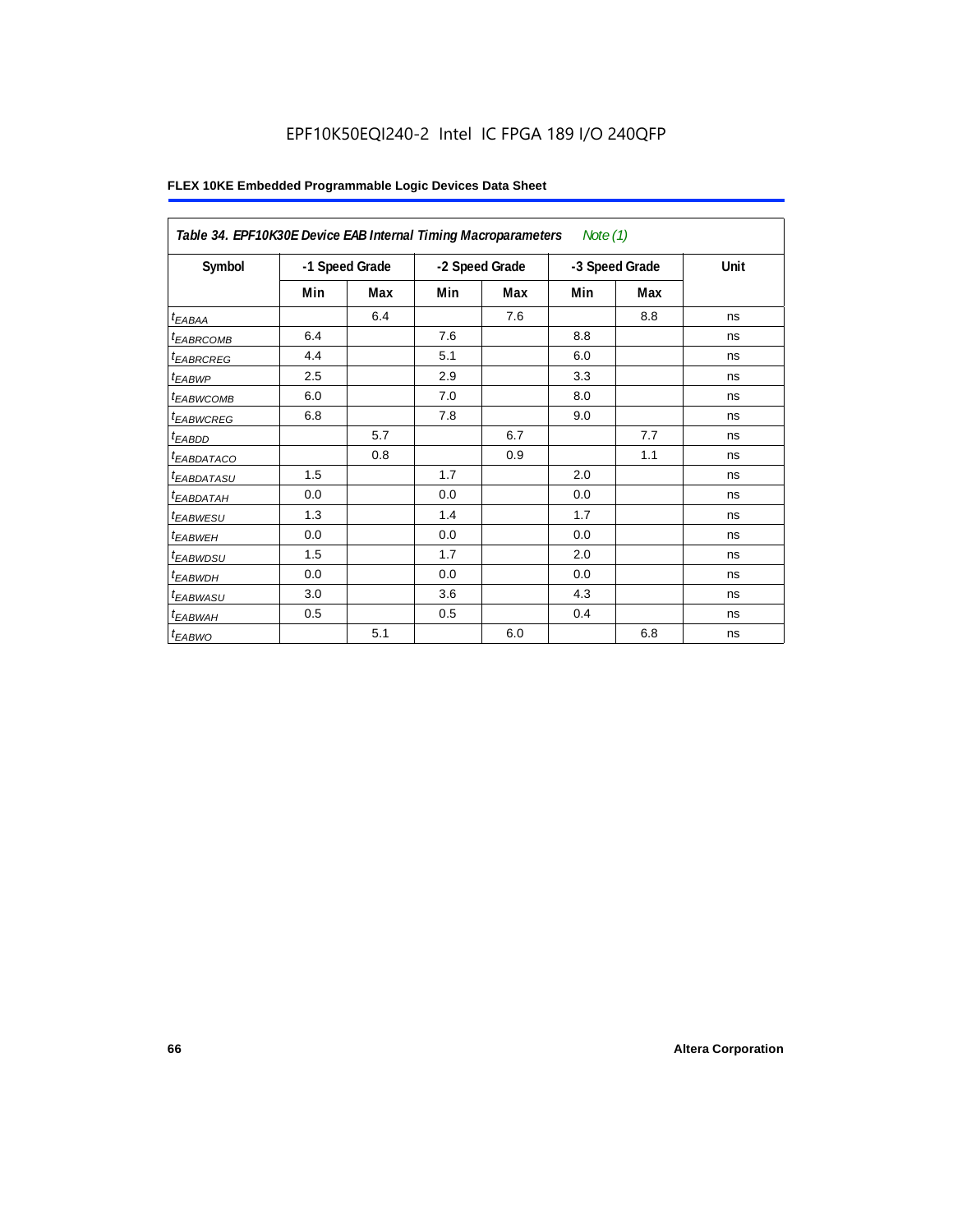|                               | Note $(1)$<br>Table 35. EPF10K30E Device Interconnect Timing Microparameters |                |     |                |     |                |             |  |  |  |
|-------------------------------|------------------------------------------------------------------------------|----------------|-----|----------------|-----|----------------|-------------|--|--|--|
| Symbol                        |                                                                              | -1 Speed Grade |     | -2 Speed Grade |     | -3 Speed Grade | <b>Unit</b> |  |  |  |
|                               | Min                                                                          | Max            | Min | Max            | Min | Max            |             |  |  |  |
| $tD$ IN2IOE                   |                                                                              | 1.8            |     | 2.4            |     | 2.9            | ns          |  |  |  |
| $t_{DIN2LE}$                  |                                                                              | 1.5            |     | 1.8            |     | 2.4            | ns          |  |  |  |
| <sup>t</sup> DIN2DATA         |                                                                              | 1.5            |     | 1.8            |     | 2.2            | ns          |  |  |  |
| t <sub>DCLK210E</sub>         |                                                                              | 2.2            |     | 2.6            |     | 3.0            | ns          |  |  |  |
| $t_{DCLK2LE}$                 |                                                                              | 1.5            |     | 1.8            |     | 2.4            | ns          |  |  |  |
| <i>t</i> SAMELAB              |                                                                              | 0.1            |     | 0.2            |     | 0.3            | ns          |  |  |  |
| <i>t<sub>SAMEROW</sub></i>    |                                                                              | 2.0            |     | 2.4            |     | 2.7            | ns          |  |  |  |
| <i>t<sub>SAMECOLUMN</sub></i> |                                                                              | 0.7            |     | 1.0            |     | 0.8            | ns          |  |  |  |
| <i>t<sub>DIFFROW</sub></i>    |                                                                              | 2.7            |     | 3.4            |     | 3.5            | ns          |  |  |  |
| <i>t</i> <sub>T</sub> worows  |                                                                              | 4.7            |     | 5.8            |     | 6.2            | ns          |  |  |  |
| <sup>t</sup> LEPERIPH         |                                                                              | 2.7            |     | 3.4            |     | 3.8            | ns          |  |  |  |
| <b><i>LABCARRY</i></b>        |                                                                              | 0.3            |     | 0.4            |     | 0.5            | ns          |  |  |  |
| <sup>t</sup> LABCASC          |                                                                              | 0.8            |     | 0.8            |     | 1.1            | ns          |  |  |  |

| Table 36. EPF10K30E External Timing Parameters<br>Notes (1), (2) |     |                |     |                |     |                |      |  |  |
|------------------------------------------------------------------|-----|----------------|-----|----------------|-----|----------------|------|--|--|
| Symbol                                                           |     | -1 Speed Grade |     | -2 Speed Grade |     | -3 Speed Grade | Unit |  |  |
|                                                                  | Min | Max            | Min | Max            | Min | Max            |      |  |  |
| $t_{DRR}$                                                        |     | 8.0            |     | 9.5            |     | 12.5           | ns   |  |  |
| $t_{INSU}$ (3)                                                   | 2.1 |                | 2.5 |                | 3.9 |                | ns   |  |  |
| $t_{INH}$ (3)                                                    | 0.0 |                | 0.0 |                | 0.0 |                | ns   |  |  |
| $t_{\text{OUTCO}}$ (3)                                           | 2.0 | 4.9            | 2.0 | 5.9            | 2.0 | 7.6            | ns   |  |  |
| $t_{INSU}$ (4)                                                   | 1.1 |                | 1.5 |                |     |                | ns   |  |  |
| $t_{INH}$ (4)                                                    | 0.0 |                | 0.0 |                |     |                | ns   |  |  |
| $t_{\text{OUTCO}}$ (4)                                           | 0.5 | 3.9            | 0.5 | 4.9            |     |                | ns   |  |  |
| <sup>t</sup> PCISU                                               | 3.0 |                | 4.2 |                |     |                | ns   |  |  |
| t <sub>PCIH</sub>                                                | 0.0 |                | 0.0 |                |     |                | ns   |  |  |
| t <sub>PCICO</sub>                                               | 2.0 | 6.0            | 2.0 | 7.5            |     |                | ns   |  |  |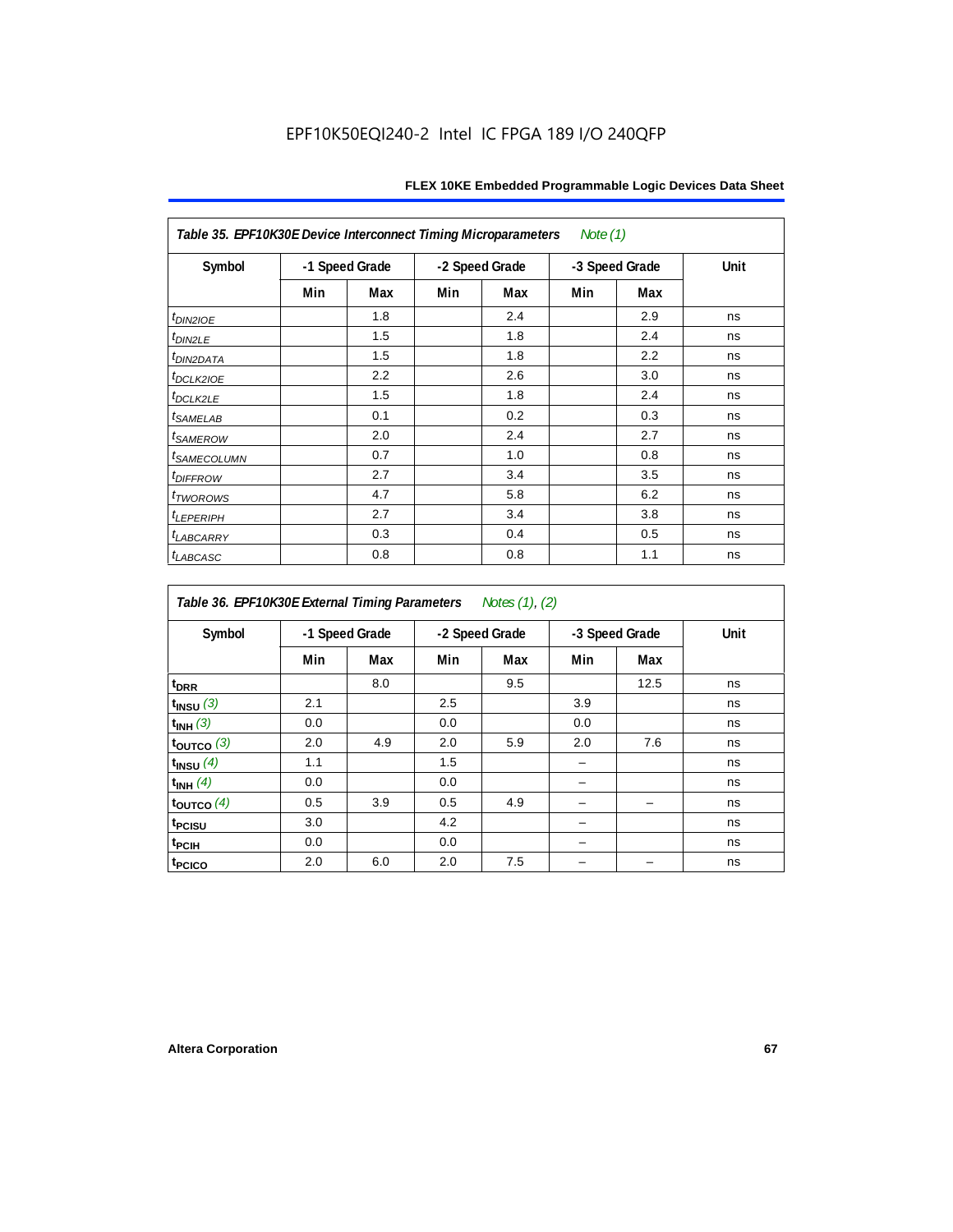| Table 37. EPF10K30E External Bidirectional Timing Parameters |                |     |                |     | Notes (1), (2) |     |      |
|--------------------------------------------------------------|----------------|-----|----------------|-----|----------------|-----|------|
| Symbol                                                       | -1 Speed Grade |     | -2 Speed Grade |     | -3 Speed Grade |     | Unit |
|                                                              | Min            | Max | Min            | Max | Min            | Max |      |
| $t_{INSUBIDIR}$ (3)                                          | 2.8            |     | 3.9            |     | 5.2            |     | ns   |
| $t_{INHBIDIR}$ (3)                                           | 0.0            |     | 0.0            |     | 0.0            |     | ns   |
| $t_{INSUBIDIR}(4)$                                           | 3.8            |     | 4.9            |     |                |     | ns   |
| $t_{INHBIDIR}$ (4)                                           | 0.0            |     | 0.0            |     |                |     | ns   |
| toutcobidir $(3)$                                            | 2.0            | 4.9 | 2.0            | 5.9 | 2.0            | 7.6 | ns   |
| $t_{XZBIDIR}$ (3)                                            |                | 6.1 |                | 7.5 |                | 9.7 | ns   |
| $t_{ZXBIDIR}$ (3)                                            |                | 6.1 |                | 7.5 |                | 9.7 | ns   |
| $t_{\text{OUTCOBIDIR}}$ (4)                                  | 0.5            | 3.9 | 0.5            | 4.9 |                |     | ns   |
| $t_{XZBIDIR}$ (4)                                            |                | 5.1 |                | 6.5 |                |     | ns   |
| $t_{ZXBIDIR}$ (4)                                            |                | 5.1 |                | 6.5 |                |     | ns   |

#### *Notes to tables:*

(1) All timing parameters are described in Tables 24 through 30 in this data sheet.<br>(2) These parameters are specified by characterization.

(2) These parameters are specified by characterization.<br>(3) This parameter is measured without the use of the C

This parameter is measured without the use of the ClockLock or ClockBoost circuits.

(4) This parameter is measured with the use of the ClockLock or ClockBoost circuits.

### Tables 38 through 44 show EPF10K50E device internal and external timing parameters.

| Table 38. EPF10K50E Device LE Timing Microparameters (Part 1 of 2)<br>Note (1) |     |                |     |                |     |                |      |  |  |
|--------------------------------------------------------------------------------|-----|----------------|-----|----------------|-----|----------------|------|--|--|
| Symbol                                                                         |     | -1 Speed Grade |     | -2 Speed Grade |     | -3 Speed Grade | Unit |  |  |
|                                                                                | Min | Max            | Min | Max            | Min | Max            |      |  |  |
| $t_{LUT}$                                                                      |     | 0.6            |     | 0.9            |     | 1.3            | ns   |  |  |
| $t_{CLUT}$                                                                     |     | 0.5            |     | 0.6            |     | 0.8            | ns   |  |  |
| $t_{RLUT}$                                                                     |     | 0.7            |     | 0.8            |     | 1.1            | ns   |  |  |
| <b><i>t<sub>PACKED</sub></i></b>                                               |     | 0.4            |     | 0.5            |     | 0.6            | ns   |  |  |
| $t_{EN}$                                                                       |     | 0.6            |     | 0.7            |     | 0.9            | ns   |  |  |
| $t_{CICO}$                                                                     |     | 0.2            |     | 0.2            |     | 0.3            | ns   |  |  |
| $t_{GEN}$                                                                      |     | 0.5            |     | 0.5            |     | 0.8            | ns   |  |  |
| <sup>t</sup> CGENR                                                             |     | 0.2            |     | 0.2            |     | 0.3            | ns   |  |  |
| t <sub>CASC</sub>                                                              |     | 0.8            |     | 1.0            |     | 1.4            | ns   |  |  |
| $t_C$                                                                          |     | 0.5            |     | 0.6            |     | 0.8            | ns   |  |  |
| $t_{CO}$                                                                       |     | 0.7            |     | 0.7            |     | 0.9            | ns   |  |  |
| $t_{\text{COMB}}$                                                              |     | 0.5            |     | 0.6            |     | 0.8            | ns   |  |  |
| $t_{\text{SU}}$                                                                | 0.7 |                | 0.7 |                | 0.8 |                | ns   |  |  |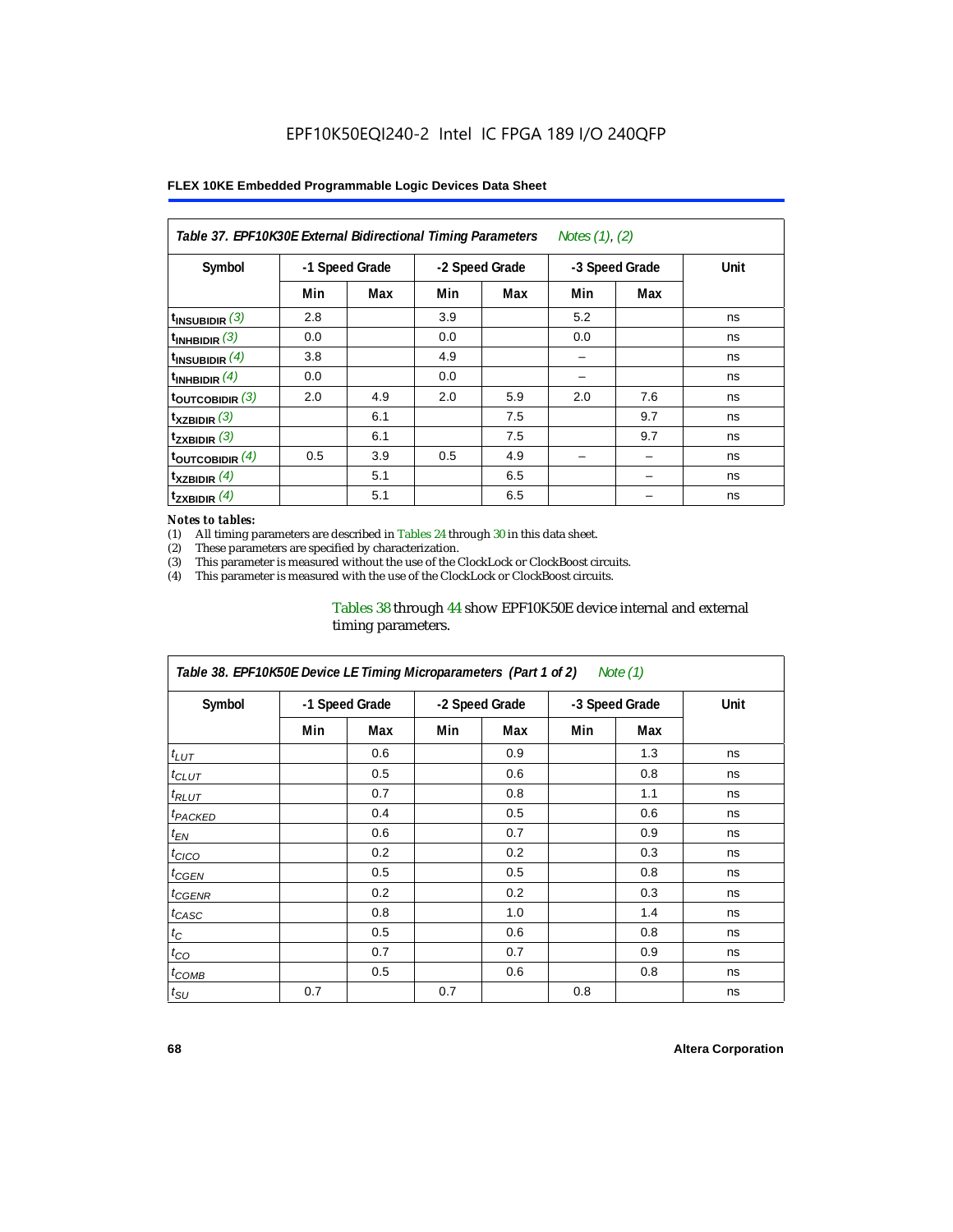| Table 38. EPF10K50E Device LE Timing Microparameters (Part 2 of 2)<br>Note $(1)$ |                                                    |     |      |     |     |     |    |  |  |  |
|----------------------------------------------------------------------------------|----------------------------------------------------|-----|------|-----|-----|-----|----|--|--|--|
| Symbol                                                                           | -1 Speed Grade<br>-2 Speed Grade<br>-3 Speed Grade |     | Unit |     |     |     |    |  |  |  |
|                                                                                  | Min                                                | Max | Min  | Max | Min | Max |    |  |  |  |
| $t_H$                                                                            | 0.9                                                |     | 1.0  |     | 1.4 |     | ns |  |  |  |
| $t_{PRE}$                                                                        |                                                    | 0.5 |      | 0.6 |     | 0.8 | ns |  |  |  |
| $t_{CLR}$                                                                        |                                                    | 0.5 |      | 0.6 |     | 0.8 | ns |  |  |  |
| $t_{CH}$                                                                         | 2.0                                                |     | 2.5  |     | 3.0 |     | ns |  |  |  |
| $t_{CL}$                                                                         | 2.0                                                |     | 2.5  |     | 3.0 |     | ns |  |  |  |

|                   | Table 39. EPF10K50E Device IOE Timing Microparameters Note (1) |         |                |     |                |     |      |  |  |  |
|-------------------|----------------------------------------------------------------|---------|----------------|-----|----------------|-----|------|--|--|--|
| Symbol            | -1 Speed Grade                                                 |         | -2 Speed Grade |     | -3 Speed Grade |     | Unit |  |  |  |
|                   | Min                                                            | Max     | Min            | Max | Min            | Max |      |  |  |  |
| t <sub>IOD</sub>  |                                                                | 2.2     |                | 2.4 |                | 3.3 | ns   |  |  |  |
| $t_{\text{IOC}}$  |                                                                | 0.3     |                | 0.3 |                | 0.5 | ns   |  |  |  |
| $t_{IOCO}$        |                                                                | 1.0     |                | 1.0 |                | 1.4 | ns   |  |  |  |
| $t_{IOCOMB}$      |                                                                | 0.0     |                | 0.0 |                | 0.2 | ns   |  |  |  |
| $t_{IOSU}$        | 1.0                                                            |         | 1.2            |     | 1.7            |     | ns   |  |  |  |
| $t_{IOM}$         | 0.3                                                            |         | 0.3            |     | 0.5            |     | ns   |  |  |  |
| $t_{IOCLR}$       |                                                                | 0.9     |                | 1.0 |                | 1.4 | ns   |  |  |  |
| $t_{OD1}$         |                                                                | 0.8     |                | 0.9 |                | 1.2 | ns   |  |  |  |
| $t_{OD2}$         |                                                                | 0.3     |                | 0.4 |                | 0.7 | ns   |  |  |  |
| $t_{OD3}$         |                                                                | 3.0     |                | 3.5 |                | 3.5 | ns   |  |  |  |
| $t_{\mathsf{XZ}}$ |                                                                | 1.4     |                | 1.7 |                | 2.3 | ns   |  |  |  |
| $t_{ZX1}$         |                                                                | 1.4     |                | 1.7 |                | 2.3 | ns   |  |  |  |
| $t_{ZX2}$         |                                                                | 0.9     |                | 1.2 |                | 1.8 | ns   |  |  |  |
| $t_{ZX3}$         |                                                                | 3.6     |                | 4.3 |                | 4.6 | ns   |  |  |  |
| $t_{INREG}$       |                                                                | 4.9     |                | 5.8 |                | 7.8 | ns   |  |  |  |
| $t_{IOFD}$        |                                                                | 2.8     |                | 3.3 |                | 4.5 | ns   |  |  |  |
| $t_{INCOMB}$      |                                                                | $2.8\,$ |                | 3.3 |                | 4.5 | ns   |  |  |  |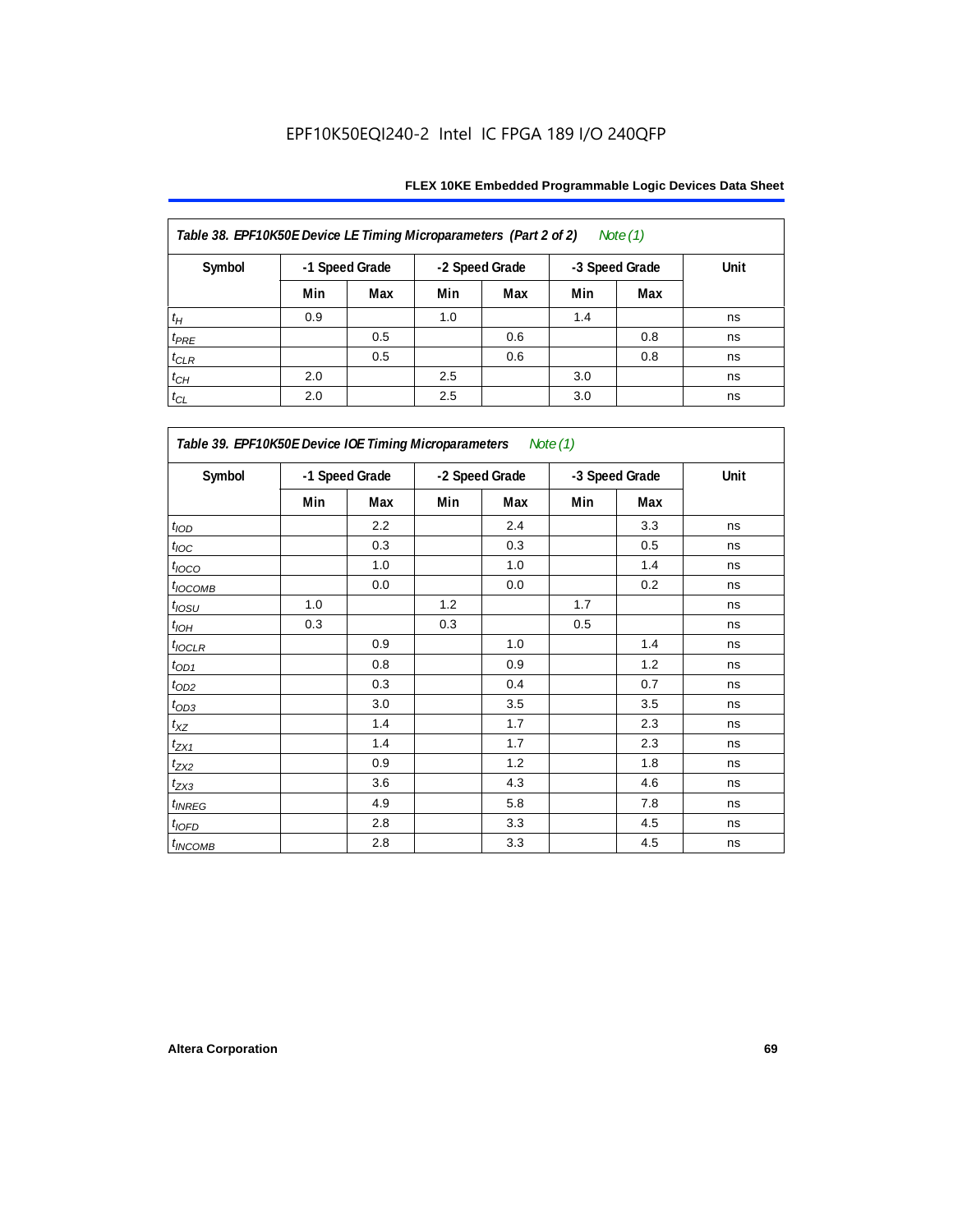| Symbol                 |     | -1 Speed Grade | -2 Speed Grade |     | -3 Speed Grade |            | Unit |
|------------------------|-----|----------------|----------------|-----|----------------|------------|------|
|                        | Min | Max            | Min            | Max | Min            | <b>Max</b> |      |
| <sup>t</sup> EABDATA1  |     | 1.7            |                | 2.0 |                | 2.7        | ns   |
| <sup>t</sup> EABDATA1  |     | 0.6            |                | 0.7 |                | 0.9        | ns   |
| $t_{EABWE1}$           |     | 1.1            |                | 1.3 |                | 1.8        | ns   |
| <sup>t</sup> EABWE2    |     | 0.4            |                | 0.4 |                | 0.6        | ns   |
| t <sub>EABRE1</sub>    |     | 0.8            |                | 0.9 |                | 1.2        | ns   |
| $t_{EABRE2}$           |     | 0.4            |                | 0.4 |                | 0.6        | ns   |
| $t_{EABCLK}$           |     | 0.0            |                | 0.0 |                | 0.0        | ns   |
| t <sub>EABCO</sub>     |     | 0.3            |                | 0.3 |                | 0.5        | ns   |
| <sup>t</sup> EABBYPASS |     | 0.5            |                | 0.6 |                | 0.8        | ns   |
| $t_{EABSU}$            | 0.9 |                | 1.0            |     | 1.4            |            | ns   |
| $t_{EABH}$             | 0.4 |                | 0.4            |     | 0.6            |            | ns   |
| <sup>t</sup> EABCLR    | 0.3 |                | 0.3            |     | 0.5            |            | ns   |
| $t_{AA}$               |     | 3.2            |                | 3.8 |                | 5.1        | ns   |
| $t_{WP}$               | 2.5 |                | 2.9            |     | 3.9            |            | ns   |
| $t_{RP}$               | 0.9 |                | 1.1            |     | 1.5            |            | ns   |
| $t_{WDSU}$             | 0.9 |                | 1.0            |     | 1.4            |            | ns   |
| $t_{WDH}$              | 0.1 |                | 0.1            |     | 0.2            |            | ns   |
| $t_{WASU}$             | 1.7 |                | 2.0            |     | 2.7            |            | ns   |
| $t_{WAH}$              | 1.8 |                | 2.1            |     | 2.9            |            | ns   |
| $t_{RASU}$             | 3.1 |                | 3.7            |     | 5.0            |            | ns   |
| $t_{RAH}$              | 0.2 |                | 0.2            |     | 0.3            |            | ns   |
| $t_{WO}$               |     | 2.5            |                | 2.9 |                | 3.9        | ns   |
| $t_{DD}$               |     | 2.5            |                | 2.9 |                | 3.9        | ns   |
| <b><i>EABOUT</i></b>   |     | 0.5            |                | 0.6 |                | 0.8        | ns   |
| $t_{EABCH}$            | 1.5 |                | 2.0            |     | 2.5            |            | ns   |
| $t_{EABCL}$            | 2.5 |                | 2.9            |     | 3.9            |            | ns   |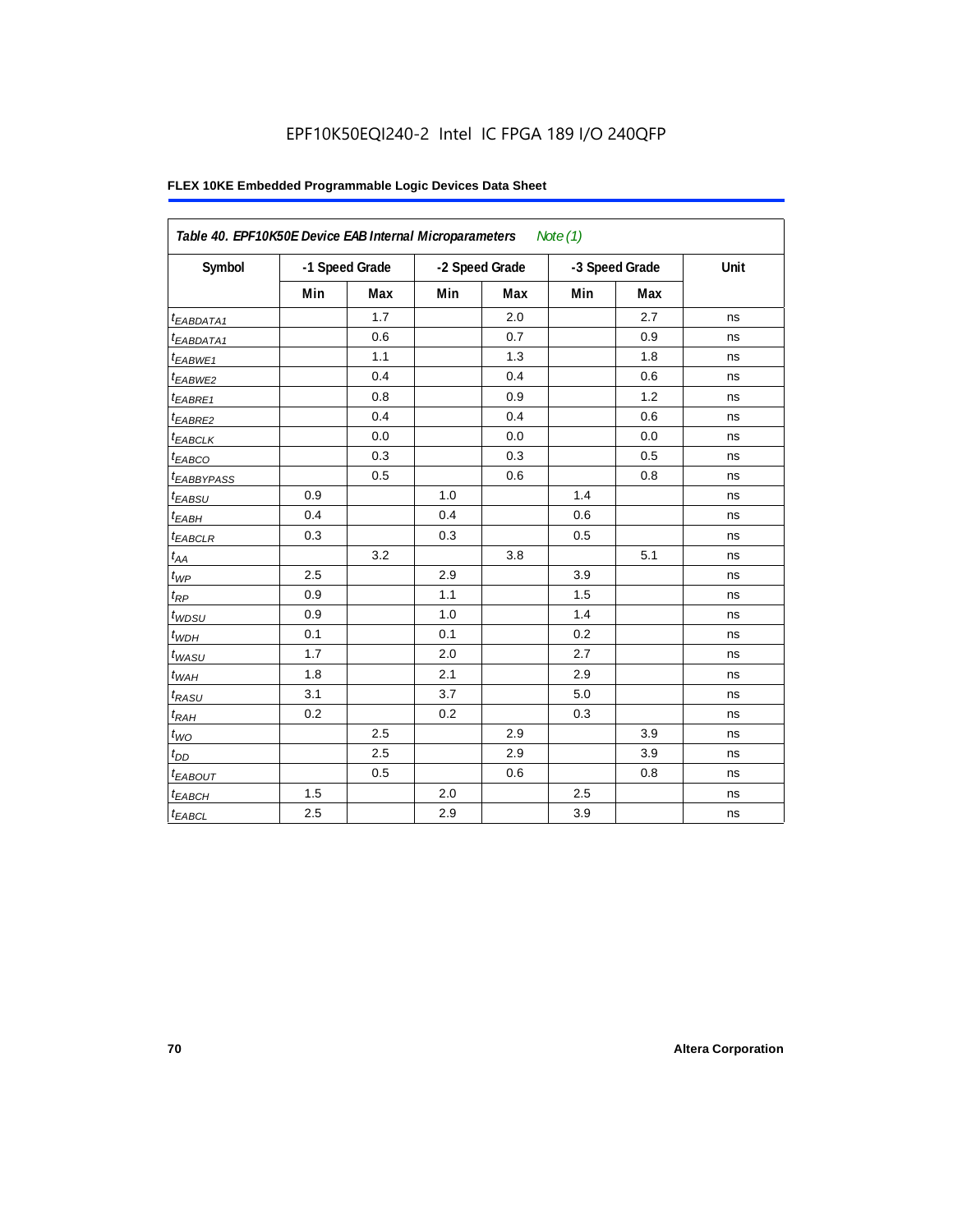| Table 41. EPF10K50E Device EAB Internal Timing Macroparameters<br>Note $(1)$ |                |     |                |     |                |      |      |  |  |  |
|------------------------------------------------------------------------------|----------------|-----|----------------|-----|----------------|------|------|--|--|--|
| Symbol                                                                       | -1 Speed Grade |     | -2 Speed Grade |     | -3 Speed Grade |      | Unit |  |  |  |
|                                                                              | Min            | Max | Min            | Max | Min            | Max  |      |  |  |  |
| $t_{EABA}$                                                                   |                | 6.4 |                | 7.6 |                | 10.2 | ns   |  |  |  |
| <b><i>EABRCOMB</i></b>                                                       | 6.4            |     | 7.6            |     | 10.2           |      | ns   |  |  |  |
| t <sub>EABRCREG</sub>                                                        | 4.4            |     | 5.1            |     | 7.0            |      | ns   |  |  |  |
| t <sub>EABWP</sub>                                                           | 2.5            |     | 2.9            |     | 3.9            |      | ns   |  |  |  |
| <sup>t</sup> EABWCOMB                                                        | 6.0            |     | 7.0            |     | 9.5            |      | ns   |  |  |  |
| <b><i>EABWCREG</i></b>                                                       | 6.8            |     | 7.8            |     | 10.6           |      | ns   |  |  |  |
| $t_{EABDD}$                                                                  |                | 5.7 |                | 6.7 |                | 9.0  | ns   |  |  |  |
| <sup>t</sup> EABDATACO                                                       |                | 0.8 |                | 0.9 |                | 1.3  | ns   |  |  |  |
| <sup>t</sup> EABDATASU                                                       | 1.5            |     | 1.7            |     | 2.3            |      | ns   |  |  |  |
| <sup>t</sup> EABDATAH                                                        | 0.0            |     | 0.0            |     | 0.0            |      | ns   |  |  |  |
| t <sub>EABWESU</sub>                                                         | 1.3            |     | 1.4            |     | 2.0            |      | ns   |  |  |  |
| t <sub>EABWEH</sub>                                                          | 0.0            |     | 0.0            |     | 0.0            |      | ns   |  |  |  |
| t <sub>EABWDSU</sub>                                                         | 1.5            |     | 1.7            |     | 2.3            |      | ns   |  |  |  |
| <sup>t</sup> EABWDH                                                          | 0.0            |     | 0.0            |     | 0.0            |      | ns   |  |  |  |
| <sup>t</sup> EABWASU                                                         | 3.0            |     | 3.6            |     | 4.8            |      | ns   |  |  |  |
| t <sub>EABWAH</sub>                                                          | 0.5            |     | 0.5            |     | 0.8            |      | ns   |  |  |  |
| $t_{EABWO}$                                                                  |                | 5.1 |                | 6.0 |                | 8.1  | ns   |  |  |  |

| Table 42. EPF10K50E Device Interconnect Timing Microparameters<br>Note $(1)$ |                |     |                |     |                |     |      |  |  |
|------------------------------------------------------------------------------|----------------|-----|----------------|-----|----------------|-----|------|--|--|
| Symbol                                                                       | -1 Speed Grade |     | -2 Speed Grade |     | -3 Speed Grade |     | Unit |  |  |
|                                                                              | Min            | Max | Min            | Max | Min            | Max |      |  |  |
| $tD$ IN2IOE                                                                  |                | 3.5 |                | 4.3 |                | 5.6 | ns   |  |  |
| t <sub>DIN2LE</sub>                                                          |                | 2.1 |                | 2.5 |                | 3.4 | ns   |  |  |
| <sup>t</sup> DIN2DATA                                                        |                | 2.2 |                | 2.4 |                | 3.1 | ns   |  |  |
| $t$ DCLK2IOE                                                                 |                | 2.9 |                | 3.5 |                | 4.7 | ns   |  |  |
| $t$ DCLK2LE                                                                  |                | 2.1 |                | 2.5 |                | 3.4 | ns   |  |  |
| <sup>t</sup> SAMELAB                                                         |                | 0.1 |                | 0.1 |                | 0.2 | ns   |  |  |
| <i>t</i> SAMEROW                                                             |                | 1.1 |                | 1.1 |                | 1.5 | ns   |  |  |
| <i>t<sub>SAMECOLUMN</sub></i>                                                |                | 0.8 |                | 1.0 |                | 1.3 | ns   |  |  |
| <i>t<sub>DIFFROW</sub></i>                                                   |                | 1.9 |                | 2.1 |                | 2.8 | ns   |  |  |
| <i>t</i> TWOROWS                                                             |                | 3.0 |                | 3.2 |                | 4.3 | ns   |  |  |
| <b><i>LEPERIPH</i></b>                                                       |                | 3.1 |                | 3.3 |                | 3.7 | ns   |  |  |
| <b><i>LABCARRY</i></b>                                                       |                | 0.1 |                | 0.1 |                | 0.2 | ns   |  |  |
| t <sub>LABCASC</sub>                                                         |                | 0.3 |                | 0.3 |                | 0.5 | ns   |  |  |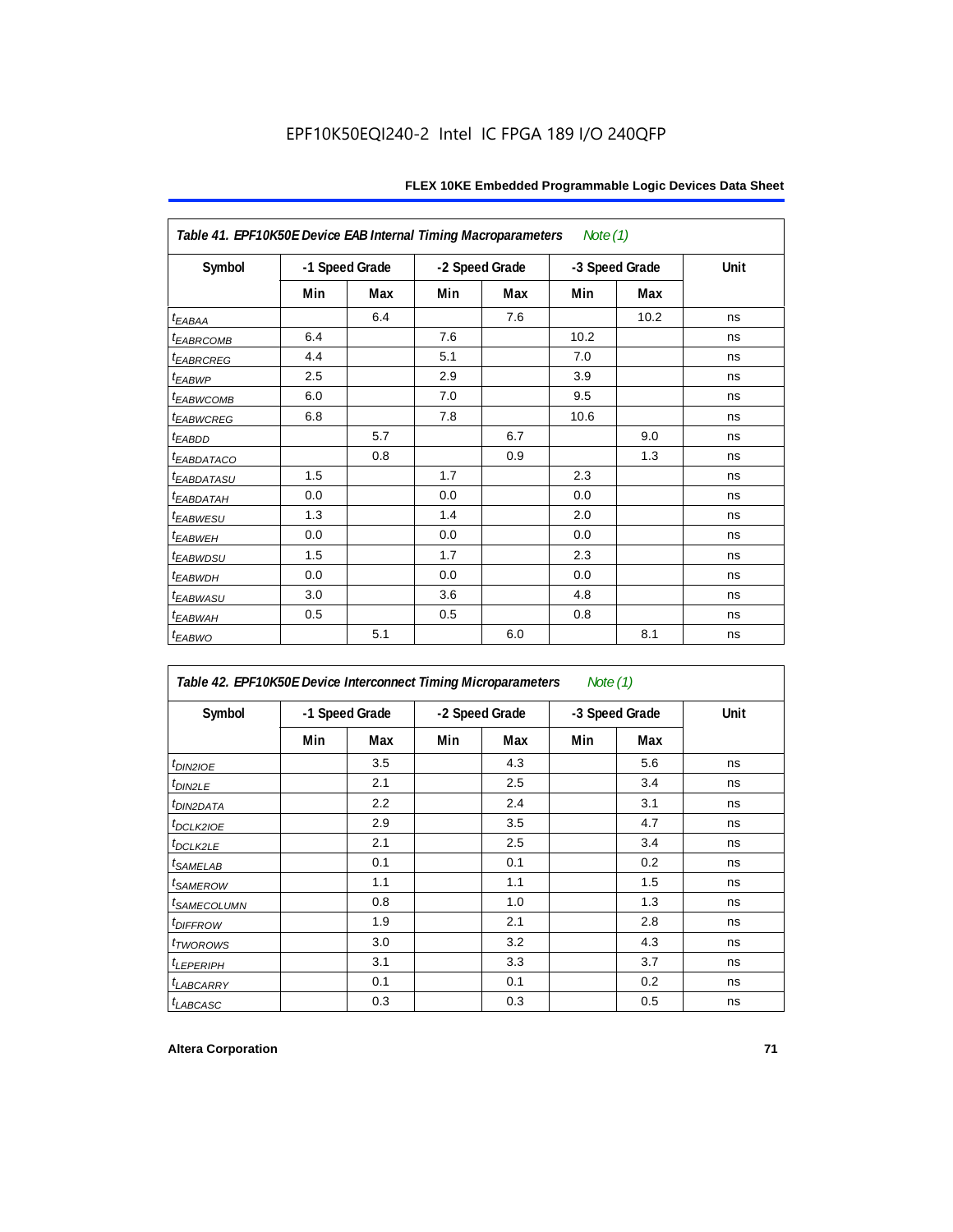### **FLEX 10KE Embedded Programmable Logic Devices Data Sheet**

| Table 43. EPF10K50E External Timing Parameters<br>Notes (1), (2) |     |                |     |                |                          |                |      |  |  |  |
|------------------------------------------------------------------|-----|----------------|-----|----------------|--------------------------|----------------|------|--|--|--|
| Symbol                                                           |     | -1 Speed Grade |     | -2 Speed Grade |                          | -3 Speed Grade | Unit |  |  |  |
|                                                                  | Min | Max            | Min | Max            | Min                      | Max            |      |  |  |  |
| t <sub>DRR</sub>                                                 |     | 8.5            |     | 10.0           |                          | 13.5           | ns   |  |  |  |
| t <sub>insu</sub>                                                | 2.7 |                | 3.2 |                | 4.3                      |                | ns   |  |  |  |
| $t_{\rm INH}$                                                    | 0.0 |                | 0.0 |                | 0.0                      |                | ns   |  |  |  |
| toutco                                                           | 2.0 | 4.5            | 2.0 | 5.2            | 2.0                      | 7.3            | ns   |  |  |  |
| t <sub>PCISU</sub>                                               | 3.0 |                | 4.2 |                |                          |                | ns   |  |  |  |
| <sup>t</sup> PCIH                                                | 0.0 |                | 0.0 |                | $\overline{\phantom{a}}$ |                | ns   |  |  |  |
| <sup>t</sup> PCICO                                               | 2.0 | 6.0            | 2.0 | 7.7            | $\blacksquare$           |                | ns   |  |  |  |

*Table 44. EPF10K50E External Bidirectional Timing Parameters Notes (1), (2)*

| Symbol                  | -1 Speed Grade |     |     | -2 Speed Grade |     | -3 Speed Grade | Unit |
|-------------------------|----------------|-----|-----|----------------|-----|----------------|------|
|                         | Min            | Max | Min | Max            | Min | Max            |      |
| <sup>I</sup> INSUBIDIR  | 2.7            |     | 3.2 |                | 4.3 |                | ns   |
| <sup>t</sup> INHBIDIR   | 0.0            |     | 0.0 |                | 0.0 |                | ns   |
| <sup>t</sup> OUTCOBIDIR | 2.0            | 4.5 | 2.0 | 5.2            | 2.0 | 7.3            | ns   |
| <sup>t</sup> xzbidir    |                | 6.8 |     | 7.8            |     | 10.1           | ns   |
| <sup>t</sup> zxbidir    |                | 6.8 |     | 7.8            |     | 10.1           | ns   |

#### *Notes to tables:*

(1) All timing parameters are described in Tables 24 through 30 in this data sheet.

(2) These parameters are specified by characterization.

Tables 45 through 51 show EPF10K100E device internal and external timing parameters.

| Table 45. EPF10K100E Device LE Timing Microparameters<br>Note $(1)$ |                |     |                |     |                |     |      |  |  |  |
|---------------------------------------------------------------------|----------------|-----|----------------|-----|----------------|-----|------|--|--|--|
| Symbol                                                              | -1 Speed Grade |     | -2 Speed Grade |     | -3 Speed Grade |     | Unit |  |  |  |
|                                                                     | Min            | Max | Min            | Max | Min            | Max |      |  |  |  |
| $t_{LUT}$                                                           |                | 0.7 |                | 1.0 |                | 1.5 | ns   |  |  |  |
| $t_{CLUT}$                                                          |                | 0.5 |                | 0.7 |                | 0.9 | ns   |  |  |  |
| $t_{RLUT}$                                                          |                | 0.6 |                | 0.8 |                | 1.1 | ns   |  |  |  |
| <sup>t</sup> PACKED                                                 |                | 0.3 |                | 0.4 |                | 0.5 | ns   |  |  |  |
| $t_{EN}$                                                            |                | 0.2 |                | 0.3 |                | 0.3 | ns   |  |  |  |
| $t_{CICO}$                                                          |                | 0.1 |                | 0.1 |                | 0.2 | ns   |  |  |  |
| $t_{\text{GEN}}$                                                    |                | 0.4 |                | 0.5 |                | 0.7 | ns   |  |  |  |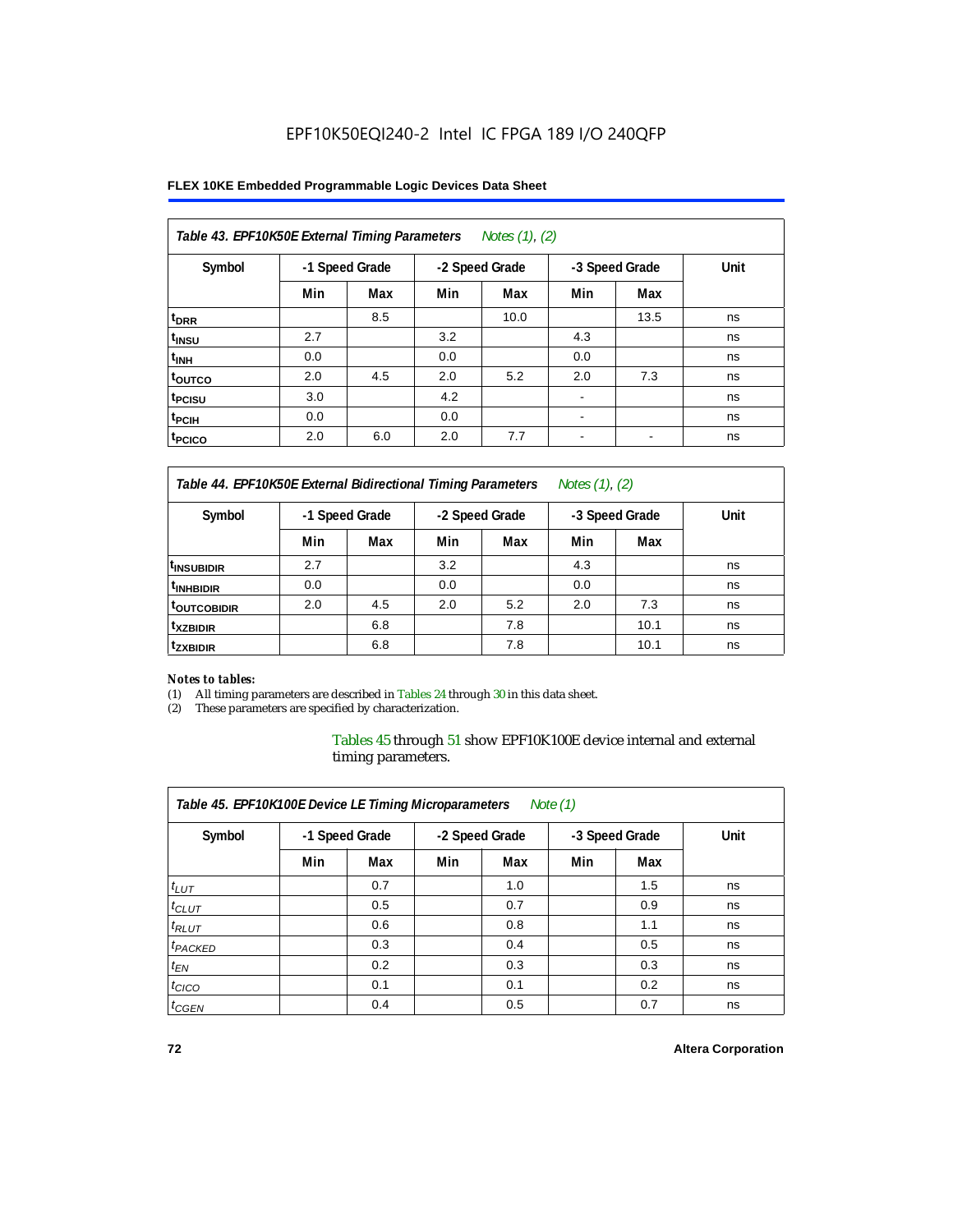| Table 45. EPF10K100E Device LE Timing Microparameters Note (1) |                |     |     |                |     |                |      |  |  |  |  |
|----------------------------------------------------------------|----------------|-----|-----|----------------|-----|----------------|------|--|--|--|--|
| Symbol                                                         | -1 Speed Grade |     |     | -2 Speed Grade |     | -3 Speed Grade | Unit |  |  |  |  |
|                                                                | Min            | Max | Min | Max            | Min | Max            |      |  |  |  |  |
| $t_{GENR}$                                                     |                | 0.1 |     | 0.1            |     | 0.2            | ns   |  |  |  |  |
| $t_{CASC}$                                                     |                | 0.6 |     | 0.9            |     | 1.2            | ns   |  |  |  |  |
| $t_{\rm C}$                                                    |                | 0.8 |     | 1.0            |     | 1.4            | ns   |  |  |  |  |
| $t_{CO}$                                                       |                | 0.6 |     | 0.8            |     | 1.1            | ns   |  |  |  |  |
| $t_{COMB}$                                                     |                | 0.4 |     | 0.5            |     | 0.7            | ns   |  |  |  |  |
| $t_{\text{SU}}$                                                | 0.4            |     | 0.6 |                | 0.7 |                | ns   |  |  |  |  |
| $t_H$                                                          | 0.5            |     | 0.7 |                | 0.9 |                | ns   |  |  |  |  |
| $t_{PRE}$                                                      |                | 0.8 |     | 1.0            |     | 1.4            | ns   |  |  |  |  |
| $t_{CLR}$                                                      |                | 0.8 |     | 1.0            |     | 1.4            | ns   |  |  |  |  |
| $t_{CH}$                                                       | 1.5            |     | 2.0 |                | 2.5 |                | ns   |  |  |  |  |
| $t_{CL}$                                                       | 1.5            |     | 2.0 |                | 2.5 |                | ns   |  |  |  |  |

| Symbol                   | -1 Speed Grade |     | -2 Speed Grade |     |     | -3 Speed Grade | Unit |
|--------------------------|----------------|-----|----------------|-----|-----|----------------|------|
|                          | Min            | Max | Min            | Max | Min | Max            |      |
| t <sub>IOD</sub>         |                | 1.7 |                | 2.0 |     | 2.6            | ns   |
| $t_{\text{loc}}$         |                | 0.0 |                | 0.0 |     | 0.0            | ns   |
| $t_{\text{IOCO}}$        |                | 1.4 |                | 1.6 |     | 2.1            | ns   |
| t <sub>IOCOMB</sub>      |                | 0.5 |                | 0.7 |     | 0.9            | ns   |
| $t_{IOSU}$               | 0.8            |     | 1.0            |     | 1.3 |                | ns   |
| $t_{IOH}$                | 0.7            |     | 0.9            |     | 1.2 |                | ns   |
| $t_{IOCLR}$              |                | 0.5 |                | 0.7 |     | 0.9            | ns   |
| $t_{OD1}$                |                | 3.0 |                | 4.2 |     | 5.6            | ns   |
| $t_{OD2}$                |                | 3.0 |                | 4.2 |     | 5.6            | ns   |
| $t_{OD3}$                |                | 4.0 |                | 5.5 |     | 7.3            | ns   |
| $t_{XZ}$                 |                | 3.5 |                | 4.6 |     | 6.1            | ns   |
| $t_{ZX1}$                |                | 3.5 |                | 4.6 |     | 6.1            | ns   |
| $t_{ZX2}$                |                | 3.5 |                | 4.6 |     | 6.1            | ns   |
| $t_{ZX3}$                |                | 4.5 |                | 5.9 |     | 7.8            | ns   |
| <i>t<sub>INREG</sub></i> |                | 2.0 |                | 2.6 |     | 3.5            | ns   |
| $t_{IOED}$               |                | 0.5 |                | 0.8 |     | 1.2            | ns   |
| <sup>t</sup> INCOMB      |                | 0.5 |                | 0.8 |     | 1.2            | ns   |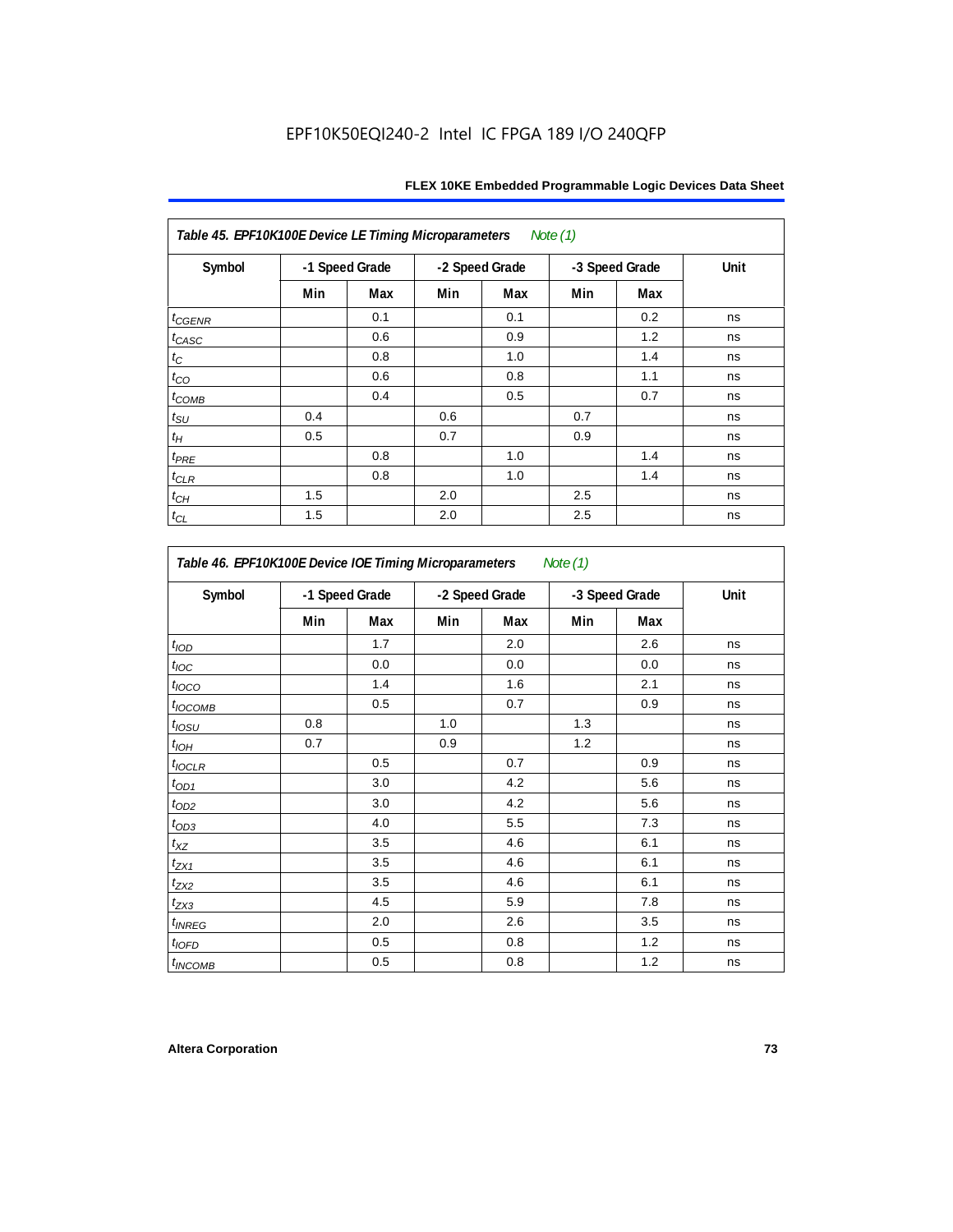### **FLEX 10KE Embedded Programmable Logic Devices Data Sheet**

|                        | Table 47. EPF10K100E Device EAB Internal Microparameters<br>Note $(1)$ |                |     |                |                |     |      |  |  |  |  |
|------------------------|------------------------------------------------------------------------|----------------|-----|----------------|----------------|-----|------|--|--|--|--|
| Symbol                 |                                                                        | -1 Speed Grade |     | -2 Speed Grade | -3 Speed Grade |     | Unit |  |  |  |  |
|                        | Min                                                                    | Max            | Min | Max            | Min            | Max |      |  |  |  |  |
| <sup>t</sup> EABDATA1  |                                                                        | 1.5            |     | 2.0            |                | 2.6 | ns   |  |  |  |  |
| $t_{EABDATA1}$         |                                                                        | 0.0            |     | 0.0            |                | 0.0 | ns   |  |  |  |  |
| $t_{EABWE1}$           |                                                                        | 1.5            |     | 2.0            |                | 2.6 | ns   |  |  |  |  |
| t <sub>EABWE2</sub>    |                                                                        | 0.3            |     | 0.4            |                | 0.5 | ns   |  |  |  |  |
| t <sub>EABRE1</sub>    |                                                                        | 0.3            |     | 0.4            |                | 0.5 | ns   |  |  |  |  |
| $t_{EABRE2}$           |                                                                        | 0.0            |     | 0.0            |                | 0.0 | ns   |  |  |  |  |
| $t_{EABCLK}$           |                                                                        | 0.0            |     | 0.0            |                | 0.0 | ns   |  |  |  |  |
| $t_{EABCO}$            |                                                                        | 0.3            |     | 0.4            |                | 0.5 | ns   |  |  |  |  |
| t <sub>EABBYPASS</sub> |                                                                        | 0.1            |     | 0.1            |                | 0.2 | ns   |  |  |  |  |
| $t_{EABSU}$            | 0.8                                                                    |                | 1.0 |                | 1.4            |     | ns   |  |  |  |  |
| $t_{EABH}$             | 0.1                                                                    |                | 0.1 |                | 0.2            |     | ns   |  |  |  |  |
| $t_{EABCLR}$           | 0.3                                                                    |                | 0.4 |                | 0.5            |     | ns   |  |  |  |  |
| $t_{AA}$               |                                                                        | 4.0            |     | 5.1            |                | 6.6 | ns   |  |  |  |  |
| $t_{WP}$               | 2.7                                                                    |                | 3.5 |                | 4.7            |     | ns   |  |  |  |  |
| $t_{RP}$               | 1.0                                                                    |                | 1.3 |                | 1.7            |     | ns   |  |  |  |  |
| $t_{WDSU}$             | 1.0                                                                    |                | 1.3 |                | 1.7            |     | ns   |  |  |  |  |
| $t_{WDH}$              | 0.2                                                                    |                | 0.2 |                | 0.3            |     | ns   |  |  |  |  |
| $t_{WASU}$             | 1.6                                                                    |                | 2.1 |                | 2.8            |     | ns   |  |  |  |  |
| $t_{WAH}$              | 1.6                                                                    |                | 2.1 |                | 2.8            |     | ns   |  |  |  |  |
| $t_{RASU}$             | 3.0                                                                    |                | 3.9 |                | 5.2            |     | ns   |  |  |  |  |
| $t_{RAH}$              | 0.1                                                                    |                | 0.1 |                | 0.2            |     | ns   |  |  |  |  |
| $t_{WO}$               |                                                                        | 1.5            |     | 2.0            |                | 2.6 | ns   |  |  |  |  |
| $t_{DD}$               |                                                                        | 1.5            |     | 2.0            |                | 2.6 | ns   |  |  |  |  |
| $t_{EABOUT}$           |                                                                        | 0.2            |     | 0.3            |                | 0.3 | ns   |  |  |  |  |
| <sup>t</sup> EABCH     | 1.5                                                                    |                | 2.0 |                | 2.5            |     | ns   |  |  |  |  |
| $t_{EABCL}$            | 2.7                                                                    |                | 3.5 |                | 4.7            |     | ns   |  |  |  |  |

*Table 48. EPF10K100E Device EAB Internal Timing Macroparameters (Part 1 of 2)* 

| Symbol                | -1 Speed Grade |     | -2 Speed Grade |     |     | -3 Speed Grade | Unit |
|-----------------------|----------------|-----|----------------|-----|-----|----------------|------|
|                       | Min            | Max | Min            | Max | Min | Max            |      |
| $t_{EABA}$            |                | 5.9 |                | 7.6 |     | 9.9            | ns   |
| <sup>t</sup> EABRCOMB | 5.9            |     | 7.6            |     | 9.9 |                | ns   |
| <sup>I</sup> EABRCREG | 5.1            |     | 6.5            |     | 8.5 |                | ns   |
| <sup>t</sup> EABWP    | 2.7            |     | 3.5            |     | 4.7 |                | ns   |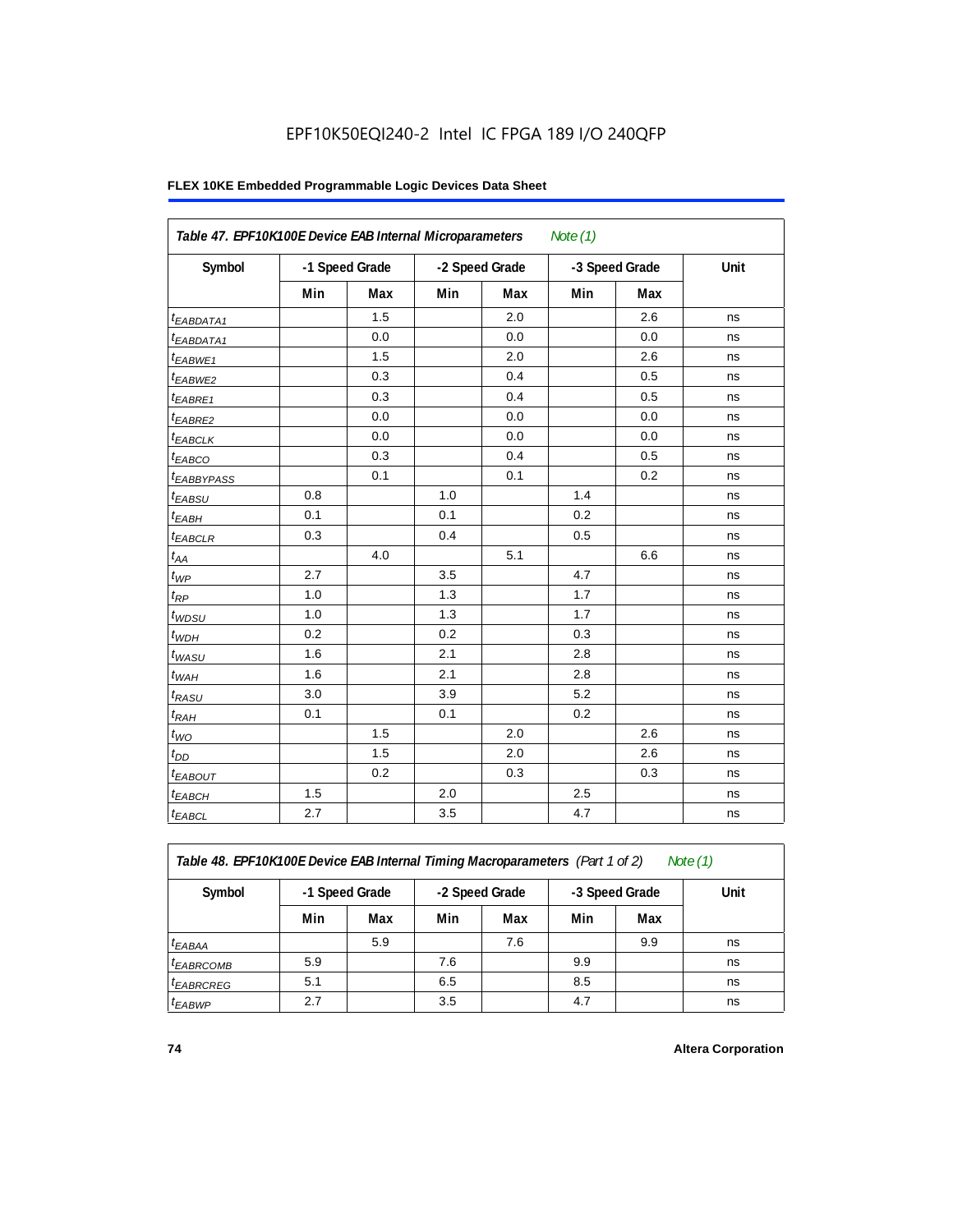| Table 48. EPF10K100E Device EAB Internal Timing Macroparameters (Part 2 of 2)<br>Note (1) |     |                |     |                |      |                |      |  |  |  |
|-------------------------------------------------------------------------------------------|-----|----------------|-----|----------------|------|----------------|------|--|--|--|
| Symbol                                                                                    |     | -1 Speed Grade |     | -2 Speed Grade |      | -3 Speed Grade | Unit |  |  |  |
|                                                                                           | Min | Max            | Min | Max            | Min  | Max            |      |  |  |  |
| <b>tEABWCOMB</b>                                                                          | 5.9 |                | 7.7 |                | 10.3 |                | ns   |  |  |  |
| <sup>t</sup> EABWCREG                                                                     | 5.4 |                | 7.0 |                | 9.4  |                | ns   |  |  |  |
| <sup>t</sup> EABDD                                                                        |     | 3.4            |     | 4.5            |      | 5.9            | ns   |  |  |  |
| <sup>t</sup> EABDATACO                                                                    |     | 0.5            |     | 0.7            |      | 0.8            | ns   |  |  |  |
| <sup>t</sup> EABDATASU                                                                    | 0.8 |                | 1.0 |                | 1.4  |                | ns   |  |  |  |
| <sup>t</sup> EABDATAH                                                                     | 0.1 |                | 0.1 |                | 0.2  |                | ns   |  |  |  |
| <sup>t</sup> EABWESU                                                                      | 1.1 |                | 1.4 |                | 1.9  |                | ns   |  |  |  |
| <sup>t</sup> EABWEH                                                                       | 0.0 |                | 0.0 |                | 0.0  |                | ns   |  |  |  |
| t <sub>EABWDSU</sub>                                                                      | 1.0 |                | 1.3 |                | 1.7  |                | ns   |  |  |  |
| <sup>t</sup> EABWDH                                                                       | 0.2 |                | 0.2 |                | 0.3  |                | ns   |  |  |  |
| <sup>t</sup> EABWASU                                                                      | 4.1 |                | 5.2 |                | 6.8  |                | ns   |  |  |  |
| <sup>t</sup> ЕАВWАН                                                                       | 0.0 |                | 0.0 |                | 0.0  |                | ns   |  |  |  |
| t <sub>EABWO</sub>                                                                        |     | 3.4            |     | 4.5            |      | 5.9            | ns   |  |  |  |

*Table 49. EPF10K100E Device Interconnect Timing Microparameters Note (1)*

| Symbol                     |     | -1 Speed Grade |     | -2 Speed Grade |     | -3 Speed Grade | Unit |
|----------------------------|-----|----------------|-----|----------------|-----|----------------|------|
|                            | Min | Max            | Min | Max            | Min | Max            |      |
| $tD$ IN2IOE                |     | 3.1            |     | 3.6            |     | 4.4            | ns   |
| t <sub>DIN2LE</sub>        |     | 0.3            |     | 0.4            |     | 0.5            | ns   |
| <sup>t</sup> DIN2DATA      |     | 1.6            |     | 1.8            |     | 2.0            | ns   |
| <sup>t</sup> DCLK2IOE      |     | 0.8            |     | 1.1            |     | 1.4            | ns   |
| $t$ <sub>DCLK2LE</sub>     |     | 0.3            |     | 0.4            |     | 0.5            | ns   |
| <sup>t</sup> SAMELAB       |     | 0.1            |     | 0.1            |     | 0.2            | ns   |
| <i>t<sub>SAMEROW</sub></i> |     | 1.5            |     | 2.5            |     | 3.4            | ns   |
| <sup>t</sup> SAMECOLUMN    |     | 0.4            |     | 1.0            |     | 1.6            | ns   |
| <i>t<sub>DIFFROW</sub></i> |     | 1.9            |     | 3.5            |     | 5.0            | ns   |
| <i>t</i> TWOROWS           |     | 3.4            |     | 6.0            |     | 8.4            | ns   |
| <sup>t</sup> LEPERIPH      |     | 4.3            |     | 5.4            |     | 6.5            | ns   |
| t <sub>LABCARRY</sub>      |     | 0.5            |     | 0.7            |     | 0.9            | ns   |
| t <sub>LABCASC</sub>       |     | 0.8            |     | 1.0            |     | 1.4            | ns   |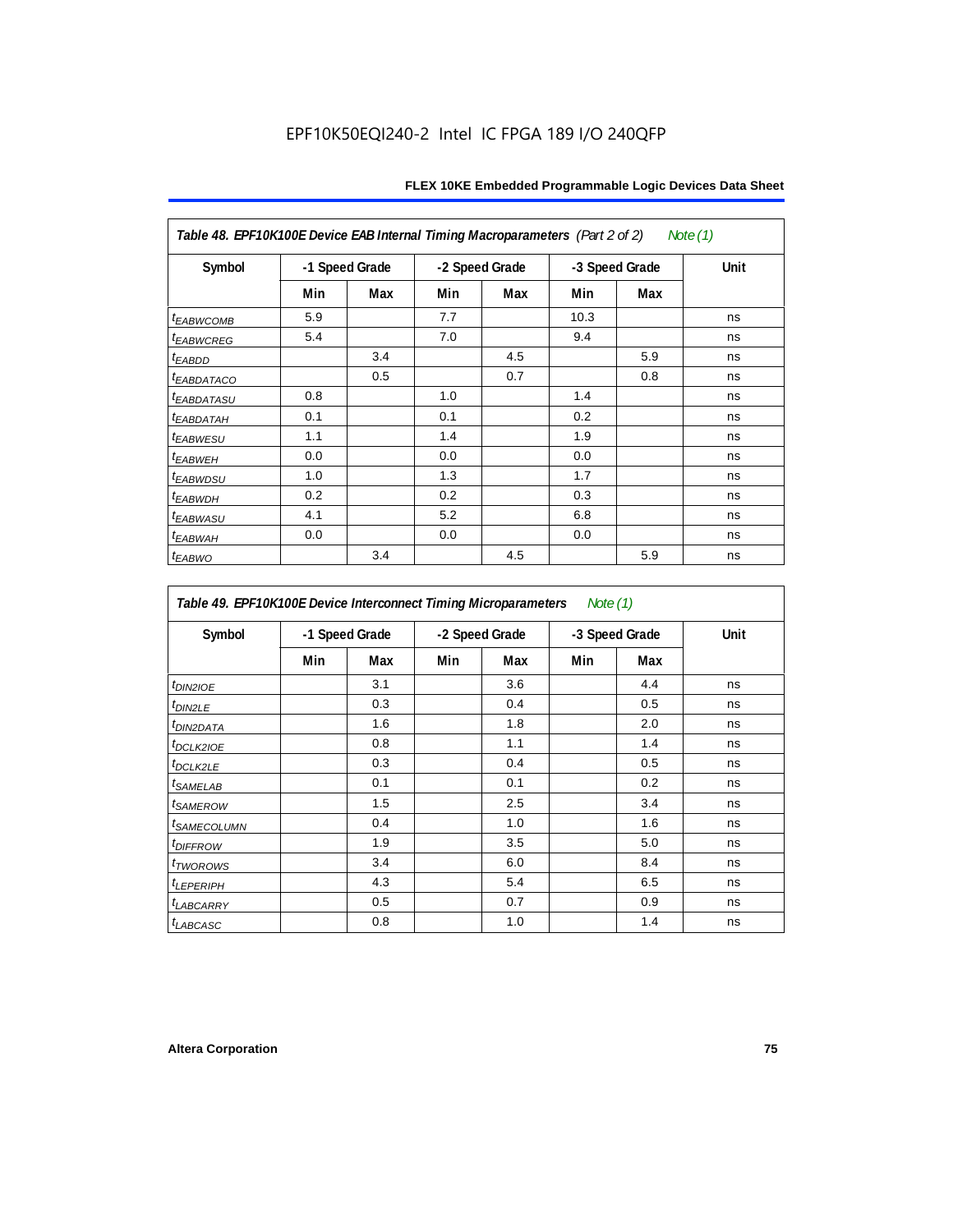#### **FLEX 10KE Embedded Programmable Logic Devices Data Sheet**

| Table 50. EPF10K100E External Timing Parameters Notes (1), (2) |                |     |     |                |     |                |      |  |  |  |
|----------------------------------------------------------------|----------------|-----|-----|----------------|-----|----------------|------|--|--|--|
| Symbol                                                         | -1 Speed Grade |     |     | -2 Speed Grade |     | -3 Speed Grade | Unit |  |  |  |
|                                                                | Min            | Max | Min | Max            | Min | Max            |      |  |  |  |
| t <sub>DRR</sub>                                               |                | 9.0 |     | 12.0           |     | 16.0           | ns   |  |  |  |
| $t$ <sub>INSU</sub> $(3)$                                      | 2.0            |     | 2.5 |                | 3.3 |                | ns   |  |  |  |
| $t_{INH}$ (3)                                                  | 0.0            |     | 0.0 |                | 0.0 |                | ns   |  |  |  |
| $t_{OUTCO}$ (3)                                                | 2.0            | 5.2 | 2.0 | 6.9            | 2.0 | 9.1            | ns   |  |  |  |
| $t_{INSU}$ (4)                                                 | 2.0            |     | 2.2 |                |     |                | ns   |  |  |  |
| $t_{INH}$ (4)                                                  | 0.0            |     | 0.0 |                |     |                | ns   |  |  |  |
| $t_{OUTCO}$ (4)                                                | 0.5            | 3.0 | 0.5 | 4.6            |     |                | ns   |  |  |  |
| t <sub>PCISU</sub>                                             | 3.0            |     | 6.2 |                |     |                | ns   |  |  |  |
| t <sub>PCIH</sub>                                              | 0.0            |     | 0.0 |                | -   |                | ns   |  |  |  |
| <sup>t</sup> PCICO                                             | 2.0            | 6.0 | 2.0 | 6.9            |     |                | ns   |  |  |  |

### *Table 51. EPF10K100E External Bidirectional Timing Parameters Notes (1), (2)*

| Symbol                      |     | -1 Speed Grade |     | -2 Speed Grade |     | -3 Speed Grade | Unit |
|-----------------------------|-----|----------------|-----|----------------|-----|----------------|------|
|                             | Min | Max            | Min | Max            | Min | Max            |      |
| $t_{INSUBIDIR}$ (3)         | 1.7 |                | 2.5 |                | 3.3 |                | ns   |
| $t_{INHBIDIR}$ (3)          | 0.0 |                | 0.0 |                | 0.0 |                | ns   |
| $t_{INSUBIDIR}(4)$          | 2.0 |                | 2.8 |                |     |                | ns   |
| $t_{INHBIDIR}(4)$           | 0.0 |                | 0.0 |                |     |                | ns   |
| $t_{\text{OUTCOBIDIR}}(3)$  | 2.0 | 5.2            | 2.0 | 6.9            | 2.0 | 9.1            | ns   |
| $t_{XZBIDIR}$ (3)           |     | 5.6            |     | 7.5            |     | 10.1           | ns   |
| $t_{ZXBIDIR}$ (3)           |     | 5.6            |     | 7.5            |     | 10.1           | ns   |
| $t_{\text{OUTCOBIDIR}}$ (4) | 0.5 | 3.0            | 0.5 | 4.6            |     |                | ns   |
| $t_{XZBIDIR}$ (4)           |     | 4.6            |     | 6.5            |     |                | ns   |
| $t_{ZXBIDIR}$ (4)           |     | 4.6            |     | 6.5            |     |                | ns   |

#### *Notes to tables:*

(1) All timing parameters are described in Tables 24 through 30 in this data sheet.

(2) These parameters are specified by characterization.

(3) This parameter is measured without the use of the ClockLock or ClockBoost circuits.

(4) This parameter is measured with the use of the ClockLock or ClockBoost circuits.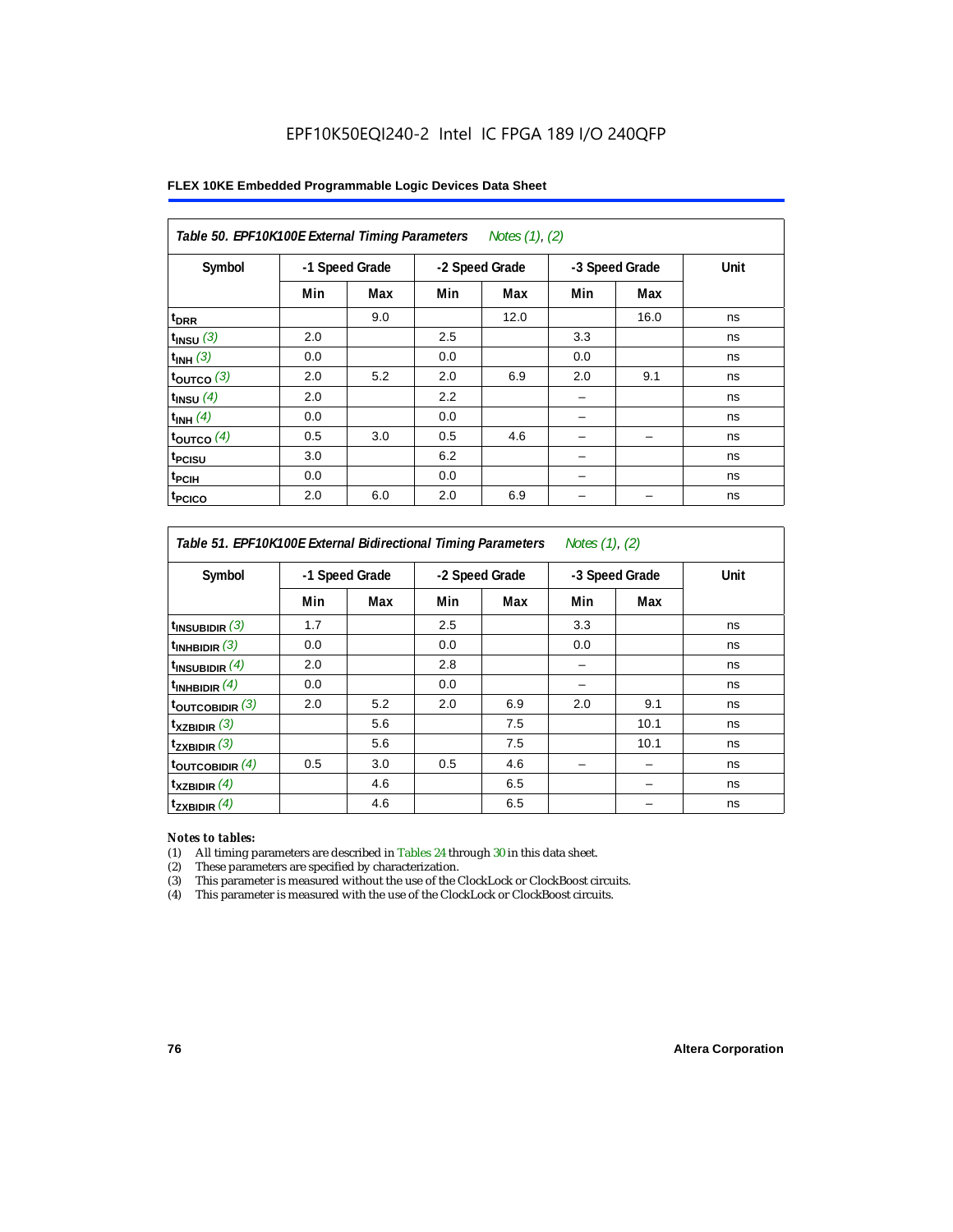Tables 52 through 58 show EPF10K130E device internal and external timing parameters.

| Table 52. EPF10K130E Device LE Timing Microparameters<br><b>Note (1)</b> |                |     |     |                |     |                |      |  |  |  |
|--------------------------------------------------------------------------|----------------|-----|-----|----------------|-----|----------------|------|--|--|--|
| Symbol                                                                   | -1 Speed Grade |     |     | -2 Speed Grade |     | -3 Speed Grade | Unit |  |  |  |
|                                                                          | Min            | Max | Min | Max            | Min | Max            |      |  |  |  |
| $t_{LUT}$                                                                |                | 0.6 |     | 0.9            |     | 1.3            | ns   |  |  |  |
| $t_{CLUT}$                                                               |                | 0.6 |     | 0.8            |     | 1.0            | ns   |  |  |  |
| $t_{RLUT}$                                                               |                | 0.7 |     | 0.9            |     | 0.2            | ns   |  |  |  |
| t <sub>PACKED</sub>                                                      |                | 0.3 |     | 0.5            |     | 0.6            | ns   |  |  |  |
| $t_{EN}$                                                                 |                | 0.2 |     | 0.3            |     | 0.4            | ns   |  |  |  |
| $t_{CICO}$                                                               |                | 0.1 |     | 0.1            |     | 0.2            | ns   |  |  |  |
| $t_{CGEN}$                                                               |                | 0.4 |     | 0.6            |     | 0.8            | ns   |  |  |  |
| $t_{CGENR}$                                                              |                | 0.1 |     | 0.1            |     | 0.2            | ns   |  |  |  |
| $t_{CASC}$                                                               |                | 0.6 |     | 0.9            |     | 1.2            | ns   |  |  |  |
| $t_{\rm C}$                                                              |                | 0.3 |     | 0.5            |     | 0.6            | ns   |  |  |  |
| $t_{CO}$                                                                 |                | 0.5 |     | 0.7            |     | 0.8            | ns   |  |  |  |
| $t_{\text{COMB}}$                                                        |                | 0.3 |     | 0.5            |     | 0.6            | ns   |  |  |  |
| $t_{\rm SU}$                                                             | 0.5            |     | 0.7 |                | 0.8 |                | ns   |  |  |  |
| $t_H$                                                                    | 0.6            |     | 0.7 |                | 1.0 |                | ns   |  |  |  |
| $t_{PRE}$                                                                |                | 0.9 |     | 1.2            |     | 1.6            | ns   |  |  |  |
| $t_{CLR}$                                                                |                | 0.9 |     | 1.2            |     | 1.6            | ns   |  |  |  |
| $t_{CH}$                                                                 | 1.5            |     | 1.5 |                | 2.5 |                | ns   |  |  |  |
| $t_{\rm CL}$                                                             | 1.5            |     | 1.5 |                | 2.5 |                | ns   |  |  |  |

*Table 53. EPF10K130E Device IOE Timing Microparameters Note (1)*

| Symbol           | -1 Speed Grade |     |     | -2 Speed Grade |     | -3 Speed Grade | Unit |  |
|------------------|----------------|-----|-----|----------------|-----|----------------|------|--|
|                  | Min            | Max | Min | Max            | Min | Max            |      |  |
| t <sub>IOD</sub> |                | 1.3 |     | 1.5            |     | 2.0            | ns   |  |
| $t_{\text{IOC}}$ |                | 0.0 |     | 0.0            |     | 0.0            | ns   |  |
| $t_{IOCO}$       |                | 0.6 |     | 0.8            |     | 1.0            | ns   |  |
| $t_{IOCOMB}$     |                | 0.6 |     | 0.8            |     | 1.0            | ns   |  |
| $t_{IOSU}$       | 1.0            |     | 1.2 |                | 1.6 |                | ns   |  |
| $t_{IOH}$        | 0.9            |     | 0.9 |                | 1.4 |                | ns   |  |
| $t_{IOCLR}$      |                | 0.6 |     | 0.8            |     | 1.0            | ns   |  |
| $t_{OD1}$        |                | 2.8 |     | 4.1            |     | 5.5            | ns   |  |
| $t_{OD2}$        |                | 2.8 |     | 4.1            |     | 5.5            | ns   |  |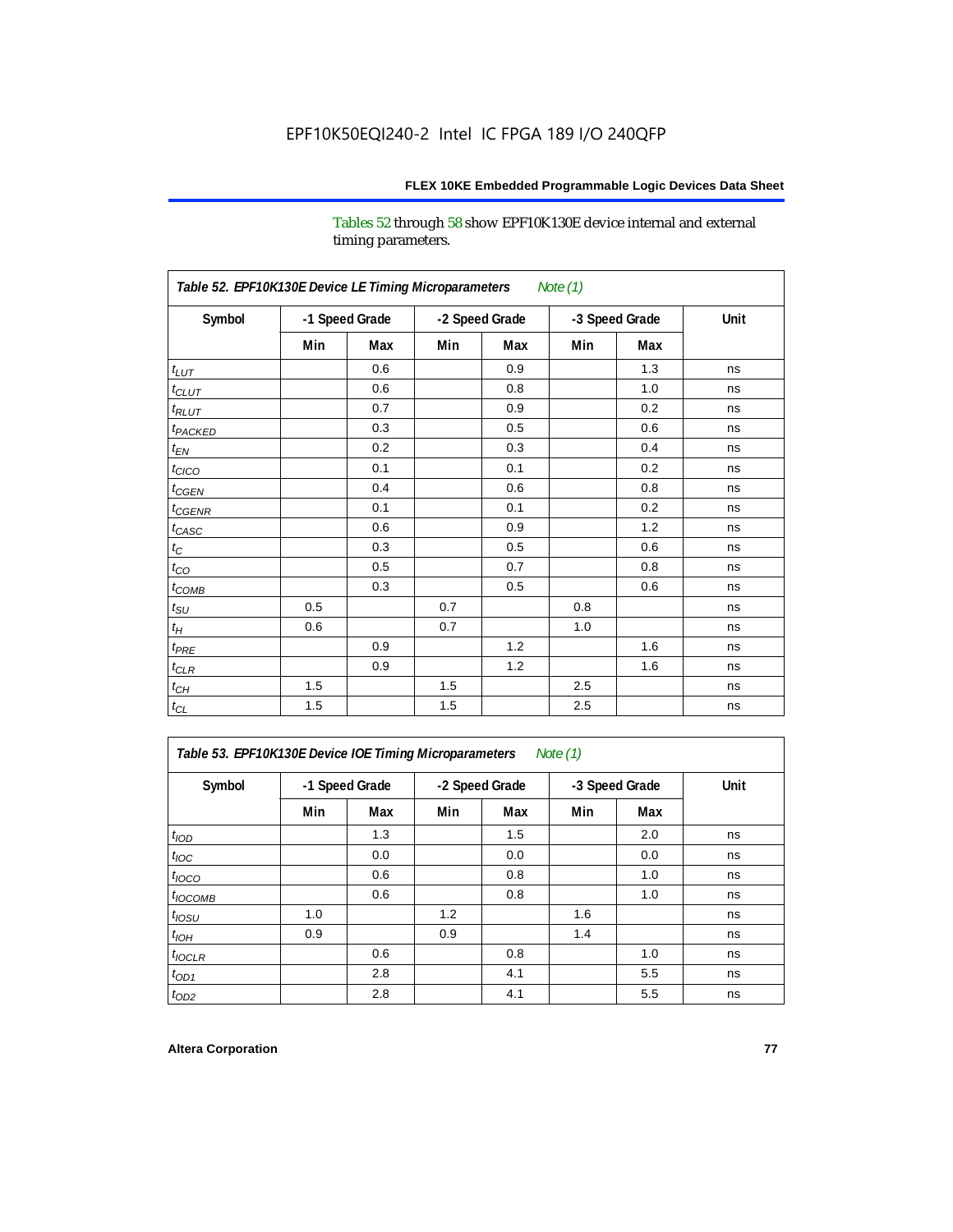| Table 53. EPF10K130E Device IOE Timing Microparameters<br>Note $(1)$ |                |     |     |                |     |                |      |  |  |  |  |
|----------------------------------------------------------------------|----------------|-----|-----|----------------|-----|----------------|------|--|--|--|--|
| Symbol                                                               | -1 Speed Grade |     |     | -2 Speed Grade |     | -3 Speed Grade | Unit |  |  |  |  |
|                                                                      | Min            | Max | Min | Max            | Min | Max            |      |  |  |  |  |
| $t_{OD3}$                                                            |                | 4.0 |     | 5.6            |     | 7.5            | ns   |  |  |  |  |
| $t_{XZ}$                                                             |                | 2.8 |     | 4.1            |     | 5.5            | ns   |  |  |  |  |
| $t_{ZX1}$                                                            |                | 2.8 |     | 4.1            |     | 5.5            | ns   |  |  |  |  |
| $t_{ZX2}$                                                            |                | 2.8 |     | 4.1            |     | 5.5            | ns   |  |  |  |  |
| $t_{ZX3}$                                                            |                | 4.0 |     | 5.6            |     | 7.5            | ns   |  |  |  |  |
| $t_{INREG}$                                                          |                | 2.5 |     | 3.0            |     | 4.1            | ns   |  |  |  |  |
| $t_{IOFD}$                                                           |                | 0.4 |     | 0.5            |     | 0.6            | ns   |  |  |  |  |
| $t_{INCOMB}$                                                         |                | 0.4 |     | 0.5            |     | 0.6            | ns   |  |  |  |  |

| Symbol                 |     | -1 Speed Grade |     | -2 Speed Grade |     | -3 Speed Grade | Unit |
|------------------------|-----|----------------|-----|----------------|-----|----------------|------|
|                        | Min | Max            | Min | Max            | Min | Max            |      |
| <sup>t</sup> EABDATA1  |     | 1.5            |     | 2.0            |     | 2.6            | ns   |
| <sup>t</sup> EABDATA2  |     | 0.0            |     | 0.0            |     | 0.0            | ns   |
| $t_{EABWE1}$           |     | 1.5            |     | 2.0            |     | 2.6            | ns   |
| <sup>t</sup> EABWE2    |     | 0.3            |     | 0.4            |     | 0.5            | ns   |
| t <sub>EABRE1</sub>    |     | 0.3            |     | 0.4            |     | 0.5            | ns   |
| t <sub>EABRE2</sub>    |     | 0.0            |     | 0.0            |     | 0.0            | ns   |
| t <sub>EABCLK</sub>    |     | 0.0            |     | 0.0            |     | 0.0            | ns   |
| t <sub>EABCO</sub>     |     | 0.3            |     | 0.4            |     | 0.5            | ns   |
| t <sub>EABBYPASS</sub> |     | 0.1            |     | 0.1            |     | 0.2            | ns   |
| t <sub>EABSU</sub>     | 0.8 |                | 1.0 |                | 1.4 |                | ns   |
| t <sub>ЕАВН</sub>      | 0.1 |                | 0.2 |                | 0.2 |                | ns   |
| <sup>t</sup> EABCLR    | 0.3 |                | 0.4 |                | 0.5 |                | ns   |
| $t_{AA}$               |     | 4.0            |     | 5.0            |     | 6.6            | ns   |
| $t_{WP}$               | 2.7 |                | 3.5 |                | 4.7 |                | ns   |
| $t_{\mathsf{RP}}$      | 1.0 |                | 1.3 |                | 1.7 |                | ns   |
| $t_{WDSU}$             | 1.0 |                | 1.3 |                | 1.7 |                | ns   |
| $t_{WDH}$              | 0.2 |                | 0.2 |                | 0.3 |                | ns   |
| $t_{WASU}$             | 1.6 |                | 2.1 |                | 2.8 |                | ns   |
| $t_{WAH}$              | 1.6 |                | 2.1 |                | 2.8 |                | ns   |
| $t_{RASU}$             | 3.0 |                | 3.9 |                | 5.2 |                | ns   |
| $t_{RAH}$              | 0.1 |                | 0.1 |                | 0.2 |                | ns   |
| $t_{WO}$               |     | 1.5            |     | 2.0            |     | 2.6            | ns   |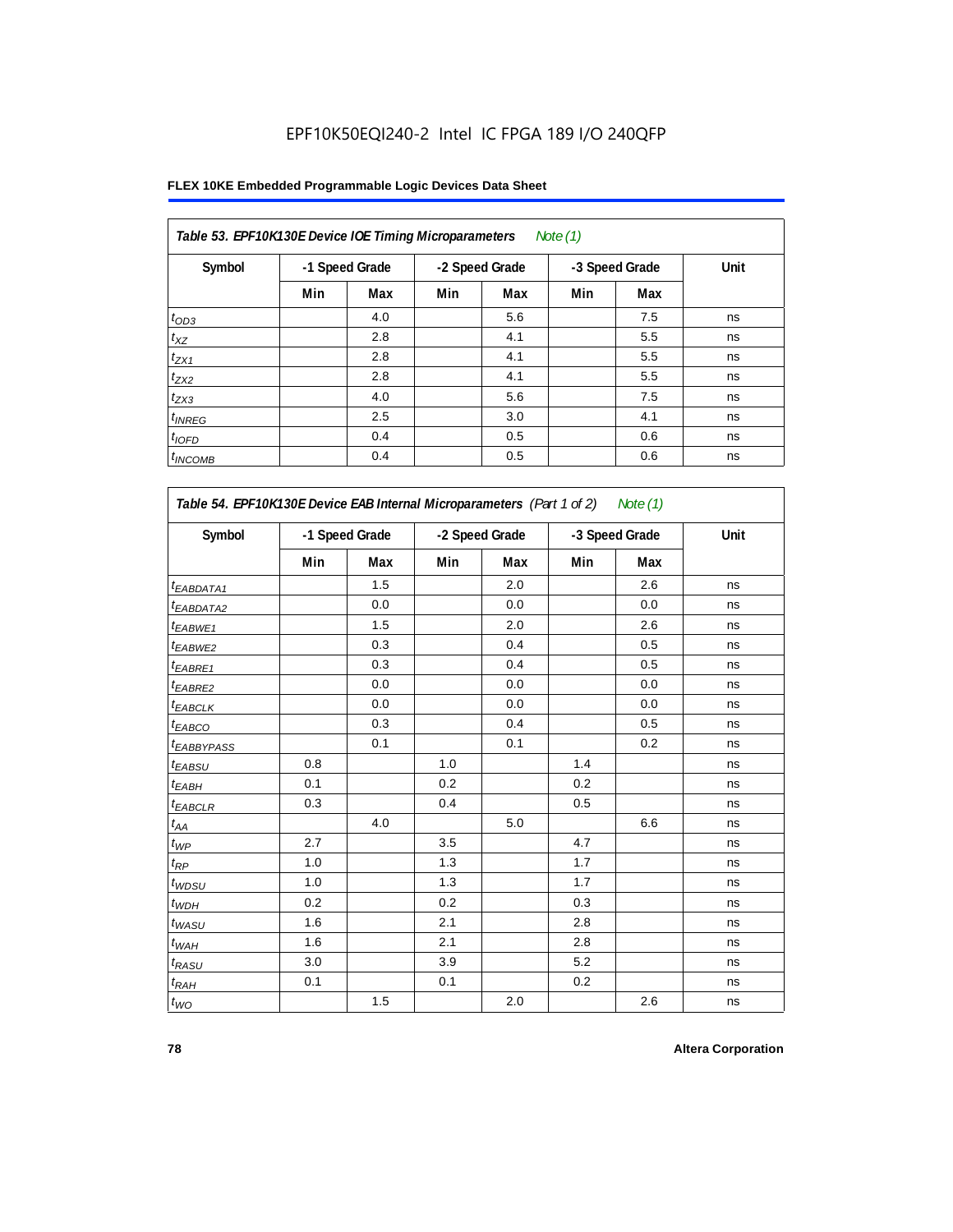| Table 54. EPF10K130E Device EAB Internal Microparameters (Part 2 of 2)<br>Note (1) |     |                |     |                |     |                |      |  |  |  |
|------------------------------------------------------------------------------------|-----|----------------|-----|----------------|-----|----------------|------|--|--|--|
| Symbol                                                                             |     | -1 Speed Grade |     | -2 Speed Grade |     | -3 Speed Grade | Unit |  |  |  |
|                                                                                    | Min | Max            | Min | Max            | Min | Max            |      |  |  |  |
| $t_{DD}$                                                                           |     | 1.5            |     | 2.0            |     | 2.6            | ns   |  |  |  |
| $t_{EABOUT}$                                                                       |     | 0.2            |     | 0.3            |     | 0.3            | ns   |  |  |  |
| $t_{EABCH}$                                                                        | 1.5 |                | 2.0 |                | 2.5 |                | ns   |  |  |  |
| $t_{EABCL}$                                                                        | 2.7 |                | 3.5 |                | 4.7 |                | ns   |  |  |  |

| Table 55. EPF10K130E Device EAB Internal Timing Macroparameters Note (1) |     |                |     |                |      |                |             |
|--------------------------------------------------------------------------|-----|----------------|-----|----------------|------|----------------|-------------|
| Symbol                                                                   |     | -1 Speed Grade |     | -2 Speed Grade |      | -3 Speed Grade | <b>Unit</b> |
|                                                                          | Min | Max            | Min | Max            | Min  | Max            |             |
| $t_{EABA}$                                                               |     | 5.9            |     | 7.5            |      | 9.9            | ns          |
| <sup>t</sup> EABRCOMB                                                    | 5.9 |                | 7.5 |                | 9.9  |                | ns          |
| <sup>t</sup> EABRCREG                                                    | 5.1 |                | 6.4 |                | 8.5  |                | ns          |
| t <sub>EABWP</sub>                                                       | 2.7 |                | 3.5 |                | 4.7  |                | ns          |
| <sup>t</sup> EABWCOMB                                                    | 5.9 |                | 7.7 |                | 10.3 |                | ns          |
| <sup>t</sup> EABWCREG                                                    | 5.4 |                | 7.0 |                | 9.4  |                | ns          |
| <sup>t</sup> EABDD                                                       |     | 3.4            |     | 4.5            |      | 5.9            | ns          |
| <sup>t</sup> EABDATACO                                                   |     | 0.5            |     | 0.7            |      | 0.8            | ns          |
| <sup>t</sup> EABDATASU                                                   | 0.8 |                | 1.0 |                | 1.4  |                | ns          |
| <sup>t</sup> EABDATAH                                                    | 0.1 |                | 0.1 |                | 0.2  |                | ns          |
| t <sub>EABWESU</sub>                                                     | 1.1 |                | 1.4 |                | 1.9  |                | ns          |
| <sup>t</sup> EABWEH                                                      | 0.0 |                | 0.0 |                | 0.0  |                | ns          |
| <sup>t</sup> EABWDSU                                                     | 1.0 |                | 1.3 |                | 1.7  |                | ns          |
| <sup>t</sup> EABWDH                                                      | 0.2 |                | 0.2 |                | 0.3  |                | ns          |
| <sup>t</sup> EABWASU                                                     | 4.1 |                | 5.1 |                | 6.8  |                | ns          |
| <sup>t</sup> EABWAH                                                      | 0.0 |                | 0.0 |                | 0.0  |                | ns          |
| t <sub>EABWO</sub>                                                       |     | 3.4            |     | 4.5            |      | 5.9            | ns          |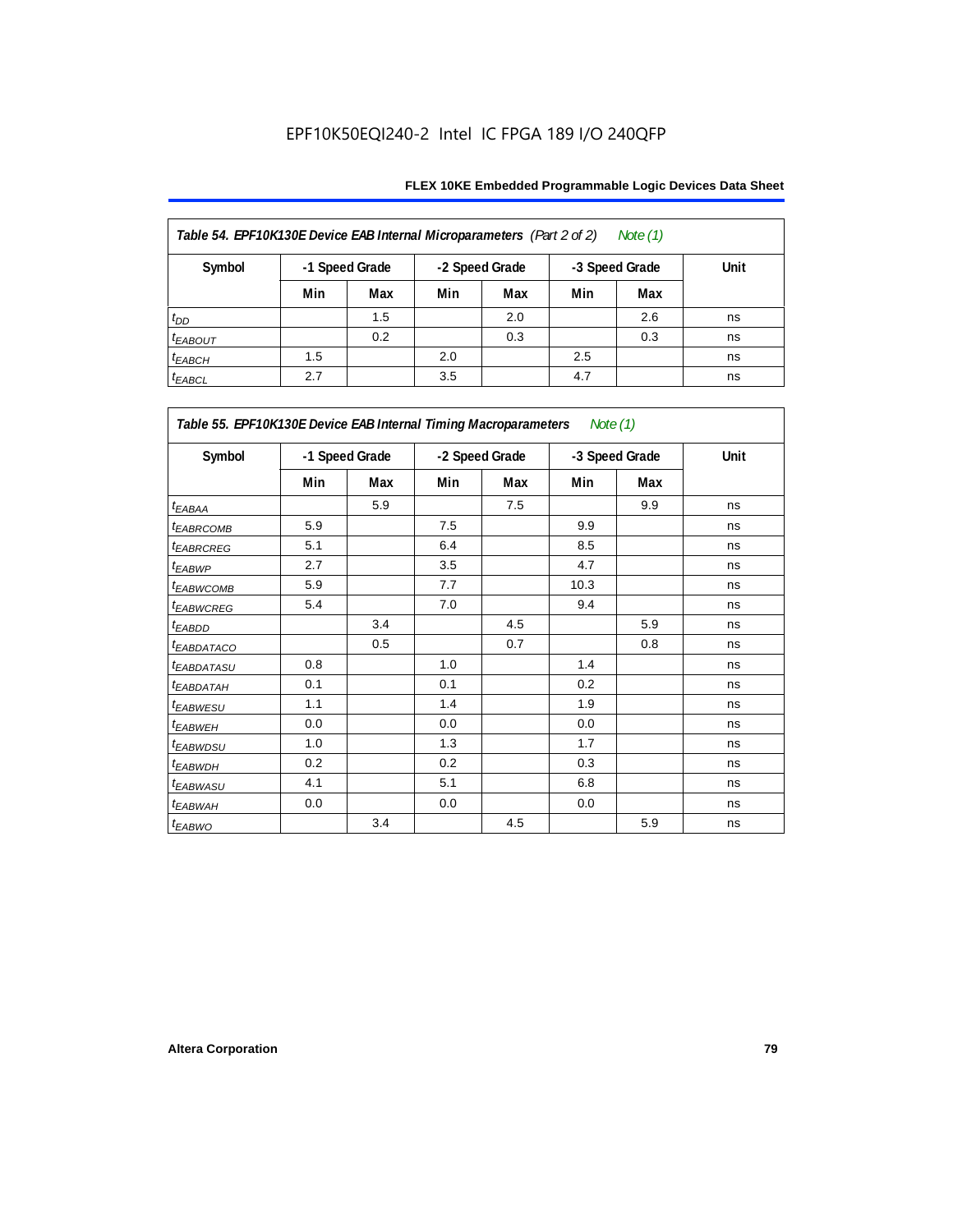| Table 56. EPF10K130E Device Interconnect Timing Microparameters<br>Note $(1)$ |                |     |                |     |                |      |      |  |  |  |
|-------------------------------------------------------------------------------|----------------|-----|----------------|-----|----------------|------|------|--|--|--|
| Symbol                                                                        | -1 Speed Grade |     | -2 Speed Grade |     | -3 Speed Grade |      | Unit |  |  |  |
|                                                                               | Min            | Max | Min            | Max | Min            | Max  |      |  |  |  |
| $t_{DINZICE}$                                                                 |                | 2.8 |                | 3.5 |                | 4.4  | ns   |  |  |  |
| $t_{DIN2LE}$                                                                  |                | 0.7 |                | 1.2 |                | 1.6  | ns   |  |  |  |
| <sup>t</sup> DIN2DATA                                                         |                | 1.6 |                | 1.9 |                | 2.2  | ns   |  |  |  |
| $t_{DCLK2IOE}$                                                                |                | 1.6 |                | 2.1 |                | 2.7  | ns   |  |  |  |
| $t_{DCLK2LE}$                                                                 |                | 0.7 |                | 1.2 |                | 1.6  | ns   |  |  |  |
| <sup>t</sup> SAMELAB                                                          |                | 0.1 |                | 0.2 |                | 0.2  | ns   |  |  |  |
| <i>t</i> SAMEROW                                                              |                | 1.9 |                | 3.4 |                | 5.1  | ns   |  |  |  |
| <sup>t</sup> SAMECOLUMN                                                       |                | 0.9 |                | 2.6 |                | 4.4  | ns   |  |  |  |
| <i>t<sub>DIFFROW</sub></i>                                                    |                | 2.8 |                | 6.0 |                | 9.5  | ns   |  |  |  |
| $t_{TWOROWS}$                                                                 |                | 4.7 |                | 9.4 |                | 14.6 | ns   |  |  |  |
| <sup>t</sup> LEPERIPH                                                         |                | 3.1 |                | 4.7 |                | 6.9  | ns   |  |  |  |
| t <sub>LABCARRY</sub>                                                         |                | 0.6 |                | 0.8 |                | 1.0  | ns   |  |  |  |
| t <sub>LABCASC</sub>                                                          |                | 0.9 |                | 1.2 |                | 1.6  | ns   |  |  |  |

| Table 57. EPF10K130E External Timing Parameters Notes (1), (2) |                |     |                |      |                |      |      |  |  |  |
|----------------------------------------------------------------|----------------|-----|----------------|------|----------------|------|------|--|--|--|
| Symbol                                                         | -1 Speed Grade |     | -2 Speed Grade |      | -3 Speed Grade |      | Unit |  |  |  |
|                                                                | Min            | Max | Min            | Max  | Min            | Max  |      |  |  |  |
| t <sub>DRR</sub>                                               |                | 9.0 |                | 12.0 |                | 16.0 | ns   |  |  |  |
| $t_{INSU}$ (3)                                                 | 1.9            |     | 2.1            |      | 3.0            |      | ns   |  |  |  |
| $t_{INH}$ (3)                                                  | 0.0            |     | 0.0            |      | 0.0            |      | ns   |  |  |  |
| $t_{OUTCO}$ (3)                                                | 2.0            | 5.0 | 2.0            | 7.0  | 2.0            | 9.2  | ns   |  |  |  |
| $t_{INSU}$ (4)                                                 | 0.9            |     | 1.1            |      |                |      | ns   |  |  |  |
| $t_{INH}$ (4)                                                  | 0.0            |     | 0.0            |      |                |      | ns   |  |  |  |
| $t_{OUTCO}$ (4)                                                | 0.5            | 4.0 | 0.5            | 6.0  |                |      | ns   |  |  |  |
| t <sub>PCISU</sub>                                             | 3.0            |     | 6.2            |      |                |      | ns   |  |  |  |
| $t_{\rm{PCH}}$                                                 | 0.0            |     | 0.0            |      |                |      | ns   |  |  |  |
| t <sub>PCICO</sub>                                             | 2.0            | 6.0 | 2.0            | 6.9  |                |      | ns   |  |  |  |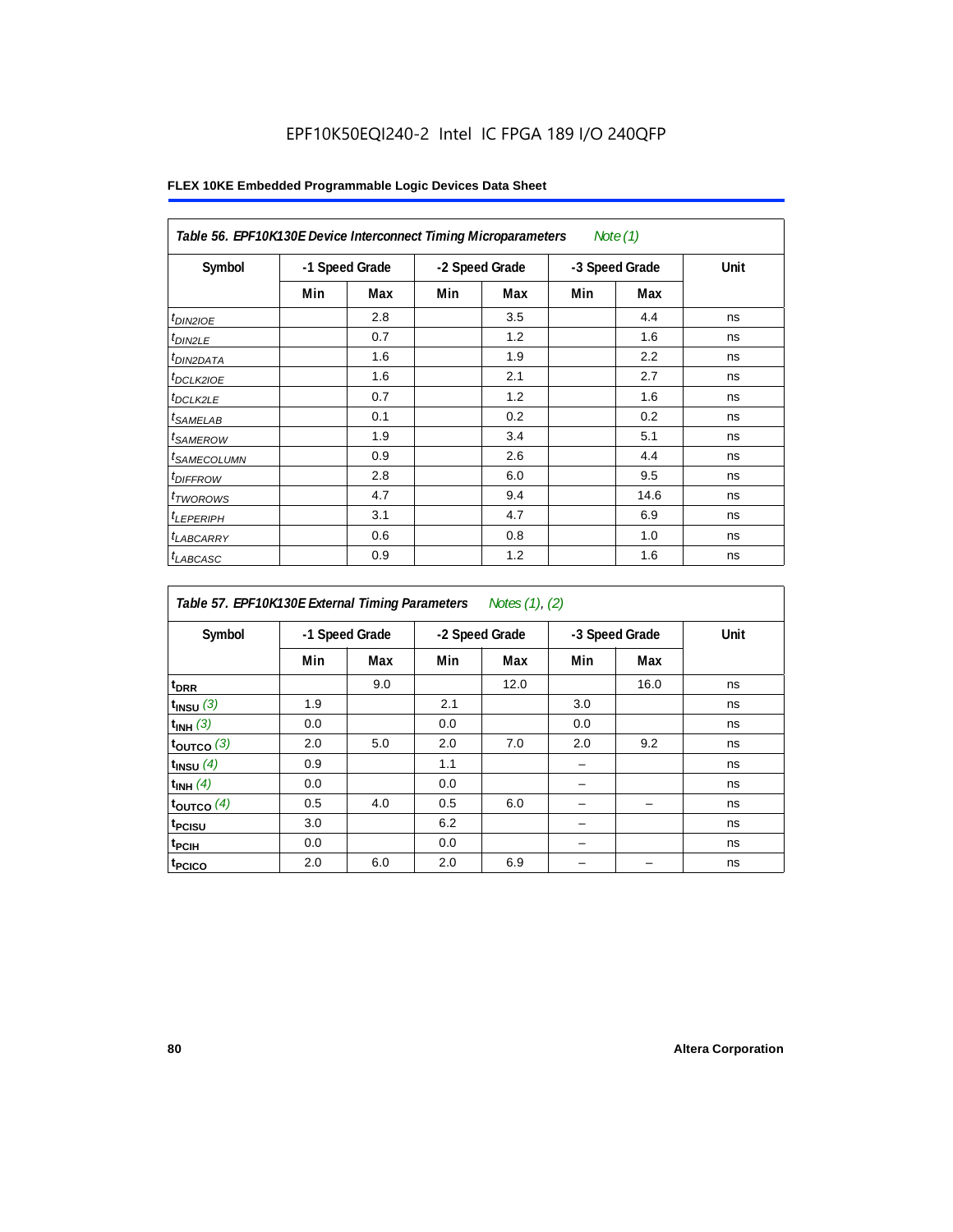| Table 58. EPF10K130E External Bidirectional Timing Parameters<br>Notes $(1)$ , $(2)$ |                |     |                |     |     |                |      |  |  |  |
|--------------------------------------------------------------------------------------|----------------|-----|----------------|-----|-----|----------------|------|--|--|--|
| Symbol                                                                               | -1 Speed Grade |     | -2 Speed Grade |     |     | -3 Speed Grade | Unit |  |  |  |
|                                                                                      | Min            | Max | Min            | Max | Min | Max            |      |  |  |  |
| $t_{INSUBIDIR}$ (3)                                                                  | 2.2            |     | 2.4            |     | 3.2 |                | ns   |  |  |  |
| t <sub>INHBIDIR</sub> $(3)$                                                          | 0.0            |     | 0.0            |     | 0.0 |                | ns   |  |  |  |
| $t_{\text{INSUBIDIR}}$ (4)                                                           | 2.8            |     | 3.0            |     |     |                | ns   |  |  |  |
| $t_{INHBIDIR}$ $(4)$                                                                 | 0.0            |     | 0.0            |     |     |                | ns   |  |  |  |
| $t_{\text{OUTCOBIDIR}}(3)$                                                           | 2.0            | 5.0 | 2.0            | 7.0 | 2.0 | 9.2            | ns   |  |  |  |
| $\mathsf{t}_{\mathsf{XZBIDIR}}$ (3)                                                  |                | 5.6 |                | 8.1 |     | 10.8           | ns   |  |  |  |
| $t_{ZXBIDIR}$ (3)                                                                    |                | 5.6 |                | 8.1 |     | 10.8           | ns   |  |  |  |
| toutcobidir $(4)$                                                                    | 0.5            | 4.0 | 0.5            | 6.0 |     |                | ns   |  |  |  |
| $t_{XZBIDIR}$ (4)                                                                    |                | 4.6 |                | 7.1 |     |                | ns   |  |  |  |
| $t_{\text{ZXBIDIR}}$ $^{(4)}$                                                        |                | 4.6 |                | 7.1 |     |                | ns   |  |  |  |

#### *Notes to tables:*

(1) All timing parameters are described in Tables 24 through 30 in this data sheet.<br>(2) These parameters are specified by characterization.

(2) These parameters are specified by characterization.<br>
(3) This parameter is measured without the use of the C

This parameter is measured without the use of the ClockLock or ClockBoost circuits.

(4) This parameter is measured with the use of the ClockLock or ClockBoost circuits.

#### Tables 59 through 65 show EPF10K200E device internal and external timing parameters.

| Table 59. EPF10K200E Device LE Timing Microparameters (Part 1 of 2) Note (1) |     |                |     |                |     |                |             |  |  |  |
|------------------------------------------------------------------------------|-----|----------------|-----|----------------|-----|----------------|-------------|--|--|--|
| Symbol                                                                       |     | -1 Speed Grade |     | -2 Speed Grade |     | -3 Speed Grade | <b>Unit</b> |  |  |  |
|                                                                              | Min | Max            | Min | Max            | Min | Max            |             |  |  |  |
| $t_{LUT}$                                                                    |     | 0.7            |     | 0.8            |     | 1.2            | ns          |  |  |  |
| $t_{CLUT}$                                                                   |     | 0.4            |     | 0.5            |     | 0.6            | ns          |  |  |  |
| $t_{RLUT}$                                                                   |     | 0.6            |     | 0.7            |     | 0.9            | ns          |  |  |  |
| <sup>t</sup> PACKED                                                          |     | 0.3            |     | 0.5            |     | 0.7            | ns          |  |  |  |
| $t_{EN}$                                                                     |     | 0.4            |     | 0.5            |     | 0.6            | ns          |  |  |  |
| $t_{CICO}$                                                                   |     | 0.2            |     | 0.2            |     | 0.3            | ns          |  |  |  |
| $t_{CGEN}$                                                                   |     | 0.4            |     | 0.4            |     | 0.6            | ns          |  |  |  |
| t <sub>CGENR</sub>                                                           |     | 0.2            |     | 0.2            |     | 0.3            | ns          |  |  |  |
| $t_{CASC}$                                                                   |     | 0.7            |     | 0.8            |     | 1.2            | ns          |  |  |  |
| $t_{\rm C}$                                                                  |     | 0.5            |     | 0.6            |     | 0.8            | ns          |  |  |  |
| $t_{CO}$                                                                     |     | 0.5            |     | 0.6            |     | 0.8            | ns          |  |  |  |
| $t_{COMB}$                                                                   |     | 0.4            |     | 0.6            |     | 0.8            | ns          |  |  |  |
| $t_{\rm SU}$                                                                 | 0.4 |                | 0.6 |                | 0.7 |                | ns          |  |  |  |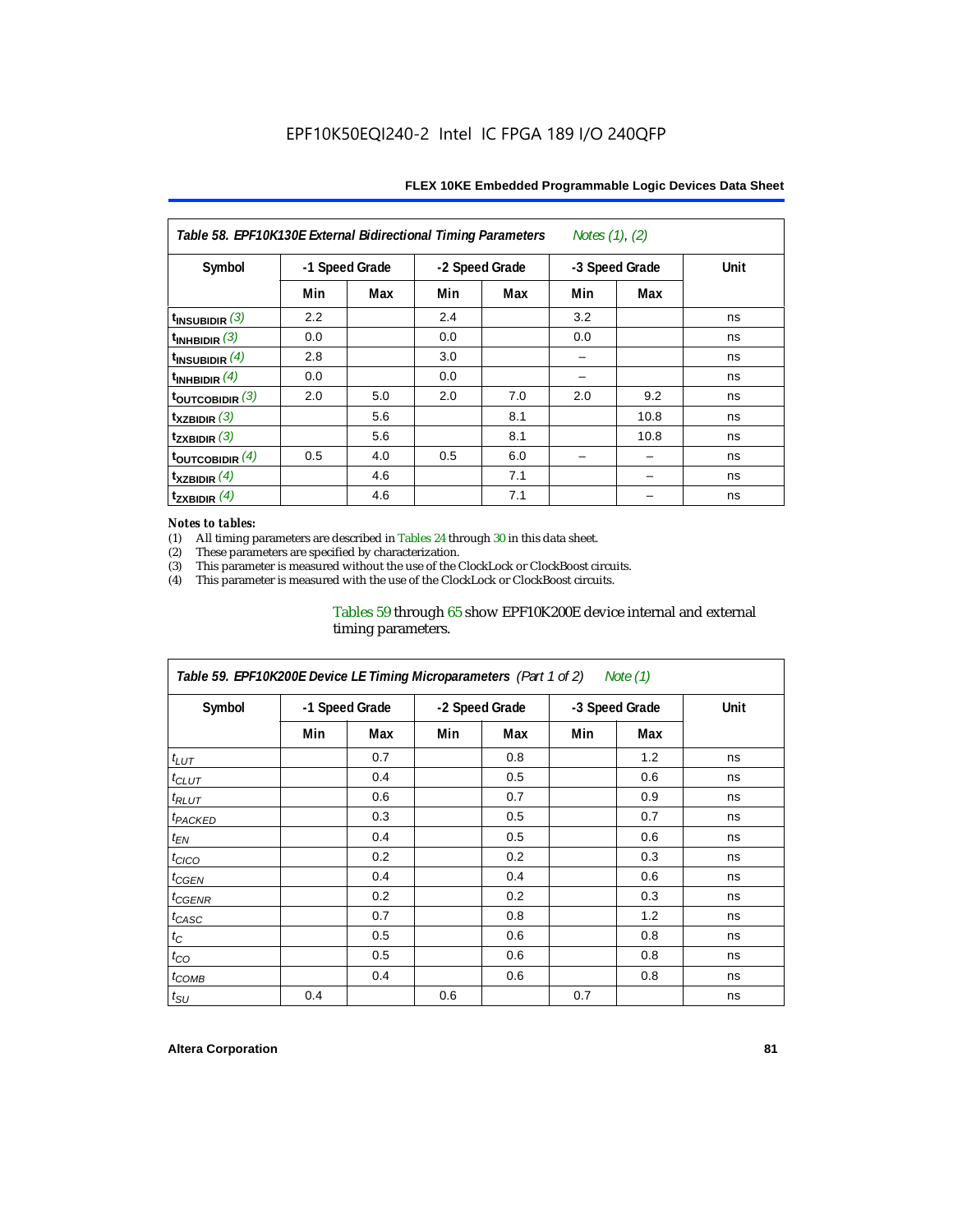| Table 59. EPF10K200E Device LE Timing Microparameters (Part 2 of 2) |     |                |     |                |     | Note (1)       |      |
|---------------------------------------------------------------------|-----|----------------|-----|----------------|-----|----------------|------|
| Symbol                                                              |     | -1 Speed Grade |     | -2 Speed Grade |     | -3 Speed Grade | Unit |
|                                                                     | Min | Max            | Min | Max            | Min | Max            |      |
| $t_H$                                                               | 0.9 |                | 1.1 |                | 1.5 |                | ns   |
| $t_{PRE}$                                                           |     | 0.5            |     | 0.6            |     | 0.8            | ns   |
| $t_{CLR}$                                                           |     | 0.5            |     | 0.6            |     | 0.8            | ns   |
| $t_{CH}$                                                            | 2.0 |                | 2.5 |                | 3.0 |                | ns   |
| $t_{CL}$                                                            | 2.0 |                | 2.5 |                | 3.0 |                | ns   |

| Table 60. EPF10K200E Device IOE Timing Microparameters Note (1) |                |     |                |     |                |      |      |  |  |
|-----------------------------------------------------------------|----------------|-----|----------------|-----|----------------|------|------|--|--|
| Symbol                                                          | -1 Speed Grade |     | -2 Speed Grade |     | -3 Speed Grade |      | Unit |  |  |
|                                                                 | Min            | Max | Min            | Max | Min            | Max  |      |  |  |
| t <sub>IOD</sub>                                                |                | 1.6 |                | 1.9 |                | 2.6  | ns   |  |  |
| $t_{\text{IOC}}$                                                |                | 0.3 |                | 0.3 |                | 0.5  | ns   |  |  |
| $t_{IOCO}$                                                      |                | 1.6 |                | 1.9 |                | 2.6  | ns   |  |  |
| $t_{IOCOMB}$                                                    |                | 0.5 |                | 0.6 |                | 0.8  | ns   |  |  |
| $t_{IOSU}$                                                      | 0.8            |     | 0.9            |     | 1.2            |      | ns   |  |  |
| $t_{IOH}$                                                       | 0.7            |     | 0.8            |     | 1.1            |      | ns   |  |  |
| $t_{IOCLR}$                                                     |                | 0.2 |                | 0.2 |                | 0.3  | ns   |  |  |
| $t_{OD1}$                                                       |                | 0.6 |                | 0.7 |                | 0.9  | ns   |  |  |
| $t_{OD2}$                                                       |                | 0.1 |                | 0.2 |                | 0.7  | ns   |  |  |
| $t_{\underline{OD3}}$                                           |                | 2.5 |                | 3.0 |                | 3.9  | ns   |  |  |
| $t_{\mathsf{XZ}}$                                               |                | 4.4 |                | 5.3 |                | 7.1  | ns   |  |  |
| $t_{ZX1}$                                                       |                | 4.4 |                | 5.3 |                | 7.1  | ns   |  |  |
| $t_{ZX2}$                                                       |                | 3.9 |                | 4.8 |                | 6.9  | ns   |  |  |
| $t_{ZX3}$                                                       |                | 6.3 |                | 7.6 |                | 10.1 | ns   |  |  |
| $t_{INREG}$                                                     |                | 4.8 |                | 5.7 |                | 7.7  | ns   |  |  |
| $t_{IOED}$                                                      |                | 1.5 |                | 1.8 |                | 2.4  | ns   |  |  |
| $t_{INCOMB}$                                                    |                | 1.5 |                | 1.8 |                | 2.4  | ns   |  |  |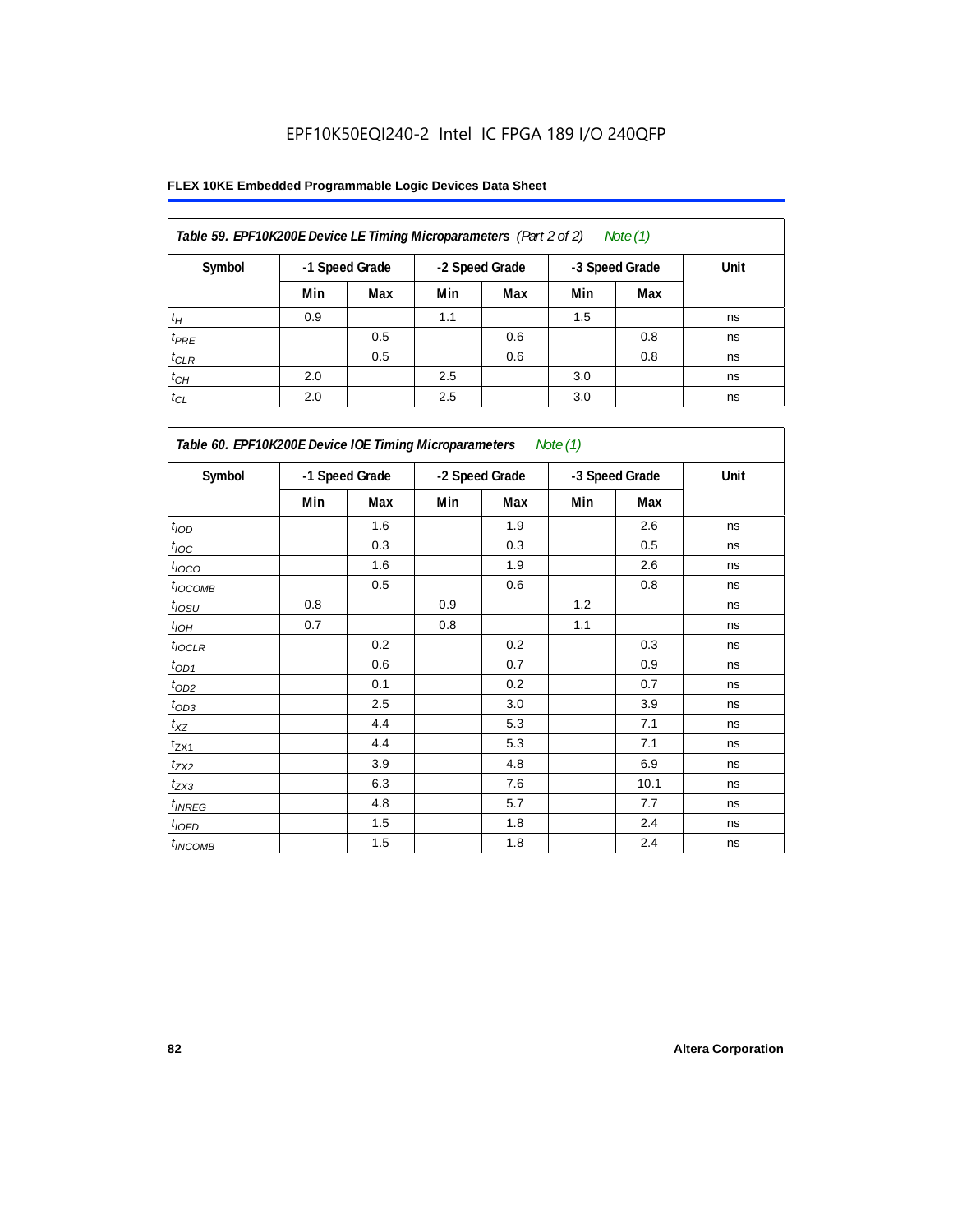| Table 61. EPF10K200E Device EAB Internal Microparameters<br>Note $(1)$ |                |             |                |     |                |             |      |  |  |  |
|------------------------------------------------------------------------|----------------|-------------|----------------|-----|----------------|-------------|------|--|--|--|
| Symbol                                                                 | -1 Speed Grade |             | -2 Speed Grade |     | -3 Speed Grade |             | Unit |  |  |  |
|                                                                        | Min            | Max         | Min            | Max | Min            | Max         |      |  |  |  |
| <i>EABDATA1</i>                                                        |                | 2.0         |                | 2.4 |                | 3.2         | ns   |  |  |  |
| <i>EABDATA1</i>                                                        |                | 0.4         |                | 0.5 |                | 0.6         | ns   |  |  |  |
| $t_{EABWE1}$                                                           |                | 1.4         |                | 1.7 |                | 2.3         | ns   |  |  |  |
| t <sub>EABWE2</sub>                                                    |                | 0.0         |                | 0.0 |                | 0.0         | ns   |  |  |  |
| $t_{EABRE1}$                                                           |                | $\mathbf 0$ |                | 0   |                | $\mathbf 0$ | ns   |  |  |  |
| $t_{EABRE2}$                                                           |                | 0.4         |                | 0.5 |                | 0.6         | ns   |  |  |  |
| $t_{EABCLK}$                                                           |                | 0.0         |                | 0.0 |                | 0.0         | ns   |  |  |  |
| $t_{EABCO}$                                                            |                | 0.8         |                | 0.9 |                | 1.2         | ns   |  |  |  |
| <b>t</b> EABBYPASS                                                     |                | 0.0         |                | 0.1 |                | 0.1         | ns   |  |  |  |
| $t_{EABSU}$                                                            | 0.9            |             | 1.1            |     | 1.5            |             | ns   |  |  |  |
| $t_{EABH}$                                                             | 0.4            |             | 0.5            |     | 0.6            |             | ns   |  |  |  |
| $t_{EABCLR}$                                                           | 0.8            |             | 0.9            |     | 1.2            |             | ns   |  |  |  |
| $t_{AA}$                                                               |                | 3.1         |                | 3.7 |                | 4.9         | ns   |  |  |  |
| $t_{WP}$                                                               | 3.3            |             | 4.0            |     | 5.3            |             | ns   |  |  |  |
| $t_{RP}$                                                               | 0.9            |             | 1.1            |     | 1.5            |             | ns   |  |  |  |
| t <sub>WDSU</sub>                                                      | 0.9            |             | 1.1            |     | 1.5            |             | ns   |  |  |  |
| $t_{\textit{WDH}}$                                                     | 0.1            |             | 0.1            |     | 0.1            |             | ns   |  |  |  |
| $t_{WASU}$                                                             | 1.3            |             | 1.6            |     | 2.1            |             | ns   |  |  |  |
| $t_{\textit{WAH}}$                                                     | 2.1            |             | 2.5            |     | 3.3            |             | ns   |  |  |  |
| $t_{RASU}$                                                             | 2.2            |             | 2.6            |     | 3.5            |             | ns   |  |  |  |
| $t_{RAH}$                                                              | 0.1            |             | 0.1            |     | 0.2            |             | ns   |  |  |  |
| $t_{WO}$                                                               |                | 2.0         |                | 2.4 |                | 3.2         | ns   |  |  |  |
| $t_{\mathit{DD}}$                                                      |                | 2.0         |                | 2.4 |                | 3.2         | ns   |  |  |  |
| $t_{EABOUT}$                                                           |                | 0.0         |                | 0.1 |                | 0.1         | ns   |  |  |  |
| $t_{EABCH}$                                                            | 1.5            |             | 2.0            |     | 2.5            |             | ns   |  |  |  |
| $t_{EABCL}$                                                            | 3.3            |             | 4.0            |     | 5.3            |             | ns   |  |  |  |

*Table 62. EPF10K200E Device EAB Internal Timing Macroparameters (Part 1 of 2) Note (1)*

| Symbol                | -1 Speed Grade |     | -2 Speed Grade |     | -3 Speed Grade |     | Unit |
|-----------------------|----------------|-----|----------------|-----|----------------|-----|------|
|                       | Min            | Max | Min            | Max | Min            | Max |      |
| t <sub>EABAA</sub>    |                | 5.1 |                | 6.4 |                | 8.4 | ns   |
| t <sub>EABRCOMB</sub> | 5.1            |     | 6.4            |     | 8.4            |     | ns   |
| <sup>t</sup> EABRCREG | 4.8            |     | 5.7            |     | 7.6            |     | ns   |
| t <sub>EABWP</sub>    | 3.3            |     | 4.0            |     | 5.3            |     | ns   |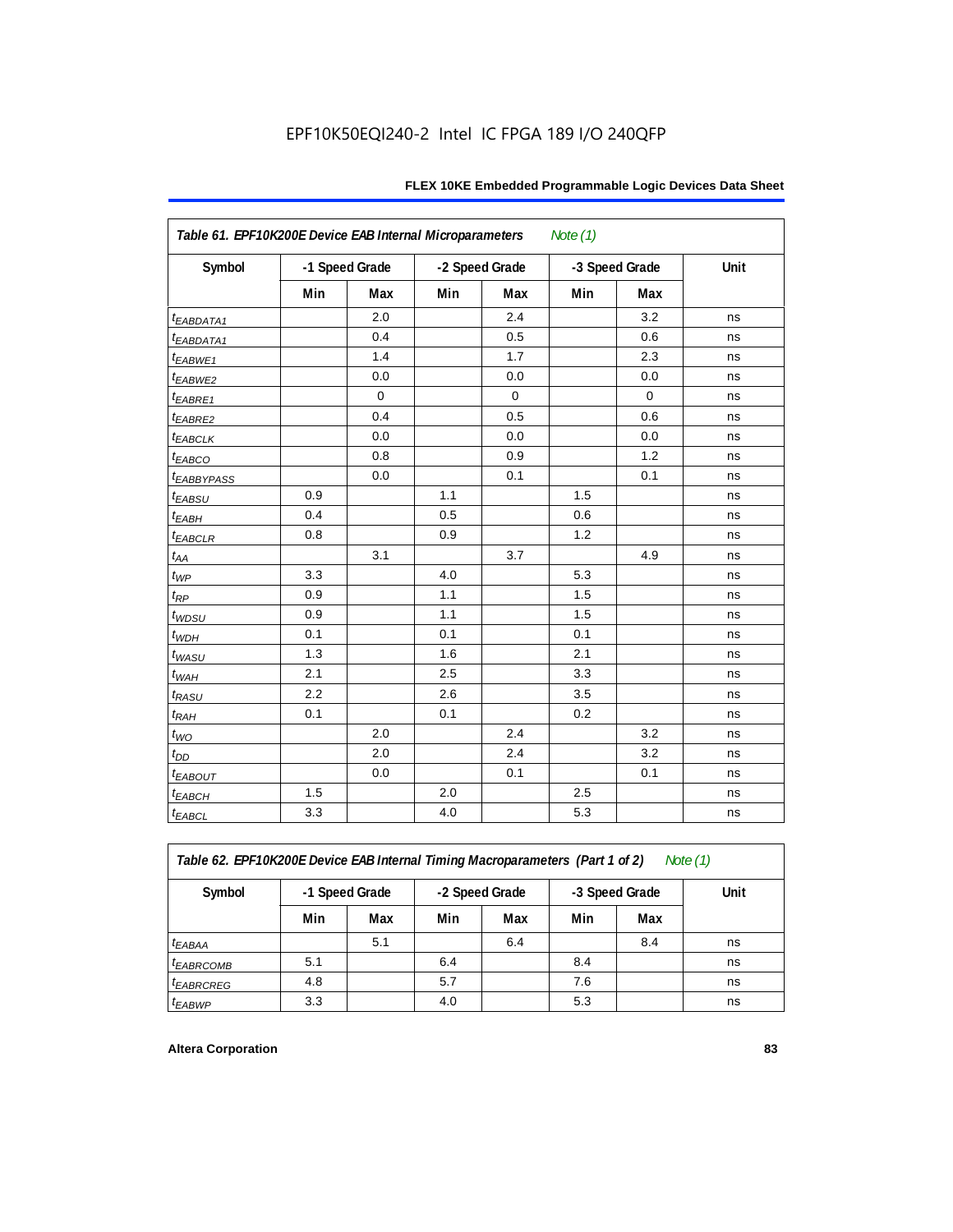| Table 62. EPF10K200E Device EAB Internal Timing Macroparameters (Part 2 of 2)<br>Note $(1)$ |                |     |                |     |                |     |      |  |  |  |
|---------------------------------------------------------------------------------------------|----------------|-----|----------------|-----|----------------|-----|------|--|--|--|
| Symbol                                                                                      | -1 Speed Grade |     | -2 Speed Grade |     | -3 Speed Grade |     | Unit |  |  |  |
|                                                                                             | Min            | Max | Min            | Max | Min            | Max |      |  |  |  |
| <sup>t</sup> EABWCOMB                                                                       | 6.7            |     | 8.1            |     | 10.7           |     | ns   |  |  |  |
| <sup>t</sup> EABWCREG                                                                       | 6.6            |     | 8.0            |     | 10.6           |     | ns   |  |  |  |
| <sup>t</sup> EABDD                                                                          |                | 4.0 |                | 5.1 |                | 6.7 | ns   |  |  |  |
| <i>EABDATACO</i>                                                                            |                | 0.8 |                | 1.0 |                | 1.3 | ns   |  |  |  |
| <sup>t</sup> EABDATASU                                                                      | 1.3            |     | 1.6            |     | 2.1            |     | ns   |  |  |  |
| <sup>t</sup> EABDATAH                                                                       | 0.0            |     | 0.0            |     | 0.0            |     | ns   |  |  |  |
| <sup>t</sup> EABWESU                                                                        | 0.9            |     | 1.1            |     | 1.5            |     | ns   |  |  |  |
| <sup>t</sup> EABWEH                                                                         | 0.4            |     | 0.5            |     | 0.6            |     | ns   |  |  |  |
| <sup>t</sup> EABWDSU                                                                        | 1.5            |     | 1.8            |     | 2.4            |     | ns   |  |  |  |
| <sup>t</sup> EABWDH                                                                         | 0.0            |     | 0.0            |     | 0.0            |     | ns   |  |  |  |
| <sup>t</sup> EABWASU                                                                        | 3.0            |     | 3.6            |     | 4.7            |     | ns   |  |  |  |
| <sup>t</sup> EABWAH                                                                         | 0.4            |     | 0.5            |     | 0.7            |     | ns   |  |  |  |
| $t_{EABWO}$                                                                                 |                | 3.4 |                | 4.4 |                | 5.8 | ns   |  |  |  |

| Table 63. EPF10K200E Device Interconnect Timing Microparameters |                |     |                |     |                | Note $(1)$ |      |
|-----------------------------------------------------------------|----------------|-----|----------------|-----|----------------|------------|------|
| Symbol                                                          | -1 Speed Grade |     | -2 Speed Grade |     | -3 Speed Grade |            | Unit |
|                                                                 | Min            | Max | Min            | Max | Min            | Max        |      |
| t <sub>DIN2IOE</sub>                                            |                | 4.2 |                | 4.6 |                | 5.7        | ns   |
| <sup>t</sup> DIN2LE                                             |                | 1.7 |                | 1.7 |                | 2.0        | ns   |
| <sup>t</sup> DIN2DATA                                           |                | 1.9 |                | 2.1 |                | 3.0        | ns   |
| <sup>t</sup> DCLK2IOE                                           |                | 2.5 |                | 2.9 |                | 4.0        | ns   |
| <sup>t</sup> DCLK2LE                                            |                | 1.7 |                | 1.7 |                | 2.0        | ns   |
| <i>t<sub>SAMELAB</sub></i>                                      |                | 0.1 |                | 0.1 |                | 0.2        | ns   |
| <sup>t</sup> SAMEROW                                            |                | 2.3 |                | 2.6 |                | 3.6        | ns   |
| <sup>t</sup> SAMECOLUMN                                         |                | 2.5 |                | 2.7 |                | 4.1        | ns   |
| <sup>t</sup> DIFFROW                                            |                | 4.8 |                | 5.3 |                | 7.7        | ns   |
| t <sub>TWOROWS</sub>                                            |                | 7.1 |                | 7.9 |                | 11.3       | ns   |
| <sup>t</sup> LEPERIPH                                           |                | 7.0 |                | 7.6 |                | 9.0        | ns   |
| <sup>t</sup> LABCARRY                                           |                | 0.1 |                | 0.1 |                | 0.2        | ns   |
| t <sub>LABCASC</sub>                                            |                | 0.9 |                | 1.0 |                | 1.4        | ns   |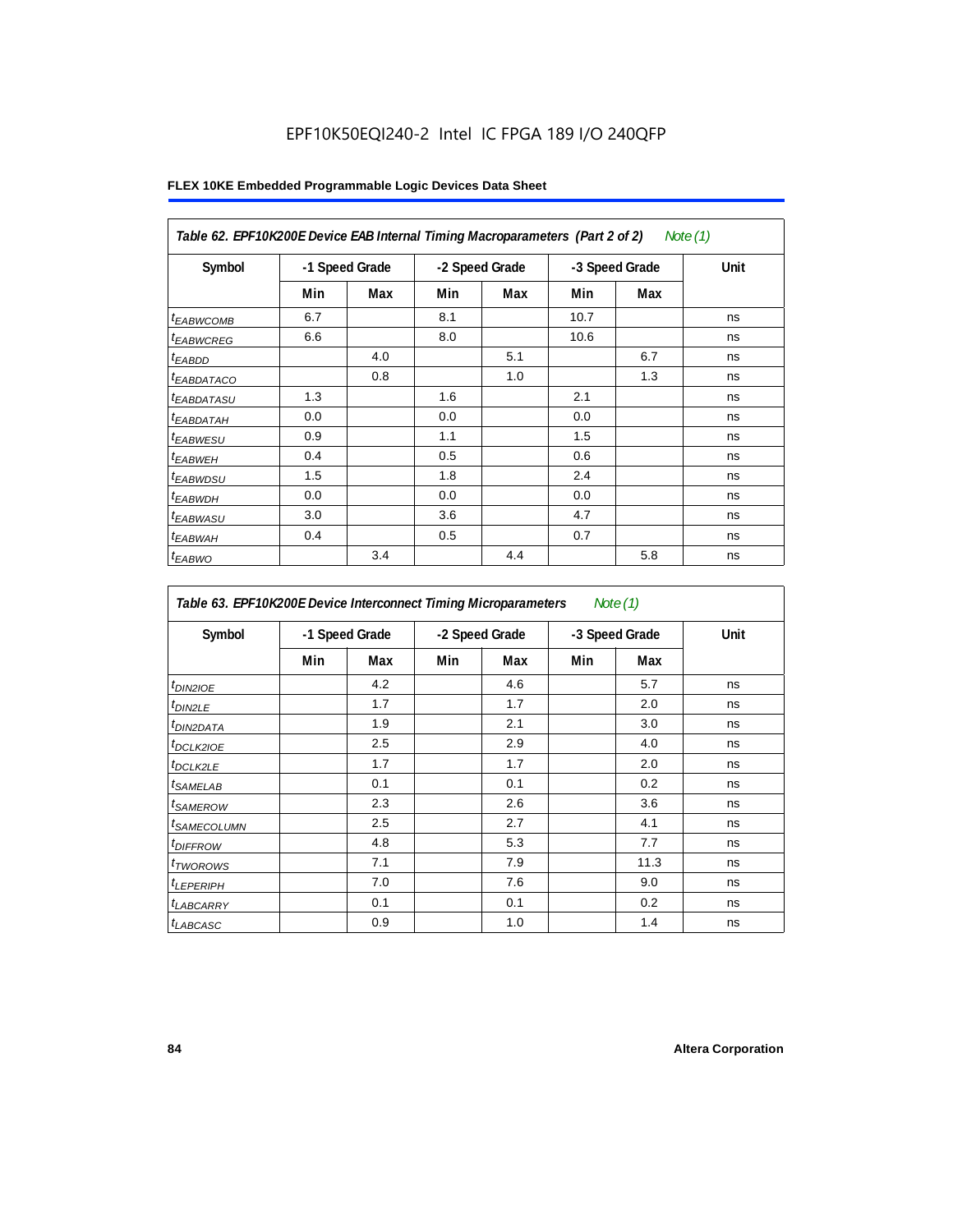| Table 64. EPF10K200E External Timing Parameters<br>Notes (1), (2) |                |      |                |      |                |      |      |  |  |  |  |
|-------------------------------------------------------------------|----------------|------|----------------|------|----------------|------|------|--|--|--|--|
| Symbol                                                            | -1 Speed Grade |      | -2 Speed Grade |      | -3 Speed Grade |      | Unit |  |  |  |  |
|                                                                   | Min            | Max  | Min            | Max  | Min            | Max  |      |  |  |  |  |
| t <sub>DRR</sub>                                                  |                | 10.0 |                | 12.0 |                | 16.0 | ns   |  |  |  |  |
| t <sub>INSU</sub>                                                 | 2.8            |      | 3.4            |      | 4.4            |      | ns   |  |  |  |  |
| t <sub>INH</sub>                                                  | 0.0            |      | 0.0            |      | 0.0            |      | ns   |  |  |  |  |
| toutco                                                            | 2.0            | 4.5  | 2.0            | 5.3  | 2.0            | 7.8  | ns   |  |  |  |  |
| t <sub>PCISU</sub>                                                | 3.0            |      | 6.2            |      |                |      | ns   |  |  |  |  |
| t <sub>PCIH</sub>                                                 | 0.0            |      | 0.0            |      | $\blacksquare$ |      | ns   |  |  |  |  |
| t <sub>PCICO</sub>                                                | 2.0            | 6.0  | 2.0            | 8.9  |                |      | ns   |  |  |  |  |

### **FLEX 10KE Embedded Programmable Logic Devices Data Sheet**

*Table 65. EPF10K200E External Bidirectional Timing Parameters Notes (1), (2)*

| Symbol                  | -1 Speed Grade |     | -2 Speed Grade |     | -3 Speed Grade |      | Unit |
|-------------------------|----------------|-----|----------------|-----|----------------|------|------|
|                         | Min            | Max | Min            | Max | Min            | Max  |      |
| <sup>t</sup> INSUBIDIR  | 3.0            |     | 4.0            |     | 5.5            |      | ns   |
| <sup>t</sup> INHBIDIR   | 0.0            |     | 0.0            |     | 0.0            |      | ns   |
| <sup>t</sup> OUTCOBIDIR | 2.0            | 4.5 | 2.0            | 5.3 | 2.0            | 7.8  | ns   |
| <sup>t</sup> xzbidir    |                | 8.1 |                | 9.5 |                | 13.0 | ns   |
| <sup>t</sup> zxbidir    |                | 8.1 |                | 9.5 |                | 13.0 | ns   |

# *Notes to tables:*

(1) All timing parameters are described in Tables 24 through 30 in this data sheet.<br>(2) These parameters are specified by characterization.

These parameters are specified by characterization.

Tables 66 through 79 show EPF10K50S and EPF10K200S device external timing parameters.

| Table 66. EPF10K50S Device LE Timing Microparameters (Part 1 of 2)<br>Note $(1)$ |     |                |     |                |                |     |      |  |  |  |  |
|----------------------------------------------------------------------------------|-----|----------------|-----|----------------|----------------|-----|------|--|--|--|--|
| Symbol                                                                           |     | -1 Speed Grade |     | -2 Speed Grade | -3 Speed Grade |     | Unit |  |  |  |  |
|                                                                                  | Min | Max            | Min | Max            | Min            | Max |      |  |  |  |  |
| $t_{LUT}$                                                                        |     | 0.6            |     | 0.8            |                | 1.1 | ns   |  |  |  |  |
| $t_{CLUT}$                                                                       |     | 0.5            |     | 0.6            |                | 0.8 | ns   |  |  |  |  |
| $t_{RLUT}$                                                                       |     | 0.6            |     | 0.7            |                | 0.9 | ns   |  |  |  |  |
| <sup>t</sup> PACKED                                                              |     | 0.2            |     | 0.3            |                | 0.4 | ns   |  |  |  |  |
| $t_{EN}$                                                                         |     | 0.6            |     | 0.7            |                | 0.9 | ns   |  |  |  |  |
| $t_{CICO}$                                                                       |     | 0.1            |     | 0.1            |                | 0.1 | ns   |  |  |  |  |
| $t_{GEN}$                                                                        |     | 0.4            |     | 0.5            |                | 0.6 | ns   |  |  |  |  |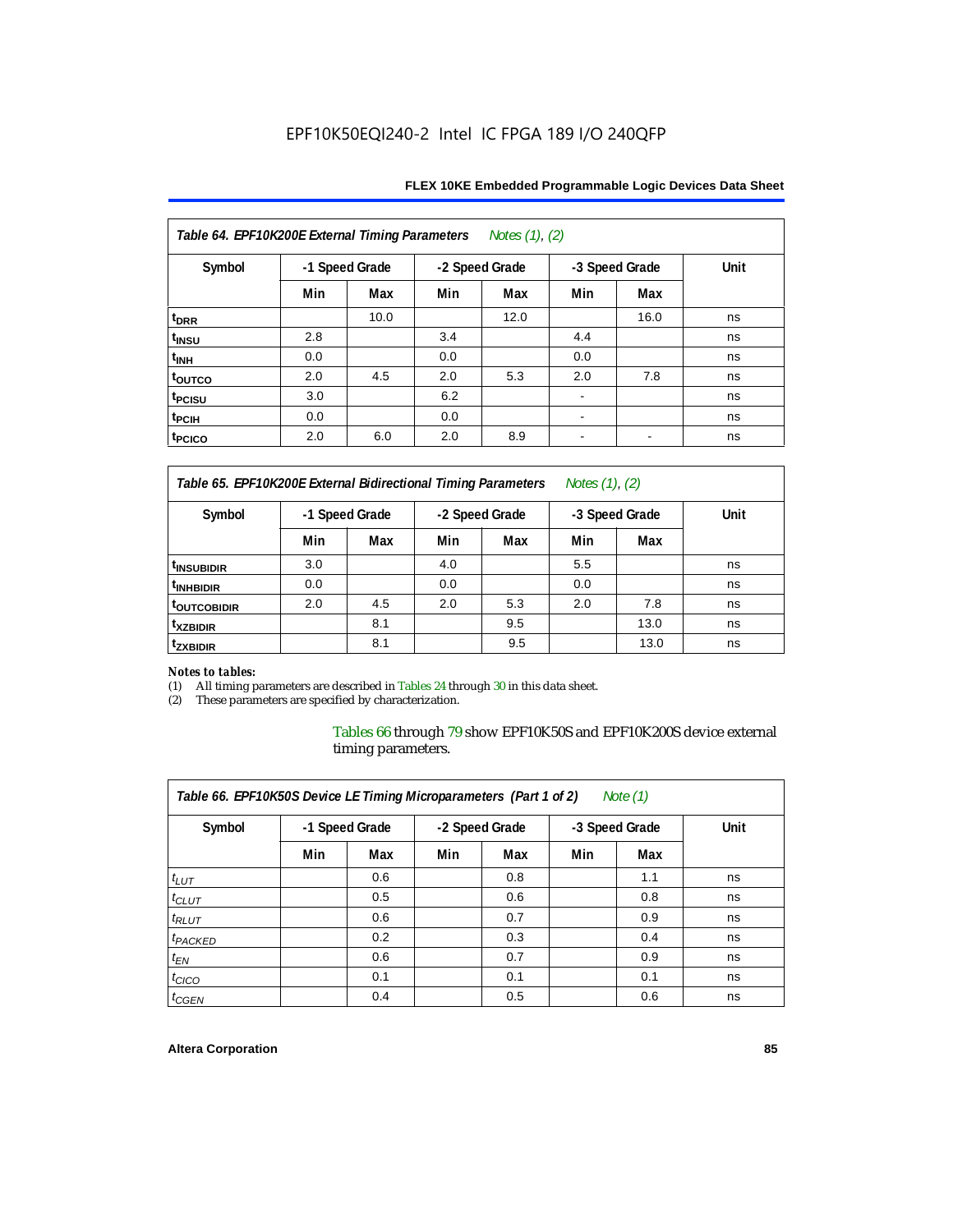|  |  |  | FLEX 10KE Embedded Programmable Logic Devices Data Sheet |  |  |  |
|--|--|--|----------------------------------------------------------|--|--|--|
|--|--|--|----------------------------------------------------------|--|--|--|

| Symbol          | -1 Speed Grade |     | -2 Speed Grade |     | -3 Speed Grade |     | Unit |
|-----------------|----------------|-----|----------------|-----|----------------|-----|------|
|                 | Min            | Max | Min            | Max | Min            | Max |      |
| $t_{GENR}$      |                | 0.1 |                | 0.1 |                | 0.1 | ns   |
| $t_{CASC}$      |                | 0.5 |                | 0.8 |                | 1.0 | ns   |
| $t_C$           |                | 0.5 |                | 0.6 |                | 0.8 | ns   |
| $t_{CO}$        |                | 0.6 |                | 0.6 |                | 0.7 | ns   |
| $t_{COMB}$      |                | 0.3 |                | 0.4 |                | 0.5 | ns   |
| $t_{\text{SU}}$ | 0.5            |     | 0.6            |     | 0.7            |     | ns   |
| $t_H$           | 0.5            |     | 0.6            |     | 0.8            |     | ns   |
| $t_{PRE}$       |                | 0.4 |                | 0.5 |                | 0.7 | ns   |
| $t_{CLR}$       |                | 0.8 |                | 1.0 |                | 1.2 | ns   |
| $t_{CH}$        | 2.0            |     | 2.5            |     | 3.0            |     | ns   |
| $t_{CL}$        | 2.0            |     | 2.5            |     | 3.0            |     | ns   |

| Table 67. EPF10K50S Device IOE Timing Microparameters Note (1) |                |     |     |                |     |                |      |  |  |
|----------------------------------------------------------------|----------------|-----|-----|----------------|-----|----------------|------|--|--|
| Symbol                                                         | -1 Speed Grade |     |     | -2 Speed Grade |     | -3 Speed Grade | Unit |  |  |
|                                                                | Min            | Max | Min | Max            | Min | Max            |      |  |  |
| t <sub>IOD</sub>                                               |                | 1.3 |     | 1.3            |     | 1.9            | ns   |  |  |
| $t_{\text{IOC}}$                                               |                | 0.3 |     | 0.4            |     | 0.4            | ns   |  |  |
| $t_{IOCO}$                                                     |                | 1.7 |     | 2.1            |     | 2.6            | ns   |  |  |
| $t_{IOCOMB}$                                                   |                | 0.5 |     | 0.6            |     | 0.8            | ns   |  |  |
| $t_{IOSU}$                                                     | 0.8            |     | 1.0 |                | 1.3 |                | ns   |  |  |
| $t_{IOH}$                                                      | 0.4            |     | 0.5 |                | 0.6 |                | ns   |  |  |
| $t_{IOCLR}$                                                    |                | 0.2 |     | 0.2            |     | 0.4            | ns   |  |  |
| $t_{OD1}$                                                      |                | 1.2 |     | 1.2            |     | 1.9            | ns   |  |  |
| $t_{OD2}$                                                      |                | 0.7 |     | 0.8            |     | 1.7            | ns   |  |  |
| $t_{OD3}$                                                      |                | 2.7 |     | 3.0            |     | 4.3            | ns   |  |  |
| $t_{XZ}$                                                       |                | 4.7 |     | 5.7            |     | 7.5            | ns   |  |  |
| $t_{ZX1}$                                                      |                | 4.7 |     | 5.7            |     | 7.5            | ns   |  |  |
| $t_{ZX2}$                                                      |                | 4.2 |     | 5.3            |     | 7.3            | ns   |  |  |
| $t_{ZX3}$                                                      |                | 6.2 |     | 7.5            |     | 9.9            | ns   |  |  |
| $t_{INREG}$                                                    |                | 3.5 |     | 4.2            |     | 5.6            | ns   |  |  |
| $t_{IOFD}$                                                     |                | 1.1 |     | 1.3            |     | 1.8            | ns   |  |  |
| $t_{INCOMB}$                                                   |                | 1.1 |     | 1.3            |     | 1.8            | ns   |  |  |

 $\overline{\phantom{a}}$ 

 $\mathbf{r}$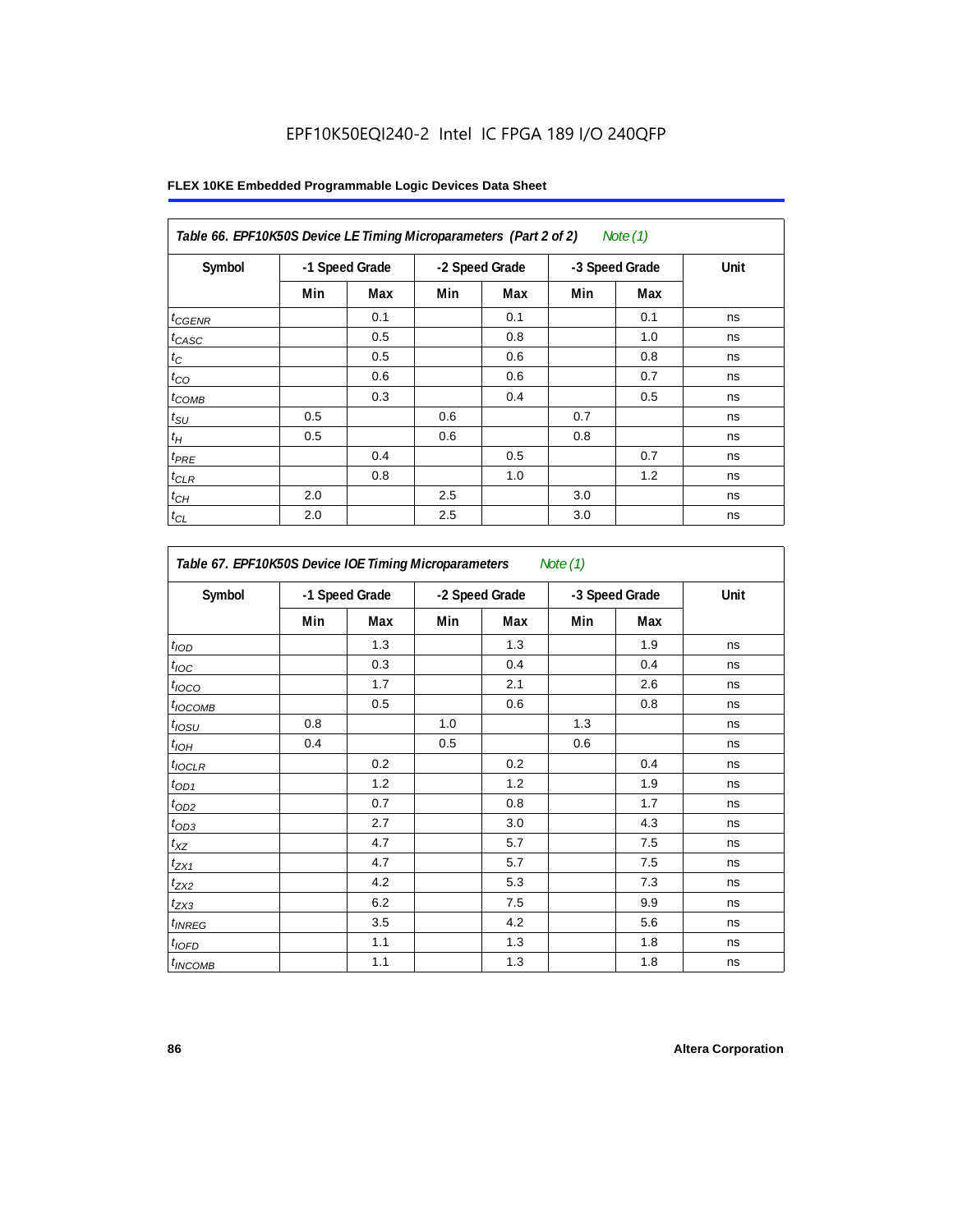| Table 68. EPF10K50S Device EAB Internal Microparameters<br>Note $(1)$ |     |                |                |     |                |     |      |  |  |  |
|-----------------------------------------------------------------------|-----|----------------|----------------|-----|----------------|-----|------|--|--|--|
| Symbol                                                                |     | -1 Speed Grade | -2 Speed Grade |     | -3 Speed Grade |     | Unit |  |  |  |
|                                                                       | Min | Max            | Min            | Max | Min            | Max |      |  |  |  |
| t <sub>EABDATA1</sub>                                                 |     | 1.7            |                | 2.4 |                | 3.2 | ns   |  |  |  |
| t <sub>EABDATA2</sub>                                                 |     | 0.4            |                | 0.6 |                | 0.8 | ns   |  |  |  |
| t <sub>EABWE1</sub>                                                   |     | 1.0            |                | 1.4 |                | 1.9 | ns   |  |  |  |
| t <sub>EABWE2</sub>                                                   |     | 0.0            |                | 0.0 |                | 0.0 | ns   |  |  |  |
| t <sub>EABRE1</sub>                                                   |     | 0.0            |                | 0.0 |                | 0.0 |      |  |  |  |
| t <sub>EABRE2</sub>                                                   |     | 0.4            |                | 0.6 |                | 0.8 |      |  |  |  |
| <sup>t</sup> EABCLK                                                   |     | 0.0            |                | 0.0 |                | 0.0 | ns   |  |  |  |
| t <sub>EABCO</sub>                                                    |     | 0.8            |                | 1.1 |                | 1.5 | ns   |  |  |  |
| <sup>t</sup> EABBYPASS                                                |     | 0.0            |                | 0.0 |                | 0.0 | ns   |  |  |  |
| t <sub>EABSU</sub>                                                    | 0.7 |                | 1.0            |     | 1.3            |     | ns   |  |  |  |
| $t_{EABH}$                                                            | 0.4 |                | 0.6            |     | 0.8            |     | ns   |  |  |  |
| $t_{EABCLR}$                                                          | 0.8 |                | 1.1            |     | 1.5            |     |      |  |  |  |
| $t_{AA}$                                                              |     | 2.0            |                | 2.8 |                | 3.8 | ns   |  |  |  |
| $t_{WP}$                                                              | 2.0 |                | 2.8            |     | 3.8            |     | ns   |  |  |  |
| $t_{\mathsf{RP}}$                                                     | 1.0 |                | 1.4            |     | 1.9            |     |      |  |  |  |
| $t_{WDSU}$                                                            | 0.5 |                | 0.7            |     | 0.9            |     | ns   |  |  |  |
| $t_{WDH}$                                                             | 0.1 |                | 0.1            |     | 0.2            |     | ns   |  |  |  |
| $t_{WASU}$                                                            | 1.0 |                | 1.4            |     | 1.9            |     | ns   |  |  |  |
| $t_{WAH}$                                                             | 1.5 |                | 2.1            |     | 2.9            |     | ns   |  |  |  |
| t <sub>RASU</sub>                                                     | 1.5 |                | 2.1            |     | 2.8            |     |      |  |  |  |
| $t_{RAH}$                                                             | 0.1 |                | 0.1            |     | 0.2            |     |      |  |  |  |
| $t_{WO}$                                                              |     | 2.1            |                | 2.9 |                | 4.0 | ns   |  |  |  |
| $t_{DD}$                                                              |     | 2.1            |                | 2.9 |                | 4.0 | ns   |  |  |  |
| t <sub>eabout</sub>                                                   |     | 0.0            |                | 0.0 |                | 0.0 | ns   |  |  |  |
| $t_{EABCH}$                                                           | 1.5 |                | 2.0            |     | 2.5            |     | ns   |  |  |  |
| $t_{EABCL}$                                                           | 1.5 |                | 2.0            |     | 2.5            |     | ns   |  |  |  |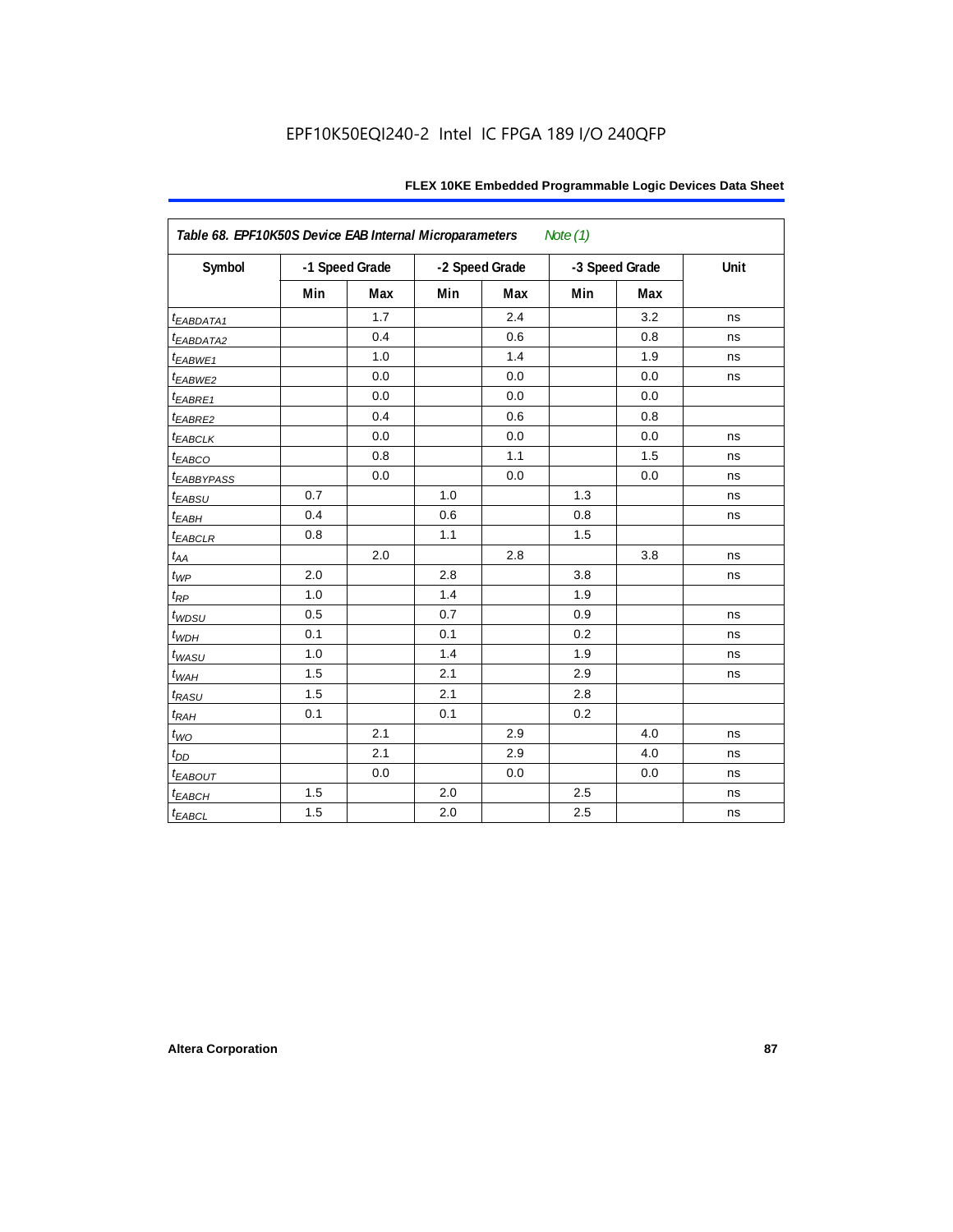| Table 69. EPF10K50S Device EAB Internal Timing Macroparameters<br>Note $(1)$ |                |     |                |     |                |     |      |  |  |
|------------------------------------------------------------------------------|----------------|-----|----------------|-----|----------------|-----|------|--|--|
| Symbol                                                                       | -1 Speed Grade |     | -2 Speed Grade |     | -3 Speed Grade |     | Unit |  |  |
|                                                                              | Min            | Max | Min            | Max | Min            | Max |      |  |  |
| $t_{EABA}$                                                                   |                | 3.7 |                | 5.2 |                | 7.0 | ns   |  |  |
| t <sub>EABRCCOMB</sub>                                                       | 3.7            |     | 5.2            |     | 7.0            |     | ns   |  |  |
| <i><b>EABRCREG</b></i>                                                       | 3.5            |     | 4.9            |     | 6.6            |     | ns   |  |  |
| $t_{EABWP}$                                                                  | 2.0            |     | 2.8            |     | 3.8            |     | ns   |  |  |
| <sup>t</sup> ЕАВWССОМВ                                                       | 4.5            |     | 6.3            |     | 8.6            |     | ns   |  |  |
| <i>EABWCREG</i>                                                              | 5.6            |     | 7.8            |     | 10.6           |     | ns   |  |  |
| $t_{EABDD}$                                                                  |                | 3.8 |                | 5.3 |                | 7.2 | ns   |  |  |
| <sup>t</sup> EABDATACO                                                       |                | 0.8 |                | 1.1 |                | 1.5 | ns   |  |  |
| <i>t<sub>EABDATASU</sub></i>                                                 | 1.1            |     | 1.6            |     | 2.1            |     | ns   |  |  |
| <sup>t</sup> EABD <u>ATAH</u>                                                | 0.0            |     | 0.0            |     | 0.0            |     | ns   |  |  |
| t <sub>EABWESU</sub>                                                         | 0.7            |     | 1.0            |     | 1.3            |     | ns   |  |  |
| <sup>t</sup> EABWEH                                                          | 0.4            |     | 0.6            |     | 0.8            |     | ns   |  |  |
| <sup>t</sup> EABWDSU                                                         | 1.2            |     | 1.7            |     | 2.2            |     | ns   |  |  |
| t <sub>EABWDH</sub>                                                          | 0.0            |     | 0.0            |     | 0.0            |     | ns   |  |  |
| t <sub>EABWASU</sub>                                                         | 1.6            |     | 2.3            |     | 3.0            |     | ns   |  |  |
| t <sub>EABWAH</sub>                                                          | 0.9            |     | 1.2            |     | 1.8            |     | ns   |  |  |
| $t_{EABWO}$                                                                  |                | 3.1 |                | 4.3 |                | 5.9 | ns   |  |  |

| Table 70. EPF10K50S Device Interconnect Timing Microparameters |     |                |     |                | Note $(1)$ |                |      |
|----------------------------------------------------------------|-----|----------------|-----|----------------|------------|----------------|------|
| Symbol                                                         |     | -1 Speed Grade |     | -2 Speed Grade |            | -3 Speed Grade | Unit |
|                                                                | Min | Max            | Min | Max            | Min        | Max            |      |
| $t_{DIN2IOE}$                                                  |     | 3.1            |     | 3.7            |            | 4.6            | ns   |
| <sup>t</sup> DIN2LE                                            |     | 1.7            |     | 2.1            |            | 2.7            | ns   |
| <sup>t</sup> DIN2DATA                                          |     | 2.7            |     | 3.1            |            | 5.1            | ns   |
| <sup>t</sup> DCLK2IOE                                          |     | 1.6            |     | 1.9            |            | 2.6            | ns   |
| <sup>t</sup> DCLK2LE                                           |     | 1.7            |     | 2.1            |            | 2.7            | ns   |
| <sup>t</sup> SAMELAB                                           |     | 0.1            |     | 0.1            |            | 0.2            | ns   |
| <sup>t</sup> SAMEROW                                           |     | 1.5            |     | 1.7            |            | 2.4            | ns   |
| <sup>t</sup> SAMECOLUMN                                        |     | 1.0            |     | 1.3            |            | 2.1            | ns   |
| <sup>t</sup> DIFFROW                                           |     | 2.5            |     | 3.0            |            | 4.5            | ns   |
| <sup>t</sup> TWOROWS                                           |     | 4.0            |     | 4.7            |            | 6.9            | ns   |
| <sup>t</sup> LEPERIPH                                          |     | 2.6            |     | 2.9            |            | 3.4            | ns   |
| <sup>t</sup> LABCARRY                                          |     | 0.1            |     | 0.2            |            | 0.2            | ns   |
| <sup>t</sup> LABCASC                                           |     | 0.8            |     | 1.0            |            | 1.3            | ns   |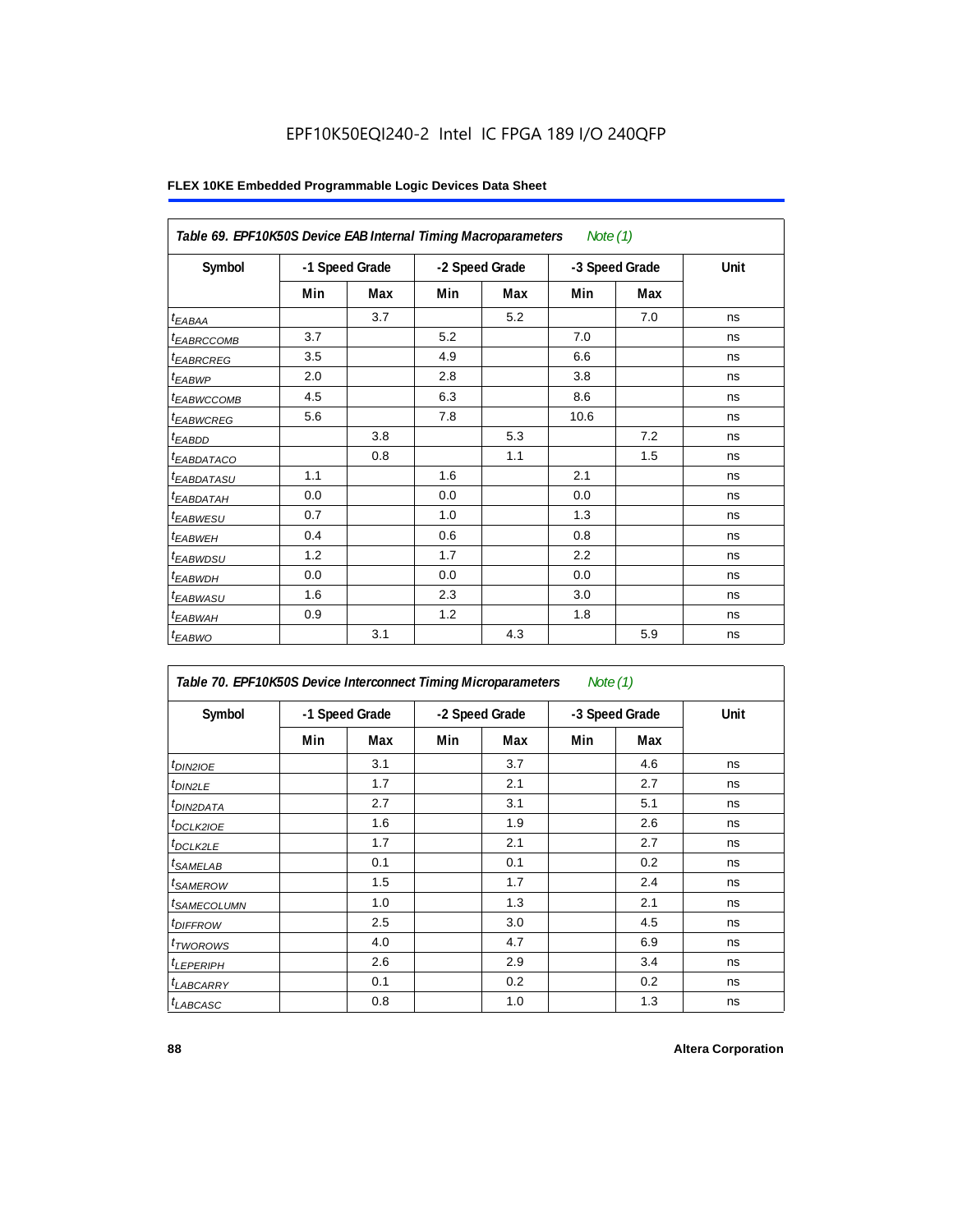| Table 71. EPF10K50S External Timing Parameters Note (1) |                |     |                |     |                |      |      |  |  |
|---------------------------------------------------------|----------------|-----|----------------|-----|----------------|------|------|--|--|
| Symbol                                                  | -1 Speed Grade |     | -2 Speed Grade |     | -3 Speed Grade |      | Unit |  |  |
|                                                         | Min            | Max | Min            | Max | Min            | Max  |      |  |  |
| t <sub>DRR</sub>                                        |                | 8.0 |                | 9.5 |                | 12.5 | ns   |  |  |
| $t_{INSU}$ (2)                                          | 2.4            |     | 2.9            |     | 3.9            |      | ns   |  |  |
| $t_{INH}$ (2)                                           | 0.0            |     | 0.0            |     | 0.0            |      | ns   |  |  |
| $t_{OUTCO}$ (2)                                         | 2.0            | 4.3 | 2.0            | 5.2 | 2.0            | 7.3  | ns   |  |  |
| $t_{INSU}$ (3)                                          | 2.4            |     | 2.9            |     |                |      | ns   |  |  |
| $t_{INH}$ (3)                                           | 0.0            |     | 0.0            |     |                |      | ns   |  |  |
| $t_{\text{OUTCO}}$ (3)                                  | 0.5            | 3.3 | 0.5            | 4.1 |                |      | ns   |  |  |
| t <sub>PCISU</sub>                                      | 2.4            |     | 2.9            |     |                |      | ns   |  |  |
| t <sub>PCIH</sub>                                       | 0.0            |     | 0.0            |     |                |      | ns   |  |  |
| <sup>t</sup> PCICO                                      | 2.0            | 6.0 | 2.0            | 7.7 |                |      | ns   |  |  |

*Table 72. EPF10K50S External Bidirectional Timing Parameters Note (1)*

| Symbol              | -1 Speed Grade |     | -2 Speed Grade |     | -3 Speed Grade |      | Unit |
|---------------------|----------------|-----|----------------|-----|----------------|------|------|
|                     | Min            | Max | Min            | Max | Min            | Max  |      |
| $t_{INSUBIDIR}$ (2) | 2.7            |     | 3.2            |     | 4.3            |      | ns   |
| $t_{INHBIDIR}$ (2)  | 0.0            |     | 0.0            |     | 0.0            |      | ns   |
| $t_{INHBIDIR}$ (3)  | 0.0            |     | 0.0            |     |                |      | ns   |
| $t_{INSUBIDIR}$ (3) | 3.7            |     | 4.2            |     |                |      | ns   |
| toutcobidir $(2)$   | 2.0            | 4.5 | 2.0            | 5.2 | 2.0            | 7.3  | ns   |
| $t_{XZBIDIR}$ (2)   |                | 6.8 |                | 7.8 |                | 10.1 | ns   |
| $t_{ZXBIDIR}$ (2)   |                | 6.8 |                | 7.8 |                | 10.1 | ns   |
| toutcobidir $(3)$   | 0.5            | 3.5 | 0.5            | 4.2 |                |      |      |
| $t_{XZBIDIR}$ (3)   |                | 6.8 |                | 8.4 |                |      | ns   |
| $t_{ZXBIDIR}$ (3)   |                | 6.8 |                | 8.4 |                |      | ns   |

*Notes to tables:* All timing parameters are described in Tables 24 through 30.

(2) This parameter is measured without use of the ClockLock or ClockBoost circuits.<br>(3) This parameter is measured with use of the ClockLock or ClockBoost circuits

This parameter is measured with use of the ClockLock or ClockBoost circuits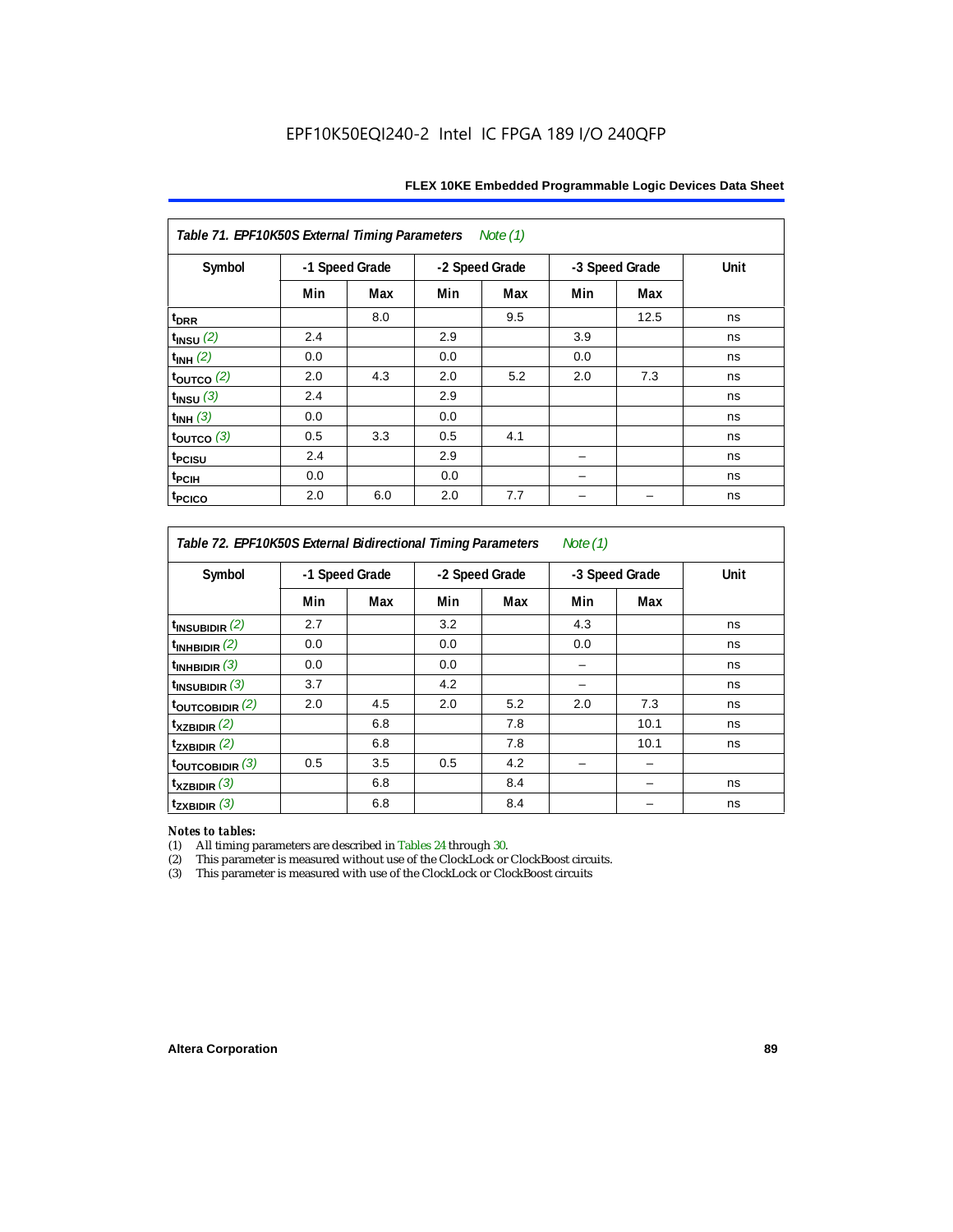|                     | Table 73. EPF10K200S Device Internal & External Timing Parameters<br>Note $(1)$ |     |                |     |                |     |      |  |  |  |  |
|---------------------|---------------------------------------------------------------------------------|-----|----------------|-----|----------------|-----|------|--|--|--|--|
| Symbol              | -1 Speed Grade                                                                  |     | -2 Speed Grade |     | -3 Speed Grade |     | Unit |  |  |  |  |
|                     | Min                                                                             | Max | Min            | Max | Min            | Max |      |  |  |  |  |
| $t_{LUT}$           |                                                                                 | 0.7 |                | 0.8 |                | 1.2 | ns   |  |  |  |  |
| $t_{CLUT}$          |                                                                                 | 0.4 |                | 0.5 |                | 0.6 | ns   |  |  |  |  |
| $t_{RLUT}$          |                                                                                 | 0.5 |                | 0.7 |                | 0.9 | ns   |  |  |  |  |
| t <sub>PACKED</sub> |                                                                                 | 0.4 |                | 0.5 |                | 0.7 | ns   |  |  |  |  |
| $t_{EN}$            |                                                                                 | 0.6 |                | 0.5 |                | 0.6 | ns   |  |  |  |  |
| $t_{CICO}$          |                                                                                 | 0.1 |                | 0.2 |                | 0.3 | ns   |  |  |  |  |
| $t_{CGEN}$          |                                                                                 | 0.3 |                | 0.4 |                | 0.6 | ns   |  |  |  |  |
| $t_{CGENR}$         |                                                                                 | 0.1 |                | 0.2 |                | 0.3 | ns   |  |  |  |  |
| $t_{CASC}$          |                                                                                 | 0.7 |                | 0.8 |                | 1.2 | ns   |  |  |  |  |
| $t_{\rm C}$         |                                                                                 | 0.5 |                | 0.6 |                | 0.8 | ns   |  |  |  |  |
| $t_{CO}$            |                                                                                 | 0.5 |                | 0.6 |                | 0.8 | ns   |  |  |  |  |
| $t_{COMB}$          |                                                                                 | 0.3 |                | 0.6 |                | 0.8 | ns   |  |  |  |  |
| $t_{\text{SU}}$     | 0.4                                                                             |     | 0.6            |     | 0.7            |     | ns   |  |  |  |  |
| $t_{\mathcal{H}}$   | 1.0                                                                             |     | 1.1            |     | 1.5            |     | ns   |  |  |  |  |
| $t_{PRE}$           |                                                                                 | 0.4 |                | 0.6 |                | 0.8 | ns   |  |  |  |  |
| $t_{CLR}$           |                                                                                 | 0.5 |                | 0.6 |                | 0.8 | ns   |  |  |  |  |
| $t_{CH}$            | 2.0                                                                             |     | 2.5            |     | 3.0            |     | ns   |  |  |  |  |
| $t_{CL}$            | 2.0                                                                             |     | 2.5            |     | 3.0            |     | ns   |  |  |  |  |

### **FLEX 10KE Embedded Programmable Logic Devices Data Sheet**

*Table 74. EPF10K200S Device IOE Timing Microparameters (Part 1 of 2) Note (1)*

| Symbol           | -1 Speed Grade |     |     | -2 Speed Grade |     | -3 Speed Grade | Unit |
|------------------|----------------|-----|-----|----------------|-----|----------------|------|
|                  | Min            | Max | Min | Max            | Min | Max            |      |
| t <sub>IOD</sub> |                | 1.8 |     | 1.9            |     | 2.6            | ns   |
| $t_{\text{IOC}}$ |                | 0.3 |     | 0.3            |     | 0.5            | ns   |
| $t_{IOCO}$       |                | 1.7 |     | 1.9            |     | 2.6            | ns   |
| $t_{IOCOMB}$     |                | 0.5 |     | 0.6            |     | 0.8            | ns   |
| $t_{IOSU}$       | 0.8            |     | 0.9 |                | 1.2 |                | ns   |
| $t_{IOH}$        | 0.4            |     | 0.8 |                | 1.1 |                | ns   |
| $t_{IOCLR}$      |                | 0.2 |     | 0.2            |     | 0.3            | ns   |
| $t_{OD1}$        |                | 1.3 |     | 0.7            |     | 0.9            | ns   |
| $t_{OD2}$        |                | 0.8 |     | 0.2            |     | 0.4            | ns   |
| $t_{OD3}$        |                | 2.9 |     | 3.0            |     | 3.9            | ns   |
| $t_{XZ}$         |                | 5.0 |     | 5.3            |     | 7.1            | ns   |
| $t_{ZX1}$        |                | 5.0 |     | 5.3            |     | 7.1            | ns   |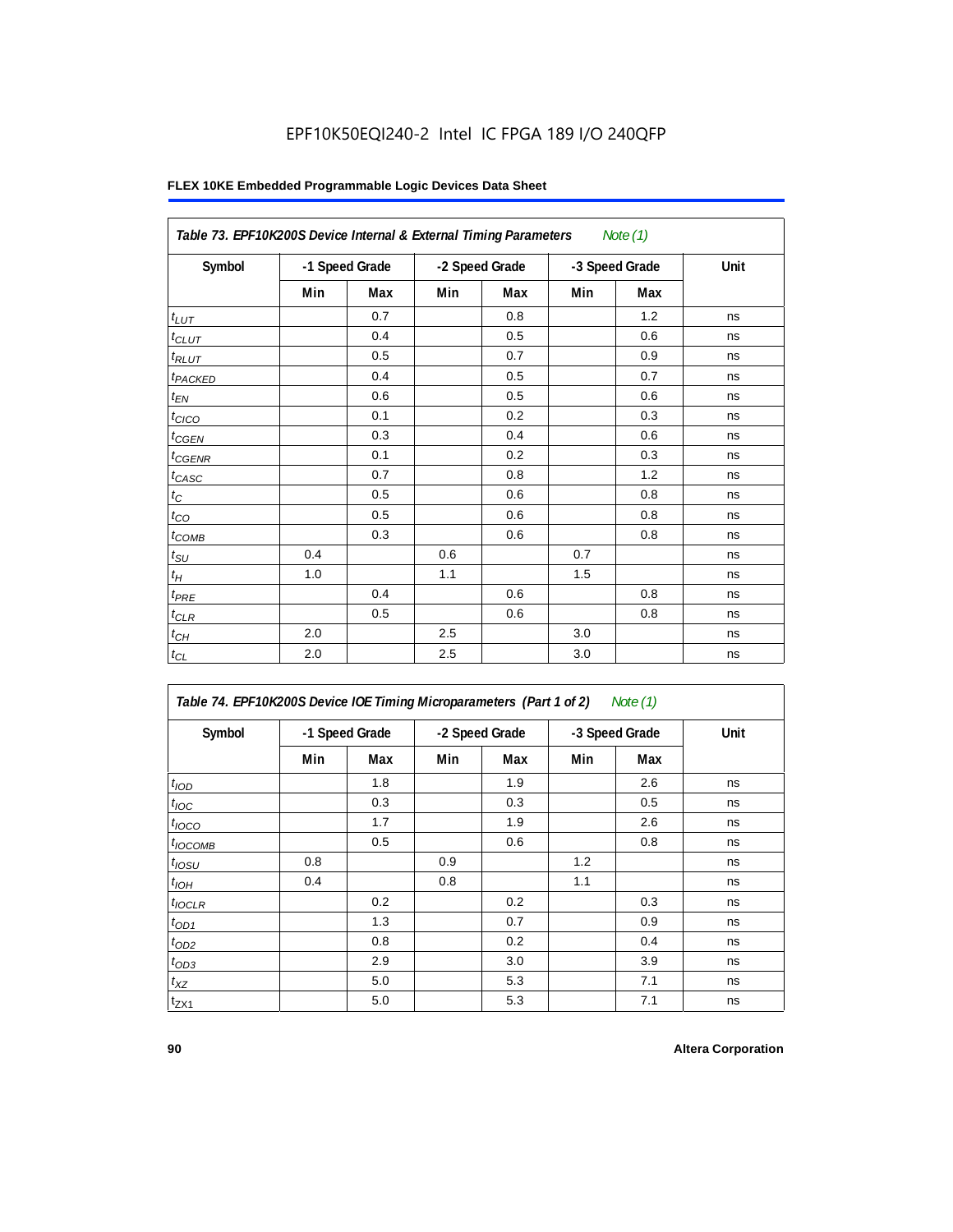### **FLEX 10KE Embedded Programmable Logic Devices Data Sheet**

| Table 74. EPF10K200S Device IOE Timing Microparameters (Part 2 of 2)<br>Note $(1)$ |     |                |                |     |                |      |      |  |  |  |  |
|------------------------------------------------------------------------------------|-----|----------------|----------------|-----|----------------|------|------|--|--|--|--|
| Symbol                                                                             |     | -1 Speed Grade | -2 Speed Grade |     | -3 Speed Grade |      | Unit |  |  |  |  |
|                                                                                    | Min | Max            | Min            | Max | Min            | Max  |      |  |  |  |  |
| $t_{ZX2}$                                                                          |     | 4.5            |                | 4.8 |                | 6.6  | ns   |  |  |  |  |
| $t_{ZX3}$                                                                          |     | 6.6            |                | 7.6 |                | 10.1 | ns   |  |  |  |  |
| $t_{INREG}$                                                                        |     | 3.7            |                | 5.7 |                | 7.7  | ns   |  |  |  |  |
| $t_{IOFD}$                                                                         |     | 1.8            |                | 3.4 |                | 4.0  | ns   |  |  |  |  |
| $t_{INCOMB}$                                                                       |     | 1.8            |                | 3.4 |                | 4.0  | ns   |  |  |  |  |

| Symbol                  |     | -1 Speed Grade | -2 Speed Grade |             | -3 Speed Grade |             | Unit |
|-------------------------|-----|----------------|----------------|-------------|----------------|-------------|------|
|                         | Min | Max            | Min            | Max         | Min            | Max         |      |
| t <sub>EABDATA1</sub>   |     | 1.8            |                | 2.4         |                | 3.2         | ns   |
| <sup>t</sup> EABDATA1   |     | 0.4            |                | 0.5         |                | 0.6         | ns   |
| t <sub>EABWE1</sub>     |     | 1.1            |                | 1.7         |                | 2.3         | ns   |
| <sup>t</sup> EABWE2     |     | 0.0            |                | 0.0         |                | 0.0         | ns   |
| EABRE1                  |     | $\mathbf 0$    |                | $\mathbf 0$ |                | $\mathbf 0$ | ns   |
| t <sub>EABRE2</sub>     |     | 0.4            |                | 0.5         |                | 0.6         | ns   |
| <b><i>EABCLK</i></b>    |     | 0.0            |                | 0.0         |                | 0.0         | ns   |
| <b><i>EABCO</i></b>     |     | 0.8            |                | 0.9         |                | 1.2         | ns   |
| <b><i>EABBYPASS</i></b> |     | 0.0            |                | 0.1         |                | 0.1         | ns   |
| t <sub>EABSU</sub>      | 0.7 |                | 1.1            |             | 1.5            |             | ns   |
| <sup>t</sup> EABH       | 0.4 |                | 0.5            |             | 0.6            |             | ns   |
| t <sub>EABCLR</sub>     | 0.8 |                | 0.9            |             | 1.2            |             | ns   |
| t <sub>AA</sub>         |     | 2.1            |                | 3.7         |                | 4.9         | ns   |
| $t_{WP}$                | 2.1 |                | 4.0            |             | 5.3            |             | ns   |
| $t_{\mathsf{RP}}$       | 1.1 |                | 1.1            |             | 1.5            |             | ns   |
| t <sub>WDSU</sub>       | 0.5 |                | 1.1            |             | 1.5            |             | ns   |
| t <sub>WDH</sub>        | 0.1 |                | 0.1            |             | 0.1            |             | ns   |
| t <sub>WASU</sub>       | 1.1 |                | 1.6            |             | 2.1            |             | ns   |
| t <sub>WAH</sub>        | 1.6 |                | 2.5            |             | 3.3            |             | ns   |
| t <sub>RASU</sub>       | 1.6 |                | 2.6            |             | 3.5            |             | ns   |
| t <sub>RAH</sub>        | 0.1 |                | 0.1            |             | 0.2            |             | ns   |
| $t_{WO}$                |     | 2.0            |                | 2.4         |                | 3.2         | ns   |
| t <sub>DD</sub>         |     | 2.0            |                | 2.4         |                | 3.2         | ns   |
| <b><i>EABOUT</i></b>    |     | 0.0            |                | 0.1         |                | 0.1         | ns   |
| t <sub>EABCH</sub>      | 1.5 |                | 2.0            |             | 2.5            |             | ns   |
| t <sub>EABCL</sub>      | 2.1 |                | 2.8            |             | 3.8            |             | ns   |

**Altera Corporation 91**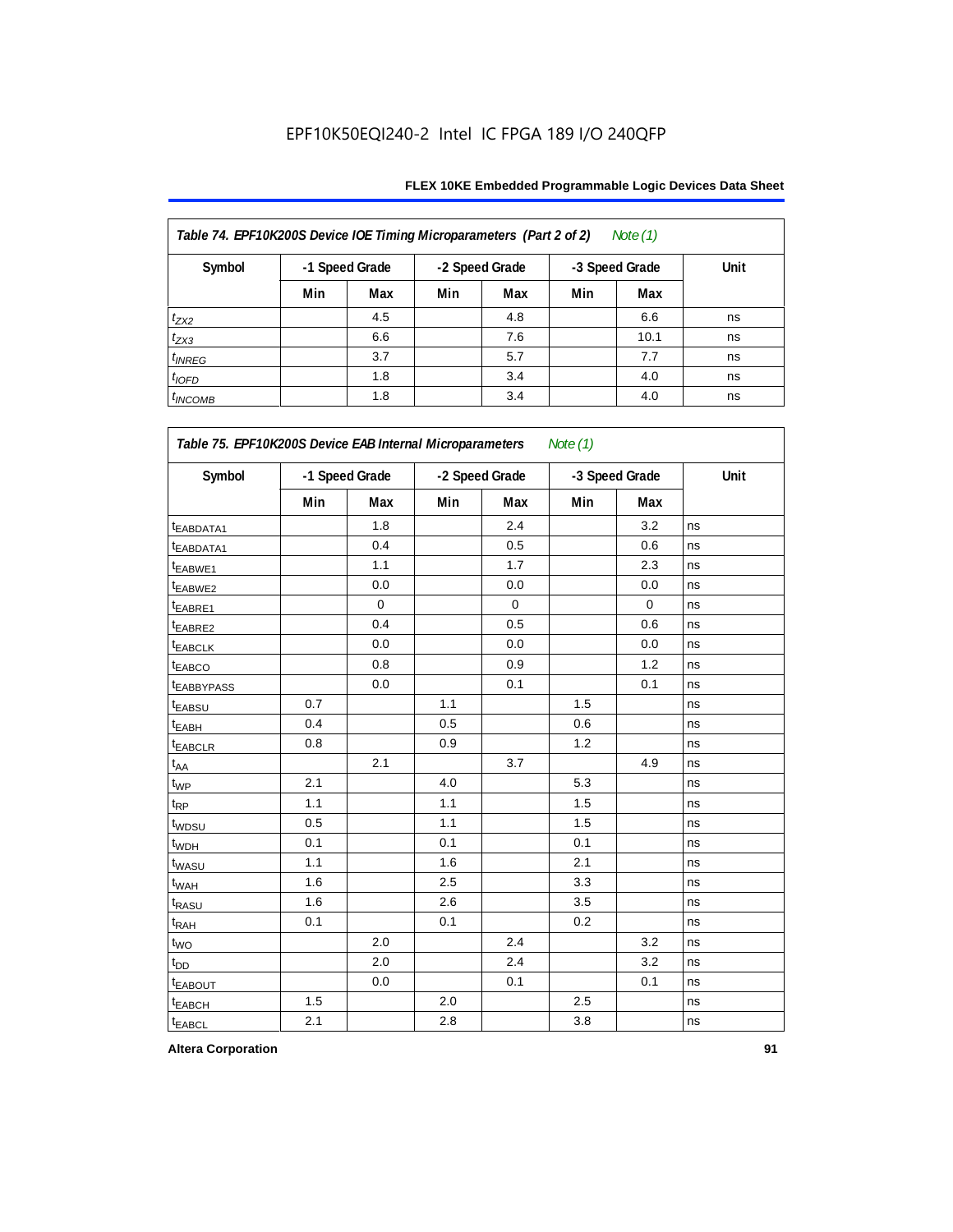|                        | Table 76. EPF10K200S Device EAB Internal Timing Macroparameters Note (1) |     |                |     |                |     |      |  |  |  |  |
|------------------------|--------------------------------------------------------------------------|-----|----------------|-----|----------------|-----|------|--|--|--|--|
| Symbol                 | -1 Speed Grade                                                           |     | -2 Speed Grade |     | -3 Speed Grade |     | Unit |  |  |  |  |
|                        | Min                                                                      | Max | Min            | Max | Min            | Max |      |  |  |  |  |
| $t_{EABA}$             |                                                                          | 3.9 |                | 6.4 |                | 8.4 | ns   |  |  |  |  |
| <sup>I</sup> EABRCOMB  | 3.9                                                                      |     | 6.4            |     | 8.4            |     | ns   |  |  |  |  |
| <sup>t</sup> EABRCREG  | 3.6                                                                      |     | 5.7            |     | 7.6            |     | ns   |  |  |  |  |
| t <sub>EABWP</sub>     | 2.1                                                                      |     | 4.0            |     | 5.3            |     | ns   |  |  |  |  |
| <sup>t</sup> EABWCOMB  | 4.8                                                                      |     | 8.1            |     | 10.7           |     | ns   |  |  |  |  |
| <sup>t</sup> EABWCREG  | 5.4                                                                      |     | 8.0            |     | 10.6           |     | ns   |  |  |  |  |
| <sup>t</sup> EABDD     |                                                                          | 3.8 |                | 5.1 |                | 6.7 | ns   |  |  |  |  |
| <sup>t</sup> EABDATACO |                                                                          | 0.8 |                | 1.0 |                | 1.3 | ns   |  |  |  |  |
| <sup>t</sup> EABDATASU | 1.1                                                                      |     | 1.6            |     | 2.1            |     | ns   |  |  |  |  |
| <sup>t</sup> EABDATAH  | 0.0                                                                      |     | 0.0            |     | 0.0            |     | ns   |  |  |  |  |
| <sup>t</sup> EABWESU   | 0.7                                                                      |     | 1.1            |     | 1.5            |     | ns   |  |  |  |  |
| <sup>t</sup> EABWEH    | 0.4                                                                      |     | 0.5            |     | 0.6            |     | ns   |  |  |  |  |
| t <sub>ЕАВWDSU</sub>   | 1.2                                                                      |     | 1.8            |     | 2.4            |     | ns   |  |  |  |  |
| <sup>t</sup> EABWDH    | 0.0                                                                      |     | 0.0            |     | 0.0            |     | ns   |  |  |  |  |
| <sup>t</sup> EABWASU   | 1.9                                                                      |     | 3.6            |     | 4.7            |     | ns   |  |  |  |  |
| <sup>t</sup> EABWAH    | 0.8                                                                      |     | 0.5            |     | 0.7            |     | ns   |  |  |  |  |
| $t_{EABWO}$            |                                                                          | 3.1 |                | 4.4 |                | 5.8 | ns   |  |  |  |  |

| Table 77. EPF10K200S Device Interconnect Timing Microparameters (Part 1 of 2) |     |                |     |                |     |                | Note (1) |
|-------------------------------------------------------------------------------|-----|----------------|-----|----------------|-----|----------------|----------|
| Symbol                                                                        |     | -1 Speed Grade |     | -2 Speed Grade |     | -3 Speed Grade | Unit     |
|                                                                               | Min | Max            | Min | Max            | Min | Max            |          |
| $t_{DIN2IOE}$                                                                 |     | 4.4            |     | 4.8            |     | 5.5            | ns       |
| $t_{DIN2LE}$                                                                  |     | 0.6            |     | 0.6            |     | 0.9            | ns       |
| <sup>t</sup> DIN2DATA                                                         |     | 1.8            |     | 2.1            |     | 2.8            | ns       |
| <sup>t</sup> DCLK2IOE                                                         |     | 1.7            |     | 2.0            |     | 2.8            | ns       |
| $t$ DCLK2LE                                                                   |     | 0.6            |     | 0.6            |     | 0.9            | ns       |
| <sup>t</sup> SAMELAB                                                          |     | 0.1            |     | 0.1            |     | 0.2            | ns       |
| <sup>t</sup> SAMEROW                                                          |     | 3.0            |     | 4.6            |     | 5.7            | ns       |
| <sup>t</sup> SAMECOLUMN                                                       |     | 3.5            |     | 4.9            |     | 6.4            | ns       |
| <sup>t</sup> DIFFROW                                                          |     | 6.5            |     | 9.5            |     | 12.1           | ns       |
| <sup>t</sup> TWOROWS                                                          |     | 9.5            |     | 14.1           |     | 17.8           | ns       |
| <sup>t</sup> LEPERIPH                                                         |     | 5.5            |     | 6.2            |     | 7.2            | ns       |
| <b><i>LABCARRY</i></b>                                                        |     | 0.3            |     | 0.1            |     | 0.2            | ns       |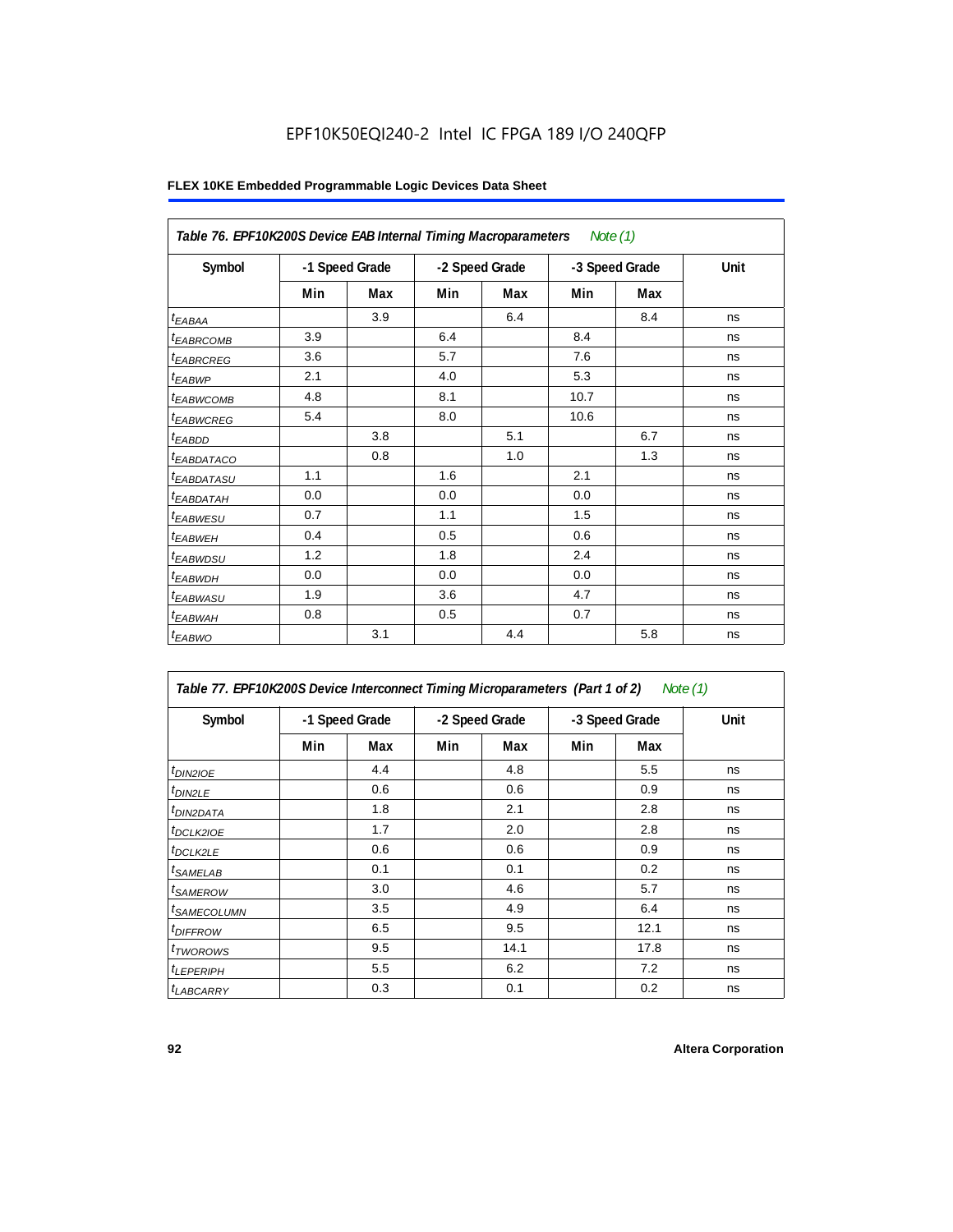#### **FLEX 10KE Embedded Programmable Logic Devices Data Sheet**

| Table 77. EPF10K200S Device Interconnect Timing Microparameters (Part 2 of 2)<br>Note $(1)$ |                |     |                |     |                |      |  |  |  |  |
|---------------------------------------------------------------------------------------------|----------------|-----|----------------|-----|----------------|------|--|--|--|--|
| Symbol                                                                                      | -1 Speed Grade |     | -2 Speed Grade |     | -3 Speed Grade | Unit |  |  |  |  |
|                                                                                             | Min            | Max | Min            | Max | Min            | Max  |  |  |  |  |
| 0.5<br>1.0<br>1.4<br>ns<br><sup>I</sup> LABCASC                                             |                |     |                |     |                |      |  |  |  |  |

### *Table 78. EPF10K200S External Timing Parameters Note (1)*

| Symbol                |     | -1 Speed Grade |     | -2 Speed Grade |     | -3 Speed Grade | Unit |
|-----------------------|-----|----------------|-----|----------------|-----|----------------|------|
|                       | Min | Max            | Min | Max            | Min | Max            |      |
| $t_{\text{DRR}}$      |     | 9.0            |     | 12.0           |     | 16.0           | ns   |
| $t_{INSU}$ (2)        | 3.1 |                | 3.7 |                | 4.7 |                | ns   |
| $t_{INH}$ (2)         | 0.0 |                | 0.0 |                | 0.0 |                | ns   |
| $t_{\text{OUTCO}}(2)$ | 2.0 | 3.7            | 2.0 | 4.4            | 2.0 | 6.3            | ns   |
| $t_{INSU}(3)$         | 2.1 |                | 2.7 |                |     |                | ns   |
| $t_{INH}$ (3)         | 0.0 |                | 0.0 |                | -   |                | ns   |
| $t_{OUTCO}(3)$        | 0.5 | 2.7            | 0.5 | 3.4            | -   | -              | ns   |
| <sup>t</sup> PCISU    | 3.0 |                | 4.2 |                | -   |                | ns   |
| t <sub>PCIH</sub>     | 0.0 |                | 0.0 |                | -   |                | ns   |
| t <sub>PCICO</sub>    | 2.0 | 6.0            | 2.0 | 8.9            |     |                | ns   |

| Table 79. EPF10K200S External Bidirectional Timing Parameters<br>Note $(1)$ |                |     |                |     |                |     |      |  |  |
|-----------------------------------------------------------------------------|----------------|-----|----------------|-----|----------------|-----|------|--|--|
| Symbol                                                                      | -1 Speed Grade |     | -2 Speed Grade |     | -3 Speed Grade |     | Unit |  |  |
|                                                                             | Min            | Max | Min            | Max | Min            | Max |      |  |  |
| $t_{\text{INSUBIDIR}}(2)$                                                   | 2.3            |     | 3.4            |     | 4.4            |     | ns   |  |  |
| $t_{INHBIDIR}$ (2)                                                          | 0.0            |     | 0.0            |     | 0.0            |     | ns   |  |  |
| $t_{INSUBIDIR}$ (3)                                                         | 3.3            |     | 4.4            |     |                |     | ns   |  |  |
| $t_{INHBIDIR}$ (3)                                                          | 0.0            |     | 0.0            |     |                |     | ns   |  |  |
| toutcobidir $(2)$                                                           | 2.0            | 3.7 | 2.0            | 4.4 | 2.0            | 6.3 | ns   |  |  |
| $t_{XZBIDIR}$ (2)                                                           |                | 6.9 |                | 7.6 |                | 9.2 | ns   |  |  |
| $t_{ZXBIDIR}$ (2)                                                           |                | 5.9 |                | 6.6 |                |     | ns   |  |  |
| $t_{\text{OUTC}OBIDIR}$ (3)                                                 | 0.5            | 2.7 | 0.5            | 3.4 |                |     | ns   |  |  |
| $t_{XZBIDIR}$ (3)                                                           |                | 6.9 |                | 7.6 |                | 9.2 | ns   |  |  |
| $t_{ZXBIDIR}$ (3)                                                           |                | 5.9 |                | 6.6 |                |     | ns   |  |  |

# *Notes to tables:*<br>(1) All timing p

(1) All timing parameters are described in Tables  $24$  through  $30$  in this data sheet.<br>
(2) This parameter is measured without the use of the ClockLock or ClockBoost ci

(2) This parameter is measured without the use of the ClockLock or ClockBoost circuits.<br>(3) This parameter is measured with the use of the ClockLock or ClockBoost circuits.

This parameter is measured with the use of the ClockLock or ClockBoost circuits.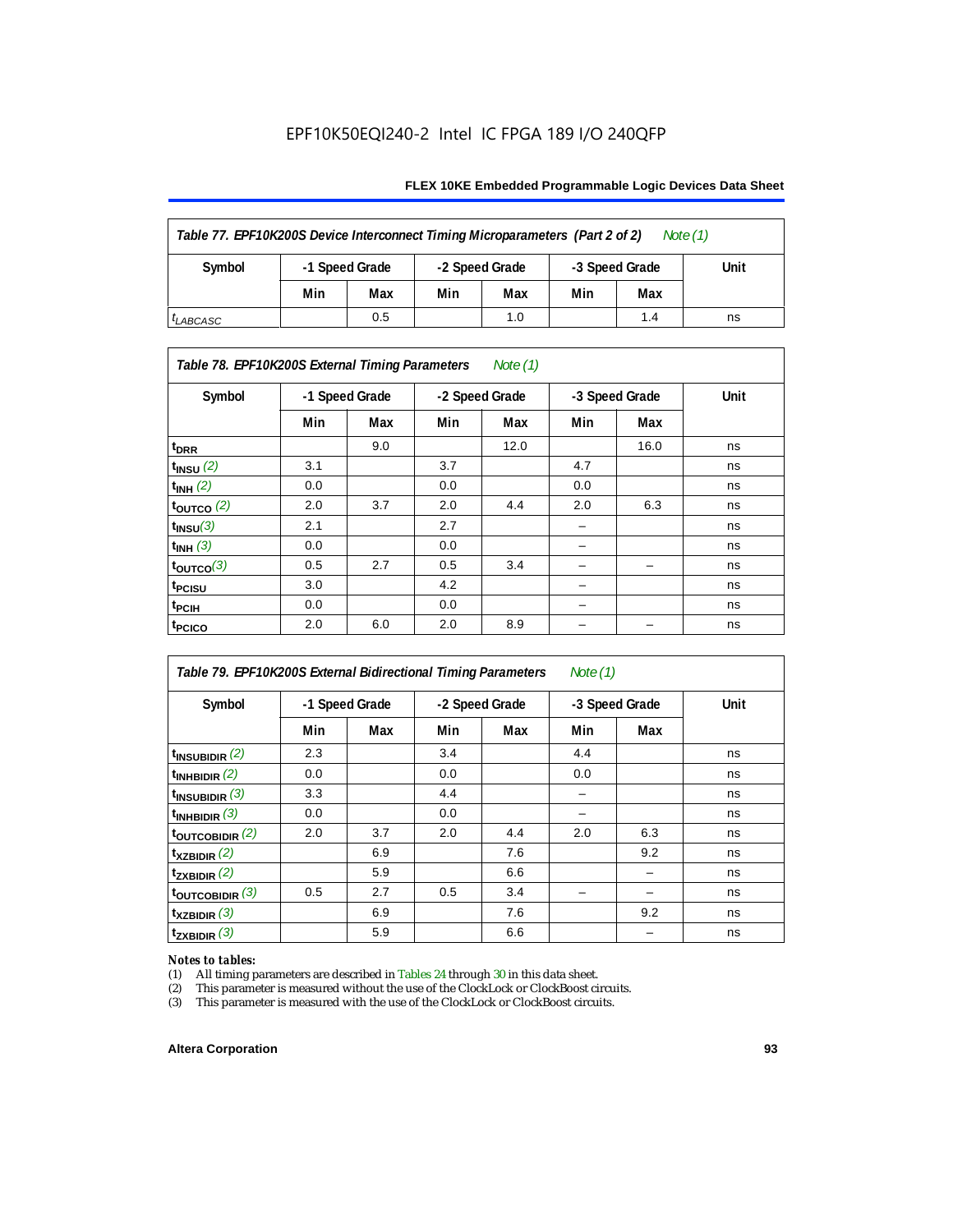| Power<br>Consumption | The supply power (P) for FLEX 10KE devices can be calculated with the<br>following equation:                                                                                                                                                                                                                                                                                                                                 |                |  |
|----------------------|------------------------------------------------------------------------------------------------------------------------------------------------------------------------------------------------------------------------------------------------------------------------------------------------------------------------------------------------------------------------------------------------------------------------------|----------------|--|
|                      | $P = P_{INT} + P_{IO} = (I_{COSTANDBY} + I_{CCACTIVE}) \times V_{CC} + P_{IO}$                                                                                                                                                                                                                                                                                                                                               |                |  |
|                      | The $I_{\text{CCACTIVE}}$ value depends on the switching frequency and the<br>application logic. This value is calculated based on the amount of current<br>that each LE typically consumes. The $P_{IO}$ value, which depends on the<br>device output load characteristics and switching frequency, can be<br>calculated using the guidelines given in Application Note 74 (Evaluating<br><b>Power for Altera Devices).</b> |                |  |
|                      | Compared to the rest of the device, the embedded array consumes a<br>negligible amount of power. Therefore, the embedded array can be<br>ignored when calculating supply current.                                                                                                                                                                                                                                            |                |  |
|                      | The $I_{\text{CCACTIVE}}$ value can be calculated with the following equation:                                                                                                                                                                                                                                                                                                                                               |                |  |
|                      | $I_{\text{CCACTIVE}} = K \times f_{\text{MAX}} \times N \times \text{tog}_{\text{LC}} \times \frac{\mu A}{\text{MHz} \times \text{LE}}$                                                                                                                                                                                                                                                                                      |                |  |
|                      | Where:                                                                                                                                                                                                                                                                                                                                                                                                                       |                |  |
|                      | = Maximum operating frequency in MHz<br>$f_{MAX}$<br>Total number of LEs used in the device<br>N<br>$=$                                                                                                                                                                                                                                                                                                                      |                |  |
|                      | Average percent of LEs toggling at each clock<br>tog <sub>LC</sub><br>$=$<br>(typically 12.5%)                                                                                                                                                                                                                                                                                                                               |                |  |
|                      | K<br>Constant<br>$=$                                                                                                                                                                                                                                                                                                                                                                                                         |                |  |
|                      | Table 80 provides the constant (K) values for FLEX 10KE devices.                                                                                                                                                                                                                                                                                                                                                             |                |  |
|                      | Table 80. FLEX 10KE K Constant Values                                                                                                                                                                                                                                                                                                                                                                                        |                |  |
|                      | Device                                                                                                                                                                                                                                                                                                                                                                                                                       | <b>K</b> Value |  |
|                      | EPF10K30E                                                                                                                                                                                                                                                                                                                                                                                                                    | 4.5            |  |
|                      | EPF10K50E                                                                                                                                                                                                                                                                                                                                                                                                                    | 4.8            |  |
|                      | <b>EPF10K50S</b>                                                                                                                                                                                                                                                                                                                                                                                                             | 4.5            |  |
|                      | EPF10K100E                                                                                                                                                                                                                                                                                                                                                                                                                   | 4.5            |  |
|                      | EPF10K130E                                                                                                                                                                                                                                                                                                                                                                                                                   | 4.6            |  |
|                      | EPF10K200E                                                                                                                                                                                                                                                                                                                                                                                                                   | 4.8            |  |
|                      | EPF10K200S                                                                                                                                                                                                                                                                                                                                                                                                                   | 4.6            |  |

This calculation provides an  $\rm I_{CC}$  estimate based on typical conditions with no output load. The actual I $_{\rm CC}$  should be verified during operation because this measurement is sensitive to the actual pattern in the device and the environmental operating conditions.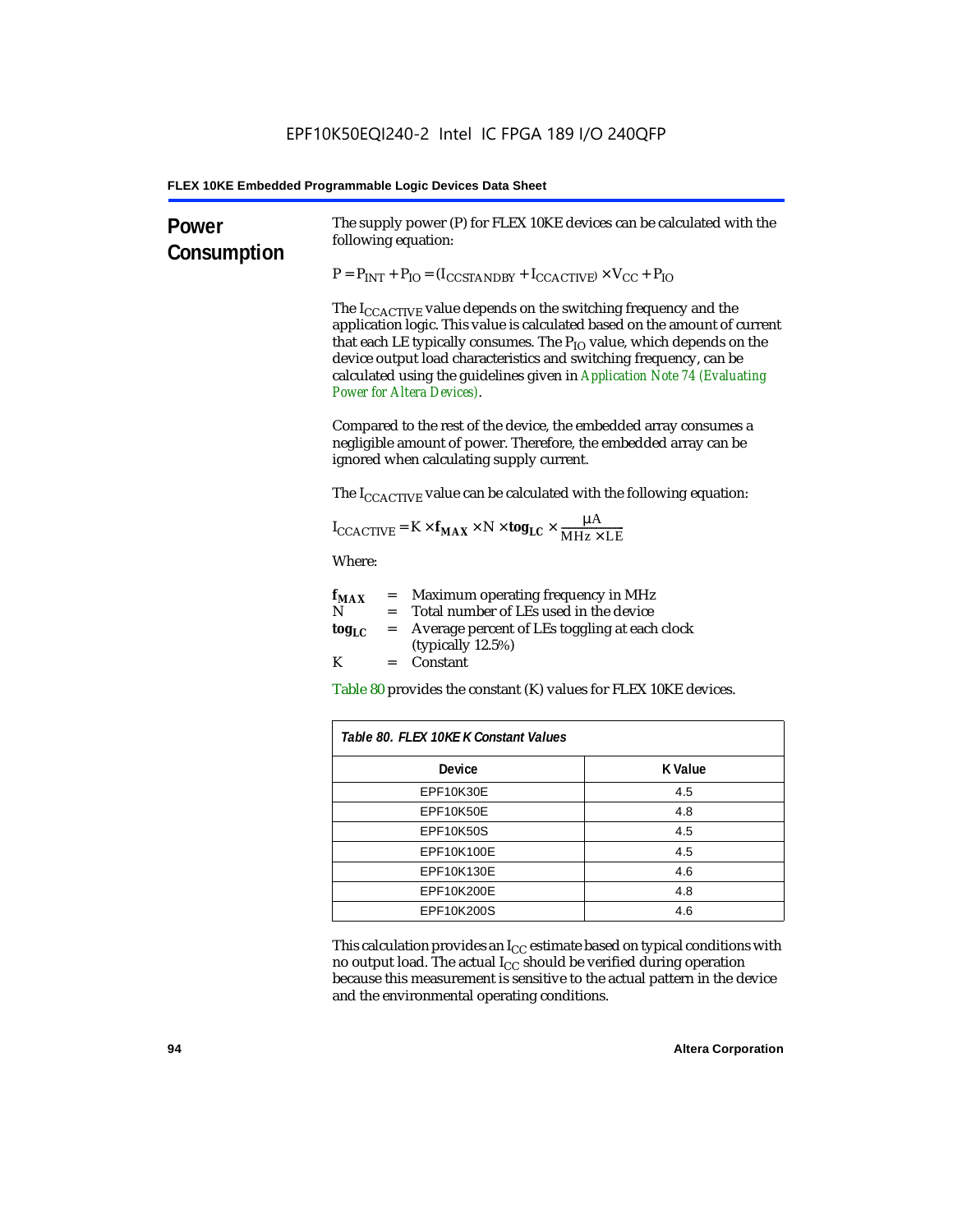To better reflect actual designs, the power model (and the constant K in the power calculation equations) for continuous interconnect FLEX devices assumes that LEs drive FastTrack Interconnect channels. In contrast, the power model of segmented FPGAs assumes that all LEs drive only one short interconnect segment. This assumption may lead to inaccurate results when compared to measured power consumption for actual designs in segmented FPGAs.

Figure 31 shows the relationship between the current and operating frequency of FLEX 10KE devices.



*Figure 31. FLEX 10KE I<sub>CCACTIVE</sub> vs. Operating Frequency (Part 1 of 2)*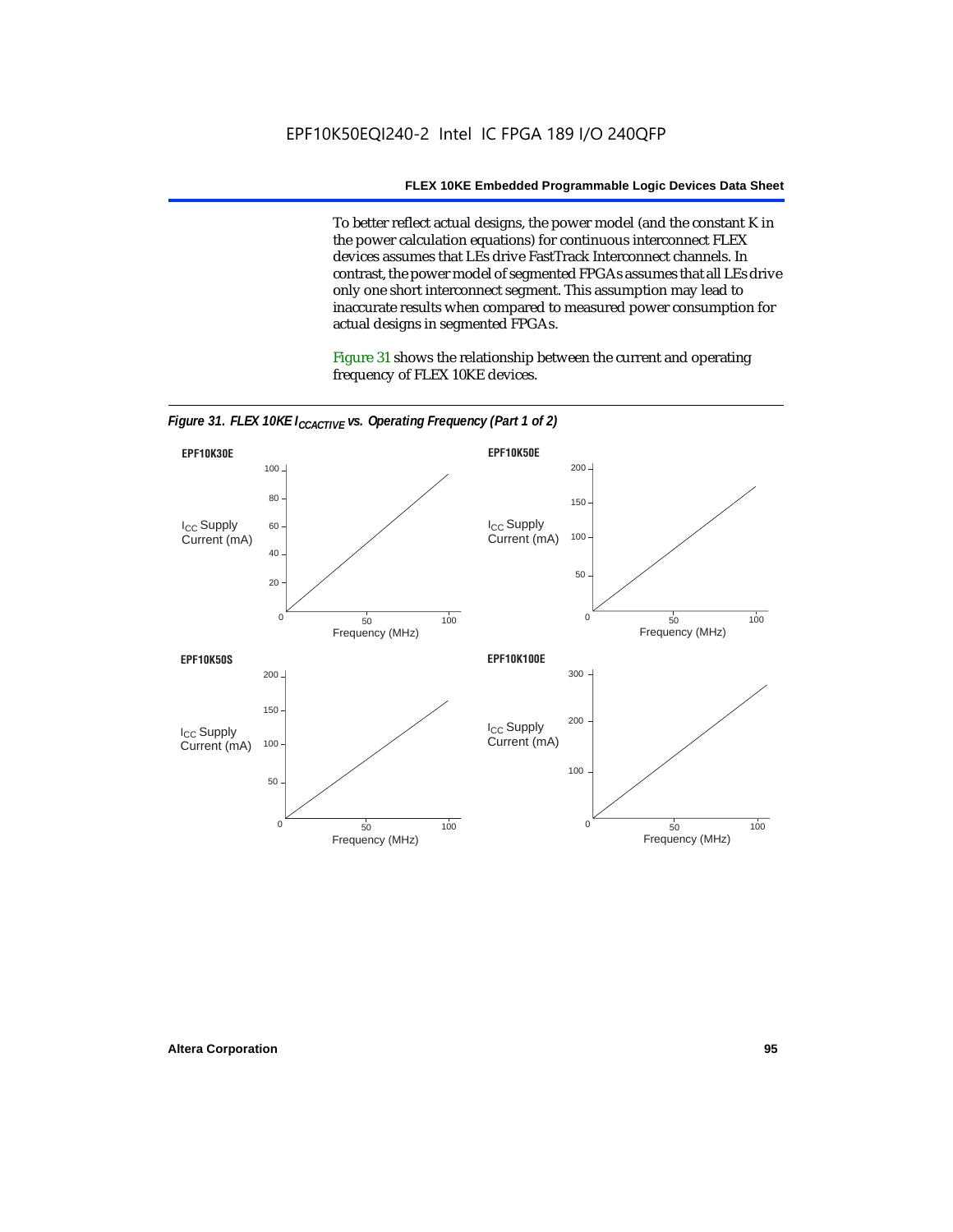

#### *Figure 31. FLEX 10KE I<sub>CCACTIVE</sub> vs. Operating Frequency (Part 2 of 2)*

# **Configuration & Operation**

The FLEX 10KE architecture supports several configuration schemes. This section summarizes the device operating modes and available device configuration schemes.

### **Operating Modes**

The FLEX 10KE architecture uses SRAM configuration elements that require configuration data to be loaded every time the circuit powers up. The process of physically loading the SRAM data into the device is called *configuration.* Before configuration, as  $V_{CC}$  rises, the device initiates a Power-On Reset (POR). This POR event clears the device and prepares it for configuration. The FLEX 10KE POR time does not exceed 50 µs.

When configuring with a configuration device, refer to the respective configuration device data sheet for POR timing information.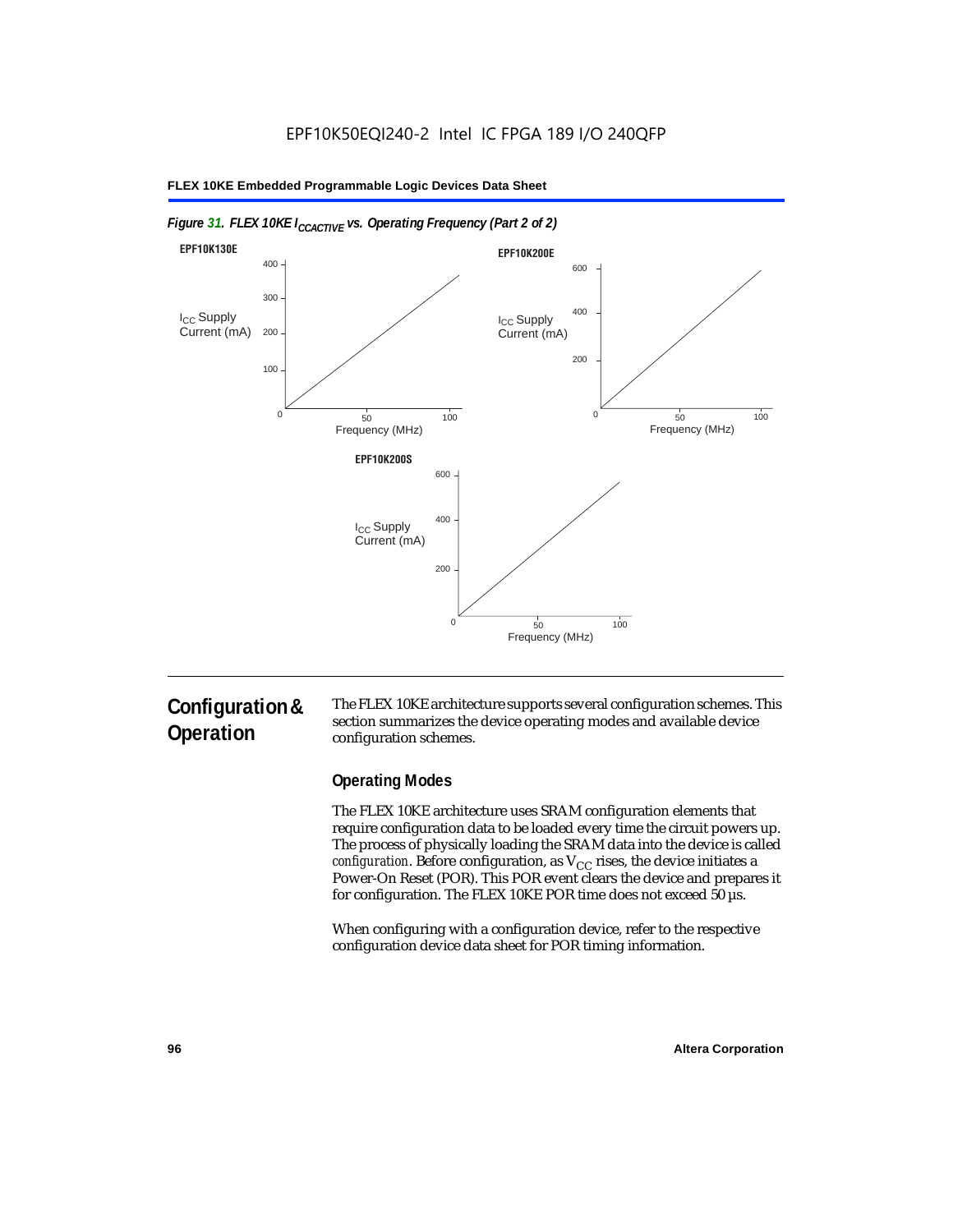During initialization, which occurs immediately after configuration, the device resets registers, enables I/O pins, and begins to operate as a logic device. The I/O pins are tri-stated during power-up, and before and during configuration. Together, the configuration and initialization processes are called *command mode*; normal device operation is called *user mode*.

SRAM configuration elements allow FLEX 10KE devices to be reconfigured in-circuit by loading new configuration data into the device. Real-time reconfiguration is performed by forcing the device into command mode with a device pin, loading different configuration data, reinitializing the device, and resuming user-mode operation. The entire reconfiguration process requires less than 85 ms and can be used to reconfigure an entire system dynamically. In-field upgrades can be performed by distributing new configuration files.

Before and during configuration, all I/O pins (except dedicated inputs, clock, or configuration pins) are pulled high by a weak pull-up resistor.

### **Programming Files**

Despite being function- and pin-compatible, FLEX 10KE devices are not programming- or configuration file-compatible with FLEX 10K or FLEX 10KA devices. A design therefore must be recompiled before it is transferred from a FLEX 10K or FLEX 10KA device to an equivalent FLEX 10KE device. This recompilation should be performed both to create a new programming or configuration file and to check design timing in FLEX 10KE devices, which has different timing characteristics than FLEX 10K or FLEX 10KA devices.

FLEX 10KE devices are generally pin-compatible with equivalent FLEX 10KA devices. In some cases, FLEX 10KE devices have fewer I/O pins than the equivalent FLEX 10KA devices. Table 81 shows which FLEX 10KE devices have fewer I/O pins than equivalent FLEX 10KA devices. However, power, ground, JTAG, and configuration pins are the same on FLEX 10KA and FLEX 10KE devices, enabling migration from a FLEX 10KA design to a FLEX 10KE design.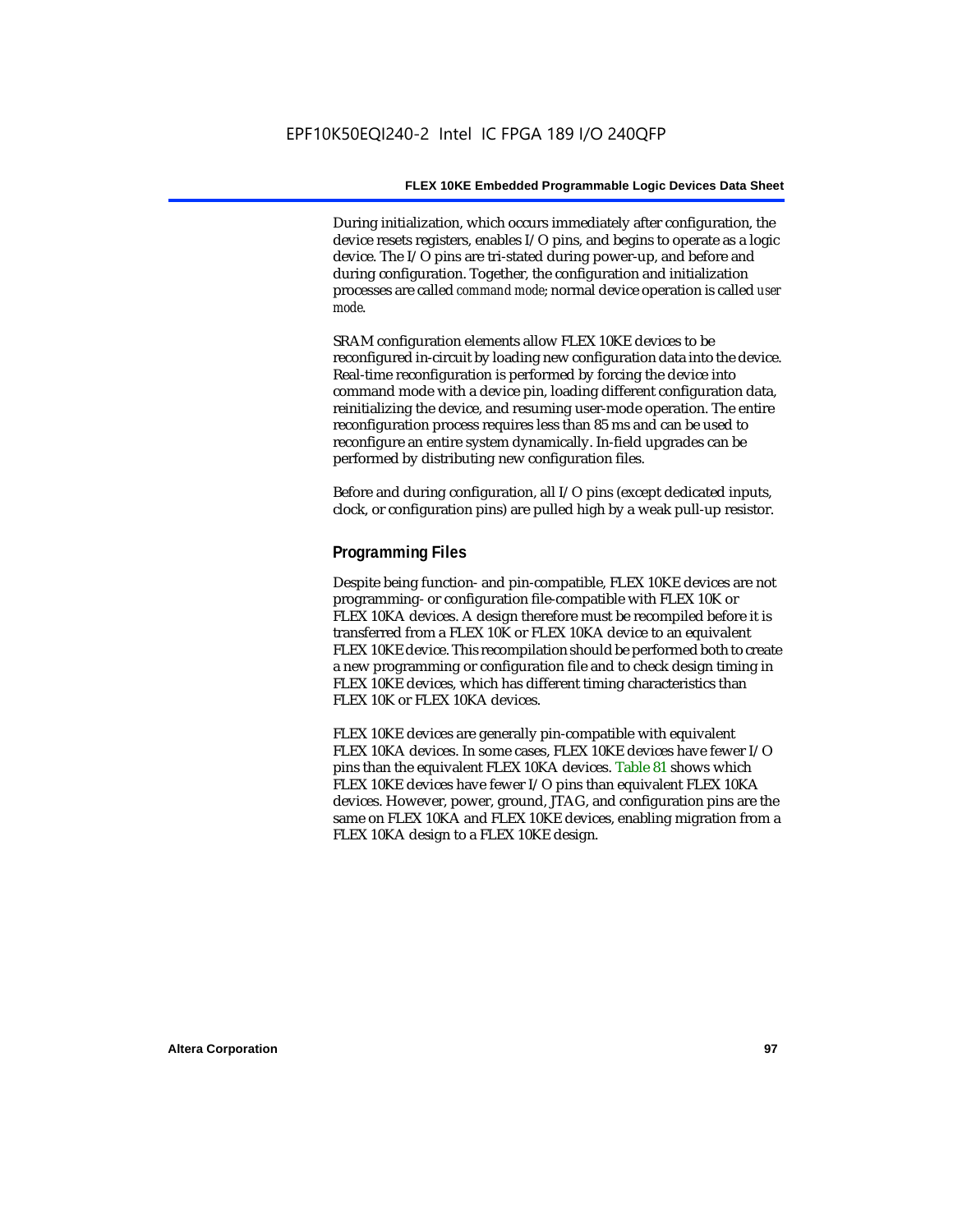Additionally, the Altera software offers several features that help plan for future device migration by preventing the use of conflicting I/O pins.

| Table 81. I/O Counts for FLEX 10KA & FLEX 10KE Devices |           |                  |           |  |
|--------------------------------------------------------|-----------|------------------|-----------|--|
| <b>FLEX 10KA</b>                                       |           | <b>FLEX 10KE</b> |           |  |
| <b>Device</b>                                          | I/O Count | Device           | I/O Count |  |
| EPF10K30AF256                                          | 191       | EPF10K30EF256    | 176       |  |
| EPF10K30AF484                                          | 246       | EPF10K30EF484    | 220       |  |
| EPF10K50VB356                                          | 274       | EPF10K50SB356    | 220       |  |
| EPF10K50VF484                                          | 291       | EPF10K50EF484    | 254       |  |
| EPF10K50VF484                                          | 291       | EPF10K50SF484    | 254       |  |
| EPF10K100AF484                                         | 369       | EPF10K100EF484   | 338       |  |

### **Configuration Schemes**

The configuration data for a FLEX 10KE device can be loaded with one of five configuration schemes (see Table 82), chosen on the basis of the target application. An EPC1, EPC2, or EPC16 configuration device, intelligent controller, or the JTAG port can be used to control the configuration of a FLEX 10KE device, allowing automatic configuration on system power-up.

Multiple FLEX 10KE devices can be configured in any of the five configuration schemes by connecting the configuration enable (nCE) and configuration enable output (nCEO) pins on each device. Additional FLEX 10K, FLEX 10KA, FLEX 10KE, and FLEX 6000 devices can be configured in the same serial chain.

| Table 82. Data Sources for FLEX 10KE Configuration |                                                                                                     |  |  |
|----------------------------------------------------|-----------------------------------------------------------------------------------------------------|--|--|
| <b>Configuration Scheme</b>                        | Data Source                                                                                         |  |  |
| Configuration device                               | EPC1, EPC2, or EPC16 configuration device                                                           |  |  |
| Passive serial (PS)                                | BitBlaster, ByteBlasterMV, or MasterBlaster download cables,<br>or serial data source               |  |  |
| Passive parallel asynchronous (PPA)                | Parallel data source                                                                                |  |  |
| Passive parallel synchronous (PPS)                 | Parallel data source                                                                                |  |  |
| <b>JTAG</b>                                        | BitBlaster or ByteBlasterMV download cables, or<br>microprocessor with a Jam STAPL file or JBC file |  |  |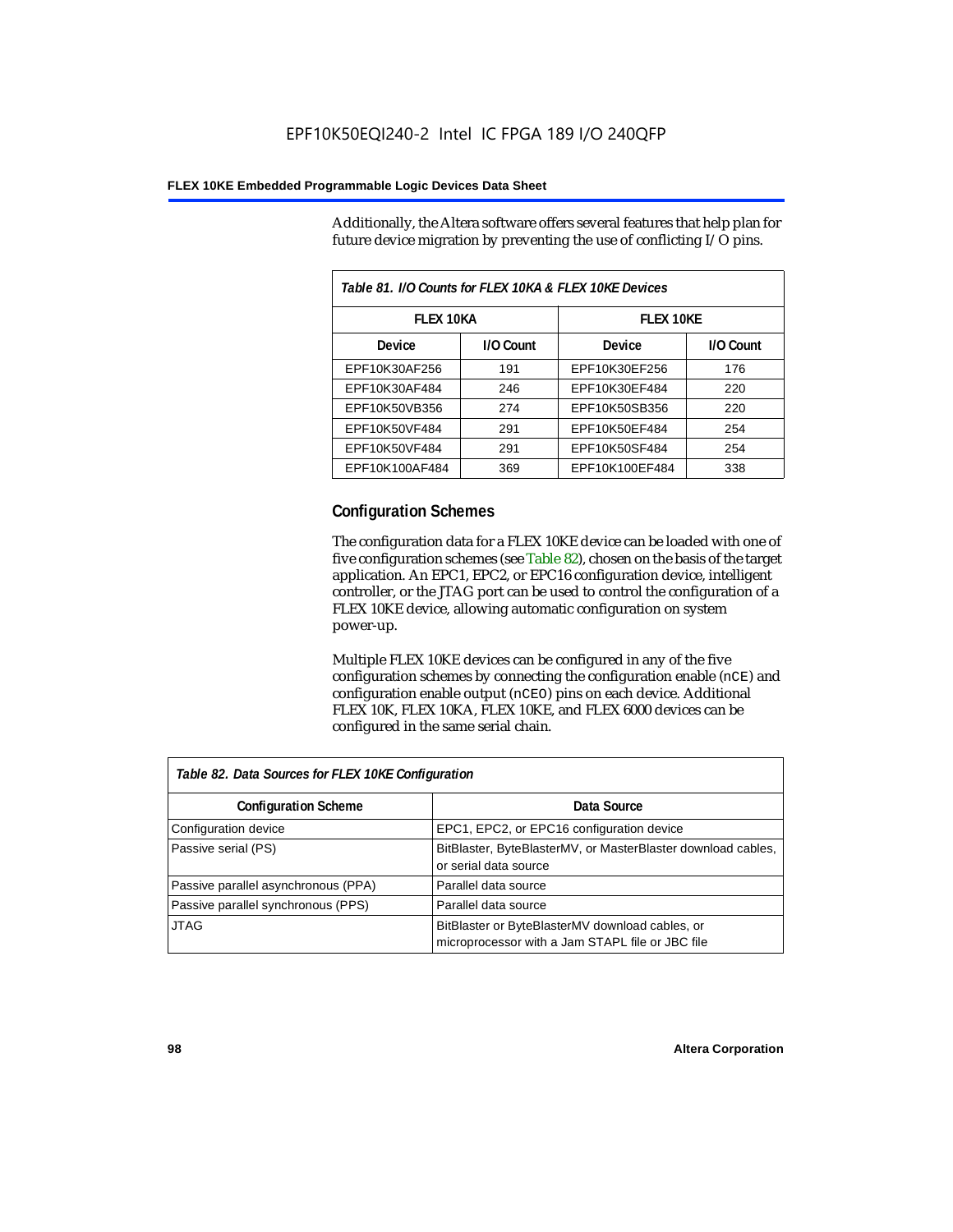| <b>Device</b><br><b>Pin-Outs</b>  | See the Altera web site (http://www.altera.com) or the Altera Digital<br>Library for pin-out information.                                                  |  |
|-----------------------------------|------------------------------------------------------------------------------------------------------------------------------------------------------------|--|
| <b>Revision</b><br><b>History</b> | The information contained in the FLEX 10KE Embedded Programmable Logic<br>Data Sheet version 2.5 supersedes information published in previous<br>versions. |  |
|                                   | Version 2.5                                                                                                                                                |  |
|                                   | The following changes were made to the FLEX 10KE Embedded<br>Programmable Logic Data Sheet version 2.5:                                                    |  |
|                                   | <i>Note (1)</i> added to Figure 23.<br>Text added to "I/O Element" section on page 34.<br>Updated Table 22.                                                |  |
|                                   | Version 2.4                                                                                                                                                |  |
|                                   | The following changes were made to the FLEX 10KE Embedded                                                                                                  |  |

The following changes were made to the *FLEX 10KE Embedded Programmable Logic Data Sheet* version 2.4: updated text on page 34 and page 63.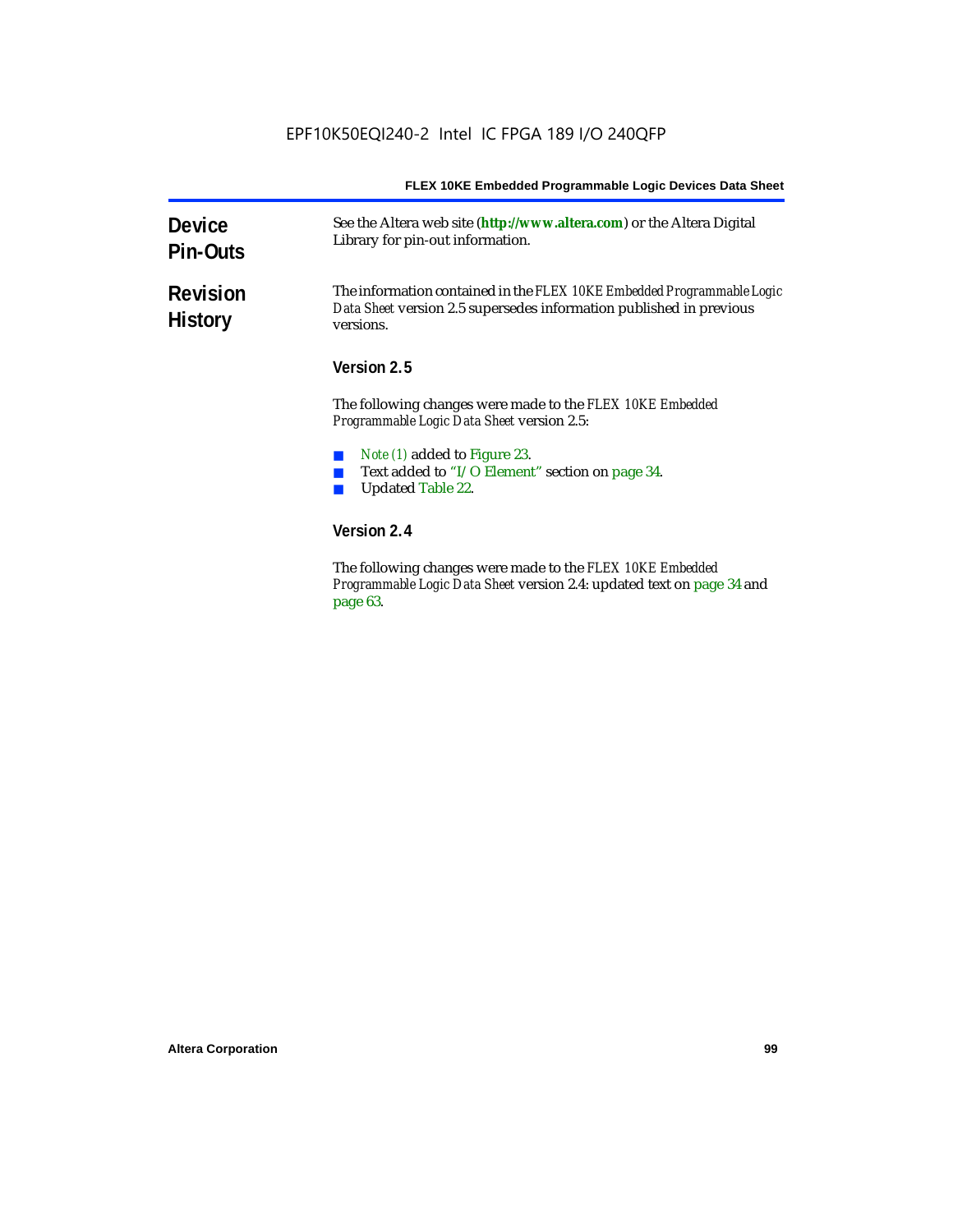

101 Innovation Drive San Jose, CA 95134 (408) 544-7000 http://www.altera.com Applications Hotline: (800) 800-EPLD Literature Services: lit\_req@altera.com

Copyright © 2003 Altera Corporation. All rights reserved. Altera, The Programmable Solutions Company, the stylized Altera logo, specific device designations, and all other words and logos that are identified as trademarks and/or service marks are, unless noted otherwise, the trademarks and service marks of Altera Corporation in the U.S. and other countries. All other product or service names are the property of their respective holders. Altera products are protected under numerous U.S. and foreign patents and pending

applications, maskwork rights, and copyrights. Altera warrants performance of its semiconductor products to current specifications in accordance with Altera's standard warranty, but reserves the right to make changes to any products and services at any time without notice. Altera assumes no responsibility or liability arising out of the application or use of any information, product, or service described herein except as expressly agreed to in writing by Altera Corporation. Altera customers are advised to obtain the latest version of device specifications before relying on any published information and before placing orders for products or services.



**100 Altera Corporation**